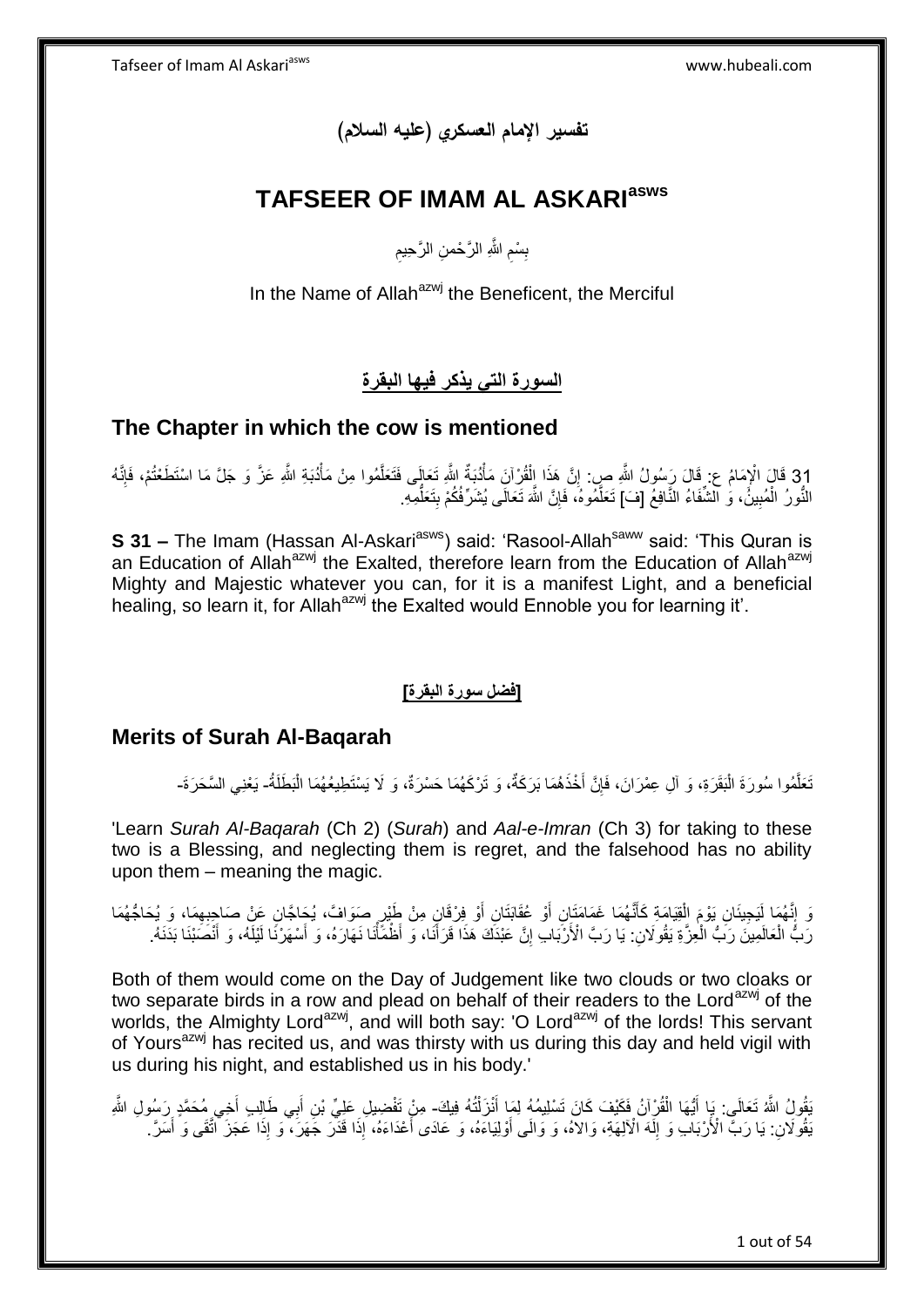Allah<sup>azwj</sup> will Say: "O You Quran! So how was their submission to what l<sup>azwj</sup> had Revealed in you from the merits of Ali<sup>asws</sup> Ibn Abi Talib<sup>asws</sup>, the brother of Muhammad Rasool-Allah<sup>saww</sup>?" They will both reply: 'O Lord<sup>azwj</sup> of the lords! They befriended him<sup>asws</sup> and his<sup>asws</sup> friends, and became inimical to his<sup>asws</sup> enemies. When they were able they made it known and when they could not, they observed dissimulation and kept it a secret'.

َبَقُولُ اللَّهُ عَنَّ وَ جَلٍّ: فَقَدْ عَمِلَ إِذاً بِكُمَا كَمَا أَمَرْتُهُ، وَ عَظَّمَ مِنْ حَقِّكُمَا مَا عَظَّمْتُهُ. يَا عَلِيُّ أَ مَا تَسْمَعُ شَهَادَةَ الْقُرْآنِ لِوَلِيِّكَ هَذَا َ ِ ْ َ [فَ] يَقُولُ عَلِيٌّ. بَلَى يَا رَبٍّ.

Allah<sup>azwj</sup> Mighty and Majestic will Say: 'Then they have dealt with you two just as  $I^{azwj}$ had Commanded it, and have considered great that which made you two great. O Ali<sup>asws</sup>! Did you hear this testimony of the Quran for your friends?' Ali<sup>asws</sup> will respond: 'Yes O Lord!'

ِ فَيَقُولُ اللَّهُ عَنَّ وَ جَلَّ: فَاقْتَرِحْ لَهُ مَا تُرِيدُ. فَيَقْتَرِحُ لَهُ مَا يَزِيدُ عَلَى أَمَانِيِّ هَذَا الْقَارِئِ مِنَ الْأَصْنُعَافِ الْمُضَاعَفَاتِ بِمَا لَا يَعْلَمُهُ<br>يَقِي مَّا يَسْرَفَ عَنَّ مَا يَجْمَ ِ ِ ِ ْ ْ َ ِ إِلَّا اللَّهُ عَزَّ وَ جَلَّ. فَيَقُولُ اللَّهُ عَزَّ وَ جَلَّ: «قَدْ أَعْطَيْتُهُ مَا اَقْتَرَحْتَ يَا عَلِيُّ». ِ المستقبل المستقبل المستقبل المستقبل المستقبل المستقبل المستقبل المستقبل المستقبل المستقبل المستقبل المستقبل ال<br>المستقبل المستقبل المستقبل المستقبل المستقبل المستقبل المستقبل المستقبل المستقبل المستقبل المستقبل المستقبل ال

Allah<sup>azwj</sup> Mighty and Majestic will Say: 'Then suggest whatever you<sup>asws</sup> want for him.' He<sup>asws</sup> will then suggest for him such things that would exceed all the reader's aspirations and desires, and their number will be unknown to all except Allah<sup>azwj</sup> Mighty and Majestic. Allah<sup>azwj</sup> will Say: I<sup>azwj</sup> have Given him what you<sup>asws</sup> suggested "O Ali<sup>asws</sup>!".

قَالَ رَسُولُ اللَّهِ ص: وَ إِنَّ وَالذَي الْقَارِئِ لَمُنَوَّجَانَ بِنَاجِ الْكَرَامَةِ، يُضِيءُ نُورُهُ مِنْ مَسِيرَةِ عَشَرَةِ آلَافِ سَنَةٍ، وَ يُكْسَيَانِ خُلَّةً<br>ِ يَسْمِدُ إِنَّ اللَّهِ مِن وَ إِنَّ وَالزَّمِي الْق ْ ِ ¦ ْ  $\frac{1}{2}$ ِ ه ْ لَا يَقُومُ لِأَقَلِّ سِلْكٍ مِنْهَا- مِلَئَةُ أَلْفَ ضِغْفَ مَا فِي الدُّنْيَا، بِمَا يَشْتَمِلُ عَلَيْهِ مِنْ خَيْرَ اتِهَا. ِ ْ َ

Rasool-Allah<sup>saww</sup> said: 'And the parents of the reciter (of the Quran) will have a crown of prestige on their heads, the radiance of which will stretch to a travel distance of ten thousand years journey, and they will be clothed in such, fabrics the least of which would be better than a hundred thousand times of what is in the world, due to what would be included upon it from its goodness.'

ِ ُمَّ يُعْطَى هَذَا الْقَارِئُ الْمُلْكَ بِيَمِينِهِ فِي كِتَابٍ، وَ الْخُلْدَ بِشِمَالِهِ فِي كِتَابٍ، يَقْرَأُ مِنْ كِتَابِهِ بِيَمِينِهِم ۚ قَدْ جُعِلْتَ مِنْ أَفَاضِلِ مُلُوكِ ا<br>ا **∣** ْ **!** ْ ْ ِ ْ ُ ِ ا<br>ا َ ْ الْجِنَانِ، ۖ وَ مِنْ رُفَقَاءِ [مُحَمَّدٍ] سَيِّدِ الْأُنْبِيَاءِ وَ [عَلِّيٍ] خَيْرِ الْأَوْصِيَاءِ، وَ الْأَئِمَّةِ مِنْ بَعْدِهِمَا سَادَةِ الْأَنْقِيَاءِ. **!** ْ **∶** 

'Then the reciter will get a written deed to a kingdom in his right hand and be given the (Permission for) eternal life in his left hand. He would read from his deed (given in) his right hand, 'We have given you a great kingdom in the Gardens and made you among the friends of Muhammad<sup>saww</sup> the leader of the Prophets<sup>as</sup>, and Ali<sup>asws</sup> the best of the successors<sup>as</sup> and the Imams<sup>asws</sup> after him<sup>asws</sup>, the pious Chiefs.'

وَ ِيَقْرَأُ مِنْ كِتَابِهِ بِشِمَالِهِ ۚ قَدْ أَمِنْتَ الزَّوَالَ مِى الِانْتِقَالَ عَنْ هَذَا الْمُلْكِ، وَ أُعِنْتَ مِنَ الْمَوْتِ وَ الْأَسْقَامِ- وَ كُفِيتَ الْأَمْرَاضَ وَ ْ **ٔ:** ُ ْ ْ َ **∣ ∶** ِ الْأَعْلَالَ، وَ جُنِّبْتَ حَسَدَ الْحَاسِدِينَ، وَ كَيْدَ الْكَائِدِينَ. ْ ْ

And he would read from his deed in his left hand, 'You are secured from the decline and the transference from this kingdom, and are sheltered from the death, and the illnesses and sufficed from the diseases and the pains, and would be kept aside from the envy of the envying ones, and plots of the plotters'.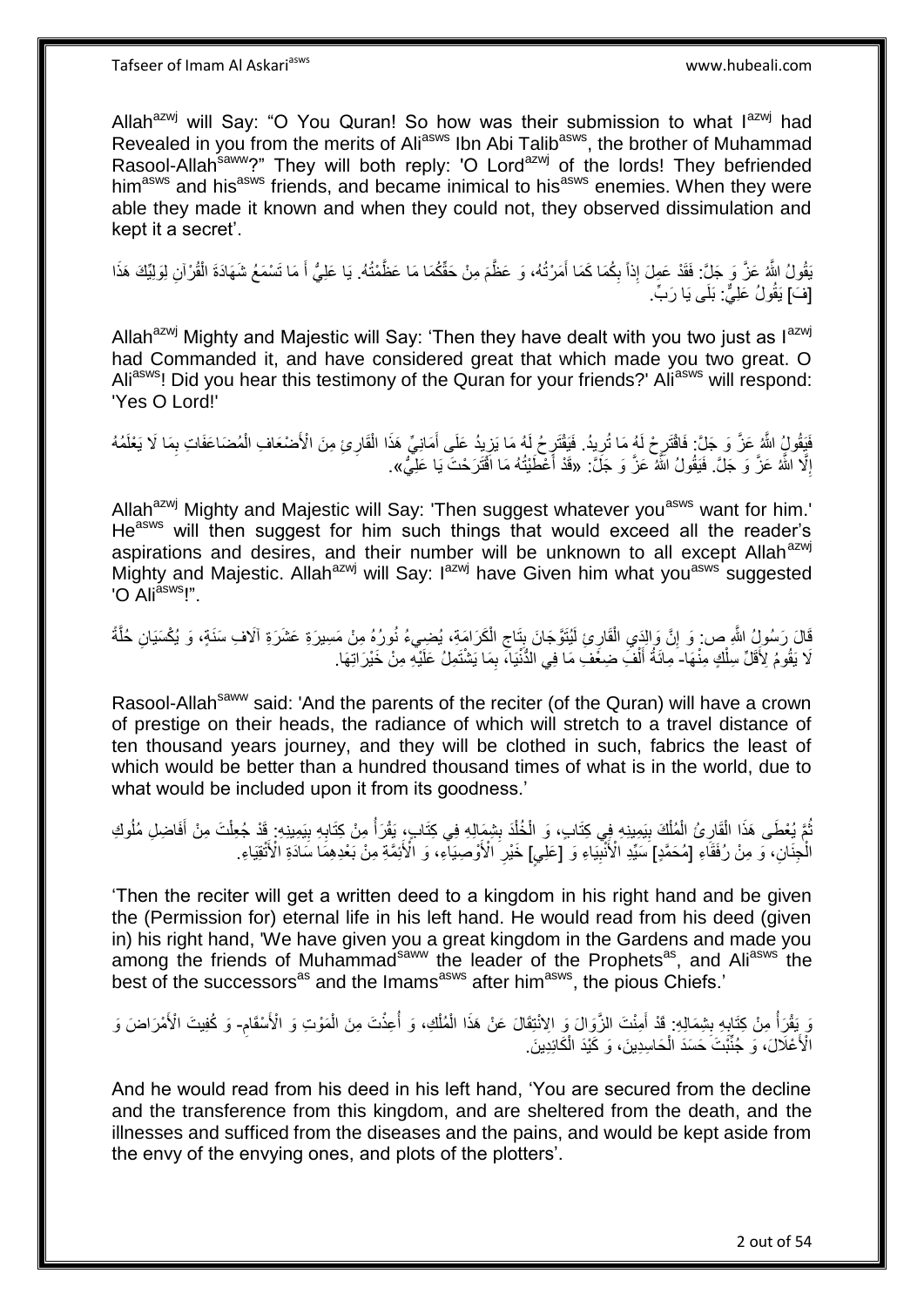Tafseer of Imam Al Askariasws www.hubeali.com

نُمَّ يُقَالُ لَهُ: اقْرَأُ [وَ] ارْقَ، وَ مَنْزِلُكَ عِنْدَ آخِرٍ آيَةٍ تَقْرَرُوهَا. فَإِذَا نَظَرَ وَالذَاهُ إِلَى جِلْيَتَيْهِمَا وَ تَاجَيْهِهَا- قَالا: رَبَّنَا أَنَّى لَنَا هَذَا اُ ِ ْ ِ ِ ِ ْ ِ َ الشَّرَفُ وَ لَمْ تَبْلُغْهُ أَعْمَالُنَا (فَقَالَ لَهُمَا كِرَامُ مَلَّائِكَةِ اللَّهِ [عَنِ اللَّهِ] عَزَّ وَ جَلَّ: هَذَا لَكُمَا لِتَغْلِيمِكُمَا) وَلَدَكُمَا الْقُرْآنَ ׇ֧֝֓֝֓֓֓֓֓֓֓֓֓֓֓֡׆<br>ׇׇ֧֧֧֛֧֧֜֜֜֜֜ َ ُ ْ

'Then it would be said to him: Recite and ascend, for your destination lies at the last Verse you would be reciting.' Then the parents will look at their clothes and crowns and they would ask: 'Our Lord<sup>azwj</sup>! For us is this nobility, and although our deeds did not reach it?' The honourable Angels of Allah<sup>azwj</sup> will say to them on behalf of Allah<sup>azwj</sup> Mighty and Majestic: 'This is because both of you taught your children to read the Quran.'

> **ل ُمَّتقِي َن ل ِكتا ُب ال َرْي َب فِي ِه ُهد ًى لِ قوله عز و جل الم ذلِ َك اْ ْ**

The Words of the Mighty and Majestic *Alif Lam Meem [2:1] That is the Book. There is no doubt in it (and it) is Guidance for the pious [2:2]*

32 قَالَ الْإِمَامُ ع: كَذَّبَتْ قُرَيْشٌ وَ الْيَهُودُ بِالْقُرْآنِ وَ قَالُوا: سِحْرٌ مُبِينٌ تَقَوَّلُهُ فَقَالَ اللَّهُ عَزَّ وَ جَلَ: «الم ذلِكَ الْكِتابُ لا رَيْبَ<br>- يَمْسَعُونَ مَنْ الْمَرْضَ عَنْ مَا يَسْتَمِمُونَ ْ ِ ْ ِ :<br>ا فِيهِ- هُدىً لِّلْمُتَّقِينَ» أَيْ يَا مُحَمَّدُ هَذَا الْكِتَابُ اِلَّذِيَ أَنْزَلْتُهُ عَلَيْكَ- هُوَ [ب] الْحُرُوفُ الْمُقَطِّعَةُ الَّتِي مِنْهَا: أَلِفٌ، لَامٌ، مِيمٌ وَ هُوَ ْ َ ه ْ َ ه ْ ْ بِلُغَتِكُمْ وَ حُرُوفُ هِجَائِكُمْ، «فَأَتُوا بِمِثْلِهِ إِنْ كُنْتُمْ صَادِقِينَ» وَ اسْتَعِينُوا عَلَى ذَلِكَ بِسَائِرِ شُهَدَائِكُمْ. ُ ِ **ٔ** ِ ֘֟֟֓֟׆֧֧ ِ ِ

**S 32 –** The Imam (Hassan Al-Askari<sup>asws</sup>) said: 'The Quraysh and the Jews belied the Quran and they said. 'It is clear magic you<sup>saww</sup> are saying it'. So Allah<sup>azwj</sup> Mighty and Majestic Said: *Alif Lam Meem [2:1] That is the Book. There is no doubt in it (and it) is Guidance for the pious*  $[2:2]$  *– i.e., O Muhammad<sup>saww</sup>! This Book which is* Revealed unto you<sup>saww</sup>, it is of the abbreviated letters, from which are: - Alif, Lam, *Meem*, and it is in your language and letters of your Alphabet, so come with the like of it if you are truthful, and seek assistance upon that with the rest of your witnesses.

تُمَّ بَيَّنَ أَنَّهُمْ لَا يَقْدِرُونَ عَلَيْهِ بِقَوْلِهِ: «قُلْ لَئِنِ اجْتَمَعَتِ الْإِنْسُ وَ الْحِنُّ- عَلى أَنْ يَأْتُوا بِمِثْلِ هذَا الْقُرْآنِ لا يَأْتُونَ بِمِثْلِهِ وَ لَوْ َ ُ ْ ْ ِ ْ ْ ْ ِ **ٔ** َ كانَ بَعْضُهُمْ لِبَعْضٍ ظَهِيراً» ِ

Then He<sup>azwj</sup> Clarified that they would not be able upon it, by His<sup>azwj</sup> Words Say: If the *humans and jinn should combine together to bring the like of this Quran, they would not (be able to) bring the like of it, even though they were aiders of each other [17:88]*

ثُمَّ قَالٍَ اللَّهُ عَزَّ ٍ وَ جَلَ: «الم» هُوَ الْقُرْآنُ إِلَّذِي افْتَتَحَ ب «الم»، هُوَ «ذلِكَ الْكِتابُ» الَّذِي أَخْبَرْتُ بِهِ مُوسَى، وَ [مَنْ] بَعْدَهُ ه َ مِنٍَ الْأَنْبِيَاءِ، فَأَخْبَرُوا بَنِي إِسْرَائِيلَ أَنِّي سَأُنْزِلْهُ عَلَيْكَ يَا مُحَمَّدُ، كِتَاباً [عَرَبِيّاً] عَزِيزاً، لا يَأْتِيهِ الْباطِلُ مِنْ بَيْنِ يَدَيْهِ، وَ لا مِنْ ِ ِ ا<br>ا ِ ُ َ ِ َ  $\frac{1}{1}$ ْ ْ خَلْفِهِ، تَثَّزِيلٌ مِنْ حَكِيم حَمِيدٍ ٍ **∶** ْ

Then the Exalted Said: *Alif Lam Meem* "*[2:1]* – He<sup>asws</sup> (Ali<sup>asws</sup>) is the Quran which begins with *Alif Lam Meem [2:1]* – He<sup>asws</sup> (Ali<sup>asws</sup>) is that Book which Musa<sup>as</sup> was informed with, and the ones after him<sup>as</sup> from the Prophets<sup>as</sup>, and they<sup>as</sup> informed the Children of Israel that  $I^{azwj}$  would be Revealing unto you<sup>saww</sup> – O Muhammad<sup>saww</sup> – an Arabic Book '*Falsehood has not come to it from before it nor (would it come) from after it; (it is) a Revelation from the Wise, the Praised One*" *[41:42]*.

«لا رَيْبَ فِيهِ» لَا شَكَّ فِيهِ لِظُهُورِهِ عِنْدَهُمْ، كَمَا أَخْبَرَهُمْ أَنْيِبَاؤُهُمْ أَنَّ مُحَمَّداً يَنْزِلُ عَلَيْهِ كِتَابٌ- لَا يَمْحُوهُ الْبَاطِلُ يَقْرَؤُهُ هُوَ وَ<br>أَيُّهُ بِيَنَا بِهِ مَنْ أَيْسَنَ فَيَس ْ َ **! ٔ** َ َ ُ أَمَّتُهُ عَلَى سَائِرِ أَحْوَالِهِمْ. ِ َ **∶**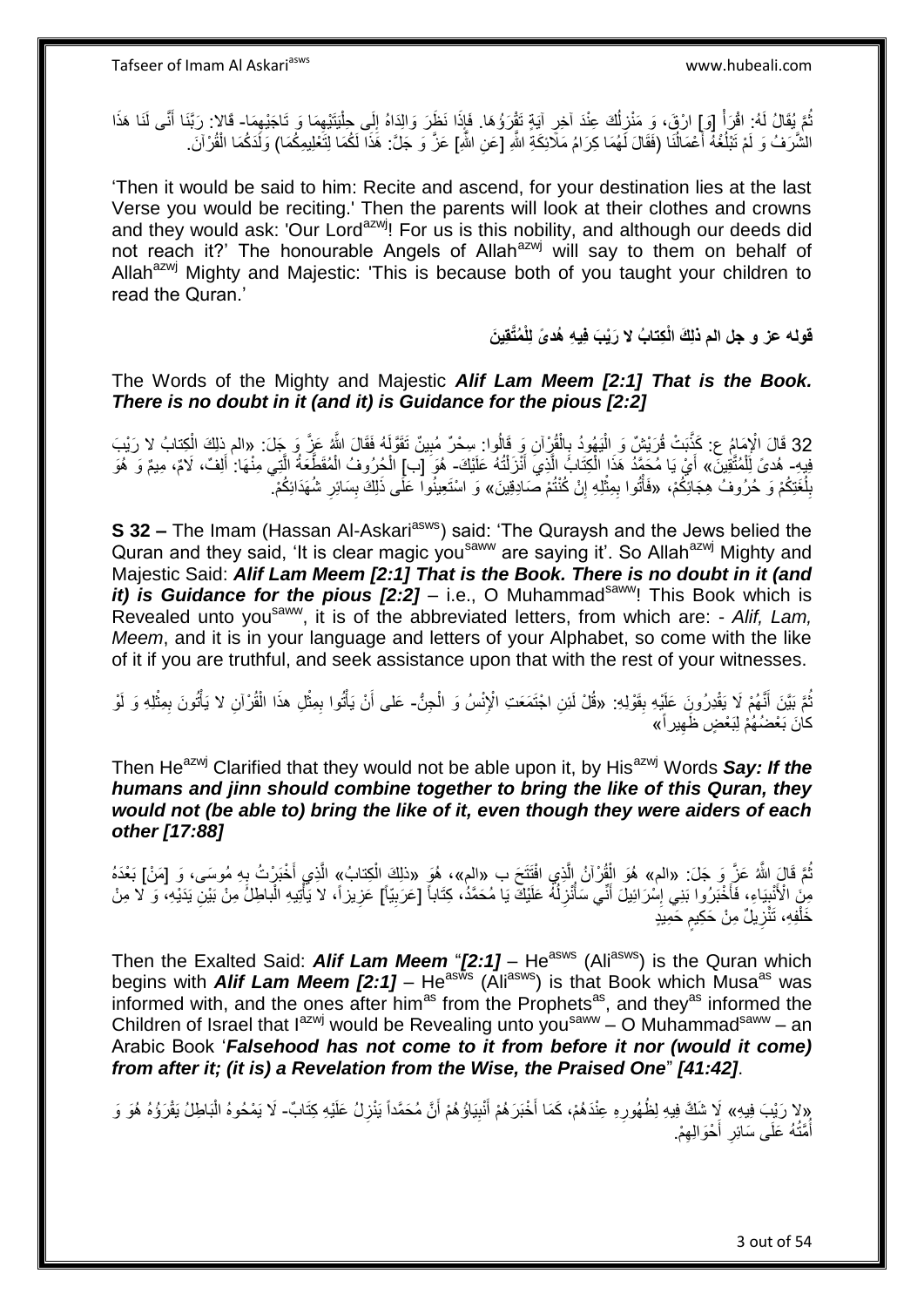**There is no doubt therein [2:2]** – There is no doubt in it that it would be appearing in your presence just as their Prophets<sup>as</sup> had informed them: 'Muhammad<sup>saww</sup>, such a Book would be Revealed unto him<sup>saww</sup> that the falsehood would not (be able to) obliterate it. He<sup>saww</sup> and his<sup>saww</sup> community would be reciting it upon all their situations.

«هُدىً» بَيَانٌ مِنَ الضّلَالَةِ «لِلْمُثَّقِينَ» الَّذِينَ يَتَّقُونَ الْمُوبِقَاتِ، وَ يَتَّقُونَ تَسْلِيطَ السَّفَهِ عَلَى أَنْفُسِهِمْ- حَتَّى إِذَا عَلِمُوا مَا يَجِبُ َ ِ ْ َ **!** ْ ه ْ عَلَيْهِمْ عَمَلُهُ عَمِلُوا بِمَا يُوحِبُ لَهُمْ رِضَاءُ رَبِّهِمْ. :<br>ا ِ ِ **∶** ِ

*A Guidance* – and explanation from the straying *for the pious* who are fearing the grave sins, and are fearing the domination of the foolishness upon themselves until when they learn what is Obligatory upon them to learn, learning what would Obligated the Pleasure of their Lord<sup>azwj</sup> for them.

33 [ثُمَ] قَالَ: وَ قَالَ الصَّادِقُ عِ ثُمَّ الْأَلِفُ حَرْفٌ مِنْ حُرُوفٍ قَوْلِكَ «اللَّهُ» ذُلَّ بِالْأَلِفِ عَلَى قَوْلِكَ: اللَّهُ. وَ ذُلَّ بِاللَّامِ عَلَى<br>وَذِلا اللَّهُ إِنَّ اللَّهُ عَلَى اللَّهُ عَلَى اللَّهُ ا<br>ا ِ ْ قَوْلِكَ: الْمَلِكُ الْعَظِيمُ، الْقَاهِرُ لِلْخَلْقِ أَجْمَعِينَ وَ دُلَّ بِالْمِيمِ عَلَى أَنَّهُ الْمَحِيدُ [الْكَرِيمُ] الْمَحْمُودُ فِي كُلِّ أَفْعَالِهِ. ْ َ ِ ْ **∶** َ ْ ْ ْ ْ ْ ِ َ ْ

**S 33 -** Then he<sup>asws</sup> said: 'And Al-Sadiq<sup>asws</sup> said: 'The 'Alif' is a letter from the letters of the Words of Allah<sup>azwj</sup>. It is indicated by the 'Alif' upon your speech, 'Allah<sup>azwj</sup>'; and it is indicated by the 'Laam' upon your speech, 'The Magnificent King, the Compeller to the creatures altogether'; and it is indicated by the 'Meem' upon that  $He^{azwj}$  the Glorious, the Praised One in every Deed of His<sup>azwj</sup>.

وَ جُعِلَ هَذَا الْقَوْلُ حُجَّةً عَلَى الْيَهُودِ. وَ ذَلِكَ أَنَّ اللَّهَ تَعَالَى لَمَّا بَعَثَ مُوسَى بْنَ عِمْرَانَ ع. ثُمَّ مِنْ بَعْدِهِ مِنَ الْأُنْبِيَاءِ إِلَى بَنِي :<br>ا ْ لَ ِ ِ ا پایا<br>ا اُ إِسْرَائِيلَ، لَمْ يَكُنَّ فِيهِمْ [أَحَدٌ] إِلَّا أُخِّذُوا عَلَيْهِمُ الْعُهُودَ، وَ الْمَوَاثِيقَ لَيُؤْمِثْنَ بِمُحَمَّدٍ الْعَرَبِيِّ الْأُمِيِّ الْمَفْعُوبُ بِمَكَّةَ، الَّذِي يُهَاجِرُ َ ِ ِ ِ **∶** ْ ِ ْ ه ֦֧֦֧֦֧֦֧֦֧֝֝ ْ [مِنْهَا] إِلَى الْمَدِينَةِ، يَأْتِي بِكِتَاَبٍ بِالْحِرُوفِ الْمُقَطِّعَةِ افْتِتَاحَ بَعْضِ سُوَرِهِ، يَحْفَظُهُ [بَعْضٌ] أُمَّتِهِ، فَيَقْرَعُونَهُ قِيَاماً وَ فُعُوداً وَ ْ ِ ِ ْ ْ  $\frac{1}{2}$ ِ ُ مُّشَاةً وَ عَلَى كُلِّ حَالٍ، يُسَهِّلُ اللَّهُ عَنَّ وَ جَلَّ حِفْظَهُ عَلَيْهِمْ. ِ

And this Word (*Alif Lam Meem [2:1]*) is Made to be a proof upon the Jews, and that is because Allah<sup>azwj</sup>, when He<sup>azwj</sup> Sent Musa<sup>as</sup> Bin Imran<sup>as</sup>, then the Prophets<sup>as</sup> from after him<sup>as</sup> to the Children of Israel, there did not happen to be any people among them except that they<sup>as</sup> took the pact and the covenant upon them, that they would be believing in Muhammad<sup>saww</sup>, the Arab, and the one (to be) Sent at Makkah, who would be emigrating to Al-Medina, would be Given the Book with the abbreviated letters to beginning some of its Chapters. His<sup>saww</sup> community would preserve it and they would be reciting it standing, and sitting, and walking, and upon every state. Allah $a^{2xy}$  would Ease its memorisation upon them.

َرَ يَقْرِنُونَ بِمُحَمَّدٍ أَخَاهُ وَ وَصِيَّهُ عَلِيَّ بْنَ أَبِي طَالِبٍ عِ الْآخِذَ عَنْهُ عُلُومَهُ الَّتِي عَلَّمَهَا، وَ الْمُتَقَلِّدَ عَنْهُ الْأَمَانَةَ الَّتِي قَلَّدَهَا، وَ ه َ َ **∶ ∶** ه ه ِّ ْ ه مُذَلِّلَ كُلِّ مَنْ عِانَدَ مُحَمَّداً بِسَيْفِهِ الْبَاتِرِ وَ مُفْحَمَ كُلِّ مَنْ جَادَلَهُ وَ خَاصَمَهُ بِدَلِيلِهِ الْقَاهِرِ ، يُقَاتِلُ عِبَادَ اللَّهِ عَلَى تَتْزِيلِ كِتَابِ اللَّهِ ِّ ِ :<br>ا **∣ ٍ** ِ ْ ِ حَتَّى يَقُودَهُمْ إِلَى قَبُولِهِ طَائِعِينَ وَ كَارِهِينَ. **∶**  $\frac{1}{2}$ 

And He<sup>azwj</sup> Paired Muhammad<sup>saww</sup> with his<sup>saww</sup> brother, his<sup>saww</sup> successor Ali<sup>asws</sup> Bin Abu Talib<sup>asws</sup>, the taker of his<sup>saww</sup> knowledge from him<sup>saww</sup> which he<sup>saww</sup> had learnt it, and the one collared from him<sup>saww</sup> with the Imamate which he<sup>saww</sup> collared him<sup>asws</sup> with, and he<sup>asws</sup> humiliated everyone who was inimical to Muhammad<sup>saww</sup> by his<sup>asws</sup> sharply cutting sword. And made to understand everyone who arqued with him<sup>asws</sup> debated with him<sup>asws</sup> with the evidence of the Compeller. He<sup>saww</sup> fought the enemies of Allah<sup>azwj</sup> upon the Revelation of the Book of Allah<sup>azwj</sup> until he<sup>saww</sup> seated them to its acceptance, willing and unwillingly.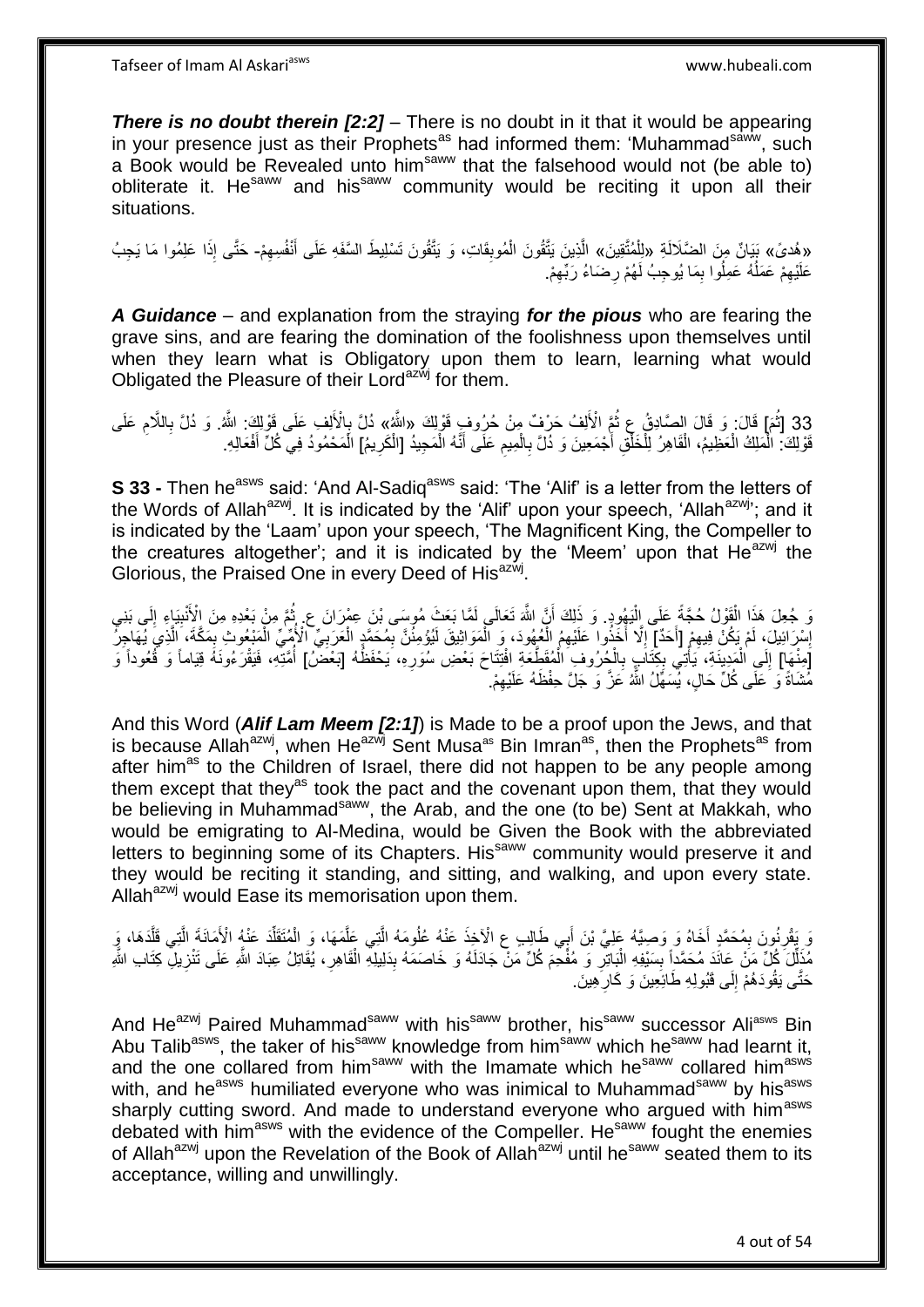ثُمَ إِذَا صَارَ مُحَمَّدٌ إِلَى رِضْوَا*نِ* اللَّهِ تَعَالَى، وَ ارْتَدَّ كَثِيرٌ مِمَّنْ كَانَ أَعْطَاهُ ظَاهِرَ الْإِيمَانِ، وَ حَرَّفُوا تَأْوِيلَآتِهِ، وَ غَيَّرُوا<br>وَيَقْطَعُ الْجَمَعِينَ الْجَمَعِينَ الْجَمَعِينَ و َ **ٍ**  $\frac{1}{2}$ ِ ْ مَعَانَيِهَهُ، وَ وَصَعُوهَا عَلَّمٍ خِلَافٌ وُجُوهِهَا، قَاتَلُهُمْ بَعْدَ [ذَلِكَ] عَلَى تَأْوِيلِهِ- حَتَّى يَكُونَ إِبْلِيسُ الْغَاوِي لَهُمْ هُوَ الْخَاسِئُ الذَّلِيلُ **∶** ا<br>ا ْ ِ ْ الْمَطْرُودُ [الْمَلْعُونُ] الْمَغْلُوبُ. ْ ْ ْ ً<br>ا ْ

Then, when Muhammad<sup>saww</sup> went to the Pleasure of Allah<sup>azwj</sup> Mighty and Majestic, and most of the ones who had obeyed him<sup>saww</sup> manifesting the *Eman* reneged, and altered its explanation, and changed its meanings, and placed it upon its different perspectives, he<sup>asws</sup> fought against them after him<sup>saww</sup>, upon its explanation, until Iblees<sup>la</sup> was the seducer for them, and he<sup>la</sup> is the loser, the disgraced, the rejected, the overcome.

قَالَ: فَلَمَّا بَعَثَ اللَّهُ مُحَمَّداً ص وَ أَظْهَرَهُ بِمَكَّةَ، وَ سَيَّرَهُ مِنْهَا إِلَى الْمَدِينَةِ وَ أَظْهَرَهُ بِهَا- أَنْزَلَ عَلَيْهِ الْكِتَابَ، وَ جَعَلَ افْتِتَاحَ ِ ِ ْ ِ ْ سُورَتِهِ الْكُبْرَى بِ «الم» يَعْنِي «الم ذلِكَ الْكِتابُ» وَ هُوَ ذَلِكَ الْكِتَابُ الَّذِي أَخْبَرْتُ [بَهِ] أَنْبِيَائِيَ السَّالِفِينَ- أَنِّي سَأْنْزِ لُهُ عَلَيْكَ ِ َ ه ْ ِ ُ ِ ر<br>أنا َ دَا مُحَمَّدُ «لا رَبْبَ فِيهِ».

He<sup>asws</sup> said: 'So when Allah<sup>azwj</sup> Sent Muhammad<sup>saww</sup>, and he<sup>saww</sup> appeared at Makkah, then he<sup>saww</sup> travelled from it to Al-Medina and appeared at it, then He<sup>azwj</sup> Sent the Book unto himsaww and Made the beginning of its big Chapter with *[2:1] Alif*  **Lam Meem** – meaning *Alif Lam Meem [2:1] that is the Book [2:2]* – Which  $I^{azwj}$ Informed My $a^{2x}$  Prophets<sup>as</sup>, the ancient ones, that  $1^{2x}$  would be Revealing unto you<sup>saww</sup>, O Muhammad<sup>saww</sup>, *there is no doubt therein [2:3]*.

فَقَدْ ظَهَرَ مَا أَخْبَرَ هُمْ بِهِ أَنْبِيَاؤُ هُمْ أَنَّ مُحَمَّداً يَنْزِلُ عَلَيْهِ كِتَابٌ مُبَارَكٌ- لَا يَمْحُوهُ الْبَاطِلُ يَقْرَؤُهُ هُوَ وَ أُمَّتُهُ عَلَى سَائِرِ أَحْوَالِهِمْ. ِ َ **∶** َ ِ ْ ِ َ ِ

So, it has become apparent – just as  $I^{azwj}$  had Informed their Prophets<sup>as</sup> with it – that Muhammad<sup>saww</sup>, the Blessed Book would be Revealed unto him<sup>saww</sup>. The falsehood would not obliterate it. He<sup>saww</sup> and his<sup>saww</sup> community would be reciting it upon all of their states.

بُّعَ الْيَهُودُ يُجَرِّفُونَهُ عِنْ جِهَتِهِ، وَ يَتَأَوَّلُونَهُ عَلَى غَيْرِ وَجْهِهِ، وَ يَتَعَاطَوْنَ الثَّوصُلَ إِلَى عِلْمِ [مَا] قَدْ طَوَاهُ اللَّهُ عَنْهُمْ- مِنْ [حَالِ] َ :<br>ا ُ ِ ْ ِ ِ **∶** أَجْلِ هَذِهِ الْأُمَّةِ، وَ كَمْ مُدَّةُ مُلْكِهِمْ. ِ ْ َ

Then the Jews altered it and were explaining it upon a different aspect, and were abusing the arrival to the knowledge what Allah<sup>azwj</sup> had hidden from them, from the state of the term of this community and how much would be the term of their kingdom.

فَجَاءَ إِلَى رَسُولٍ اللَّهِ ص مِنْهُمْ جَمَاعَةٌ، فَوَلَّى رَسُولُ اللَّهِ ص عَلِيّاً ع مُخَاطِّبَتَهُمْ فَقَالَ قَائِلُهُمْ: إِنْ كَانَ مَا يَقُولُ مُحَمَّدٌ حَقَّاً، فَقَدْ ا<br>ا  $\frac{1}{2}$ ֧֦֧֦֧֦֧֦֧֦֧֦֧֦֧ׅ֦֧ׅ֦֦֧ׅ֦֦֧ׅ֦֧ׅ֦֧֦֧ׅ֧ׅ֧ׅ֧֦֧֚֚֓֝֜֝֜֜֡֜֓֡֜֓֡֜֓֡֜֓֡֜֓֞ عَلِمْنَا كَمْ قَدْرُ مُلْكِ أُمَّتِهِ، هُوَ إِحْدَى وَ سَبْعُونَ سَنَةً ۚ الْأَلِفُ وَاحِدٌ، وَ اللَّامُ ثَلَاثُونَٰ، وَ الْمِيمُ أَرْبَغُونَ ْ ا<br>أما من ا ·<br>∶ ِ<br>ا ْ َ

So a group of them came to Rasool-Allah<sup>saww</sup>, and Rasool-Allah<sup>saww</sup> made Ali<sup>asws</sup> in charge of addressing them. So their speaker said, 'If it was so that what Muhammad<sup>saww</sup> is saying was true, so he<sup>saww</sup> had taught you all a measurement of the kingdom of hissaww community that it would be of seventy one years – the 'Alif' being one, and the 'Laam' being thirty, and the 'Meem' being forty'.

> فَقَالَ عَلِيٌّ ص: فَمَا تَصْنَعُونَ بِ «المص» وَ قَدْ أُنْزِلَتْ عَلَيْهِ قَالُوا: هَذِهِ إِحْدَى وَ سِتُّونَ وَ مِائَةُ سَنَةٍ. |.<br>יִי ِ ا<br>ا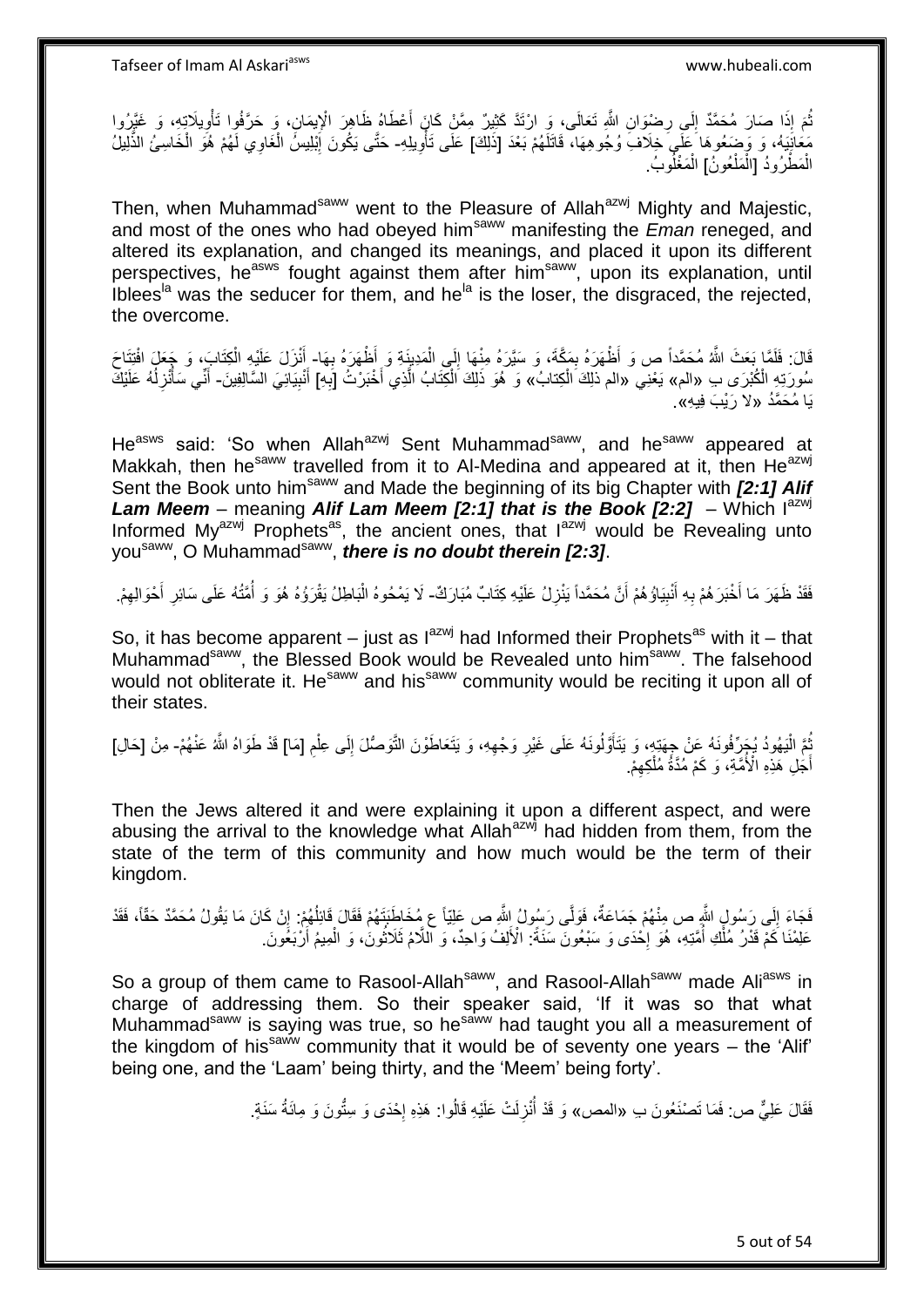Aliasws said: 'And what would you be doing with *Alif Lam Meem Suad [7:1]*, and it has already been Revealed unto him<sup>saww</sup>? They said, 'This is one hundred and sixty one years'.

فَقَالَ [عَلِيٌّ ع]: فَمَا تَصْنَعُونَ بِ «الر» وَ قَدْ أُنْزِلَتْ عَلَيْهِ. [فَ] قَالُوا: هَذِهِ أَكْثَرُ، هَذِهِ مِائَتَانِ وَ إِحْدَى وَ ثَلَاثُونَ سَنَةً. ِ ا<br>ا ان<br>سانت |.<br>יִי َ َ

He<sup>asws</sup> said: 'So what would you be doing with *Alif Lam Ra [10:1]*, and it has already been Revealed unto him<sup>saww</sup>?' They said, 'This is more. This is two hundred and thirty one years'.

[فَ] قَالَ عَلِيٌّ ع: فَمَا ذَا تَصْنَعُونَ بِ «المر » وَ قَدْ أُنْزِلَتْ عَلَيْهِ قَالُوا: هَذِهِ أَكْثَرُ، هَذِهِ مِائَتَانِ وَ إِحْدَى وَ سَبْعُونَ سَنَةً. ِ ا<br>ا ┆ َ َ

So Ali<sup>asws</sup> said: 'So what would you be doing with the one<sup>saww</sup> upon whom **Alif Lam** *Mim Ra [13:1]* is Revealed?' They said, 'This is two hundred and seventy one years'.

فَقَالَ عَلِيٌّ ع: فَوَاحِدَةٌ مِنْ هَذِهِ لَهُ، أَوْ جَمِيعُهَا لَهُ فَاخْتَلَطَ كَلَامُهُمْ، فَبَعْضُهُمْ قَالَ: لَهُ وَاحِدَةٌ مِنْهَا. وَ قَالَ بَعْضُهُمْ. بَلْ يُجْمَعُ لَهُ ْ كُلَّهَا وَ ذَلِّكَ سَبْعُمِانَةٍ وَ أَرْبَعٌ وَ ثَلَاثُونَ سَنَةً، ثُمَّ يَرْجِعُ الْمُلْكُ إِلَيْنَا ۚ يَعْنِي إِلَى الْيَهُودِ. ُ ر<br>با ُّ ْ ِ لَ  $\frac{1}{2}$ ْ

So Aliasws said: 'So, is one of these for him<sup>saww</sup>, or is the total of these for him<sup>saww</sup>?' Their speeches were mixed. Some of them said, 'One of these', and the others said, 'But all of these would be summed up for him<sup>saww</sup>, and that would be seven hundred and thirty four years, then the kingdom would revert back to us' – meaning, to the Jews.

فَقَالَ عَلِيٌّ ع: أَ كِتَابٌٍ مِنْ كُتُبِ اللَّهِ عَزَّ وَ جَلَّ نَطَقَ بِهَذَا، أَمْ آرَاؤُكُمْ دَلَّتْ عَلَيْهِ فَقَالَ بَعْضُهُمْ: كِتَابُ اللَّهِ نَطَقَ بِهِ. وَ قَالَ َ ِ َ **∶** أَخَرُونَ: بَلْ آرَاؤُنَا دَلَّتْ عَلَيْهِ.

So Ali<sup>asws</sup> said: 'Is there a Book from the Books of Allah<sup>azwj</sup> speaking with this, or is your own opinions pointing you all upon it?' Some of them said, 'A Book of Allah<sup>azwj</sup> speaks with it', and the others from them said, 'But, our opinions pointed us upon it'.

فَقَالَ عَلِيٌّ ع: فَأَتُوا بِكِتَابِ [مُنْزَلِ] مِنْ عِنْدٍ اللَّهِ- يَنْطِقُ بِمَا تَقُولُونَ. فَعَجَزُوا عَنْ إِيرَادِ ذَلِكَ، وَ قَالَ لِلْأَخَرِينَ: فَذَلُونَا عَلَى ِ ֧֟֟֟֓֟֓֟׆֧֧ ُ ِ ِ ׀ו<br>֞ صَوَابِ هَذَا الرَّأْيِ فَقَالُوا: صَوَابٌ رَأْيِنَا دَلِيلُهُ [عَلَى] أَنَّ هَذَا حِسَابُ الْجُمَّلِ. ُ ِ :<br>ا  $\ddot{\phantom{0}}$ ة<br>أ ْ اُ

So Aliasws said: 'Then come with the Book from the Presence of Allah<sup>azwj</sup> speaking with what you all are saying'. So they were frustrated from mentioning that and said to the other, 'Point us upon the correctness of this opinion'. They said, 'The correctness of our opinion it is evidence that this is the accounting of Al-Jamal<sup>1</sup>.

ْفَقَالَ عَلِيٌّ عِ: وَ كَيْفَ ذِلَّ عَلَى مَا تَقُولُونَ، وَ لَيْسَ فِي هَذِهِ الْحُرُوفِ إِلَّا مَا اقْتَرَحْتُمْ بِلَا بَيَانٍ! أَ رَأَيْتُمْ إِنْ قِيلَ لَكُمْ: إِنَّ هَذِهِ ِ ِ َ َ ِ ِ ْ لَ الْحُرُوفِ لَّيْسَتْ دَالَّةٌ عَلَى هَذِهِ الْمُدَّةِ- لِمُلْكِ أُمَّةِ مُحَمَّدٍ صّ، وَ لِكِنَّهَا دَالَّةٌ عَلَى أَنَّ عِنْدَٰ كُلِّ وَاحِدٍ مِنْكُمْ دَيْناً- بِعَدَدِ هَذَا الْحِسَابِ ْ ه َ ه ُ ْ ْ **∶** َدَرَاهِمَ أَوْ دَنَانِيرَ ، أَوْ [عَلَى]: أَنَّ لِعَلِيٍّ عَلَى كُلِّ وَاحِدٍ مِنْكُمْ دَيْنَاً- عَدَدَ مَالِهِ مِثْلَ عَدَدِ هَذَا الْحِسَابَ، أَوْ عَلَى: أَنَّ كُلَّ وَاحِدٍ مِنْكُمْ َ **ٔ** أ َ ْ ْ قَدْ لُعِنَ بِعَدَدِ هَذَا الْحِسَابِ. **∶** 

So Ali<sup>asws</sup> said: 'How is your evidence upon what you are saying, and there isn't in these letters what you are suggesting with without an explanation? What would be your view if it was said to you all that the number of that, for everyone from us and

 1 Application of numerical values to the Arabic alphabet.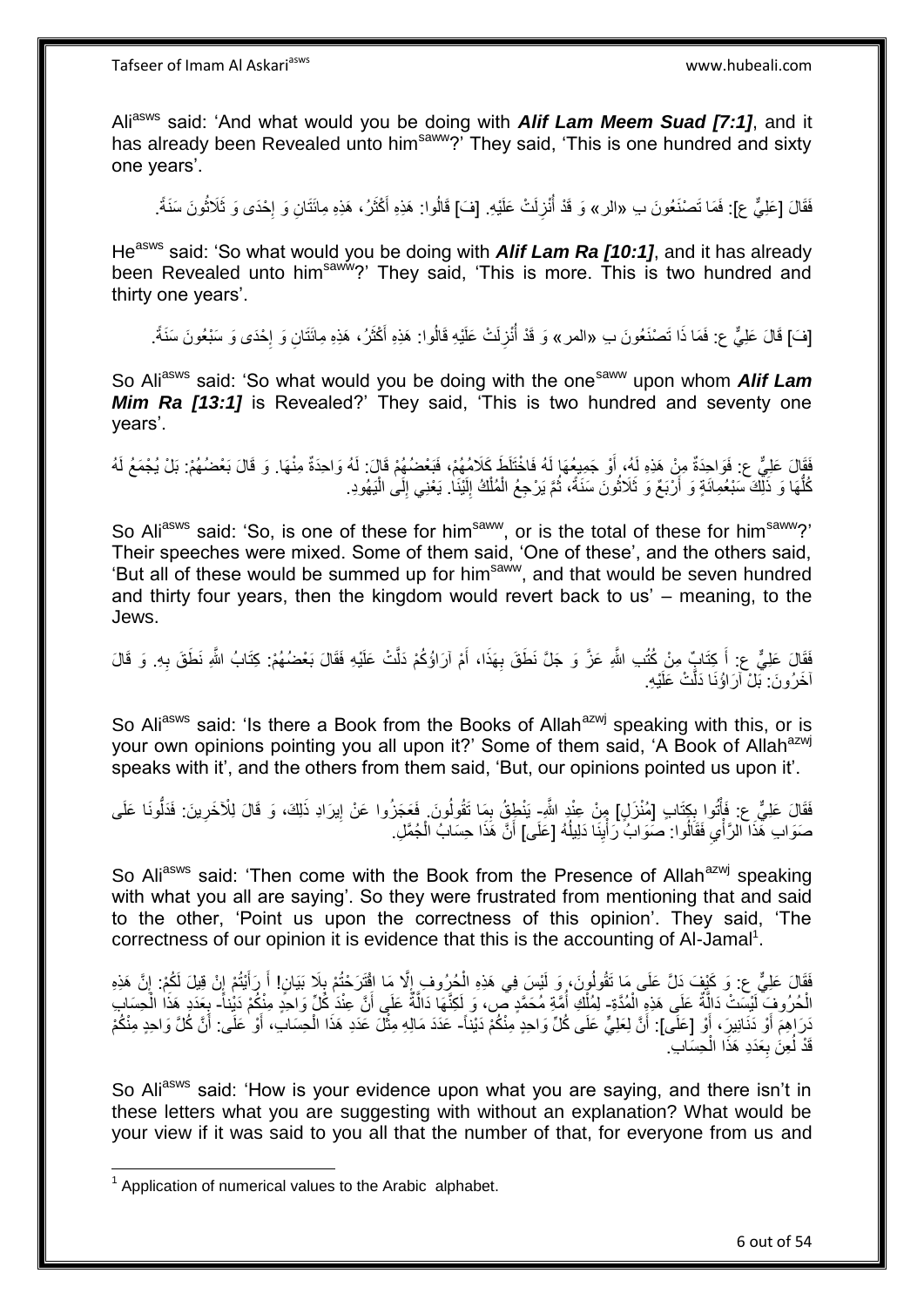from you, with the number of this accounting, are Dirhams or Dinars, or that there is a debt for me<sup>asws</sup> upon every one of you, the number of his wealth like the number of this accounting, or that every one of you has been cursed with the number of this accounting?'

> قَالُوا: يَا أَبَا الْحَسَنِ لَيْسَ شَيْءٌ مِمَّا ذَكَرْتَهُ مَنْصُوصـاً عَلَيْهِ فِي «الم» وَ «المص» وَ «الر» وَ «المر». ْ َ

They said, 'O Abu Al-Hassan<sup>asws</sup>! There isn't from what you<sup>asws</sup> are mentioning, setting forth upon it, with regards to *Alif Lam Meem [2:1]* and *Alif Lam Meem Suad [7:1]* and *Alif Lam Ra [10:1]* and *Alif Lam Mim Ra [13:1]*.

فَقَالَ عَلِيٌّ ع: وَ لَا شَيْءٌ مِمَّا ذَكَرْتُمُوهُ- مَنْصُوصـاً عَلَيْهِ فِي «الم» وَ «المص» وَ «الر» وَ «المر» فَإِنْ بَطَلَ قَوْلُنَا (بِمَا ِ ُ ∣lٍ قُلْتُمْ، بَطَلَ قَوْلُكُمْ بِمَا قُلْنًا). ْ ِ ֺ֦֦֪֦֧֦֦֖֦֦֪֦֧֦֪֦֧֦֪֪֦֧֦֪֦֪֪֦֧֦֪֦֧֦֧֦֪֦֧֦֧֦֪֪֦֧֪֦֧֪֦֧֦֧֦֧֝֟֟֟֟֟֟֟֟֟֟֟֟֟֟֟֟֟֟֟֟֟֟֓֕֬֟֓֡֟֓֟֓֞֟֟֓֞֟֟֟֟֟֟֟֩֓֞֟֟֟֟֟֟

So Aliasws said: 'And there is nothing from what you are mentioning it, set forth upon it, with regards to *Alif Lam Meem [2:1]* and *Alif Lam Meem Suad [7:1]* and *Alif*  **Lam Ra [10:1] and Alif Lam Mim Ra [13:1]**, so it would invalidate our<sup>asws</sup> words of what we<sup>asws</sup> said, or invalidation of your<sup>asws</sup> words of what you<sup>asws</sup> said'

فَقَالَ خَطِيبُهُمْ وَ مِنْطِيقُهُمْ: لَا تَفْرَحْ يَا عَلِيُّ بِأَنْ عَجَزْنَا عَنْ إِقَامَةِ حُجَّةٍ عَلَى دَعْوَاكَ، فَأَيُّ حُجَّةٍ لَكَ فِي دَعْوَاكَ إِلَّا أَنْ تَجْعَلَ َ ِ َ ِ َ ِ عَجْزَنَا حُجَّتَكَ، فَإِذاً مَا لَٰنَا حُجَّةٌ فِيمَا نَقُولٌ ۖ وَ لَا لَكُمْ حُجَّةٌ فِيمَا تَقُولُونَ. قَالَ عَلِيٌّ ع: لَا سَوَاءٌ إِنَّ لَّنَا حُجَّةً هِيَ الْمُعْجِزَةُ ُ ْ ِ الْبَاهِرَةُ. ا.<br>ا

So their preacher and their speaker said, 'Do not be happy, O Aliasws, that you<sup>asws</sup> have frustrated us from establishing a proof upon our claim. So which proof is there in your<sup>asws</sup> claim, except that you<sup>asws</sup> are making our frustration as your<sup>asws</sup> proof, as there is neither a proof in what we are saying nor is there a proof for you all in what you<sup>asws</sup> are saying'. Ali<sup>asws</sup> said: 'They are not the same, and that for us there is a proof, it is the remarkable miracle'.

نُمَّ نَادَى جِمَالَ الْيَهُودِ: يَا أَيَّتُهَا الْجِمَالُ اشْهَدِي لِمُحَمَّدِ وَ لِوَصِيِّهِ. فَنَادَتِ الْجِمَالُ: صَدَقْتَ صَدَقْتَ [يَا عَلِيُ] يَا وَصِيَّ مُحَمَّدٍ، وَ :<br>إ ُ ْ كَذَبَ هَؤُلَاءِ [الْيَهُودُ]. ا<br>ا

Then Jamaal the Jew called out, 'O you camels! Testify for Muhammad<sup>saww</sup> and his<sup>saww</sup> successor<sup>asws</sup>!' So the camels kept on saying, 'You<sup>asws</sup> speak the truth! You<sup>asws</sup> speak the truth, O successor<sup>asws</sup> of Muhammad<sup>saww</sup>, and these Jews are lying!'

فَقَالَ عَلِيٌّ ع: هَؤُلَاءِ خَيْرٌ مِنَ الْيَهُودِ، يَا ثِيَابَ الْيَهُودِ الَّتِي عَلَيْهِمْ اشْهَدِي لِمُحَمَّدِ ص وَ لِوَصِيِّهِ فَنَطَقَتْ ثِيَابُهُمْ كُلَّهَا: صَدَقْتَ ِ ه ا<br>ا ا<br>ا ُّ صَدَقْتَ يَا عَلِيُّ، نَشْهَدُ أَنَّ مُحَمَّداً رَسُولُ اللَّهِ حَقِّاً وَ أَنَّكَ ِيَا عَلِيُّ وَصِيُّهُ حَقَّاً، لَمْ يُثْبِتْ مُحَمَّدٌ قَدَماً فِي مَكْرُمَةٍ- إِلَّا وَطِئْتَ عَلَى ِ **ٔ** َ اً ِ مَوْضِعِ قَدَمِهِ بِمِثْلِ مَكْرُمَتِهِ، فَأَنْتُمَا شَقِيقَانِ مِنْ أَشْرَفِ أَنْوَارِ اللَّهِ تَعَالَى، [فَمُيِّرْتُمَا اثْنَيْنِ] وَ أَنْتُمَا فِي الْفَضَائِلِ شَرِيكَانِ، إِلَّا أَنَّهُ َ **ٔ** ِ ِ ْ ِ َ ا<br>ا ِ ْ َ لَا نَبِيَّ بَعْدَ مُخَمَّدٍ ص. ِ

So Ali<sup>asws</sup> said: 'This is one genus from the witnesses. O clothes of the Jews, which are upon them! Testify for Muhammad<sup>saww</sup> and for his<sup>saww</sup> successor<sup>asws</sup>!' So their clothes spoke, all of them, 'You<sup>asws</sup> speak the truth! You<sup>asws</sup> speak the truth, O Ali<sup>asws</sup>! We testify that Muhammad<sup>saww</sup> is Rasool<sup>saww</sup> of Allah<sup>azwj</sup> truly, and you<sup>asws</sup>, O Ali<sup>asws</sup>, are his<sup>saww</sup> successor truly. A foot is not affirmed for Muhammad<sup>saww</sup> in nobility except you<sup>asws</sup> tread upon the place of his<sup>saww</sup> foot with the like of his<sup>saww</sup> nobility. Thus, both of you<sup>asws</sup> are two brothers from the shining Lights of Allah<sup>azwj</sup> the Exalted.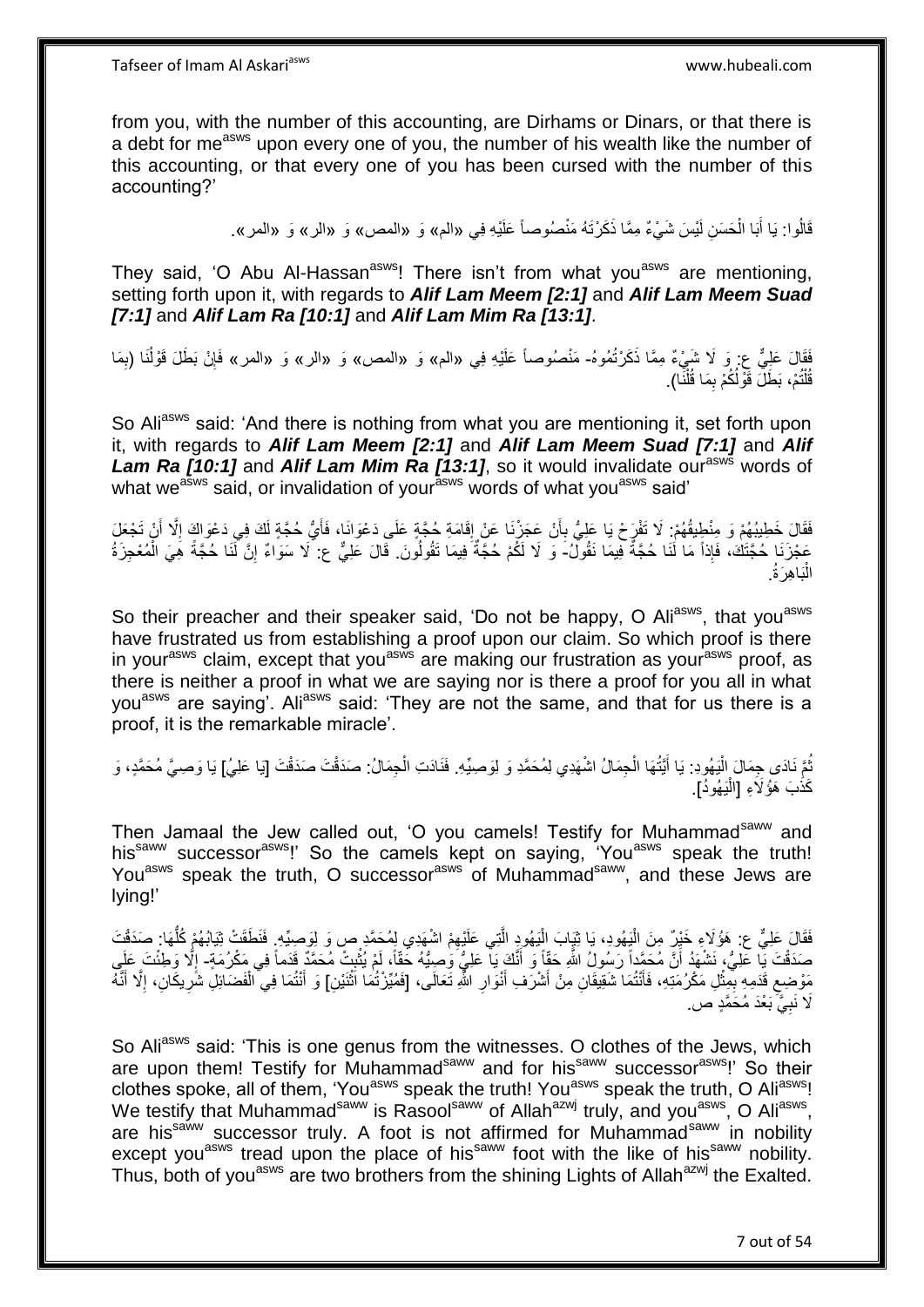(Although) you are distinguished as two, you are participants in the merits, except that there would be no Prophet<sup>as</sup> after Muhammad<sup>saww</sup>.

فَعِنْدَ ذَلِكَ خَزِيَتِ الْيَهُودُ، وَ آمَنَ بَعْضُ النَّظَّارَةِ مِنْهُمْ بِرَسُولِ اللَّهِ ص، وَ غَلَبَ الشَّقَاءُ عَلَى الْيَهُودِ، وَ بَعْضِ النَّظَّارَةِ ِ ْ ِ الْآخَرِينَ، فَذَلِكَ مَا قَالَ اللَّهُ تَعَالَى «لا رَيْبَ فِيهِ» إِنَّهُ كُمَاَ قَالَ مُحَمَّدٌ ص وَ وَصِيُّ مُحَمَّدٍ عَنْ قَوْلِ [مُحَمَّدٍ ص، عَنْ قَوْلِ] ِ ِ رَبِّ اَلْعَالَمِينَ ْ

So during that, the Jews were dumbstruck, and some of the onlookers from them expressed belief in Rasool-Allahsaww, and the misery overcame the Jews and the rest of the other onlookers. Thus, that is what Allah<sup>azwj</sup> the Exalted Says: There is no **doubt therein [2:2].** It is just as Muhammad<sup>saww</sup> said, and the successor<sup>asws</sup> of Muhammad<sup>saww</sup> about the words of Muhammad<sup>saww</sup>, about the Words of the Lord<sup>azwj</sup> of the worlds.

تُمَّ قَالَ: «هُدىً» بَيَانٌ وَ شِفَاءٌ «ِلِلْمُتَّقِينَ» مِِنْ شِيعَةٍ مُحَمَّدٍ وَ عَلِيٍّ ع. إِإِنَّهُمْ] اتَّقَوْا أَنْوَاعَ الْكُفْرِ فَتَرَكُوهَا، وَ اتَّقَوْا [أَنْوَاعَ] ِ َ ِ َ الِذُّنُوبِ الْمُوبِقَاتِ فَرَفَضِوها وَ اتَّقَوْا إِظْهَارَ أَسْرَارٍ اللَّهِ تَعَالَى، وَ أَسْرَارٍ أَزَّكِيَاءِ عِبَادِهِ الْأَوْصِيَاءِ بَعْدَ مُحَمَّدٍ صَ، فَكَتَمُوهَا وَ َ ِ َ ِ َ ِ ِ ْ ُّ اتَّقَوْا سَتْرَ الْعُلُومِ عَنْ أَهْلِهَا الْمُسْتَحِقِّينَ لَهَا، وَ فِيهِمْ نَشَرُوهَا. ِ ْ َ ِ ْ

Then He<sup>azwj</sup> Said: **A Guidance** – an explanation and a healing for the pious from the Shias of Muhammad<sup>saww</sup> and Ali<sup>asws</sup>. They are fearing a variety of the disbeliefs and they are leaving it, and are fearing the grave sins and are rejecting these, and are fearing the manifestation of the Secrets of Allah<sup>azwj</sup>, and the secrets of the pious ones of His<sup>azwj</sup> servants, the successors<sup>asws</sup> after Muhammad<sup>saww</sup>, so they are concealing it, and are fearing veiling the knowledge from its rightful ones, the ones deserving of it, and among them, they are publicising it''.

> ؚ<br>ا قولـه عز و جل الَّذِينَ يُؤْمِنُونَ بِالْغَيْبِ **∶** ه

The Words of the Mighty and Majestic: *Those who are believing in the unseen [2:3]*

34 قَالَ الْإِمَامُ عِ ثُمَّ وَصَفَ هَؤُلَاءِ الْمُتَّقِينَ الَّذِينَ هَذَا الْكِتَابُ هُدًى لَهُمْ فَقَالَ: (الَّذِينَ يُؤْمِنُونَ بِالْغَيْبِ) يَعْنِي بِمَا غَابَ عَنْ<br>بَدِي الْجَمَاسِ الْإِمَامُ عَنْ أَمَرُوا وَالْمُتَ ِ ْ ِ ه ْ ه ْ َمَوَ النِّهِمْ- مِنَ الْأُمُورِ الَّتِي يَلْزَمُهُمُ الْإِيمَانُ بِّهَا، كَالْبَعْثِ [وَ النُّشُورِ] وَ الْحِسَابِ وُ الْجَنَّةِ وَ النَّارِ، وَ تَوْحِيدِ اللَّهِ تَعَالَى وَ سَائِرِ ِ ْ ْ ِ ْ **∶** ْ ه ِ ِ مَا لَا يُغْرَفُ بِالْمُشَاهَدَةِ. ْ **∶** 

**S 34 –** The Imam<sup>asws</sup> said: 'Then He<sup>azwj</sup> Describe these pious ones, those that the Book is Guiding towards them<sup>asws</sup>, so He<sup>azwj</sup> Said: *Those who are believing in the unseen [2:3]* – meaning (believing) in what is unseen by their sensory perception, from the matters which having the *Eman* in these is necessitated for them, like the Resurrection, and the Reckoning, and the Paradise, and the Fire, and the *Tawheed* of Allah<sup>azwj</sup> the Exalted, and the rest of what cannot be recognised by the witnessing.

وَ إِنَّمَا يُعْرَفُ بِدَلَائِلَ قَدْ نَصِبَهَا اللَّهُ عَزَّ وَ جَلَّ [عَلَيْهَا] كَاَدَمَ، وَ حَوَّاءَ، وَ إِدْرِيسَ، وَ نُوحٍ، وَ إِبْرَاهِيمَ، وَ الْأُنْبِيَاءِ الَّذِينَ يَلْزَمُهُم **∣** ِ ْ ه ِ  $\frac{1}{2}$ ٍ ِ ِ الْإِيمَانُ [بِهِمْ، وَ] بِحُجَجِ اللَّهِ تَعَالَى- وَ إِنْ لَمْ يُشَاهِدُوهُمْ وَ يُؤْمِنُونَ بِالْغَيْبِ، وَ هُمْ مِنَ السَّاعَةِ مَشْفِقُونَٰ. ِ ِ ِ ِ ْ ِ

And rather, these can be recognised by the proofs which Allah<sup>azwj</sup> Mighty and Majestic has Appointed them these (matters), like Adam<sup>as</sup>, and Hawwa<sup>as</sup>, and Idrees<sup>as</sup>, and Noah<sup>as</sup>, and Ibrahim<sup>as</sup>, and the Prophets<sup>as</sup> having the *Eman* is necessitated in them<sup>as</sup> and in the Divine Authorities of Allah<sup>azwj</sup> the Exalted – and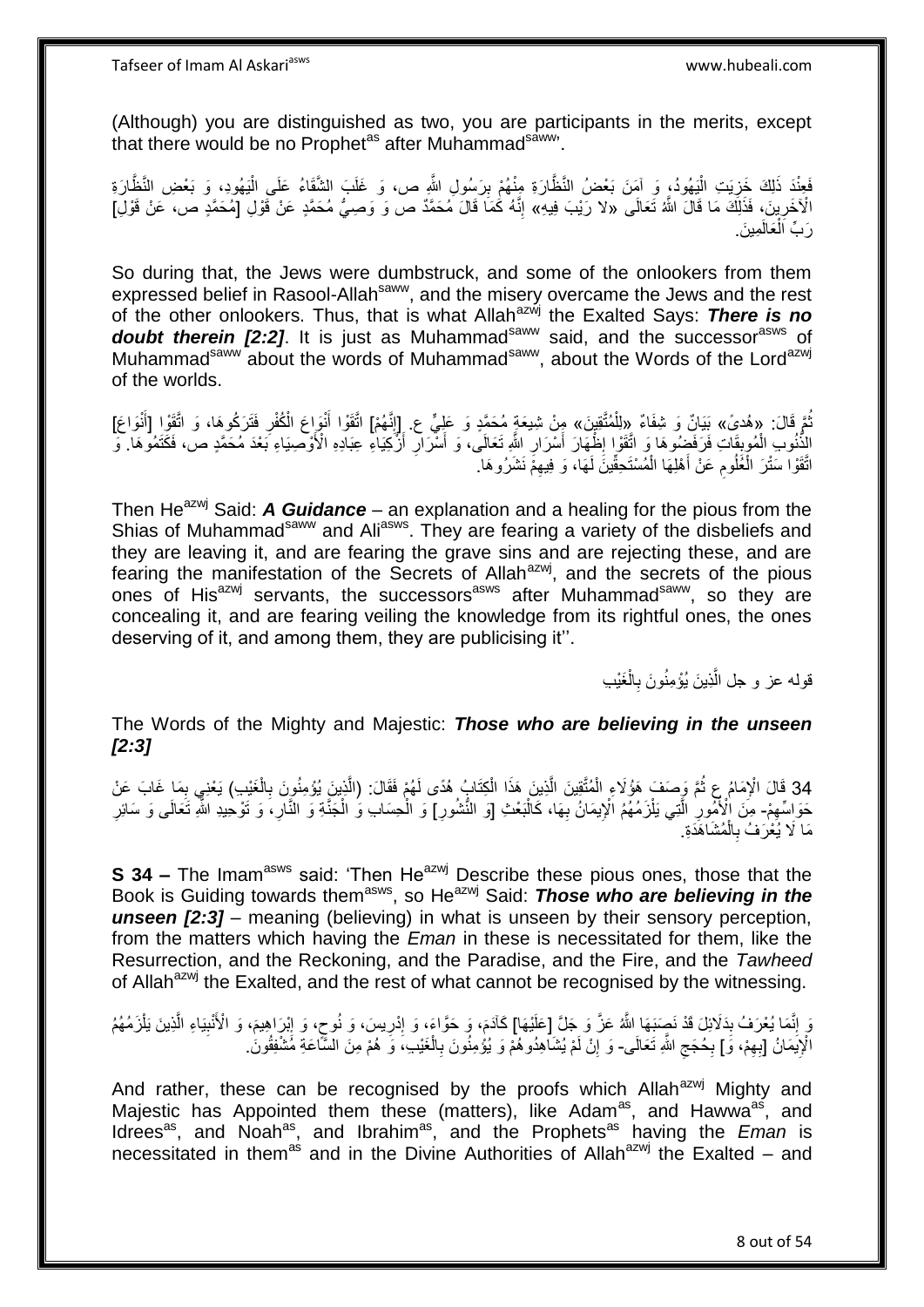even if these have not been witnessed, and they are believing in the unseen, *and they, from the Hour, are in awe [21:49]*.

#### **التوسل إلى هللا بمحمد و آله**

# **The beseeching to Allahazwj, by Muhammadsaww and hissaww Progenyasws**

لَ ِ 35 وَ ذَلِكَ أَنَّ سَلْمَانَ الْفَارِسِيَّ (رَضِيَ اللَّهُ عَذْ) مَرَّ بِقَوْمٍ مِنَ الْيَهُودِ، فَسَأَلُوهُ أَنْ يَجْلِسَ إِلَيْهِمْ، وَ يُحَدِّدُّهُمْ بِمَا سَمِعَ مِنْ مُحَمَّدٍ<br>وَ ذَلِكَ أَنَّ سَلَمَانَ الْفَارِسِيَّ ( اُ ון<br>ון ْ **ِ** ِ ْ ْ ِ َ ِ ص ِفِي يَوْمِهِ ۚ هَذَا، فَجَلَسَ إِلَيْهِمْ لِكِرْصِيَّهِ عَلَى إِسْلَامِهِِمْ، فَقَالَ: سَمِعْتُ مُحَمَّداً صِ يَقُولُ: إِنَّ الله عَزَّ وَ جَلٍّ يَقُولُ: يَا عِبَادِي- أَ ِ ∣∣<br>∶ لَ ِ وَ لَيْسَ مَنْ لَهُ إِلَيْكُمْ حَوَائِجُ كِبَالٌ لَا تَجُودُونَ بِهَا إِلَّا أَنْ يَتَحَمَّلَ عَلَيْكُمْ بِأَحَبٍّ الْخَلْقِ إِلَيْكُمْ- تَقْضُونَهَا كَرَامَةً لِشَفِيعِهِمْ َ **∶** اُ ِ ِ لَ ∣<br>∶ لَ ِ ْ ِ

**S 35 –** And that is, that Salman Al-Farsy<sup>as</sup> passed by a group, and they asked him<sup>as</sup> to be seated with them and narrate to them with what he<sup>ra</sup> had heard from Muhammad<sup>saww</sup> during that day of his. So he<sup>as</sup> sat with them due to his<sup>as</sup> commitment to their Islam, and he<sup>as</sup> said: 'I<sup>as</sup> heard Muhammad<sup>saww</sup> saying: 'Allah<sup>azwj</sup> Mighty and Majestic Saying: "O My<sup>azwj</sup> servants! Isn't it so that the one who has a big need for him to you, you would not be benevolent with it unless he brings over to you the one who is the most beloved of the people to you, (then) you fulfil it in honour of his intercession?

أَلَا فَاعْلَمُوا أَنَّ أَكْرَمَ الْخَلْقِ عَلَيَّ، وَ أَفْضَلَهُمْ لَدَيَّ: مُحَمَّدٌ، وَ أَخُوهُ عَلِيٌّ، وَ مَنْ بَعْدَهُ مِنَ الْأَئِمَّةِ الَّذِينَ هُمُ الْوَسَائِلُ إِلَيَّ. َ ْ ْ َ لَ ِ ْ ه َ

Indeed! Know that the most honourable of the people upon Me<sup>azwj</sup> and the most superior to Me<sup>azwj</sup> is Muhammad<sup>saww</sup> and his<sup>saww</sup> brother Ali<sup>asws</sup>, and from after him<sup>asws</sup> are the Imams<sup>asws</sup>, those who are the means to Me<sup>azwj</sup>.

أَلَا فَلْيَدْعُنِي مَنْ هَمَّ بِحَاجَةٍ يُرِيدُ نَفْعَهَا، أَوْ دَهَنْهُ دَاهِيَةٌ يُرِيدُ كَفَ ضَرَرِهَا، بِمُحَمَّدٍ وَ آلِهِ الْأَفْضَلِينَ الطَّيِّبِينَ الطَّاهِرِينَ، **'** َ ¦ ¦ :<br>ا َ ِ ِ ِ **ٍ** أَقْضِهَا لَهُ أَحْسَنَ مِمَّا يَقْضِيهَا- مَنْ تَسْتَشْفِعُونَ إِلَيْهِ بِأَعَزٍّ الْخَلْقِ عَلَيْهِ. ا<br>ا َ ْ ْ َ ِ لَ ِ

Indeed! Therefore, let him supplicate to Me<sup>azwj</sup>, the one who is interested in his need being benefited, or his disaster, being a disaster sufficed with for its harm, (should supplicate) by Muhammad<sup>saww</sup> and his<sup>saww</sup> Progeny<sup>asws</sup>, the superior ones, the goodly ones, the clean ones. I<sup>azwj</sup> shall Fulfil it for him better than what he would fulfil it, the one who is intercession of the most honourable of the people upon it"'.

يَالُوا لِسَلْمَانَ وَ هُمْ [يَسْخَرُونَ وَ] يَسْتَهْزِءُونَ [بِهِ]: يَا أَبَا عَبْدِ اللَّهِ فَمَا بَالُكَ لَا تَقْتَرِحُ عَلَى اللَّهِ، وَ تَتَوَسَّلُ بِهِمْ: أَنْ يَجْعَلَكَ أَغْنَى **∶** ِ َ اُ ِ ِ اُ َ أَهْلِ الْمَدِينَةِ ْ َ

They said to Salman<sup>as</sup>, they were mocking with him<sup>as</sup>, 'O Abu Abdullah! So what is the matter with you<sup>as</sup> not suggesting to Allah<sup>azwj</sup> and beseeching by them<sup>asws</sup>, that He<sup>azwj</sup> should Make you<sup>ra</sup> the richest one of the people of Al-Medina?'

فَقَالَ سَلْمَانُ: قَدْ دَعَوْتُ الثَّهَ عَزَّ وَ جَلٍّ بِهِمْ، وَ سَأَلْتُهُ مَا هُوَ أَجَلُّ وَ أَفْضَلُ وَ أَنْفَعُ مِنْ مُلْكِ الدُّنْنِا بِأَسْرِهَا: سَأَلْتُهُ بِهِمْ صٍ أَنْ ْ َ ِ َ ِ ْ َ ِ َ **∶** ْ َ َ يَهَبَ لِي لِسَاناً- لِتَحْمِيدِهِ وَ ثَنَائٍهِ ذَاكِراً، وَ قُلْباً لِإِلَائِهِ شَاكِراً، وَ عَلَى الذَّوَاهِي الذَّاهِيَةِ لِي صَابِراً، وَ مُوَّ عَنَّ وَ جَلَّ قَذْ أَجَانِنِي ْ َ إِلَى مُلْتَمَسِي مِنْ ذَلِكَ، وَ هُوَ أَفْضَلُ مِنْ مُلْكِ الدُّنْيَا بِحَذَافِيرِ هَا، وَ مَا تَشْتَمِلُ عَلَيْهِ مِنْ خَيْرَاتِهَا مِائَةَ أَلْفِ أَلْفِ مَرَّةٍ. ْ יִי<br>; ِ **∶** ْ َ ْ َ ْ َ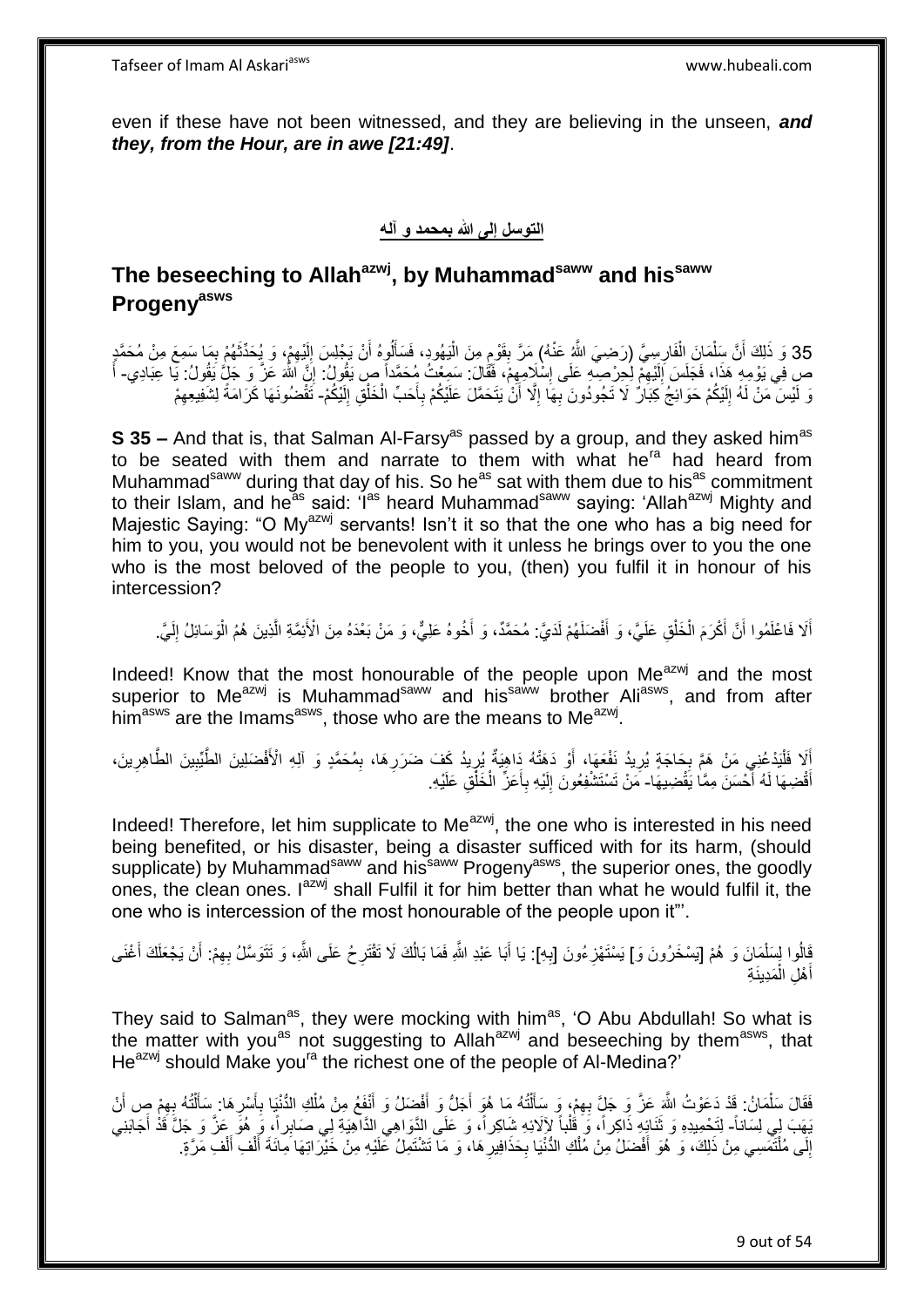So Salman<sup>as</sup> said: 'I<sup>as</sup> have already supplicated to Allah<sup>azwj</sup> Mighty and Majestic by them<sup>asws</sup>, and asked Him<sup>azwj</sup> what is more immediate, and more superior, and more beneficial, than your kingdom of the world along with its captivity. I<sup>as</sup> asked by them<sup>asws</sup>, that He<sup>azwj</sup> Endows to me a tongue for praising Him<sup>azwj</sup>, and lauding Him<sup>azwj</sup> mentioning, and a heart thankful for His<sup>azwj</sup> Blessings, and patience upon my<sup>as</sup> disasters afflicting me<sup>as</sup>. And He<sup>azwj</sup>, the Mighty and Majesty, has Answered me<sup>as'</sup> to my<sup>asws</sup> asking of that, and it is superior than your kingdom of the world along with its strictness, and whatever is included upon it from its goodness, one hundred thousand, thousand times'.

قَالَ ع: فَجَعِلُوا يَهْزَءُونَ بِهِ وَ يَقُولُونَ: يَا سَلْمَانُ لَقَدِ ادَّعَيْتَ مَِرْتَبَةً عَظِيمَةً شَرِيفَةً نَحْتَاجُ أَنْ نَمْتَحِنَ صِدْقَكَ مِنْ كَذِبِكَ فِيهَا، وَ ¦ ْ ِ ِ هَا نَخَّنُ أَوَّ لَا قَائِمُونَ إِلَيْكَ بِسِيَاطٍ فَضَارِ بُوكَ بِهَا، فَسَلْ رَبَّكَ أَنْ يَكُفَّ أَيْدِيَنَا عَنْكَ. َ َ ِ **∶ ∣** لَ ∣∣<br>∶ َ

He<sup>asws</sup> said: 'But they went on mocking him<sup>as</sup> with it, and they were saying, 'O Salman<sup>as</sup>! You<sup>as</sup> have claimed a great rank, noble. We need to examine your<sup>as</sup> truthfulness from your<sup>as</sup> lies with regards to it, and over here, firstly we shall be standing to you<sup>as</sup> with whips and would be striking you with it. So ask your<sup>as</sup> Lord<sup>azwj</sup> if  $He^{azwj}$  could Refrain our hands from you $a^{as}$ .

َ فَجَعَلَ سَِلْمَانُ يَقُولُ: اللَّهُمَّ اجْعَلْنِي عَلَى الْبَلَاءِ صَابِراً. وَ جَعَلُوا يَضْرِبُونَهُ بِسِيَاطِهِمْ حَتَّى أَعْيَوْا وَ مَلُوا، وَ جَعَلَ سَلْمَانُ لَا ِ ِ ِ :<br>ا ْ ه ْ ْ يَزِيدُ عَلَى قَوْلِهِ: اللَّهُمَّ اجْعَلْنِي عَلَى الْبَلَاءِ صَابِراً. :<br>ا ْ ه ِ

So Salman<sup>as</sup> went on saying, 'O Allah<sup>azwj</sup>! Make me<sup>as</sup> to be patience upon my<sup>as</sup> afflictions!' And they went on striking him<sup>as</sup> with their whips until they were exhausted and fed up, and Salman<sup>as</sup> went on increasing upon his<sup>as</sup> words, 'O Allah<sup>azwi</sup>! Make me<sup>as</sup> patient upon my<sup>as</sup> afflictions!'

فَلَمَّا مَلُوا وَ أَعْيَوْا، قَالُوا لَهُ: يَا سَلْمَانُ مَا ظَنَنَّا أَنَّ رُوحاً تَثْبُتُ فِي مَقَرِّهَا- مَعَ مِثْلِ هَذَا الْعَذَابِ الْوَارِدِ عَلَيْكَ، فَمَا بَالُكَ لَا **ٔ** اُ ْ اُ ِ ْ ْ **ٔ** نَسْأَلُ رَبَّكَ أَنْ يَكْفَّنَا عَنْكَ [فَ] قَالَ: لِأَنَّ سُؤَالِي ذَلِكَ رَبِّي خِلَافُ الْصَّبْرِ ، بَلْ سَلَّمْتُ لِإِمْهَالِ اللَّهِ تَعَالَى لَكُمْ، وَ سَأَلْتُهُ الصَّبْرَ . َ ْ َ ه ِ ا<br>ا

So when they were fed up and exhausted, they said to him, 'O Salman<sup>as</sup>! We never thought that any soul would be steadfast in its place along with the likes of this punishment inflicted upon you<sup>as</sup>. So what is the matter with you<sup>as</sup> not asking your<sup>as</sup> Lord<sup>azwj</sup> to refrain us from you<sup>as</sup>?' He<sup>as</sup> said: 'Because my<sup>as</sup> asking my<sup>as</sup> Lord<sup>azwj</sup> for that would be opposite of patience. But, l<sup>azwj</sup> submitted to the Respite of Allah<sup>azwj</sup> the Exalted to you all, and asked Him<sup>azwj</sup> for the patience (instead)'.

> فَلَمَّا اسْتَرَاحُوا قَامُوا إِلَيْهِ بَعْدُ بِسِيَاطِهِمْ، فَقَالُوا: لَا نَزَالُ نَضْرِبُكَ بِسِيَاطِنَا- حَتَّى تَزْهَقَ رُوحُكَ أَوْ تَكْفُرَ بِمُحَمَّدٍ. **∣** ِ ِ **∣** لَ יִן<br>; َ ِ

So when they had rested (for a while), they stood up (again) to him with their whips, and they said. 'We will not cease to strike you with our whips until your<sup>as</sup> soul departs or you<sup>as'</sup> express Kufr with Muhammadsaww'.

فْ َغْي ِب َفَقا َل: َما ُكنْ ُت ِْلَ ْ ال ِ ِذي َن ُيْؤ ِمنُو َن ب ه نْ َز َل َعلَى ُم َح همٍد )ال َ َقْد أ هن هَّللاَ ِ لِ َك، َفإ ِه ُك َع َل ذ ْم َ ِ هن ا ْحِت َمالِي لِ َمَكار ِ ِة ( َو إ - ْد ُخ َل ِفي ُج ْملَ ِْلَ لِ َك ِذَ هَّللاُ ب َم ْن َمَد َح ُه - هي َي ِسي ٌر. َس ْه ٌل َعلَ

So he<sup>as</sup> said: 'I<sup>as</sup> would never do that, for Allah<sup>azwj</sup> has Revealed unto Muhammad<sup>saww</sup> **Those who are believing in the unseen [2:3]**, and that due to my<sup>as</sup> enduring your nuisance would include me<sup>as</sup> in the Phrase, with the ones whom Allah<sup>azwj</sup> Praised with that  $-$  it is easy upon me<sup>as</sup>.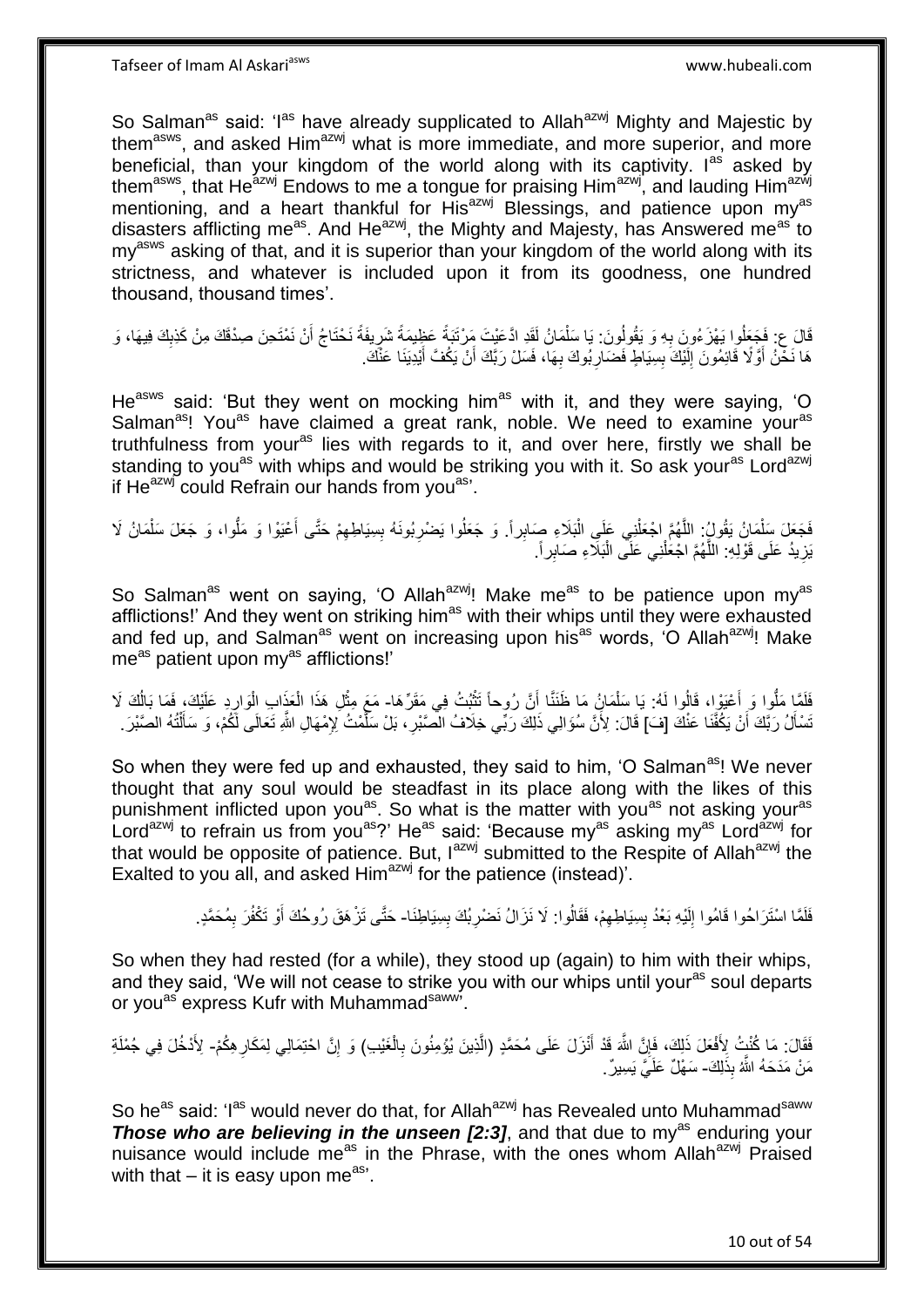فَجَعُلُوا يَضْرِبُونَهُ بِسِيَاطِهِمْ حَتَّى مَلُّوا، ثُمَّ قَعَدُوا، وَ قَالُوا: يَا سَلْمَانُ لَوْ كَانَ لَكَ عِنْدَ رَبِّكَ قَدْرٌ لِإِيمَانِكَ بِمُحَمَّدٍ لَاسْتَجَابَ [اللَّهُ]<br>وَحَمَلَا الْمَسْرَبُونَهُ بِسِيَاطِهِ ْ ا<br>ا ِ **∣** ِ ِ ُدْعَاءَكَ وَ كَفَّنَا عَنْكَ

So they went on striking him<sup>as</sup> with their whips until they were fed up. Then they sat down, and they said, 'O Salman<sup>as</sup>! If there was for you<sup>as</sup>, in the Presence of your<sup>as</sup> Lord<sup>azwj</sup>, any worth for your<sup>as</sup> Eman with Muhammad<sup>saww</sup>, Allah<sup>azwj</sup> would have Answered your<sup>as</sup> supplication and Refrained us from you<sup>as</sup>'.

فَقَالَ سَلْمَانُ: مَا أَجْهَلَكُمْ كَيْفَ يَكُونُ مُسْتَجِيباً دُعَائِي- إِذَا فَعَلَ بِي خِلَافَ مَا أُرِيدُ مِنْهُ، أَنَا أَرَدْتُ مِنْهُ الصَّبْرَ فَقَدِ اسْتَجَابَ لِي ِ َ َ ِ ُ نَ صَبَّرَنِي، وَ لَمْ أَسْأَلْهُ كَفَّكُمْ عَنِّي فَيَمْنَعَنِيَ حَتَّى يَكُونَ مَضِدَّ دُعَائِي كَمَا تَظُنُّونَ َ ْ َ َ

Salman<sup>as</sup> said, 'How ignorant you are! How can it be an Answer to my<sup>as</sup> supplication when He<sup>azwj</sup> Deals with me<sup>as opposite to what  $I^{as}$  want from Him<sup>azwj</sup>? I<sup>as want the</sup></sup> patience from Him<sup>azwj</sup>, so He<sup>azwj</sup> has already Answered to me<sup>as</sup> and Made me<sup>as</sup> to be patient, and I<sup>as</sup> did not ask Him<sup>azwj</sup> for your refraining from me<sup>as</sup>. So Defending me<sup>as</sup> would be opposite to my<sup>as</sup> supplication, as you are thinking'.

فَقَامُوا إِلَيْهِ ثَالِثَةً بِسِيَاطِهِمْ، فَجَعَلُوا يَضْرِبُونَهُ وَ سَلْمَانُ لَا يَزِيدُ عَلَى [قَوْلِهِ:] اللَّهُمَّ صَبِّرْنِي عَلَى الْبَلَاءِ فِي حُبِّ صَفِيِّكَ وَ ْ **∶** ِ **ِ**  $\ddot{\phantom{0}}$  $\ddot{\cdot}$ لَ  $\frac{1}{2}$ ْ ه **ٍ** خَلِيلِكَ مُحَمَّدٍ.

They stood up to him<sup>as</sup> for a third time, with their whips, so they went on striking him, and Salman<sup>as</sup> did not increase upon his<sup>as</sup> words, 'O Allahazwi! Make me<sup>as</sup> to be patient upon the affliction for the Sake of the Love of Your<sup>azwj</sup> elite and Your<sup>azwj</sup> friend Muhammad<sup>saww</sup>

فَقَالُوا لَهُ: يَا سَلْمَانُ وَيْحَكَ- أَ وَ لَيْسَ مُحَمَّدٌ قَدْ رَخَّصَ لَكَ أَنْ تَقُولَ كَلِمَةَ الْكُفْرِ [بِهِ] بِمَا تَعْتَقِدُ ضِدَّهُ لِلتَّقِيَّةِ مِنْ أَعْدَائِكَ فَمَا بَالُكَ ْ **∶** ِ اُ َ ِ ُ َ لَا تَقُولُ (مَا يُفَرِّجُ عَنْكَ) لِلتَّقِيَّةِ

So they said to him<sup>as</sup>, 'O Salman<sup>as</sup>, Woe be unto you<sup>as</sup>! Or hasn't Muhammad<sup>saww</sup> allowed you<sup>as</sup> to be saying phrases of *Kufr* with him<sup>saww</sup> opposite to your<sup>as</sup> beliefs out of *Taqiyyah* (dissimulation) from your<sup>as</sup> enemies? So what is the matter with you<sup>as</sup> not saying what relieve you<sup>as</sup> out of *Taqiyyah*?'

فَقَالَ سَلْمَانُ إِنَّ اللَّهَ تَعَالَى قَدْ رَخَّصَ لِي فِي ذَلِكَ- وَ لَمْ يَفْرِضْهُ عَلَيَّ، بَلْ أَجَازَ لِي أَنْ لَا أُعْطِيَكُمْ مَا تُرِيدُونَ، وَ أَحْتَمِلَ **∶** َ **∶** المعاملة المستقبل المعاملة المستقبل المستقبل المستقبل المستقبل المستقبل المستقبل المستقبل المستقبل المستقبل ال<br>المستقبل َ مَكَارِ هَكُمْ- وَ أَجْعَلَهُ أَفْضَلَ الْمَنْزِلَتَيْنِ، وَ أَنَا لَا أَخْتَارُ غَيْرَهُ. ِ َ ِ ْ َ

So Salman<sup>as</sup> said: 'Allah<sup>azwj</sup> the Exalted has Allowed for me<sup>as</sup> with regards to that, and did not Impose upon me<sup>as</sup>. But He<sup>azwj</sup> has Allowed for me<sup>as</sup> that  $I^{as}$  should not give you what you all are wanting, and endure your nuisance, and Make it to be the more superior of the two statuses, and l<sup>as</sup> do not chose other than it'.

ُمْ قَامُوا إِلَيْهِ بِسِيَاطِهِمْ، وَ ضَرَبُوهُ ضَرْباً كَثِيراً، وَ سَيَلُوا دِمَاءَهُ، وَ قَالُوا لَهُ- وَ هُمْ سَاخِرُونَ-: لَا تَسْأَلُ اللَّهَ كَفَّنَا عَنْكَ، وَ لَا  $\ddot{\xi}$ **∣** لَ יִן<br>; َ تُظْهِرُ لَّذَا مَا نُرِيدُ مِنْكَ لِنَكُفَ بِهِ عَنْكَ، فَادْعُ عَلَيْنَا بِالْهَلَاكِ إِنْ كُنْتَ مِنَ الصَّادِقِينَ فِي دَعْوَاكَ- إِنَّ اللَّهَ لَا يَرُدُّ دُعَاءَكَ بِمُحَمَّدٍ ِ ْ **∶** ِ **∶** ِ ِ ِ وَ آلِهِ الطَّيِّبِينَ [الطَّاهِرِينَ]. **∶ !** 

Then they stood up to him<sup>as</sup> with their whips, and they struck him<sup>as</sup> with a lot of strikes, and his<sup>as</sup> blood flowed, and they said to him<sup>as</sup> while they were mocking, 'You<sup>as</sup> are neither asking Allah<sup>azwj</sup> to Refrain us from you<sup>as</sup>, nor are you<sup>as</sup> manifesting to us what we want from you<sup>as</sup> in order for us to refrain from you<sup>as</sup> due to it, therefore supplicate against us with the destruction, if you<sup>as</sup> are from the truthful ones in your<sup>as</sup>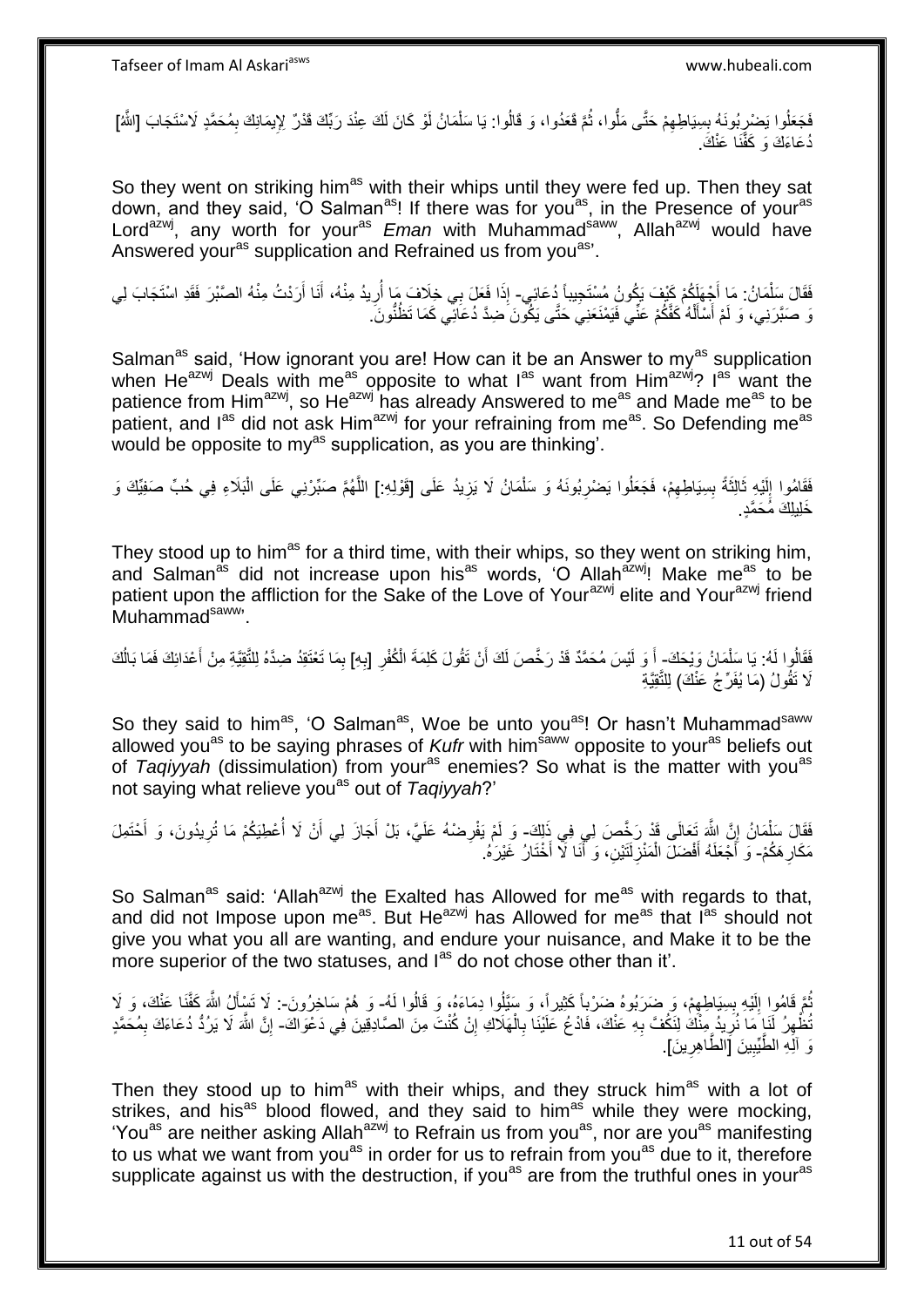supplication – that Allah<sup>azwj</sup> will not Reject your<sup>as</sup> supplication by Muhammad<sup>saww</sup> and his<sup>saww</sup> goodly Progeny<sup>asws</sup>, the clean'.

فَقَالٍَ سَلْمَانُ: إِنِّي لَأَكْرَهُ أَنْ أَدْعُوَ اللَّهَ بِهَلَاكِكُمْ- مَخَافَةَ أَنْ يَكُونَ فِيكُمْ مَنْ قَدْ عَلِمَ اللَّهُ أَنَّهُ سَيُؤْمِنُ بَعْدُ، فَأَكُونَ قَدْ سَأَلْتُ اللَّهَ ِ َ اُ ِ اُ ْ َ َ َ تَعَالَى اقْتِطَاعَهُ عِّنْ الْإِيمَانِ.

So Salman<sup>as</sup> said, 'I<sup>as</sup> dislike it that I<sup>as</sup> should supplicate to Allah<sup>azwj</sup> for your destruction, out of fear that there would happen to be among you one whom Allah<sup>azwj</sup> has Known that he would be believing afterwards, so l<sup>as</sup> would have ended up asking Allah<sup>azwj</sup> the Exalted for his being cut off from the *Eman*'.

فَقَالُوا: قُلْ: اللَّهُمَّ أَهْلِكْ مَنْ كَانَ فِي مَعْلُومَك أَنَّهُ يَبْقَى إِلَى الْمَوْتِ عَلَى تَمَرُّدِهِ، فَإِنَّكَ لَا تُصَادِفُ بِهَذَا الدُّعَاءِ مَا خِفْتَهُ. َ ه **∶** ِ ון<br>م ْ ِ َ

They said, 'Say, 'O Allah<sup>azwj</sup>! Destroy the ones who were in Your<sup>azwj</sup> Knowledge that he would be remaining upon his contumacy up to the death, for you<sup>as</sup> would not be encountering with this supplicating, what you<sup>as</sup> fear'.

قَالَ: فَانْفَرَجَ لَهُ حَائِطُ الْبَيْتِ الَّذِي هُوَ فِيهِ مَعَ الْقَوْمِ، وَ شَاهَدَ رَسُولَ اللَّهِ ص وَ هُوَ يَقُولُ: يَا سَلْمَانُ ادْمُ عَلَيْهِمْ بِالْهَلَاكِ، فَلَيْسَ ِ ْ ه :<br>ا ْ **∶** ِ ْ فِيهِمْ أَحَدٌ يُرْشَدُ، كَمَا دَعَا نُوحٌ عَ عَلَى قَوْمِهِ- لَمَّا عَرَفَ أَنَّهُ لَنْ يُؤْمِنَ مِنْ قَوْمِهِ إِلَّا مَنْ قَدْ آمَنَ َ ِ َ ِ

He<sup>asws</sup> said, 'So it cleaved asunder for him<sup>as</sup>, the wall of the house which he<sup>as</sup> was in along with the group, and he<sup>as</sup> saw Rasool-Allah<sup>saww</sup> and he<sup>saww</sup> was saying: 'O Salman<sup>as</sup>! Supplicate against them, for there isn't anyone among them who would be Guided, just as Noah<sup>as</sup> supplicated against his<sup>as</sup> people, when he<sup>as</sup> recognised that they would never believe from his people except the one who had already believed'.

فَقَالٍَ سَلْمَانُ: كَيْفَ تُرِيدُونَ أَنْ أَدْعُوَ عَلَيْكُمْ بِالْهَلَاكِ فَقَالُوا: تَدْعُو اللَّهَ بِأَنْ يَقْلِبَ سَوْطَ كُلِّ وَاحِدٍ مِنَّا أَفْعَى- تَعْطِفُ رَأْسَهَا، ثُمَّ أ ِ ْ ِ َ َ **∶** ْ َ ا<br>ا ْ تُمَشَّشُ عِظَامَ سَائِرِ بَدَنِهِ. ِ

So Salman<sup>as</sup> said: 'How are you all wanting me<sup>as</sup> to be supplicating against you?' They said, 'Supplicate to Allah<sup>azwj</sup> that He<sup>azwj</sup> Transforms the whips of each one of us into a snake, stoop upon his head, then devour the bones of the rest of his body'.

فَدَعَا اللَّهَ بِذَلِكَ، فَمَا مِنْ سِيَاطِهِمْ سَوْطٌ إِلَّا قَلَبَهُ اللَّهُ تَعَالَى عَلَيْهِمْ أَفْعَى لَهَا رَأْسَانِ تَتَنَاوَلُ بِرَأْسٍ [مِنْهَا] رَأْسَهُ، وَ بِرَأْسٍ آخَرَ ِ ْ ِ ْ ْ ِ ْ َ ِ  $\frac{1}{2}$ يَمِينَهُ الَّذِيَ كَانَ فِيهَا سَوْطُهُ، ثُمَّ رَضَّصَنَتْهُمْ وَ مَشَّشَنَّهُمْ وَ بَلَعَتْهُمْ وَ الْتَقَمَّتْهُمْ. ُ ْ

So he<sup>as</sup> supplicated to Allah<sup>azwj</sup> with that, and there was none from their whips except Allah<sup>azwj</sup> the Exalted Transformed it upon them as a snake having two heads for it. grabbing with a head of it, his head, and with the other head of its, his right hand, in which was the whip. Then they stung them, and grabbed them, and gnawed them, and swallowed them up.

فَقَالَ رَسُولُ اللَّهِ صِ وَ هُوَ فِي مَجْلِسِهِ. مَعَاشِرَ الْمُؤْمِنِينَ إِنَّ اللَّهَ تَعَالَى قَدْ نَصَرَ أَخَاكُمْ سَلْمَانَ سَاعَتَكُمْ هَذِهِ عَلَى عِشْرِينَ مِنْ ْ َ ِ ِ مَنِ ذَةِ الْبَهْوَدِ وَ الْمُنَافِقِينَ، فُلِبَتٌ سِيَاطُهُمْ أَفَاعِيَ رَضَّضَنَّهُمْۚ وَ مَشَّشَتْهُمْ، وَ هَشَمَتْ عِظَامَهُمْ وَ الْتَقَمَنْهُمْ، فَقُومُوا بِّنَا نَنْظُرْ إِلَى َ ْ لَ ِ ِ ْ نِلْكَ الْأَفَاعِي الْمَبْعُوثَةِ لِلْمسْرَةِ سَلْمَانَ ْ ة<br>أ ْ ْ

So Rasool-Allah<sup>saww</sup> said, and he<sup>saww</sup> was in his<sup>saww</sup> gathering: 'Group of Momineen! Allah<sup>azwj</sup> the Exalted has Helped your brother Salman<sup>as</sup> during this time of yours, against twenty Jewish apostates and the hypocrites. He<sup>azwj</sup> Transformed their whips into snakes, which gnawed them and swallowed, and crushed their bones and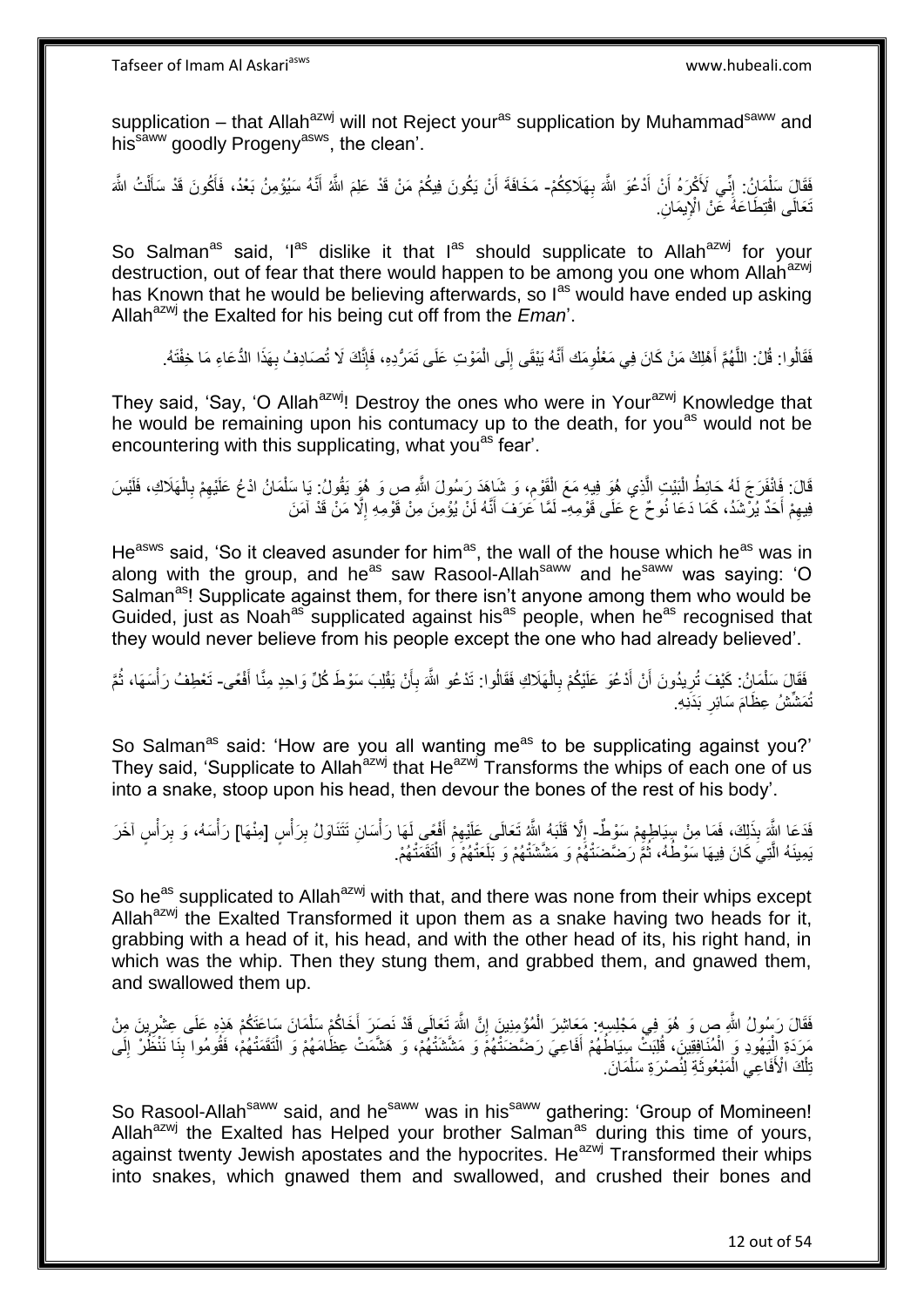devoured them. Therefore, arise with us<sup>saww</sup> to look at those snakes, the ones Sent for the help of Salman<sup>as</sup>!'

ْ فَقَامَ رَسُولُ اللَّهِ ص وَ أَصْحَابُهُ إِلَى تِلْكَ الدَّارِ، وَ قَدِ اجْتَمَعَ إِلَيْهَا جِيرَانُهَا مِنَ الْيَهُودِ وَ الْمُنَافِقِينَ۔ لَمَّا سَمِعُوا ضَجِيجَ الْقَوْمِ ْ لَ ِ **∶** ْ  $\ddot{\phantom{a}}$ َ ِ ْ لَ بِالْنِقَامِ الْأَفَاعِي لَهُمْ، وَ إِذَا هُمْ خَائِفُونَ مِنْهَا نَافِرُونَ مِنْ قُرْبِهَا ۚ ِ ْ **∶ ∶** 

So Rasool-Allah<sup>saww</sup> and his<sup>saww</sup> companions stood up to go to that house, and its neighbours from the Jews and the hypocrites had gathered to it due to what they had heard of the commotion of the group with the swallowing of the snakes of them, and when they were fearing from them, fleeing from their coming near them.

فَلَقَا جَاءَ رَسُولُ اللَّهِ ص خَرَجَتْ كُلُّهَا [مِنَ] الْبَيْتِ- إِلَى شَارِعِ الْمَدِينَةِ، وَ كَانَ شَارِعاً ضَيِّقاً، فَوَسَّعَهُ اللَّهُ تَعَالَى، وَ جَعَلَهُ ُّ ْ ِ  $\frac{1}{2}$ عَشَرَةَ أَضْعَافِهِ. َ

So when Rasool-Allah<sup>saww</sup> came up, everyone from the house came out to the streets of Al-Medina, and it was a narrow street, but Allah<sup>azwj</sup> the Exalted Expanded it and Made it to be ten-fold.

نُّمَّ نَادَتِ الْأَفَاعِي: السَّلَامُ عَلَيْكَ يَا مُحَمَّدُ يَا سَيِّدَ الْأَوَّلِينَ وَ الْآخِرِينَ، السَّلَامُ عَلَى السَّلَامُ عَلَى السَّلَامُ عَلَى ُ ِ ْ نُّرِيَّتِكَ الطَّيِّبِينَ الطَّاهِرِينَ- الَّذِينَ جُعِلُوا عَلَى الْخَلْقِ قَوَّامِينَ، هَا نَحْنُ سِيَاطُ هُؤُلَاءِ الْمُنَافِقِينَ [الَّذِينَ] قَلَبَنَا اشَّهَ تَعَالَى أَفَاعِيَį. ِ ا مار<br>مار ْ ْ ه ْ َ بِدُعَاءِ هَذَا الْمُؤْمِنِ «سَلْمَانَ». ْ **∣** ْ

Then the snake called out, 'The greetings be upon you<sup>saww</sup>, O Muhammad<sup>saww</sup>, O Chief of the former ones and the latter ones! The greetings be upon you<sup>asws</sup>, O Aliasws, Chief of the successors<sup>asws</sup>. The greetings be upon your<sup>asws</sup> offspring, the goodly ones, the clean – those Made to be as caretakers upon the people! Yes, we are the whips of those hypocrites which Allah $a^{2x}$  the Exalted Transformed us as snakes due to the supplication of this *Momin* (Salman<sup>as</sup>)'.

[فَ] قَالَ رَسُولُ اللَّهِ ص: الْحَمْدُ لِلَّهِ الَّذِي جَعَلَ [مِنْ أُمَّتِي] مَنْ يُضَاهِي بِدُعَائِهِ- عِنْدَ كَفِّهِ، وَ عِنْدَ انْبِسَاطِهِ. نُوحاً نَبِيَّهُ. ا<br>ا ه ْ  $\frac{1}{2}$ ِ ِ

So Rasool-Allah<sup>saww</sup> said: 'The Praise is for Allah<sup>azwj</sup> Who Made one from my<sup>saww</sup> community as the one who can be compared, by his<sup>ra</sup> supplication during refraining from it and delaying it, to Noah<sup>as</sup>, His<sup>azwj</sup> Prophet<sup>as</sup>'.

نُّمَّ نَادَتٍ الْأَفَاعِي: يَا رَسُولَ اللَّهِ قَدِ اِشْتَدَّ غَضَبُنَا عَلَى هَؤُلَاءِ الْكَافِرِينَ، وَ ِأَحْكَامُكَ وَ أَحْكَامُ وَصِيِّكَ عَلَيْنَا جَائِزَةٌ ۖ فِي مَمَالِكِ َ َ ِ ْ رَبِّ الْعَالَمِينَ، وَ ۖ نَحْنُ نَسْأَلُكَ أَنْ تَسْأَلَ اللَّهَ تَعَالَى أَنْ يَجْعَلْنَا مِنْ أَفَاعِي جَهَنَّمَ الَّتِي نَكُونُ فِيهَا لِهَوْ لَاءِ مُعَذِّبِينَ۔ كَمَا كُنَّا لَهُمْ فِي ه َ َ ُ َ ِ هَذِهِ الْدُّنْيَا مُلْتَقِمِينَ ֺ֝֟֟֓֕֟֓֕֓֕׆<br>֧֢ׅ֦֧ׅ֦֧֦֧֦֦ׅ֦֧֦֧֦֦֧֧֧ׅ֘֘֜֓֬֘֓֞֬֘֩֓֓֬֟֩֓֓֞֬֩֩֓֓֩

Then the snake called out, 'O Rasool-Allah<sup>saww</sup>! Our anger has intensified upon these Kafirs, and your<sup>as</sup> decision and the decision of your<sup>saww</sup> successor<sup>asws</sup> is allowed, in the Kingdoms of the Lord<sup>azwj</sup> of the worlds, and we ask you<sup>saww</sup> to ask Allah<sup>azwj</sup> the Exalted that He<sup>azwj</sup> should Make us to be from the snakes of Hell which we should be existing in it for tormenting these ones, just as we are for them in this world, as tormentors'.

فَقَالَِ رَسُولُ اللَّهِ صِب قَدْ أَجَنْتُكُمْ إِلَى ذَلِكَ، فَالْحَقُوا بِالطَّيِقِ الْأَسْفَلِ مِنْ جَهَنَّمَ بَعْدَ أَنْ تَقْذِفُوا مَا فِي أَجْوَافِكُمْ- مِنْ أَجْرَاءٍ أَجْسَامِ َ **∶** ْ  $\frac{1}{2}$ َ َ ِ َ َ هَؤُلَاءِ ۖ الْكَافِرِينَ لِيَكُونَ أَتَمَّ لِخِزْبِهِمْ، وَ أَبْقَى لِلْعَالِ عَلَيْهِمْ- إِذَا كَانُوا بَيْنَ أَظْهُرِهِمْ مَدْفُونينَ، يَغْتَبِرُ بِهِمُ الْمُؤْمِنُونَ الْمَارُونَ ِ ْ ِ **∶** ْ َ ِ ْ ْ ِ **∶** بِقُبُورِ هِمْ يَقُولُونَ. هَؤُلَاءِ الْمَلْعُونُوَنَ الْمَخْزِيُّونَ بِدُعَاءِ وَلِيٍّ مُحَمَّدٍ. سَلْمَانَ الْخَيْرِ مَنَ الْمُؤْمِنِينَ. **∶** ْ ْ ْ **∶ ِ** ِ ْ ْ ِ ْ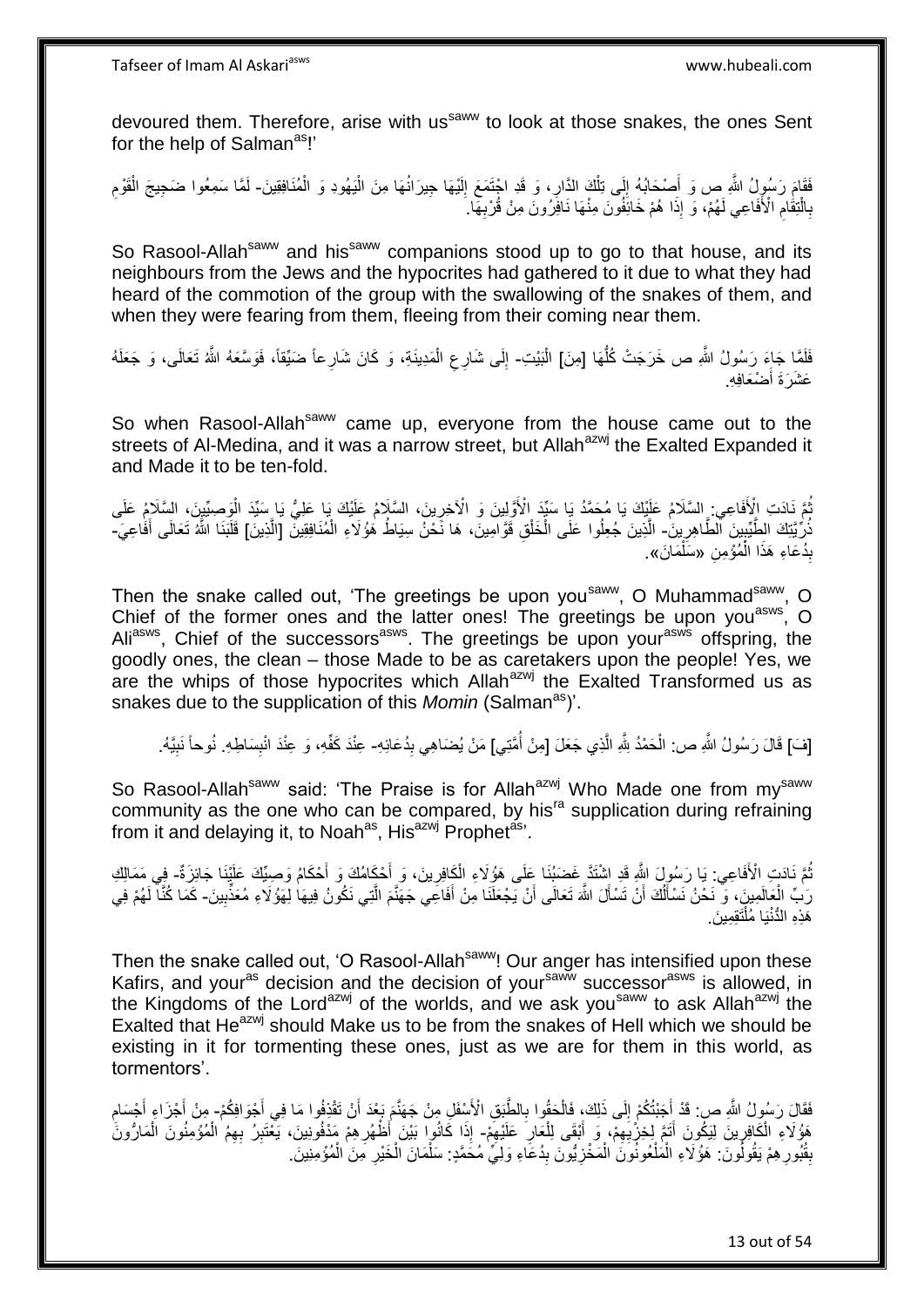So Rasool-Allah<sup>saww</sup> said: 'Isaww have answered you to that. Therefore, join with the lowest layer of Hell after regurgitating whatever is in your insides - from the body parts of these Kafirs, in order for it to become a completion of their disgrace and as a reminder of the shame upon them – when they would happen to be buried in your midst, the *Momineen* would take a lesson with them. The ones passing by their graves would be saying, 'These are the accursed ones, the ones disgraced by the supplication of a friend of Muhammad<sup>saww</sup>, Salman<sup>ra</sup>, the best from the *Momineen'*.

فَقَذَفَتِ الْأَفَاعِي مَا فِي بُطُونِهَا مِنْ أَجْزَاءٍ أَبْدَانِهِمْ، فَجَاءَ أَهْلُوهُمْ فَدَفَنُوهُمْ، وَ أَسْلَمَ كَثِيرٌ مِنَ الْكَافِرِينَ، وَ أَخْلَصَ كَثِيرٌ مِنَ َ َ ِ َ ا<br>ا َ ِ ْ الْمُنَافِقِينَ، وَ غَلَبَ الشَّقَاءُ عَلَى كَثِيرٍ مِنَ الْكَافِرِينَ وَ الْمُنَافِقِينَ، فَ قالُوا: هٰذا سِحْرٌ مُبِينٌ ْ **ٍ** ْ ِ

So the snakes regurgitated whatever was in their bellies, from the parts of their bodies, and their family members came over and buried them, and a lot from the *Kafirs* became Muslims, and a lot from the hypocrites became sincere, and the wretched ones overcame upon a lot of the *Kafirs* and the hypocrites, so they said, 'This is magic without doubt!'

نُّمَّ أَقْبَلَ رَسُولُ اللَّهِ صِ عَلَى سَلْمَانَ فَقَالَ: يَا أَبَا عَبْدٍ اللَّهِ أَنْتَ مِِنْ خَوَاصٍّ إِخْوَانِنَا الْمُؤْمِنِينَ، وَ مِنْ أَحْبَابِ قُلُوبِ مَلَائِكَةِ اللَّهِ َ ْ ُ َ ْ  $\frac{1}{2}$ َ ه الْمُقَرَّبِينَ، إِنَّكَ فِي مَلَكُوتِ الْسَّمَاوَاتِ وَ الْكُثِيبِ وَ الْكُرْسِيِّ وَ الْعَرْشِ وَ مَا ذُونَ ذَلِكَ إِلَى الثَّرَى، أَشْهَرُ فِي فَضْلِكَ عِنْدَهُمْ مِنَ ِ ْ ْ ِ **∣** الشِّمْسِ الطَّالِعَةِ- ۖ فِي يَوْمٍ لَا غَيْمَ فِيهِ وَ لَا قَتَرٌ، وَ لَا غُبَّارٌ فِي الْجَوِّ، أَنْتَ مِنْ أَفَاضَلِ الْمَمْدُوحِينَ بِقَوْلِّهِ: «الَّذِينَ يُؤْمِنُونَ ٍ ِ ْ َ َ ْ ه بِالْغَيْبِ». ْ ِ

Then Rasool-Allah<sup>saww</sup> turned to face Salman<sup>as</sup>, and he<sup>saww</sup> said: 'O Abu Abdullah<sup>as</sup>! Youas are from the special ones of oursaww brethren *Momineen*, and from the ones most beloved to the hearts of the Angels of Proximity. You<sup>as</sup>, in the Kingdoms of the skies, and the Veils, and the Chair, and the Throne, and whatever is besides that up to the soil, are more famous regarding your<sup>as</sup> merits in their presence than the emerging sun in a day in which there is neither a cloud in it, nor any darkness, nor any dust in the atmosphere. You<sup>as</sup> are from the most meritorious ones, the ones Praised by His<sup>azwj</sup> Words: **Those who are believing in the unseen [2:3]**.

قوله عز و جل وَ يُقِيمُونَ الصَّلاةَ وَ مِمَّا رَزَقْناهُمْ يُنْفِقُونَ

The Words of the Mighty and Majestic: *and are establishing the Salat, and from what We have Graced them, they are spending [2:3]*

36 قَالَ الْإِمَامُ عِ ثُمَّ وَصَفَهُمْ بَعْدَ إِذَٰلِكَ] فَقَالَ وَ يُقِيمُونَ الصَّلاةَ يَعْنِي بِإِتْمَامِ رُكُوعِهَا وَ سُجُودِهَا، وَ حِفْظِ مَوَاقِيتِهَا وَ<br>وَفَقَالَ الْإِمَامُ عِنْهُمْ بَعِيْنِهُمْ بَعْدَ إِذْ إِذ ِ ِ حُدُودِهَا، وَ صَنِيَانَتِّهَا عَمَّا يُفْسِدُهَا وَ يَنْقُضُهَا.

**S 36 -** Imam Hassan Al-Askari<sup>asws</sup> said: 'After describing the their characteristics, Allah<sup>azwj</sup> Says *and are establishing the Salat [2:3]* – they are those that complete their *Rukus*, and their *Sajdas*, and keep to its timings and limits, and stay away from that which spoils or revokes the *Salat*'.

37 ثُمَّ قَالَ [الْإِمَامُ] ع: حَذَّثَتِي أَبِي عَنْ أَبِيهِ عِ أَنَّ رَسُولَ اللَّهِ ص كَانَ مِنْ خِيَارِ أَصْدَابِهِ [عِنْدَهُ] أَبُو ذَرٍّ الْغِفَارِيُّ، فَجَاءَهُ<br>زِرِدَ ثُمَّ قَالَ [الْإِمَامُ] عَن تَحْقُونَ عَنْ الْ ْ َ **∶** َ **!** َ ֧<u>֓</u> َذَاتَ يَوْمٍ فَقَالَ: يَا رِّسُولَ اللَّهِ إِنَّ لَـِي غُنَيْمَاتٍ قَذْرٍ سِتِّينَ شَاةً، أَكْرَهُ أَنْ أَبْدُوَ فِيهَا، َوَ أُفَارِقَ حَصْرَتَكَ وَ حِدْمَتَكَ، وَ أَكْرَهُ أَنْ ֧֧֧֧֧֧֧֧֓֝֓֝֓֝֓֝֬֟֓֟֓֓֓֟֓֓֟֓֓<del>֛</del> َ َ ِ ُ َ َ َ أَكِلَهَا إِلَىَّ رَاعٍ فَيَظْلِمَهَا ۖ وَ يُسِيءَ ۖ رِعَايَتَهَا فَكَيْفَ أَصْنَعُ ٍ  $\frac{1}{2}$ َ **∶** 

**S 37 –** Then the Imam<sup>asws</sup> said: 'My<sup>asws</sup> father<sup>asws</sup> narrated to me<sup>asws</sup> from his<sup>asws</sup> father<sup>asws</sup> that Rasool-Allah<sup>saww</sup>, the best of his<sup>saww</sup> companions in his<sup>saww</sup> presence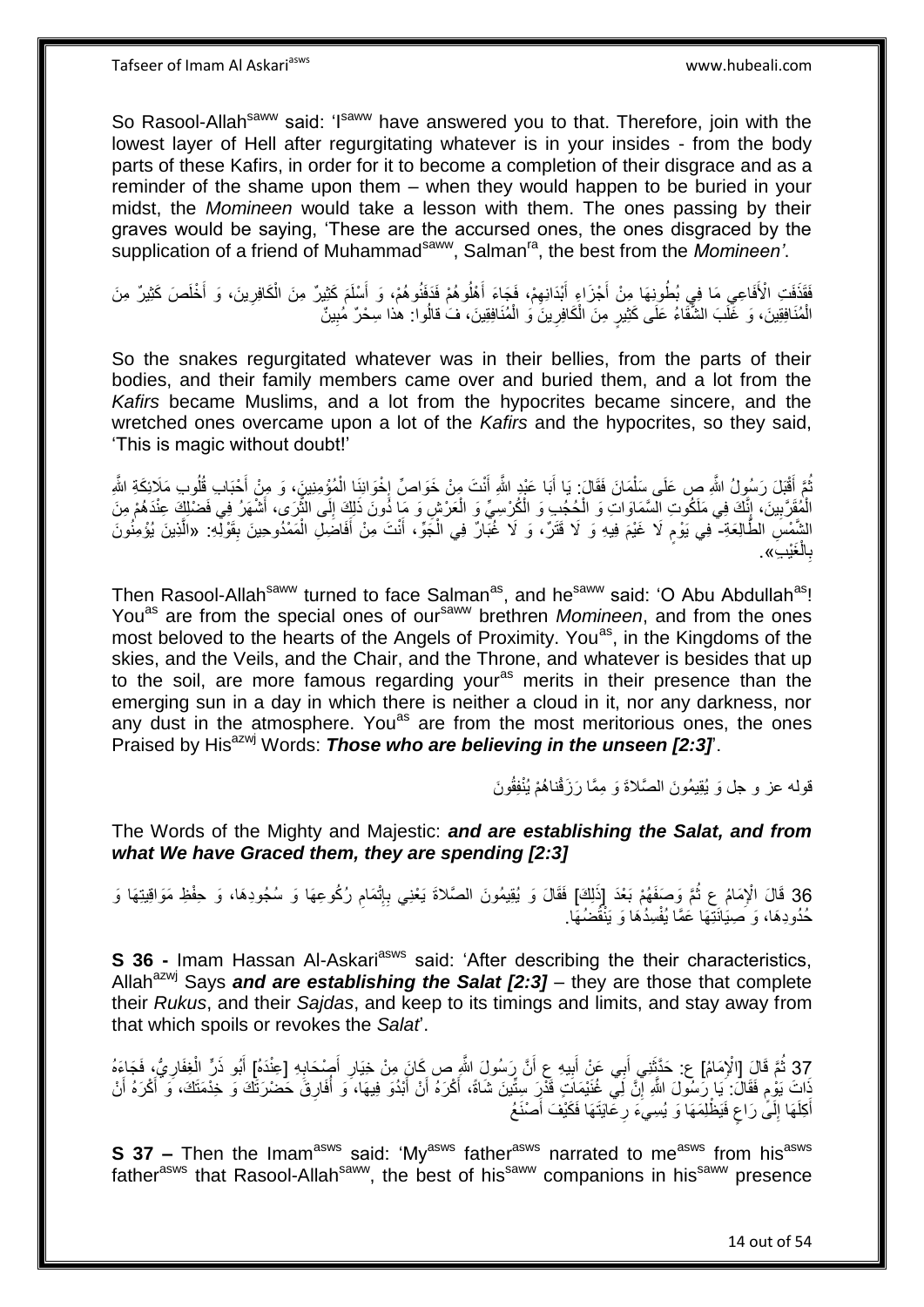Tafseer of Imam Al Askariasws www.hubeali.com

was Abu Zarr<sup>as</sup>. One day he<sup>as</sup> came over and he<sup>as</sup> said, 'O Rasool-Allah<sup>saww</sup>! There is some war booty with me<sup>as</sup>, about sixty sheep.  $I^{as}$  dislike to be worshipping among these (when going to pasture), and separating from your<sup>saww</sup> presence and being in yoursaww service. And last (also) dislike it that last should allocate them to a shepherd so he would lose them and forget their grazing. So how should l<sup>as</sup> deal with it?'

فَقَالَ رَسُولُ اللَّهِ ص: ايْدُ فِيهَا. [فَبَدَا فِيهَا] فَلَمَّا كَانَ فِي الْيَوْمِ السَّابِعِ جَاءَ إِلَى رَسُولِ اللَّهِ ص، فَقَالَ رَسُولُ اللَّهِ ص: يَا أَبَا ذَرٍّ. ∣∣<br>∶ ِ ِ ْ َ فَقَالَ: لَبَيْكَ يَا رَسُولَ اللَّهِ. قَالَ: مَا فَعَلَتْ غُنَيْمَاتُكَ فَقَالَ. يَا رَسُولَ اللَّهِ إِنَّ لَهَا قِصَنَّةً عَجِيبَةً. [فَ] قَالَ: وَ مَا هِيَ ِ

So Rasool-Allah<sup>saww</sup> said: 'Worship among them'. So he<sup>as</sup> worshipped among them. When it was the seventh day, he<sup>as</sup> came over to Rasool-Allah<sup>saww</sup> and Rasool-Allah<sup>saww</sup> said: 'O Abu Zarr<sup>as</sup>!'. So he<sup>as</sup> said, 'At your<sup>saww</sup> service, Rasool-Allah<sup>saww</sup>!'. He<sup>saww</sup> said: 'What did you do with your sheep?' He<sup>as</sup> said: 'O Rasool-Allah<sup>saww</sup>! There is a strange story of theirs'. So he<sup>saww</sup> said: 'And what is it?'

قَالَ: يَا ِرَسُولَ اللَّهِ بَيْنَا أَنَا فِي صَلَاتِي- إِذْ عَدَا الذِّئْبُ عَلَى غَنَمِي، فَقُلْتُ: يَا رَبِّ صَلَاتِي، يَا رَبِّ غَنَمِي، فَآثَرْتُ صَلَاتِي َ َ ْ **ٔ** عَلَى غَنَمِي

He<sup>as</sup> said: 'O Rasool-Allah<sup>saww</sup>! While l<sup>as</sup> was in my<sup>as</sup> Salat, when a wolf attacked upon my<sup>as</sup> sheep. So l<sup>as</sup> said, 'O Lord<sup>azwj</sup>! My<sup>as</sup> Salat! O Lord<sup>azwj</sup>, my<sup>as</sup> sheep!' Thus I<sup>as</sup> preferred my<sup>as</sup> Salat over my<sup>as</sup> sheep'.

فَأَخْطَرَ الشَّيْطَانُ بِبَالِي- يَا «أَبَا ذَرٍّ أَيْنَ أَنْتَ إِنْ عَدَتِ الذِّنَابُ عَلَى غَنَمِكَ- وَ أَنْتَ تُصَلِّي فَأَهْلَكَتْهَا كُلَّهَا، وَ مَا يَبْقَى لَكَ فِي **∣** َ ِ َ َ ِّ َ ه الْدُّنْيَا مَا تَتَعَيَّشُ بِهِ $\delta$ **∶** 

So the Satan<sup>la</sup> notified my<sup>as</sup> mind, 'O Abu Zarr<sup>as</sup>! Where are you<sup>as</sup>? The wolf is attacking upon your<sup>as</sup> sheep, and you<sup>as</sup> are (still) praying Salat? He<sup>la</sup> will kill all of them, and there would not remain (anything) for you<sup>as</sup> in the world you can live by'.

َفَقُلْتُ لِلشَّيْطَانِ يَبْقَى لِي تَوْجِيدُ اللَّهِ تَعَالَى، وَ الْإِيمَانُ بِمُحَمَّدٍ رَسُولِ اللَّهِ ص، وَ مُوَالاةُ أَخِيهِ سَيِّدِ الْخَلْقِ بَعْدَهُ عَلِيٍّ بْنِ أَبِي<br>فَقَلْتُ لِلشَّيْطَانِ يَبْقَى لِي تَوْجِيدُ َ ِ .<br>ا ْ ِ َ طَالِبِ عِ، وَ مُّوَالاَةُ الْأَئِمَّةِ الْهَادِينَ الطَّاهِرِينَ مِنْ وُلْدِهِ، َوَ مُعَادَاَةُ أَعْدَائِهِمْ، وَ كُلُّ مَا فَاتَ مِنَ الدُّنْيَا بَعْدَ ذَلِكَ جَلَلٌ. **∶** ْ ِ َ ْ

So I<sup>ra</sup> said to the Satan<sup>la</sup>, 'There would remain for me the *Tawheed* of Allah<sup>azwj</sup> the Exalted, and the *Eman* with Muhammad<sup>saww</sup> Rasool-Allah<sup>saww</sup>, and the *Wilayah* of Exanted, and the Ernan with warranning and the cost of the second the his<sup>saww</sup> brother, the Chief of the people after him<sup>saww</sup> Ali<sup>asws</sup> Bin Abu Talib<sup>asws</sup>, and the Wilayah of the Imams<sup>asws</sup>, the Guides, the clean, from his<sup>asws</sup> sons<sup>asws</sup>, and the enmity of their<sup>asws</sup> enemies, and everything what I lose from the word after that is not gravely missed'.

فَأَقْبَلْتُ عَلَى صَلَاتِي، فَجَاءَ ذِئْبٌ، فَأَخَذَ حَمَلًا وَ ذَهَبَ بِهِ وَ أَنَا أَحُسُّ بِهِ، إِذَا أَقْبَلَ عَلَيِ الذُّنْبِ أَسَدٌ فَقَطَعَهُ نِصْفَيْنِ، وَ اسْتَنْقَذَ َ **∶** َ ِ َ ْ َ َ الْحَمَلَ وَ رَدَّهُ إِلَى الْفَطِيعِ، ثُمَّ نَادَانِيَ: يَا أَبَا ذَرٍّ أَقْبِلْ عَلَى صَلَاتِكَ، فَإِنَّ اللَّهَ تَعَالَى قَدْ وَكَّلَنِي بِغَنَمِكَ إِلَى أَنْ تُصَلِّيَ ُ  $\zeta$ ֖֖֪֪֦֦֖֦֖֪֦֦֖֪֪֪֪֦֪֦֪֪֦֪֪֦֪֪֪֦֖֡֟֟֟֟֟֟֟֟֟֟֟֟֟֟֟֟֟֟֟֟֟֟֟֟֟֟֟֟֟֞֟֞֟֞֟֞֟֞֟֞֟֟֟֞֟֟֟֟ יִי<br>י ْ ِّ َ ِ ِ ∣ļ ِ َ َ

So l<sup>as</sup> returned to my<sup>as</sup> Salat, and the wolf came and seized a lamb and went with it, and I was aware of it, when a lion attacked upon the wolf cutting it into two halves, and recovered the lamb, and it returned to the flock. Then it called out to me, 'O Abu Zarras! Return to youras *Salat*, for Allahazwj the Exalted has Allocated me with youras sheep until you<sup>as</sup> have prayed'.

فَأَقْبَلْتُ عَلَى صَلَاتِي، وَ قَدْ غَشِيَنِي مِنَ النَّعَجُّبِ مَا لَا يَعْلَمُهُ إِلَّا اللَّهُ تَعَالَى- حَتَّي فَرَغْتُ مِنْهَا فَجَاءَنِي الْأَسَدُ وَ قَالَ لِي: امْضِ ¦<br>∶ ْ َ إِلَى مُحَمَّدٍ ص فَأَخْبِرْهُ- أَنَّ اللَّهَ تَعَالَى قَدْ أَكْرَمَ صَاحِبَكَ الْحَافِظُ لِشَرِيعَتِكَ، وَ وَكَّلَ أَسَداً بِغَنَمِهِ يَحْفَظُهَا ۖ. יִי<br>; ِ َ ِ َ ِ ْ َ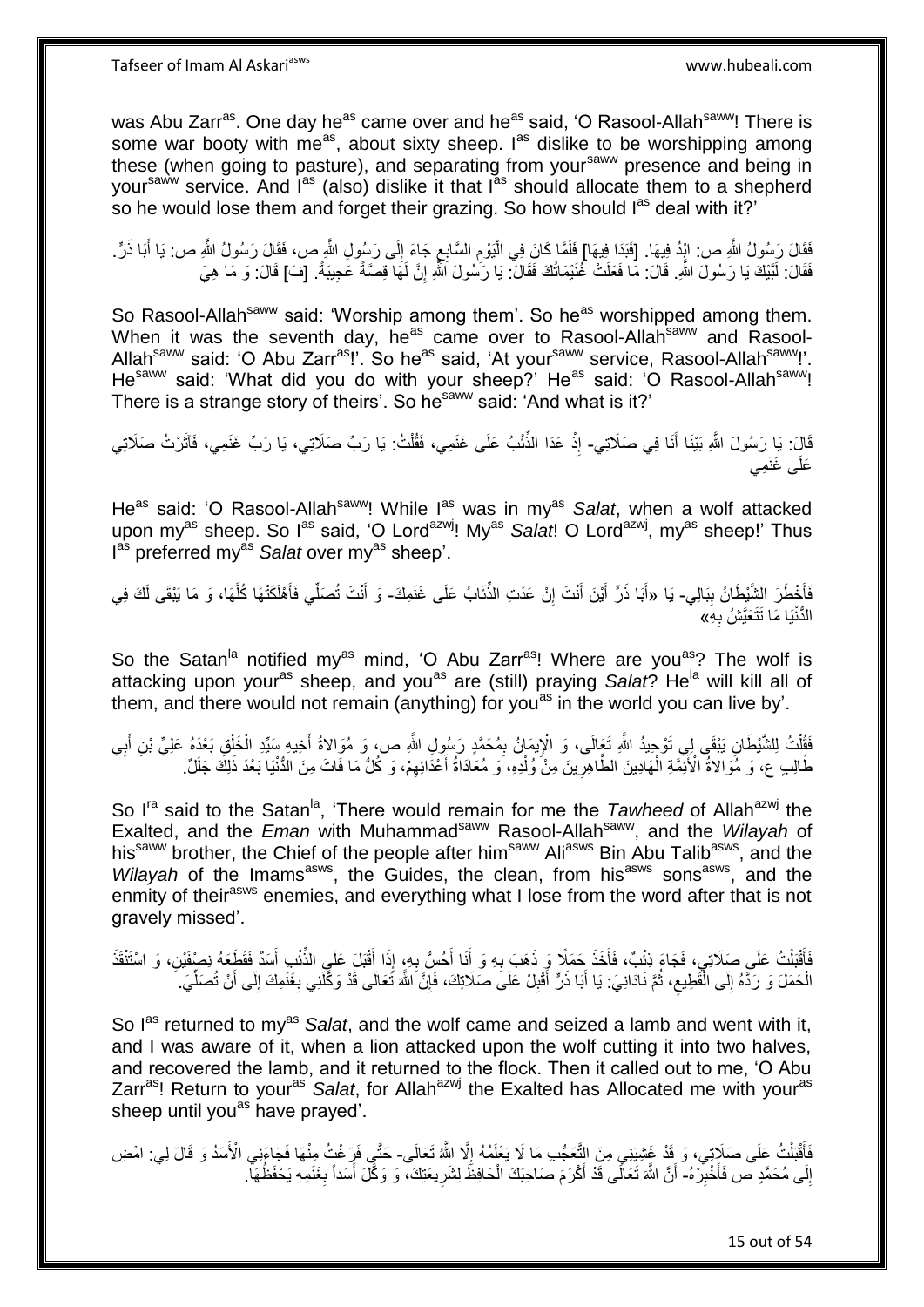So I returned to my<sup>as</sup> Salat, and the astonishment had overwhelmed me such that no one knows it except Allah<sup>azwj</sup> the Exalted – until l<sup>as</sup> was free from it. So the lion came over to me<sup>as</sup> and said to me, 'Go to Muhammad<sup>saww</sup> and inform him<sup>saww</sup> that Allah<sup>azwj</sup> the Exalted has Honoured your<sup>saww</sup> companion, the preserver of your<sup>saww</sup> Law, and Allocated a lion with his<sup>as</sup> sheep to protect them'.

فَتَعَجَّبَ مَنْ [كَانَ] حَوْلَ رَسُولِ اللَّهِ صِ. فَقَالَ رَسُولُ اللَّهِ ص: صَدَقْتَ يَا أَبَا ذَرٍّ، وَ لَقَدْ آمَنْتُ بِهِ أَنَا وَ عَلِيٍّ وَ فَاطِمَةُ وَ َ **∶** َ الْحَسَنُ وَ الْحُسَّيْنُ (صَلَوَاتُ اللَّهِ عَلَيْهِمْ أَجْمَعِينَ). ِ ْ ْ

They were astonished, the ones who were around Rasool-Allah<sup>saww</sup>. So Rasool-Allah<sup>saww</sup> said: 'O Abu Zarr<sup>as</sup>, and they<sup>asws</sup> have believed in it, I<sup>saww</sup>, and Ali<sup>asws</sup>, and Fatima<sup>asws</sup>, and Al-Hassan<sup>asws</sup> and Al-Husayn<sup>asws</sup>, may the *Salawat* of Allah<sup>azwj</sup> be upon them<sup>asws</sup> altogether'.

فَقَالَ بَعْضُ الْمُنَافِقِينَ: هَذَا بِمُوَاطَاةٍ بَيْنَ مُحَمَّدٍ وَ أَبِي ذَرٍّ، يُرِيدُ أَنْ يَخْدَعَنَا بِغُرُورِهِ. وَ اتَّفَقَ مِنْهُمْ عِشْرُونَ رَجُلًا- وَ قَالُوا: ¦ ِ َ ِ ِ ْ ُ َنْدَهَبُ إِلَى خَنَمِهِ وَ نَنْظُرُ إِلَيْهَا، وَ نَنْظُرُ إِلَيْهِ إِذَا صَلًّى، هَلْ يَأْتِي الْأَسَدُ وَ يَحْفَظُ غَنَمَهُ، فَيَتَبَيَّنَ بِذَلِكَ كَذِبُهُ. لَ ∣∣<br>∶ لَ  $\frac{1}{2}$  $\frac{1}{2}$ **ٔ** ِ ا<br>أا

But some of the hypocrites said, 'This is a collusion between Muhammad<sup>saww</sup> and Abu Zarr<sup>as</sup>, intending to deceive us with his<sup>saww</sup> ego'; and twenty men from them concurred and they said, 'We should go to his<sup>as</sup> sheep and look at them, and look at him<sup>as</sup> when he<sup>as</sup> prays *Salat*, does the lion come and protect his<sup>as</sup> sheep, so his<sup>as</sup> lies would be clarified to us'.

فَذَهَبُوا وَ نَظَرُوا وَ [إِذَا] أَبُو ذَرٍّ قَائِمٌ يُصَلِّي، وَ الْإِسَدُ يَطُوفُ حَوْلَ غَنَمِهِ وَ يَرْعَاهَا وَ يَرُدُّ إِلَى الْقَطِيعِ مَا شَذَّ عَنْهُ مِنْهَا، حَتَّى ِ ْ ِ َ إِذَا فَرَغَ مِنْ صَلَاتِهِ نَّادَاهُ الْأَسَدُ: هَاكُ قَطِيعَكَ مُسَلَّماً، وَافِرَ الْعَدَدِ سَالِماً. ْ

So they went and looked, and Abu Zarr<sup>as</sup> stood to pray Salat, and the lion was circling around his<sup>as</sup> sheep and herding them and they returned to the flock which was strayed from it, until when he<sup>as</sup> was free from his<sup>as</sup> *Salat*, the lion called out, 'Here, your<sup>as</sup> flock is safe, and its numbers are safe'.

ثُمَّ نَادَاهُمُ الْإِسَدُ: [يَا] مَعَاشِرَ الْمُنَافِقِينَ- أَنْكَرْتُمْ لِوَلِيِّ مُحَمَّدٍ وَ عَلِيٍّ وَ آلِهِ الطَّيِّبِينَ- وَ الْمُتَوَسِّلِ إِلَى اللَّهِ تَعَالَى بِهِمْ- أَنْ ْ ِ ِ ِ َ يُسَخِّرَنِيَ [اللَّهُ] رَبِّي لِحِفْظِ غَنَمِهِ،

Then the lion called out to them, 'O group of hypocrites! Your denial to a friend of Muhammad<sup>saww</sup> and Ali<sup>asws</sup> and his<sup>saww</sup> goodly Progeny<sup>asws</sup>, and his<sup>as</sup> beseeching to Allah<sup>azwj</sup> the Exalted by them<sup>asws</sup>, that you are mocking me, of Allah<sup>azwj</sup> my Lord<sup>azwj</sup> (Allocating me) for protecting his<sup>as</sup> sheep?

وَ الَّذِي أَكْرَمَ مُحَمَّداً وَ آلَهُ الطَّيِّبِينَ الطَّاهِرِينَ- أَقَدْ جَعَلَنِيَ اللَّهُ طَوْعٍ يَدَيْ أَبِي ذَرٍّ حَتَّى أَوْ أَمَرَنِي بِافْتِرَاسِكُمْ وَ هَلَاكِكُمْ<br>وَيَنَقُّلُ ِ ِ ِ َ َ لَأَهْلَكْتُكُمْ وَ الَّذِي لَا يُحْلَفُ بِأَعْظَمَ مِنْهُ لِوَ سَأَلَ اللَّهَ بِمُحَمَّدٍ وَ اللهِ الطَّيِّبِينَ ص- أَنْ يُحَوِّلَ الْبِحَانَ دُهْنَ زَنْبَقٍ وَ بَانٍ وَ الْجِبَالَ َ **∶** ِ ِ َ **∶** ْ ْ مِسْكاً وَ ٰعَنْْبَراً وَّ كَافُوراً، وَ َقُضْبَانَ الْأَشْجَارِ قُضُبَ الزُّمُرُّدِ، وَ الزَّبَرْجَدِ لَمَا مَنَعَهُ اللَّهُ تَعَالَى ذَلِكَ ِ

By the One<sup>azwj</sup> Who Honoured Muhammad<sup>saww</sup> and his<sup>saww</sup> goodly Progeny<sup>asws</sup>! Allah<sup>azwj</sup> has Made me the fingertips of the hand of Abu Zarr<sup>as</sup> to the extent that if he<sup>as</sup> had ordered me with preying upon you and killing you, I would kill you all. By the One<sup>azwj</sup> Who, no swear is greater than it, if he<sup>as</sup> were to ask Allah<sup>azwj</sup> by Muhammad<sup>saww</sup> and his<sup>saww</sup> goodly Progeny<sup>asws</sup> to Transform the ocean into aromatic oil and perfume, and the mountains to be Musk and Amber and camphor, and the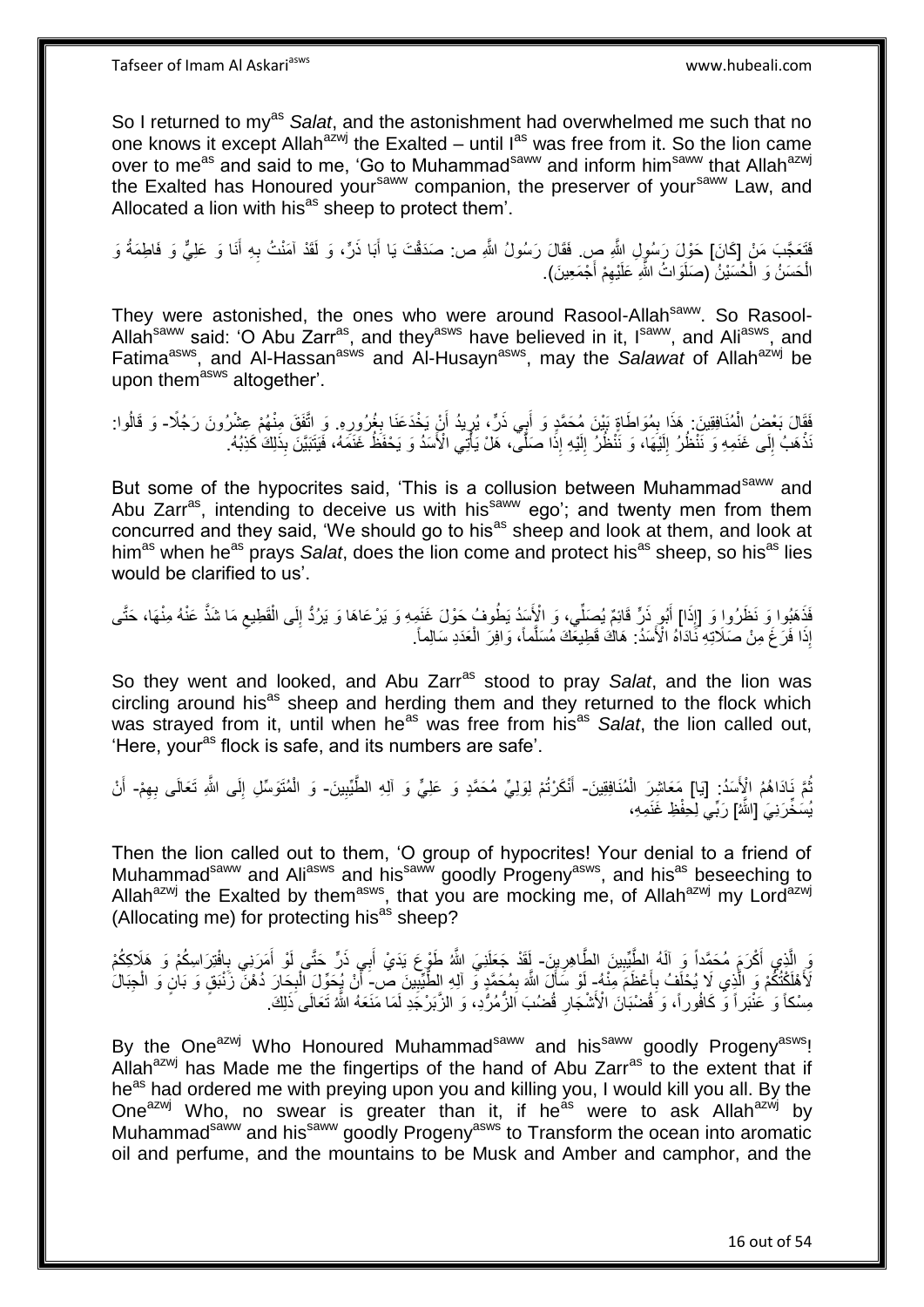branches of the trees as sticks of emeralds and aquamarine, Allah<sup>azwj</sup> the Exalted would not Forbid him<sup>as</sup> that'.

فَلَمَّا جَاءَ أَبُو ذَرٍّ إِلَى رَسُوِلِ اللَّهِ ص قَالَ لَهُ رَسُولُ اللَّهِ: يَا أَبَا ذَرٍّ إِنَّكَ أَحْسَنْتَ طَاعَةَ اللَّهِ، فَسَخَّرَ اللَّهُ لَكَ مَنْ يُطِيعُكَ فِي كَفِّ  $\frac{1}{2}$ َ َ ِ َ الْعَوَادِي عَنْكَ، فَأَنْتَ مِنْ أَفْضَلِ مَنْ مَدَحَهُ اللَّهُ عَزَّ وَ جَلَّ بِأَنَّهُ يُقِيمُ الصَّلَاةَ. َ ِ َ ة<br>أن ْ

So when Abu Zarr<sup>as</sup> came to Rasool-Allah<sup>saww</sup>, Rasool-Allah<sup>saww</sup> said to him<sup>as</sup>: 'O Abu Zarr<sup>as</sup>! Your<sup>as</sup> obedience to Allah<sup>azwj</sup> is excellent, therefore Allah<sup>azwj</sup> Made subservient to you the one who would obey you in the wilderness sufficing on your<sup>as</sup> behalf, for you<sup>as</sup> are from the most superior of the ones whom Allah<sup>azwj</sup> Mighty and Majestic has Praised by - *and are establishing the Salat [2:3]*'.

قولـه عز و جل وَ مِمَّا رَزَقْناهُمْ يُنْفِقُونَ

The Words of Mighty and Majestic *and from what We have Graced them, they are spending [2:3]*

> 38 قَالَ الْإِمَامُ ع يَعْنِي وَ مِمَّا رَزَقْناهُمْ مِنَ الْأَمْوَالِ، وَ الْقُوَى فِي الْأَبْدَانِ وَ الْجَاهِ، وَ الْمِقْدَارِ ْ ْ ْ

**S 38 –** The Imam<sup>asws</sup> said: 'It means, *from what We have Graced them*, from the wealth and the strength in the bodies, and the power and the amount.

يُنْفِقُونَ. يُؤَدُّونَ مِنَ الْأَمْوَالِ الزَّكَوَاتِ، وَ يَجُودُونَ بِالصِّدَقَاتِ، وَ يَحْتَمِلُونَ الْكِلَ يُؤَدُّونَ الْحُقُوقَ اللَّازِمَاتِ كِالنَّفَقَةِ فِي الْجِهَادِ ْ ِ ْ ِ ْ إِذَا ۚ اَذِاۤا اسْتُحِبَّ، وَ كَسَائِرِ النَّفَقَاتِ الْوَاجِبَاتِ عَلَى الْأَهْلِينَ- وَ ذَوِي الْأَرْجَامِ الْقَرِيبَاتِ وَ الْآبَاءِ وَ الْأُمَّهَاتِ وَ كَالنَّفَقَاتِ ِ ِ ْ ِ اَلْمُسْتَّخِبَّاتِ ۖ عَلَى مَنْ لَمْ يَكُنْ فَّرْضاً عَلَيْهِمْ النَّفَقَةُ مِنْ سَائِرِ الْقَرَابَاتِ، ۖ وَّ كَالْمَعْرُوطِ بِّالْإِسْعَافِ وَ الْقَرْضِ، وَ الْأُخْذِ بِأَيْدِي ِ ْ ْ **∶** َ **∶** ْ الضُّعَفَاءِ وَ الضَّعِيفَاتِ

*They are spending* – They are paying the *Zakat* from their wealth, and they are being generous with the charities, and they are enduring the opening of the palms to be paying the necessitated Obligations – like the spending regarding the Jihad when it is necessary and when it is recommended, and like the rest of the spending Obligated upon its deserving ones – the ones with relationships, and the fathers and the mothers, and like the recommended spending upon the ones it is not Obligated to be spending upon, from the rest of the relatives, and like the goodness with the relief and the loans, and the holding the hand of the weak men and weak women.

وَ يُؤَدُّونَ مِنْ قُوَى الْأَبْدَانِ الْمَعُوِنَاتِ كَالرَّجُلِ يَقُودُ ضَرِيراً، وَ يُنَّجِيهِ مِنْ مَهْلَكَةٍ أَوْ يُعِينُ مُسَافِراً أَوْ غَيْرَ مُسَافِرٍ- عَلَى حَمْلِ ْ َ ِ مَّتَاعٌ عَلَى دَابَّةٍ قَدْ سَقَطَ عَنْهَا، أَوْ كَدَفْع عَنْ مَظْلُومٌ [قَدْ] قَصَدَهُ ظَالِمٌ بِالضَّرْبِ أَوْ بِالْأَذَى ۖ ٍ َ ٍ **∶** َ ِ ٍ

And they are exerting from the strength of their bodies, the assistance – like the man who guides a blind and rescues him from the destruction, or he sees a traveller or other than a traveller, upon carrying the belongings which were upon an animal, having fallen off from it, or like the defending of an oppressor whom an oppressor had aimed for with a strike or some harm.

لَ يُؤَدُّونَ الْحُقُوقَ مِنَ الْجَاهِ- بِأَنْ يَدْفَعُوا بِهِ عَنْ عِرْضِ مَنْ يُظْلَمُ بِالْوَقِيعَةِ فِيهِ، أَوْ يَطْلُبُوا حَاجَةً بِجَاهِهِمْ لِمَنْ [قَدْ] عَجَزَ عَنْهَا ْ ِ ِ ا<br>ا َ ْ ِ **∶** اُ **∶** بِمِقْدَارِهِ. ۖ فَكُلُّ هَذَا إِنْفَاقٌ مِمَّا رَزَقَهُ اللَّهُ تَعَالَى ِ ِ ِ ِ

And they are paying the rights from the power (influence) by defending with it from an injustice by driving a wedge in it, or (helping someone) seeking a need who was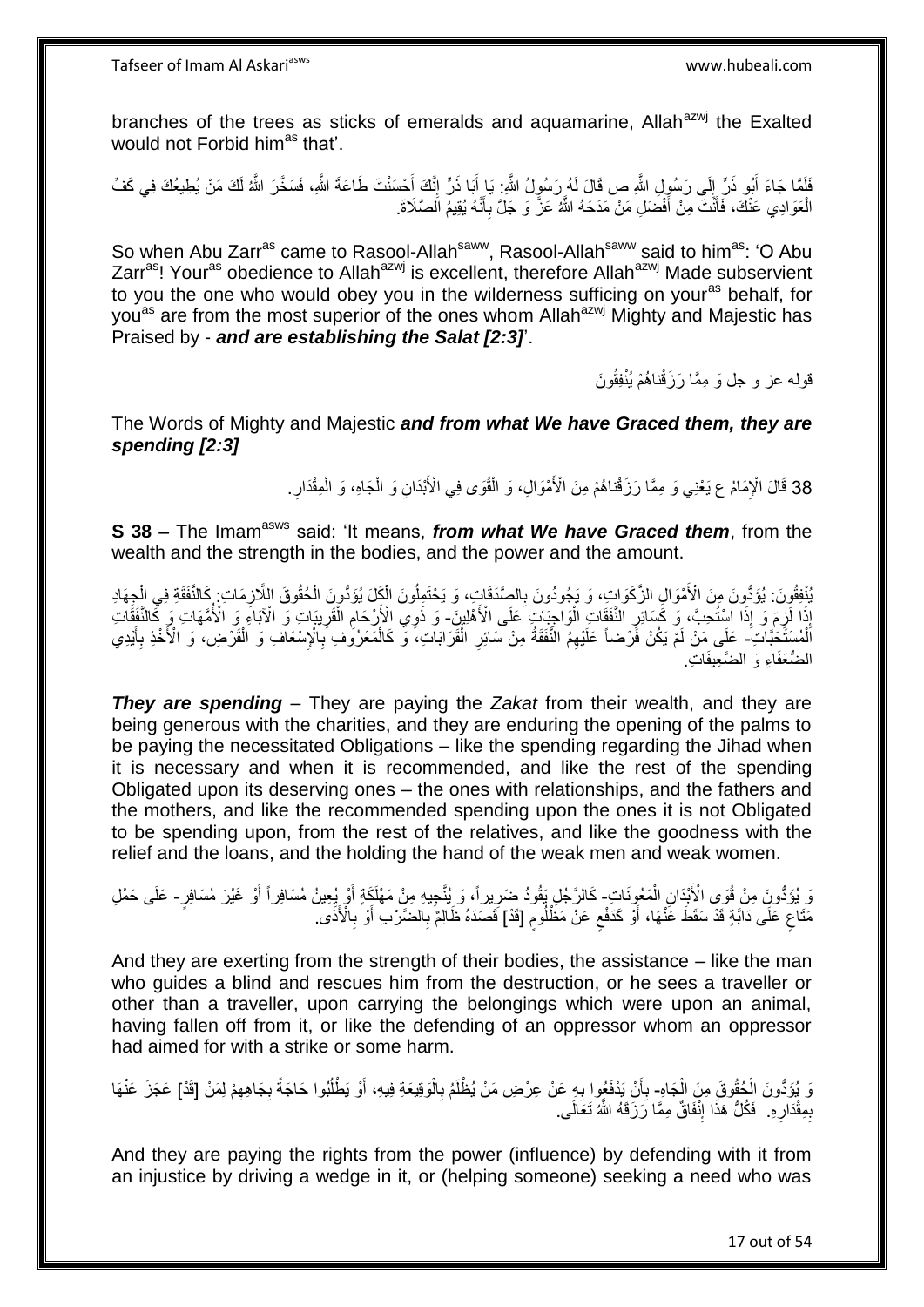frustrated from it, by (using) his power (influence). So all this is spending from what Allah<sup>azwj</sup> the Exalted has Graced'.

## **]في أن األعمال ال تقبل إال بالوالية:[**

## **Regarding – the deeds are not Accepted except with the** *Wilayah*

39 قَالَ الْإِمَامُ عِ أَمَّا الزَّكَاةُ فَقَدْ قَالَ رَسُولُ النَّهِ ص: مَنْ أَدَّى الزَّكَاةَ إِلَى مُسْتَحِقِّهَا، وَ قَضَى الصَّلَاةَ عَلَى حُدُودِهَا، وَ لَمْ<br>وَيَجْمَعُونَ مَسْتَمَرَّةً مِنْ الزَّمَاءُ وَاللَّهُ عَل ِ َ َ ُبْلُحِقٌ بِهِمَا مِنَ الْمُوبِقَاتِ مَا يُبْطِلُهُمَا- جَاءَ يَوْمَ الْقِيَامَةِ يَغْبِطُهُ كُلُّ مَنْ فِي تِلْكَ الْعَرَصَاتِ- حَتَّى يَرْفَعَهُ نَسِيمُ الْجَنَّةِ إِلَى أَعْلَى ُ **∣** ْ ِ ْ ْ ِ ْ َ ِ ْ غُرَفِهَا َوَ عَلاَلِيهَا بِحَضْرَةِ مَنْ كَانَ يُوَالِيهِ مِنْ مُحَمَّدٍ وَ آلِهِ الطَّّيِّبِينَ الطَّاهِرِّينَ ِ ِ ِ

**S 39 –** The Imam<sup>asws</sup> said: 'As for the *Zakat*, so Rasool-Allah<sup>saww</sup> said: 'The one who gives the *Zakat* to a deserving one, and fulfils the *Salat* upon its limits, and does not, along with these two, indulge in the grievous sins what would invalidate these, would come on the Day of Judgment envied by everyone in those plains, to the extent that the breeze of the Paradise would raise him up to its highest of its levels and lofty places to be in the presence of the ones whom he used to befriend, from Muhammad<sup>saww</sup> and his<sup>saww</sup> goodly Progeny<sup>asws</sup>, the clean.

وَ مَنْ بَخِلَ بِزَكَاتِهِ وَ أَدًّى صَلَاتَهُ، فَصَلَاتُهُ مَحْبُوسَةٌ دُوَيْنَ السَّمَاءِ إِلَى أَنْ يَجِيءَ [حينُ] زَكَاتِهِ، فَإِنْ أَدَاهَا جُعِلَتْ كَأَحْسَنِ ِ َ َ َ ِ الْأَفْرَاسِ مَطِيَّةً لِصَلَاتِهِ، فَحَمَلَتْهَا إِلَى سَاقِ الْعَرْشِ فَيَقُولُ اللَّهُ عَزَّ وَ جَلَّ: سِرْ إِلَّى الْجِنَانِ، وَ ارْكُضَّ فِيهَا إِلَى يَوْمِ الْقِيَامَةِ، ْ ∣∣<br>∶ ْ ِ ِ ا<br>ا ِ فَمَا انْتَهَى إِلَيْهِ رَكْضُكَ فَهُوَ (كُلُّهُ بِسَائِرٍ مَا َتَمَسُّهُ لِبَاعِثِكَ) **∶ ِ** ُّ لَ  $\frac{1}{2}$ 

And the one who is stingy with his *Zakat* and (but) performs his *Salat*, then his *Salat* would be withheld below the sky until his *Zakat* comes. So if he pays it, it is made like the best of the horses obedient to his *Salat*, and it carries it to the base of the Throne. So Allah<sup>azwj</sup> Mighty and Majestic is Saying: "Go to the Gardens and run therein up to the Day of Judgment, and whatever you end up to, so all of it, along with whatever you touch (its left and its right) would be for you"...

فَيَرْكُضٍۢ فِيهَا عَلَى أَنَّ كُلَّ رَكْضَةٍ مَسِيرَةُ سَنَةٍۦ فِي قَدْرِ لَمْحَةِ بَصَرٍهِ مِنْ يَوْمِهِ إِلَى يَوْمِ الْقِيَامَةِ، حَتَّى يَنْتَهِيَ [بِهِ] إِلَى حَيْثُ مَا اً ِ ِ ْ ِ ∣∣<br>∶ ِ لَ ِ ِ نَمَاءَ اللَّهُ تَعَالَى، فَيَكُونُ ذَلِكَ كُلُّهُ لَهُ، وَ مِثْلُهُ عَنْ يَمِينِهِ وَ شِمَالِهِ، وَ أَمَامِهِ وَ خَلْفِهِ، وَ فَوْقِهِ وَ تَحْتِهِ. ْ َ ا<br>ا **ٔ** ُّ

So it runs therein and every runs of it, travel distance of a year, in a measurement of the blink of an eye from its day up to the Day of Judgment, until it ends up to whatever Allah<sup>azwj</sup> the Exalted so Desires, and all of that would happen to be for him, and the like of it from his right and his left, and his front and his behind, and above him and below him.

#### وَ إِنْ بَخِلَ بِزَكَاتِهِ وَ لَمْ يُؤَدِّهَا، أُمِرَ بِالصَّلَاةِ فَرُدَّتْ إِلَيْهِ، وَ لُفَتْ كَمَا يُلَفُّ النُّوْبُ الْخَلَقُ، ثُمَّ يُضْرَبُ بِهَا وَجْهُهُ، وَ يُقَالُ [لَهُ]: **!**  ِ ه ا:<br>ا لَ ِ **∶** ا<br>ا ِ ُ ْ يَا عَبْدَ اللَّهِ مَا تَصْنَعُ بِهَذَا دُونَ هَذَا **∶**

And if he is stingy with his *Zakat* and does not pay it, it is Commanded with the *Salat* for its return to him, and it is folded just like the folding of the clothes of the people. and then his face its struck with it, and it is said to him. 'O Servant of Allah<sup>azwj</sup>! What it to be done with (*Salat*) this without this (*Zakat*)!'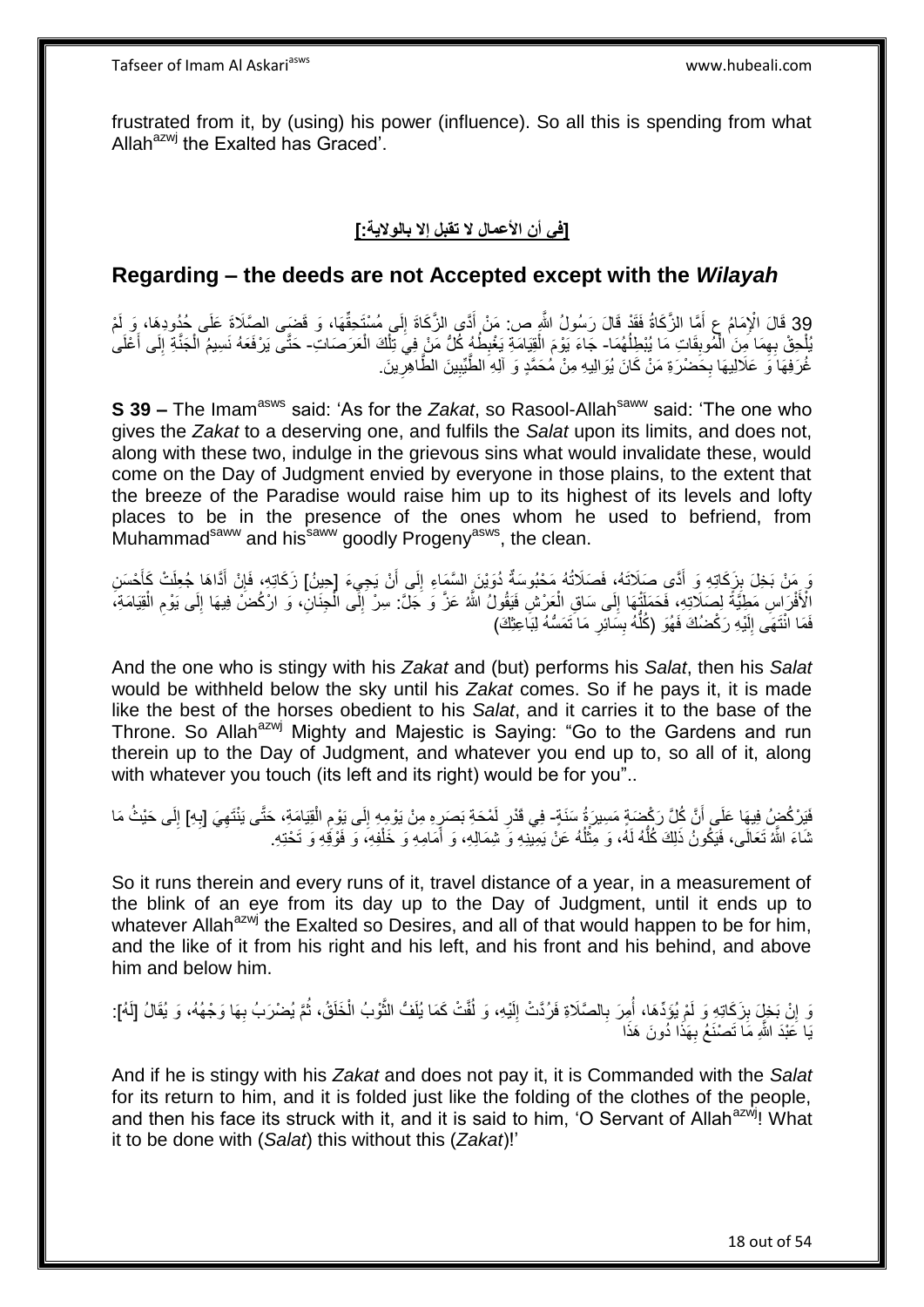قَالَ أَصْحَابُ رَسُولِ اللَّهِ ص: مَا أَسْوَأَ حَالَ هَذَا [وَ اللَّهِ]! قَالَ رَسُولُ اللَّهِ ص أَ وَ لَا أُنَبِّئُكُمْ بِمَنْ هُوَ أَسْوَأَ حَالًا مِنْ هَذَا َ َ َ َ َ ِ َ قَالُوا: بَلَى يَا رَسُولَ اللَّهِ.

He<sup>asws</sup> said: 'So the companions of Rasool-Allah<sup>saww</sup> said: 'How evil is the state of this one, by Allah<sup>azwj</sup>!'. Rasool-Allah<sup>saww</sup> said: 'Or shall Isaww inform you with the one who is of a state more evil that this one?' They said, 'Yes, O Rasool-Allah<sup>saww</sup>!'.

قَالَ: رَجُلٌ حَضَرَ الْجِهَادَ فِي سَبِيلِ اللَّهِ تَعَالَى، فَقُتِلَ مُقْبِلًا غَيْرَ مُدْبِرٍ، وَ الْحُورُ الْعِينُ يَتَطَلَّعُونَ إِلَيْهِ، وَ خُزَانُ الْجِنَانِ يَتَطَلَّعُونَ ه ْ ْ ֦֧<u>֓</u>  $\frac{1}{2}$ ه ْ لَ ِ [إِلَى] وُرُوِدِ رُوحِهِ عَلَيْهِمْ [ٓوَ أَمْلَاكُ السَّمَاءِ] وَ أَمْلاكُ الْأَرْضِ يَتَّطَلَّعُونَ [إِلَى] نُزُولِ حُورِ الْعِينِ إِلَيْهِ، وَ الْمَلَائِكَةُ خُزَّانٌ َ َ ِ لَ ِ ه ْ لَ ِ ْ ِ الَّجِنَانِ، فَلَا يَأْتُونَهُ. ْ ا<br>ا

He<sup>saww</sup> said: 'A man who attends the Jihad in the Way of Allah<sup>azwj</sup> the Exalted, so he fights facing (the enemy) without turning back, and the maiden Houries are aspiring to him, and the keepers of the Gardens are aspiring to the return of his soul to them, and the Angels of the sky and the Angels of the earth are aspiring at the descent of the maiden Houries to him, and the Angels (who are the) keepers of the Gardens are not coming to him.

نَقَوْلُ مَلَائِكَةُ الْأَرْضِ حَوَالَيْ ذَلِكَ الْمَقْتُولِ: مَا بَالُ الْجُورِ [الْعِينِ] لَا يَنْزِلْنَ إِلَيْهِ وَ مَا بَالُ خُزَانِ الْجِنَانِ لَا يَرِدُونَ عَلَيْهِ ْ ِ ْ ْ ِ ْ لَ ِ ْ **∶** فَيُذَادَوْنَ مِنْ فَوْقِ الْسَّمَاءِ الْسَّابِّعَةِ: يَا أَيَّتُهَا الْمَلَائِكَةُ، انْظُرُوا ۖ إِلَى اَفَاقِ السَّمَاءِ [وَ] دُوَيْنِهَا. ∣∣<br>∶ ْ َ **∶** 

So the Angels of the earth surrounding that killed one are saying, 'What is the matter the maiden Houries are not descending to him, and what is the matter the maiden Houries are not descending to him, and what is the matter the keepers of the Gardens are not coming to him?' So they are calling out from above the seventh sky, 'O you Angels! Look the horizons of the sky and below it!'

فَيَنْظُرُونَ، فَإِذَا تَوْحِيدُ هَذَا الْعَبْدِ [الْمَقْتُولِ] وَ إِيمَانُهُ بِرَسُولٍ اللَّهِ مِن، وَ صَلَاتُهُ وَ زَكَاتُهُ، وَ صَدَقَتُهُ، وَ أَعْمَالُ بِرِّهِ كُلُّهَا ْ ْ ُّ ِ َ ِ ِ مَحْبُوسَاتٌ دُوَّيْنَ الْسَّمَاءِ، وَ قَدْ طَبِقَتْ آفَاقُ الْسَّمَاءِ كُلُّهَا - كَالْقَافِلَةِ الْعَظِيمَةِ قَدْ مَلَأَتْ مَا بَيْنَ أَقْصَبَى الْمَشَارِقِ وَ الْمَغَارِبِ، وَ **↓** ُّ ْ ْ ِ ْ ْ َ مَهَابٌّ بِالشَّمَالِۖ وِّ الْجَنُوبِ ثَنَادِي أَمْلَاكُ تِلْكَ الْأَفْعَالِ الْحَامِلُونَ لَهَا، الْوَارِدُونَ بِهَا: مَا بَالْنَا لَا تُفْتَحُ لَنَا أَبْوَآبُ الْسَّمَاءِ- لِّنَدْخُلَ ْ ْ َ َ ُ ِ **∶** ْ إِلَيْهَا بِأَعْمَالِ هَذَا الشَّهِيدِ لَ יִי<br>; ِ َ ِ

So they are looking, and the *Tawheed* of this servant, the killed one, and his *Eman* with Rasool-Allah<sup>saww</sup>, and his *Salat*, and his *Zakat*, and his charities, and his righteous deeds, all of them are being withheld below the sky and the horizons of the sky have snapped shut, all of them – like the great caravan which is filled with what is between the outskirts of the east and the west, and the objects of the north and the south – the Angels (carrying) those deeds, the one bring these over are calling out, 'What is the matter the gateways of the sky are not opening up for us, in order for us to enter through these with the deeds of this martyr?'

فَيَأْمُرُ اللَّهُ عَزَّ وَ جَلَّ بِفَتْحٍ أَيْوِابِ السَّمَاءِ، فَتُفْتَحُ، ثُمَّ يُنَادَى هَوُلَاءِ الْأَمْلَاكُ: ادْخُلُوهِا إِنْ قَدَرْتُمْ. فَلَا تُقِلُّهَا أَجْنِحَتُهُمْ، وَ لَا ُ َ ِ **∣** ؗ<br>ؙ َ ُّ ِ ِنَقْدِرُونَ عَلَى الِاَرْتِفَاعِ بَنِلْكَ الْأَعْمَالِ. فَيَقُولُونَ: يَا رَبَّنَا لَا نَقْدِرُ عَلَى الِارْتِفَاعِ بِهَذِهِ الْأَعْمَالِ. **∶** ِ ْ ِ ِ

So Allah<sup>azwj</sup> Mighty and Majestic Commands with the opening of the gateways of the sky, and they are open. Then it is called out to these Angels, 'Enter if you are able to'. But their wings are not taking them nor are they able upon rising with those deeds. So they are saying, 'O our Lord<sup>azwj</sup>! We are not able upon rising with these deeds!'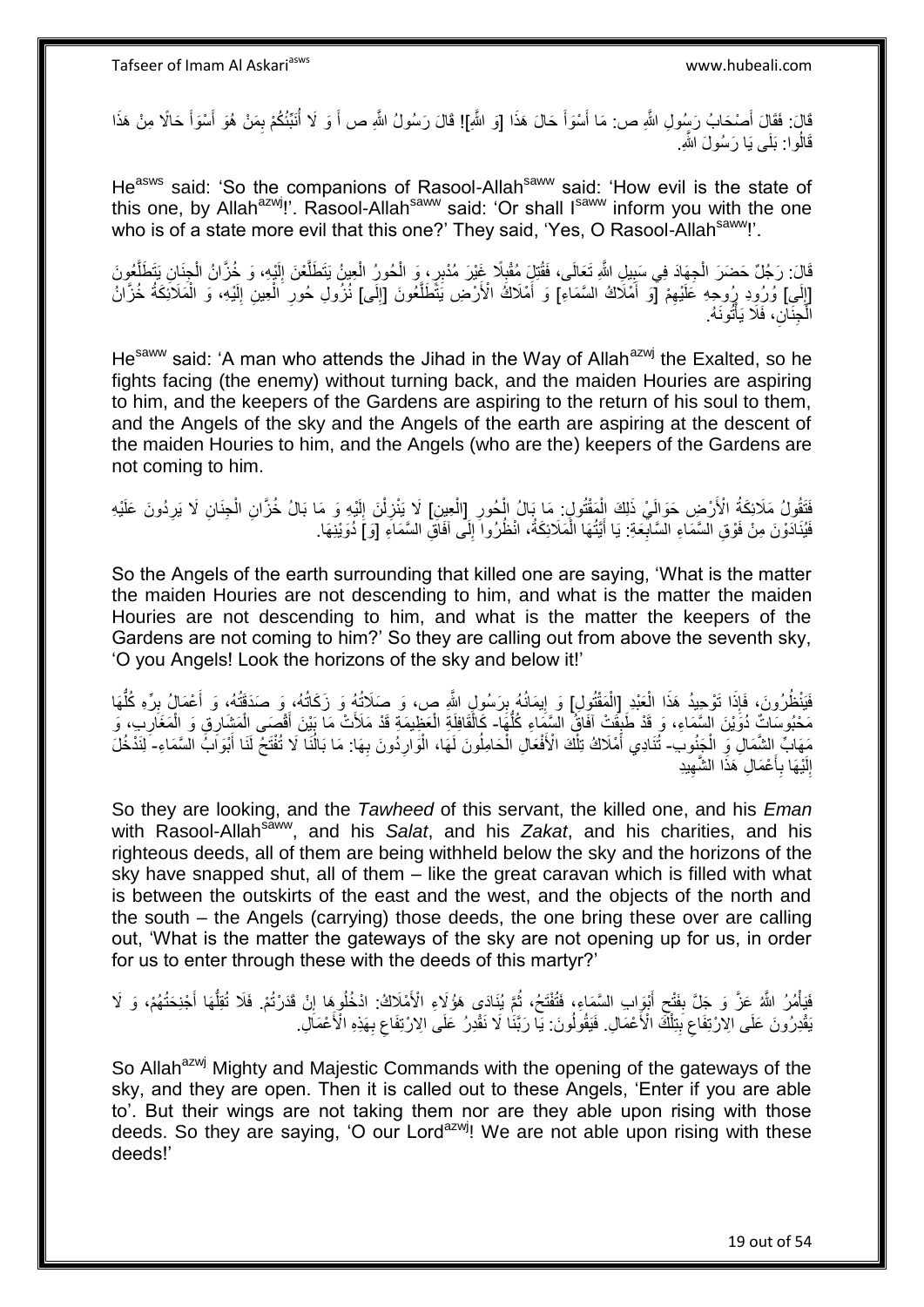فَيُنَاِدِيهِمْ مُنَادِي رَبِّنَا عَزَّ وَ جَلَّ: يَا أَيَّتُهَا الْمَلَائِكَةُ لَسْتُمْ حَمَّالِي هَذِهِ الْأَثْقَالِ [الصَّاعِدِينَ بِهَا] إِنَّ حَمَلَتَهَا الصَّاعِدِينَ بِهَا-**ٔ** لَ ْ َ ِ ِ ِ **∶** مَطَايَاهَا- الَّتِيَ تَرْفَعُهَا إِلَى دُوَيْنِ الْعَرْشِ، ثُمَّ تُقِرُّ هَا فِي دَرَجَاتِ الْجِذَانِ. ْ ُ ْ ِ ه

So a caller of our Lord<sup>azwj</sup> Mighty and Majestic calls out to them, 'O you Angels! You aren't the carriers of these loads, the ascenders with these. The ascenders with these are their runners who would raise these to the base of the Throne, then settle these in levels of the Gardens'.

فَتَقُولُ الْمَلَائِكَةُ: يَا رَبَّنَا مَا مَطَايَاهَا فَيَقُولُ اللَّهُ تَعَالَى: وَ مَا اِلَّذِي حَمَلْتُمْ مِنْ عِنْدِهِ فَيَقُولُونَ: تَوْحِيدَهُ لَكَ، وَ إِيمَانَهُ بِنَبِيِّكَ فَيَقُولُ ْ ه ْ ِ ِ ِ اللَّهُ تَعَالَى: فَمَطَآيَاهَا مُوَالاةُ عَلِيٍّ أَخِي نَبِيِّي، وَ مُوَالاَةُ الْأَئِمَّةِ الطَّاهِرِينَ، فَإِنْ أُتِيَتْ فَهِيَ الْحَامِلَةُ الرَّافِعَةُ الْوَاضَعَةُ لَهَا فِي ُ ِ ِ ِ لَ ْ ْ ِ الْجِنَانِ. ْ

So the Angels are saying, 'O our Lord<sup>azwj</sup>! What are their runners?'. So Allah<sup>azwj</sup> the Exalted is Saying: "And what is which you are carrying from him?' They are saying, 'His (belief in) *Tawheed* for Youazwj and his *Eman* with Yourazwj Prophetsaww'. So Allah<sup>azwj</sup> the Exalted is Saying: "So its runner is the *Wilayah* of the brother<sup>asws</sup> of My<sup>azwj</sup> Prophet<sup>saww</sup>, and the *Wilayah* of the Imams<sup>asws</sup>, the clean. Thus, if it comes, then it would be the carrier, the lifter, the placer of these in the Gardens".

فَيَنْظُرُونَ فَإِذَا الرَّجُلُ مَعَ مَا لَهُ مِنْ هَذِهِ الْأَشْيَاءِ، لَيْسَ لَهُ مُوَالاةُ عَلِيِّ بْنِ أَبِي طَالِبٍ وَ الطَّّيِّبِينَ مِنْ آلِهِ، وَ مُعَادَاةُ أَعْدَائِهِمْ. ِ َ ِ َ

So they look around at the man with whom are these things, but there isn't for him the *Wilayah* of Ali Bin Abu Talib<sup>asws</sup> and the goodly ones from his<sup>asws</sup> Progeny<sup>asws</sup>, and the enmity of his $^{asws}$  enemies.

فَيَقُولُ اللَّهُ تَبَارَكَ وَ تَعَالَى لِلْأَمْلَاكِ الَّذِينَ كَانُوا حَامِلِيهَا: اعْتَزِلُوهَا، وَ الْحَقُوا بِمَرَاكِزِكُمْ مِنْ مَلَكُوتِي- لِيَأْتِهَا مَنْ هُوَ أَحَقُّ ِ ِ ْ ِ ه َ **ٔ** حَفْلِهَا، وَ وَضْعِهَا فِي مَوْضِعِ اسْتِحْقَاقِهَا. فَتَلْحَقُ تِلْكَ الْأَمْلَاكُ بِمَرَاكِزِ هَا الْمَجْعُولَةِ لَمَهَا ْ ِ ِ ْ ْ ِ ِ

So Allah<sup>azwj</sup> Blessed and Exalted is Saying to the Angels who were the carriers: "Isolate these, and join up with your positions from My<sup>azwj</sup> Kingdom so that he would bring these, the one who is more rightful with carrying these and placing these in a rightful place!"'. So those Angels join up with their positions made for these.

نُّمَّ يُنَادِي مُنَادِي رَبِّنَا عَزَّ وَ جَلَّ: يَا أَيَّتُهَا الزَّبَانِيَةُ تَنَاوَلِيهَا، وَ حُطِّيهَا إِلى سَواءِ الْجَحِيمِ، لِأَنَّ صَاحِبَهَا لَمْ يَجْعَلْ لَهَا مَطَايَا-ِ َ ِ ْ َ مِنْ مُوَالَاةِ عَلِيٍّ وَ الطَّيِّبِينَ مِنْ آلِهِ ع **!** 

Then a caller of our Lord<sup>azwj</sup> Mighty and Majestic calls out, 'O you Zabaniyya (Angels of Hell)! Grab these and place these in the midst of the Blazing Fire, because their owner did not make a runner to be for these – from the *Wilayah* of Ali<sup>asws</sup> and the goodly ones from his<sup>asws</sup> Progeny<sup>asws!</sup>

قَالَِ [رَسُولُ اللَّهِ ص]: فَتَنَاوَلَ تِلْكَ الْأَمْلَاكُ، وَ يُقَلِّبُ اللَّهُ عَزَّ وَ جَلَّ تِلْكَ الْأَثْقَالَ أَوْزَاراً وَ بَلَايَا- عَلَى بَاعِثِهَا لِمَا فَارَقَتْهَا َ **ٔ** ْ ِّ ْ مَطَايَاۚهَا- مِنْ مُوَالاةِ أَمِيرِ الْمُؤْمِنِينَ ع ْ ِ َ

Rasool-Allah<sup>saww</sup> said: 'So those Angels would grab (those deeds) and Allah<sup>azwj</sup> Mighty and Majestic would Transform those loads as burdens (of sins) and afflictions upon its urging due to their separation of their runner – from the *Wilayah* of Amir Al-Momineen<sup>asws</sup>.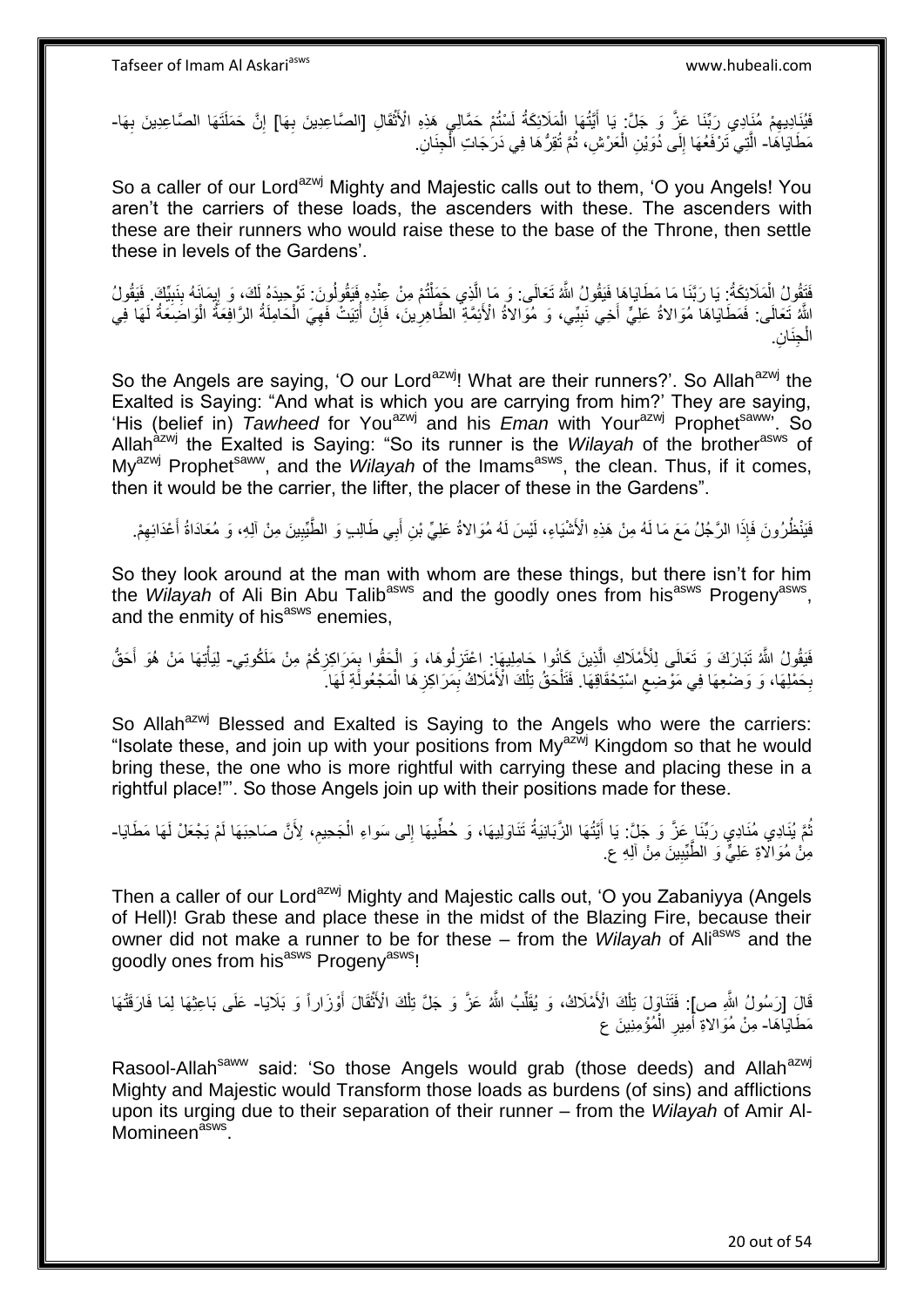ْ وَ نِادَتْ تِلْكَ الْمَلَائِكَةُ إِلَى مُخَالَفَتِهِ لِعَلِيٍّ ع، وَ مُوَاِلاتِهِ لِأَعْدَائِهِ. فَيُسَلِّطُهَا اللَّهُ عَزَّ وَ جَلَّ وَ هِيَ فِي صُورَةٍ الْأَسْوَدِ عَلَى تِلْكَ  $\frac{1}{2}$ ْ ْلَأَخْمَالِ، وَ هِيَ كَالْغِرْبَانِ وَ الْقَرْقَسِ فَتَّخْرُجُ مِنْ أَفْوَاهِ تِلْكَ الْأَسْوَدِ نِيرَانٌ تُحْرِفُهَا، وَ لَا يَبْقَى لَّهُ عَمَلٌ إِلَّا أُجْبِطَ وَ يَبْقَي عَلَيْهِ ْ ْ َ ِ :<br>ا ا<br>ا ِ مُوَالاتُهُ لِأَعْدَاءِ ۖ عَلِيٍّ ع وَ جَحْدُهُ وَلَاَيَتَهُ، فَيُقِرُّهُ ذَلِكَ فِي سَوَاءِ الْجَحِيمِ فَإِذَا هُوَ قَدْ حَبِطَتْ أَعْمَالُهُ، وَ عَظُمَتْ أَوْزَارُهُ وَ أَثْقَالُهُ. ِ ِ ْ ان<br>ا َ ُ َ ُ **ٔ** َ

And those Angels (of Hell) would call out to his opposition to Aliasws and his friendship to his<sup>asws</sup> enemies, and Allah<sup>azwj</sup> Mighty and Majestic would Cause these to be overcome by an image of a black snake upon those deeds, and it would be like the crows and the insects. So flames would come out from the mouth of that black snake incinerating these, and there would not remain a (single) deed for him except it would be thwarted, and there would remain upon him his *Wilayah* to the enemies of Ali<sup>asws</sup> and his rejection of his<sup>asws</sup> *Wilayah*. So he would admit that in the midst of the Blazing Fire, and his deeds would have been thwarted, and his burden would be greater and heavier.

> فَهَذَا أَسْوَأُ حَالًا مِنْ مَانِعِ الزَّكَاةِ الَّذِي يَحْفَظُ الصَّلَاةَ. ه  $\zeta$ المناطقي.<br>أحداث المناطقين المناطقين المناطقين المناطقين المناطقين المناطقين المناطقين المناطقين المناطقين المناطقين المناطقين<br>المناطقين المناطقين المناطقين المناطقين المناطقين المناطقين المناطقين المناطقين المناطقين المنا َ

So this is the one of a state more evil than the preventer of the *Zakat* who preserved the *Salat*'.

**]مستحق الزكاة، و عدم جواز دفعها إلى المخالف[**

# **The ones deserving of the** *Zakat* **and the inadmissibility of handing it over to the adversary**

40 قَالَ: فَقِيلَ لِرَسُولِ اللَّهِ ص ِفَمَنْ يَسْتَحِقُّ الزَّكَاةَ قَالَ: الْمُسْتَضْعَفُونَ مِنْ شِيعَةِ مُحَمَّدٍ وَ آلِهِ الَّذِينَ لَمْ تَقُو بَصَائِرُ هُمْ. فَأَمَّا مَنْ َ ه ْ قَوِيَتْ بَصِيرَتُهُ، وَ حَسُّنَتْ بِالْوَلَايَةِ لِأَوْلِيَائِهِ وَ الْبَرَاءَةِ مِنْ أَعْدَائِهِ مَعْرِفَتُهُ، فَذَاكَ أَخُوكُمْ فِي الدِّينِ، ْ ْ ِ ِ َ **ٍ** َ

**S 40 –** He<sup>asws</sup> said: 'It was said to Rasool-Allah<sup>saww</sup>, 'So who is the one deserving of the *Zakat*?' Hesaww said: 'The weak ones from the Shias of Muhammadsaww and his<sup>saww</sup> Progeny<sup>asws</sup>, those whose insight is not strong. But, as for the one whose insight is strong, and his recognition is excellent with the *Wilayah* of His<sup>azwj</sup> friends, and the disavowing from His $^{azwj}$  enemies, then that one is your brother in the Religion.

أَمَسُّ بِكُمْ رَحِماً مِنَ الْآبَاءِ وَ الْأُمَّهَاتِ الْمُخَالِفِينَ فَلَا تُعْطُوهُ زَكَاةً وَ لَا صَدَقَةً، فَإِنَّ مَوَالِيَنَا وَ شِيعَتَنَا مِنَّا، وَ كُلُّنَا كَالْجَسَدِ ِ ْ ْ ُّ ∣ļ الْوَاجِدِ- يُحْرُمُ عَلَى جَمَاعَتِنَا الزَّكَاةُ وَ الصَّدَقَةُ، وَ لْيَكُنْ مَا تُعْطُونَهُ إِخْوَانَكُمُ الْمُسْتَبْصَرِينَ ۚ الْبِرِّ ، وَ ارْفَعُوهُمْ عَنِ الزَّكَوَاتِ وَ :<br>ا :<br>ا ِ ْ **∶** ْ ¦<br>₹ الصَّدَقَاتِ، وَ نَزِّ هُو هُمْ عَنْ أَنْ تَصُبُّوا عَلَيْهِمْ أُوْسَاخَكُمْ، أَ يُحِبُّ أَحَدُكُمْ أَنْ يَغْسِلَ وَسَخَ بَدَنِهِ، ثَمَّ يَصُبَّهُ عَلَى أَخِيهِ الْمُؤْمِنِ إِنَّ اُ َ َ َ ِ َ ِ ْ َ ُ وَسَخَ الذُّنُوبِ أَعْظَمُ مِنْ وَسَخِ الْبَدَنِ، فَلَا تُوَسِّخُوا بِهَا إِخْوَانَكُمُ الْمُؤْمِنِينَ. ْ ¦<br>∶ **∶** ا.<br>ا  $\zeta$ َ

(As for) those who were your relatives yesterday (in the pre-Islamic period), from the fathers and the mothers of the adversaries, so neither give him the *Zakat* nor charity, for our<sup>asws</sup> friends and our<sup>asws</sup> Shias are from us<sup>asws</sup>, but (on the other hand) all of us<sup>asws</sup> are like one body. It is Prohibited upon our<sup>asws</sup> group, the Zakat and the charity, and let it happen to be, what you are giving to your brethren, the ones of insight, (an act of) righteousness, and raise them from the *Zakat*s and the charities and exalt them from pouring your filth upon them. Would one of you like it if he were to wash the filth of his body, then pour it upon his Momin brother. Surely, the filth of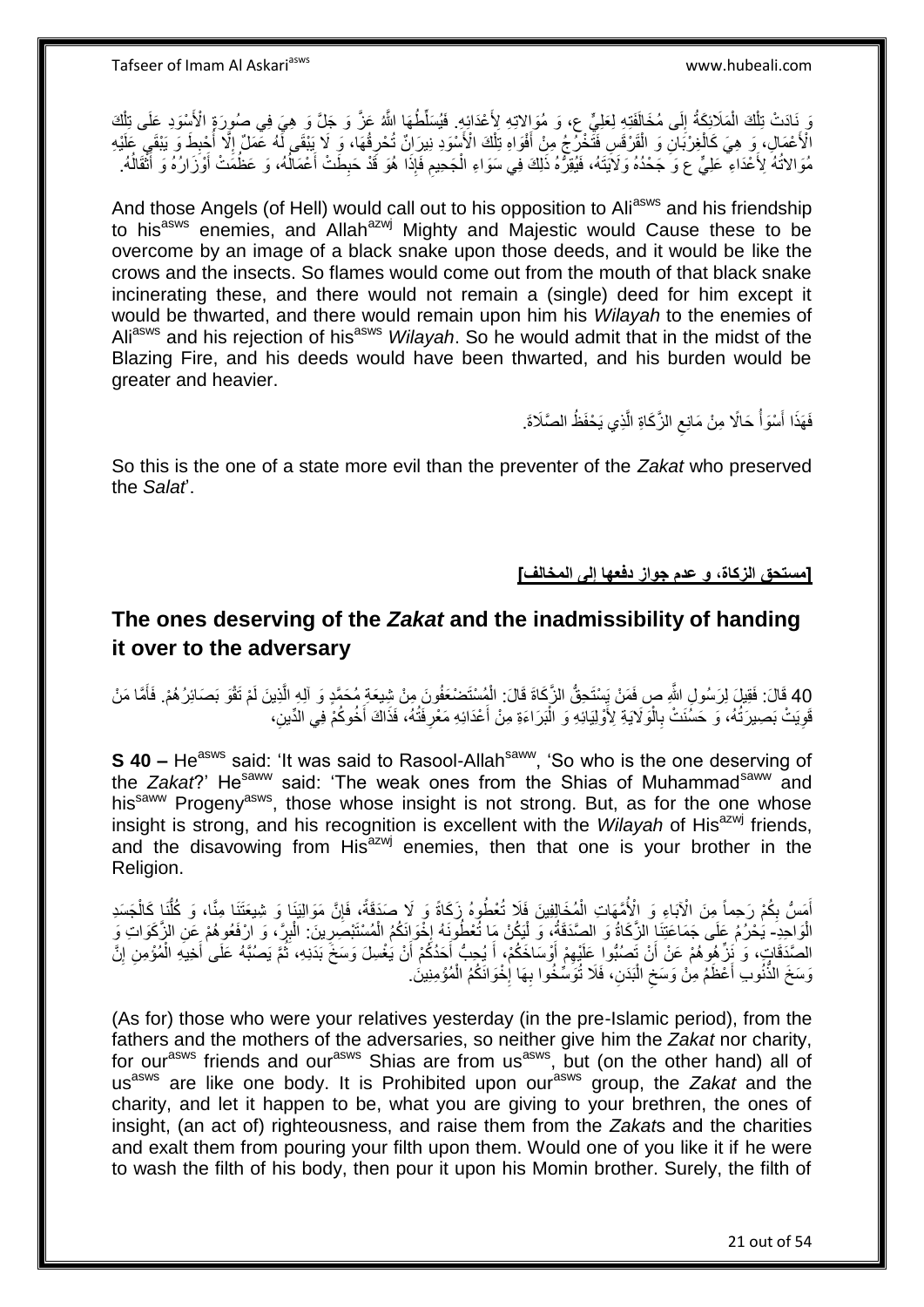the sins is greater than the filth of the body, therefore do not dirty your brethren, the Momineen, with it.

نَ لَا تَقْصِدُوا أَيْضاً بِصَدَقَاتِكُمْ وَ رِزَكَوَاتِكُمُ [الْمُخَالِفِينَ] الْمُعَانِدِينَ لِأَلِ مُحَمَّدٍ، الْمُحِبِّينَ لِأَعْدَائِهِمْ، فَإِنَّ الْمُتَصَدِّقَ عَلَى أَعْدَائِنَا ِ َ ْ َ ْ ِ ِ ْ ْ [كَانَ] كَالسَّارِ قِ فِي خَرَمِ رَبِّنَا عَزَّ وَ جَلَّ وَ حَرَمِي. ِ

And do not give charity as well with your charities and your *Zakat*s to the adversaries, the enemies of the Progeny<sup>asws</sup> of Muhammad<sup>saww</sup>, the ones who love theirasws enemies, for giving of charity upon yourasws enemies is like the thief in the *Hurrum* (Sanctuary) of our Lord<sup>azwj</sup> Mighty and Majestic and my<sup>saww</sup> *Hurrum*'.

قِيِلَ: يَا رَسُولَ اللَّهِ فَالْمُسْتَضْعَفُونَ مِنَ الْمُخَالِفِينَ الْجَاهِلِينَ، لَا هُمْ فِي مُخَالَفَتِنَا مُسْتَبْصِرُونَ وَ لَا هُمْ لَنَا مُعَانِدُونَ قَالَ: فَيُعْطَى ْ ْ ْ الْوَاحِدُ [مِنْهُمْ] مِنَ الذَّرَاهِمِ مَا دُونَ الدِّرْهَمِ، وَ مِنَ الْخُبْزِ مَا دُونَ الرَّغِيفِ. :<br>ا ِ ِ **∶** 

It was said, 'O Rasool-Allah<sup>saww</sup>! But the weak ones from our adversaries, the ignorant ones, they are not viewing to be in our opposition nor are they being inimical to us'. He<sup>saww</sup> said: 'So give to one of them from the Dirhams, what is less than the Dirham, and from the bread, what is less than the loaf'.

## **]استحباب صيانة العرض بالمال[**

## **Recommendation of maintaining the presentation with the wealth**

وَ قَالَ رَسُولُ اللَّهِ ص: ثُمَّ كُلُّ مَعْرُوفٍ بَعْدَ ذَلِكَ، وَ مَا وَقَيْتُمْ بِهِ أَعْرَاضَكُمْ وَ صُنْتُمُوهَا عَنْ أَلْسِنَةِ كِلَابِ النَّاسِ، كَالشُّعَرَاءِ ُ ْ َ َ ِ الْْوَقَّاعِينَ فِي الْأَعْرَاضِ، تُكُفُّونَهُمْ فَهْوَ مَحْسُوبٌ لَكُمْ فِي الْصَّدَقَاتِ.

And Rasool-Allah<sup>saww</sup> said: 'Then every good deed after that, and whatever you save your presentation (esteem/honour in front of the people), and (instead) you spend it for the tongues of the dogs of the people, like the poets, the backbiters during the presentations, refrain from them, for it would be counted for you among the charities'.

## **]فضل إعانة المجاهدين[**

## **Merits of subsidising the fighters (Mujahideen)**

41 وَ سُئِلَ أُمِيرُ الْمُؤْمِنِينَ عِ عَنِ النَّفَقَةِ فِي الْجِهَادِ- إِذَا لَزِمَ أَوِ اسْتُجِبَّ فَقَالَ: أَمَّا إِذَا لَزِمَ الْجِهَادُ- بِأَنْ لَا يَكُونَ بِإِزَاءِ<br>أَوَ الْجَمَادُ الْمُؤْمِنِينَ عَامِدُ الْمَشَرَّة ∣ٍ إ ِ َ ِ ْ َ ِ َ اُ :<br>:  $\frac{1}{2}$ ْ ْ َ الْكَافِرِينَ مَنْ يَنُوبُ عَنْ سَائِرِ ۖ الْمُسْلِمِينَ فَالنَّفَقَةُ هُنَاكَ: الدِّرَْهَمُ بِسَبْعِمِائَةِ أَلْفٍ. ْ َ ِ ْ ِ ِ ْ

**S 41 –** And Amir Al-Momineen<sup>asws</sup> was asked about the *Taqiyyah* (dissimulation) regarding the Jihad – when it is necessitated or recommended. So he<sup>asws</sup> said: 'As for when the Jihad is necessitated and there do not happen to be, to confront the Kafirs, the one who represent on behalf of the rest of the Muslims (sufficient fighters), so the spending over here, the Dirham (equates to) seven hundred thousand.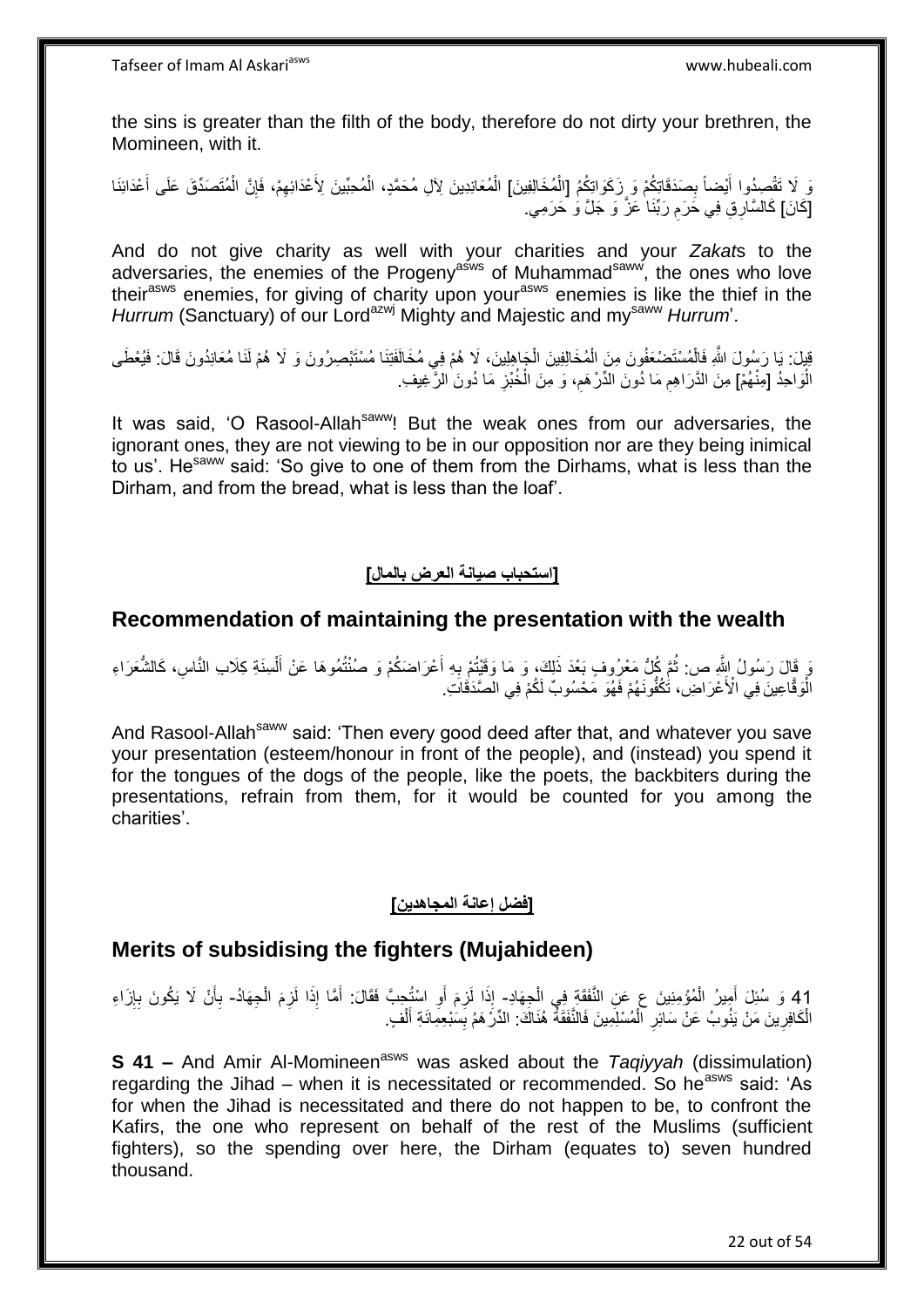فَأَمَّا الْمُسْتَحَبُّ الَّذِي هُوَ قَصَدَ [هُ] الرَّجُلُ، وَ قَدْ نَابَ عَنْهُ مَنْ سَبَقَهُ وَ اسْتَغْنَى عَنْهُ فَالدِّرْهَمُ بِسَبْعِمِائَةِ حَسَنَةٍ، كُلُّ حَسَنَةٍ خَيْرٌ ه ْ ِ مِنَ الْدُّنْيَا وَ مَا فِيهَا مِائَةَ أَلْفِ مَرَّةٍ <sub>.</sub> ْ َ

And as for the recommended, it is that which the man aims for, and there has been represented on his behalf the ones who preceded him, and there is no need for him (to fight), so the Dirham (spent) would be with seven hundred good Rewards, each Reward being better than the world and whatever is in it, by one hundred thousand times.

#### **]ثواب القرض[**

## **Rewards of the (granting a) loan**

42 وَ أَمَّا الْقَرْضُ، فَقَرْضُ دِرْهَمٍ كَصَدَقَةِ دِرْهَمَيْنِ، سَمِعْتُهُ مِنْ رَسُولِ اللَّهِ ص، فَقَالَ: هُوَ الصَّدَقَةُ عَلَى الْأَغْنِيَاءِ. ْ َ

**S 42 –** And as for the loan, so lending a Dirham is like (giving) a charity of two Dirhams. I<sup>asws</sup> heard it from Rasool-Allah<sup>saww</sup>, he<sup>saww</sup> said: 'It (loan) is the charity upon the rich ones'.

#### **]ثواب نصر الضعفاء و المظلومين[**

## **Rewards for helping the weak and the oppressed**

43 وَ قَالَ أَمِيرُ الْمُؤْمِنِينَ عِ، عَنْ رَسُولِ اللَّهِ ص [أَنَّهُ] قَالَ: مَنْ قَادَ ضَرِيرِ أَ أَرْبَعِينَ خُطْوَةً عَلَى أَرْضٍ سَهْلَةٍ، لَا خَوْفَ َ َ ه<br>:<br>: َ ْ َ ِفَلَيْهِ [فِيهَا]، أُعْطِيَ بِكُلِّ خُطْوَةٍ قَصْراً فِي الْجَذَّةِ مَسِيرَةَ أَلْفِ سَنَةٍ [فِي أَلْفِ مَننَةٍ] لَا يَفِي بِقَدْرِ ۚ إِبْرَةٍ مِنْهَا جَمِيعُ طِلَاعِ الْأَرْضِ **!** ْ َ ْ َ ْ ِ ا<br>ا ِ ِ ِ . َهباً ذَ

**S 43 –** And Amir Al-Momineen<sup>asws</sup> said, from Rasool-Allah<sup>saww</sup> that he<sup>saww</sup> said: 'The one who guides a blind one for forty steps upon an easy (safe) ground, there being no gear upon it, would be Given for each step taken, a castle in the Paradise of a travel distance of a thousand years, such that a needle (pinprick) from it would be the entire earth filled with gold.

فَإِنْ كَانَ فِيمَا قَادَهُ مَهْلَكَةٌ جَوَّزَهُ عَنْهَا، وَجَدَ ذَلِكَ فِي مِيزَانِ حَسَنَاتِهِ يَوْمَ الْقِيَامَةِ أَوْسَعَ مِنَ الدُّنْيَا مِائَةَ أَلْفِ مَرَّةٍ، وَ رَجَحَ َ ْ ِ ْ َ بِسَّيِّئَاتِهِ كُلِّهَا وَ مَحَقَهَا، وَ أَقَرَّ [لَهُ] فِي أَعَالِي الْجِنَانِ وَ غُرَفِهَاً. ِّ ْ َ

However, if there were some danger in what he guided him across over from it, he would find that in the scale of his good deeds on the Day of Judgment as being more expansive than the world one hundred thousand times, and it would overweigh his evils deeds, all of them and delete them, and it would be a delight for him in the lofty Gardens and its chambers.

وَ مَا مِنْ رَجُلٍ رَأَيٍ مَلْهُوفاً فِي طَرِيقٍ بِمَرْكُوبٍ لَهُ قَدْ سَقَطَ، وَ هُوَ يَسْتَغِيثُ وَ لَا يُغَاثُ فَأَغَاثَهُ وَ حَمَلَهُ عَلَى مَرْكُوبِهِ، وَ ِ ِ ْ **∶** َ َ سَوَّى لَهُ- إِلَّا قَالَ اللَّهُ عَزَّ وَ جَلٍّ: كَذَٰذَتَّ نَفْسَكَ، وَ بَذَلْتَ جُهْدَكَ فِي إِغَاثَةِ أَخِيكَ [هَذَا الْمُؤْمِنِ]، لَأَكْذَنَّ مَلَائِكَةً هُمْ أَكْثَرُ عَدَداً ْ َ َ ِ ْ ِ َ َ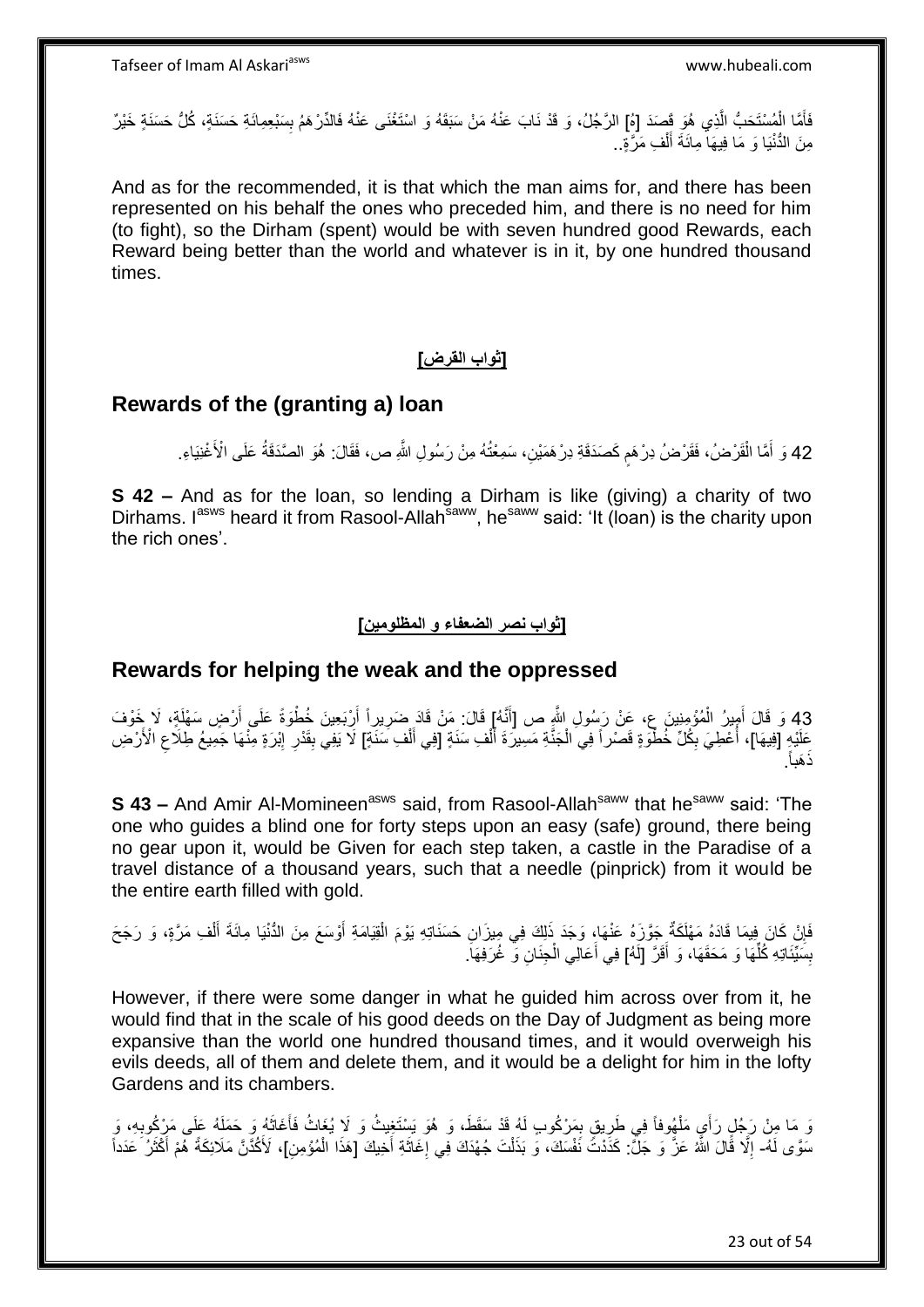مِنْ خَلَائِقِ الْإِنْسِ كُلِّهِمْ- مِنْ أَوَّلٍ الدَّهْرِ إِلَى آخِرِهِ، وَ أَعْظَمُ قُوَّةً كُلُّ وَاحِدٍ مِنْهُمْ- مِمَّنْ يَسْهُلُ عَلَيْهِ حَمْلُ السَّمَاوَاتِ وَ<br>فَي الْحَمَّالُ السَّمَاوَاتِ الْعَلَيْمِ  $\frac{1}{2}$ ِّ َ ِ  $\frac{1}{2}$ **∶** الْأَرَضِينَ- لِيَبْنُوا لَكَ الْقُصُورَ وَ الْمَسَاكِنَ وَ [لِّ] يَرْفَعُوا لَكَ الذَّرَجَاتِ، فَإِذَا أَنْتَ فِي جُنَّاتِي كَأَخَدِ مُلُوكِهَا الْفَاضِلِينَ ∣اٍ ْ ْ َ ْ َ

And there is none from a man who sees an aggrieved one in the street with a ride of his which has fallen and he was seeking help, and he is not being helped, so he helps him and carries him upon his ride, and straightens (his affairs) for him, except Allah<sup>azwj</sup> Mighty and Majestic would Say: "You exhausted yourself and exerted your efforts in helping your brother (this Momin),  $I^{azmj}$  shall Exhaust the Angels who are more in number than the people, the humans, all of them - from the beginning of the time to its end, and each one of them is greater in strength than the one for whom it is easy to carry the skies and the earths – to build for you the castles and the dwellings, and raise for you the levels. So then you would in  $My^{azwj}$  Paradise like one of its graceful kings".

َ َوَ مَنْ دَفَعَ عَنْ مَظْلُومٍ قُصِدَ بِظُلْمٍ ضَرَراً فِي مَالِهِ أَوْ بَدَنِهِ، خَلَقَ اللَّهُ عَزَّ وَ جَلَّ مِنْ حُرُوفٍ أَقْوَالِهِ، وَ حَرَكَاتِ أَفْعَالِهِ، وَ َ ٍ ْ ِ ٍ َ سُكُونِهَا، آَمْلَاكاً بِعَدَدِ كُلِّ حَرْفَ مِّنْهَا [مِاثَةَ] أَلْفِ مَلَكٍ كُلُّ مَلَكٍ مِنْهُمْ يَقْصِدُونَ الشَّيَاطِينَ الَّذِينَ يَأْتُونَ لِإِغْوَائِهِ- فَيَشُجُونَهُمْ َ ْ َ **∶** ֘֟֓֟֓֕׆֧ ه ضَرْباً بِالْأَحْجَارِ اَلذَّامِغَةِ **∶ ∶** 

And the one who defends an oppressed aimed at with an injustice, being harmed in his wealth or his body, Allah<sup>azwj</sup> Mighty and Majestic would Create from the letters of his words, and the movement of his deeds, and its stillness, Angels of the number of every letter from it, a hundred thousand Angels – each Angel from them aiming at the Satans<sup>la</sup> who would be coming to tempt him – so they would be supporting each other in striking with the piercing stones.

وَ أَوْجَبَ اللَّهُ عَزَّ وَ جَلَّ بِكُلٍّ ذَرَّةِ ضَرَرٍ دَفَعَ عَنْهُ، وَ بِأَقَلَّ قَلِيلِ جُزْءٍ أَلَمِ الضَّرَرِ الَّذِي كَفَّ عَنْهُ- مِائَةَ أَلْفٍ مِنْ خُدَّامِ الْجِنَانِ، ِ َ َ ِ ِ ه ِ ِ ْ َ ْ ِنَّ مِثْلَهُمْ مِنَ الْحُورِ الْعِينِ الْحِسَانِ- يُدَلِّلُوَّنَهُ هُٰنَاكَ وَ يُشَرِّقُونَهُ وَ يَقُولُونَ كَفَا بِدَفْعِكَ عَنْ فُلَانٍ ضَرَراً فِي مَالِهِ أَوْ بَدَنِهِ ۖ ْ ْ **∶** ْ لَ َ ِ

And Allah<sup>azwj</sup> Mighty and Majestic would Obligate, with each particle of harm defended from him, and with the least of the little part of pain of the harm which is refrained from him – a hundred thousand from the servants of the Gardens, and the like of them from the maiden Houries, the beautiful – welcoming him over there and honouring him and saying, 'This is for your defending from so and so, some harm in his wealth or his body'.

## **]رد غيبة المؤمن[**

## **Refuting the backbite of the** *Momin*

وَ مَنْ حَضِرَ مَجْلِساً وَ قَدْ حَضَرَ فِيهِ كَلْبٌ- يَفْتَرِسُ عِرْضَ أَخِيهِ الْغَائِبِ وَ اتَّسَعَ جَاهُهُ فَاسْتَخِفَّ بِهِ، وَ رَدَّ عَلَيْهِ، وَ ذَبَّ عَنْ ْ ْ َ ِ ِ عِرْضِ أَخِيهِ الْغَائِبِ، قَيَّضَ اللَّهُ الْمَلَائِكَةَ الْمُجْتَمِعِينَ عِنْدَ الْبَيْتِ الْمَعْمُورِ لِحَجِّهِمْ، وَ هُمْ شَطْرُ مَلَائِكَةِ السَّمَاوَاتِ، وَ مَلَإِئِكَةِ ِ **∶** ْ ْ ْ ْ ْ الْمُِرْسِيِّ وَ الْعَرْشِ وَ مَلَإِئِكَةِ الْحُجُبِ، فَأَحْسَنَ كُلُّ وَاحِدٍ مِنْهُمْ بَيْنَ يَدَيِ اللَّهِ تَعَالَى مَحْضَرَهُ، يَمْدَحُونَهُ وَ يُقَرِّبُونَهُ وَ يَسْأَلُونَ  $\ddot{\phantom{0}}$ َ ْ ْ ُ َ اللَّهَ تَعَالَّى لَهُ- الرِّفْعَةَ وَ الْجَلَالَةَ. ْ

And the one who attends a gathering and there is already present therein a dog, preying on the prestige of his absent brother (backbiting him), and he (instead) expands his merits, so he belittles him (the backbiter) and rebuts upon him, and defends the prestige of his absent brother, Allah<sup>azwj</sup> Ordains the Angels gathered by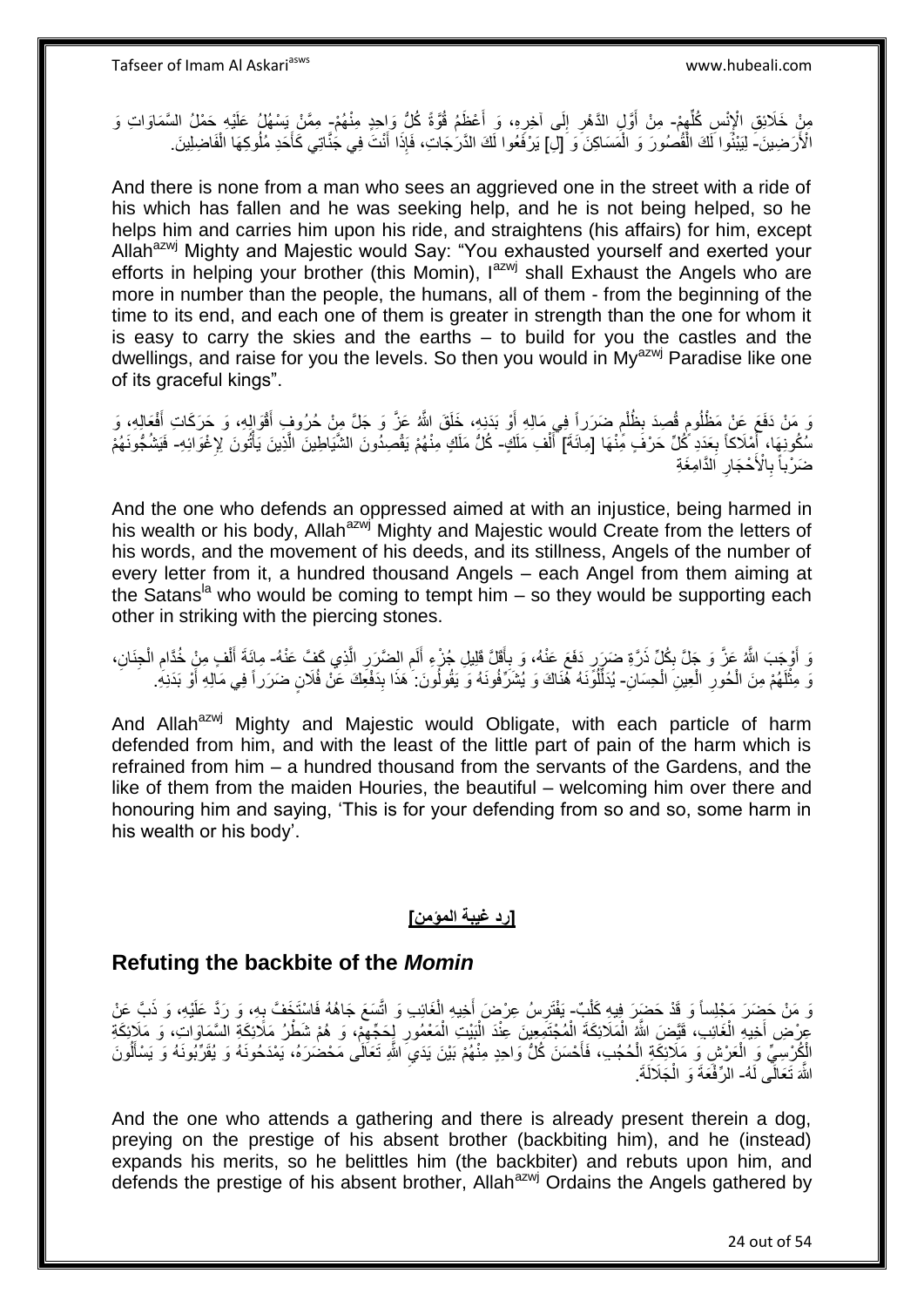the Bayt Al-Mamour (the Oft-frequented house) for their Hajj, and they are the (only) a part of the Angels of the skies, and the Angels of the Chair and the Throne, and the Angels of the Veils, so each one of them prepares his presentation in front of Allah $a^{ax\overline{w}}$  the Exalted, Praising Him<sup>azwj</sup> and drawing closer to Him<sup>azwj</sup> and asking Allah $a^{2x}$  the Exalted for the sublimity and the majesty for him.

فَيَقُولُ اللَّهُ تَعِالَى: أَمَّا أَنَا فَقَدْ أَوْجَنْتُ لَهُ بِعَدَدٍۭ كُلِّ وَاحِدٍ مِنْ مَادِحِيكُمْ- مِثْلَ عَدَدِ جَمِيعِكُمْ مِنْ دَرَجَاتٍ [وَ] قُصُورٍ، وَ حِنَانٍ، وَ **∶** َ َ َ ُسَاتِينَ، وَ أَشْجَارٍ، وَ مَا شِئْتُ، مِمَّا لَا يُحِيطُ بِهِ الْمَخْلُوفُونَ. ْ ِ َ

So Allah<sup>azwj</sup> the Exalted is Saying: "As for  $I^{azwj}$ , so  $I^{azwj}$  have Obligated for him, with the number of each of your praises, a like number from the levels and the castles, and gardens, and orchards, and trees, and whatever he so desires from what the creatures cannot encompass it".

## **]عبادة علي ع[**

# **Worship of Aliasws**

44 وَ لَقَدْ أَصْبَحَ رَسُولُ اللَّهِ ص يَوْماً- وَ قَدْ غَصَّ مَجْلِسُهُ بِأَهْلِهِ، فَقَالَ: أَيُّكُمْ أَنْفَقَ الْيَوْمَ مِنْ مَالِهِ ابْتِغَاءَ وَجْهِ اللَّهِ تَعَالَى ْ **ٔ** َ َ َ ِ َ فَسَكَتُوا.

**S 44 –** One day Rasool-Allah<sup>saww</sup> came and his<sup>saww</sup> gathering had crammed with its people, so he<sup>saww</sup> said: 'Which one of you spent from his wealth today seeking the Face of Allah<sup>azwj</sup> the Exalted?' But they were silent.

فَقَالَ عَلِيٌّ صِ: أَنَا خَرَجْتُ وَ مَعِي دِينَارٌ أُرِيدُ أَنْ أَشْتَرِيَ بِهِ دَقِيقاً، فَرَأَيْتُ الْمِقْدَادَ بْنَ الْأَسْوَدِ، وَ تَبَيَّنْتُ فِي وَجْهِهِ أَثَرَ َ َ َ ِ ْ َ **∶** ِ َ اُ ِ ُ الْجُوعِ، فَّنَاوَلْتُهُ الدِّينَارَ . فَقَالَ رَسُولُ اللَّهِ ص: وَجَبَتْ ֺ֦֧֦֦֧֦֧֦֦֧֦֧֦֪֦֧֦֪֦֪֦֪֦֪֦֪֦֧֦֪֦֪֪֦֪֪֦֝֟֟֟֟֟֟֟֟֟֟֟֟֟֟֟֟֟֟֟֟֟֓֟֟֟֓֟֓֟֓֕֟֓֟֓֟֓֟֓֟֓֟֟֓֟֟֓֟֟֟֟֟֟֟֟ ِ ْ

So Ali<sup>asws</sup> said: 'I<sup>asws</sup> went out and with me<sup>asws</sup> was a Dinar I<sup>asws</sup> wanted to buy some flour with it, so l<sup>asws</sup> saw Al-Miqdad<sup>as</sup> Bin Al-Aswad<sup>as</sup> and the pangs of hunger had appeared in his face. So l<sup>asws</sup> gave him<sup>as</sup> the Dinar'. So Rasool-Allah<sup>saww</sup> said: '(The Paradise is) Obligated'.

ثُمَّ قَامَ إِرَجُلٌ] آخَرُ فَقَالَ: يَا رَسُولَ اللَّهِ قَدْ أَنْفَقْتُ الْيَوْمَ أَكْثَرَ مِمَّا أَنْفَقَ عَلِيٌّ جَهَّزْتُ رَجُلًا وَ امْرَأَةً يُرِيدَانِ طَرِيقاً وَ لَا نَفَقَةَ ُ ِ َ َ َ َ ْ َ ِ لَهُمَا، فَأَعْطَيْتُهُمَا أَلْفَيْ دِرْهَم. فَسَكَتَ رَسُولُ اللَّهِ ص. ْ َ َ ٍ

Then another man stood up and he said, 'O Rasool-Allah<sup>saww</sup>! Today I have spent a lot more than what Ali<sup>asws</sup> spent. I equipped a man and a woman who wanted to travel and they did not have expense monies for them, so I gave them two thousand Dirhams'. But, Rasool-Allahsaww was silent.

فَقَالُوا: يَا رَسُولَ اللَّهِ مَا لَكَ قُلْتَ لِعَلِيٍّ: «وَجَبَتْ»، وَ لَمْ تَقُلْ لِهَذَا وَ هُوَ أَكْثَرُ صَدَقَةً! فَقَالَ رَسُولُ اللَّهِ ص: أَ مَا رَأَيْتُمْ مَلِكاً ْ َ َ َ بُهْدِي خَادِمُهُ إِلَيْهِ هَدِيَّةً خَفِيفَةً، فَيُحْسِنُ مَوْقِعَهَا عِنْدَهُ، وَ يَرْفَعُ مَحَلَّ صَاحِبِهَا، وَ يُحْمَلُ إِلَيْهِ مِنْ عِنْدِ خَادِم آخَرَ هَدِيَّةٌ عَظِيمَةٌ لَ  $\frac{1}{2}$ م لَ ِ ِ فَيَرُدُّهَا، وَ يَسْتَخِفُّ بِبَاعِثِهَا قَالُوا: بَلَى ِ

So they (the people) said, 'O Rasool-Allah<sup>saww</sup>! What is the matter you<sup>saww</sup> said to Ali<sup>asws</sup>, '(The Paradise is) Obligated', and did not say (it) to this one, and was more charitable?' So Rasool-Allah<sup>saww</sup> said: 'Have you not seen a king being gifted by a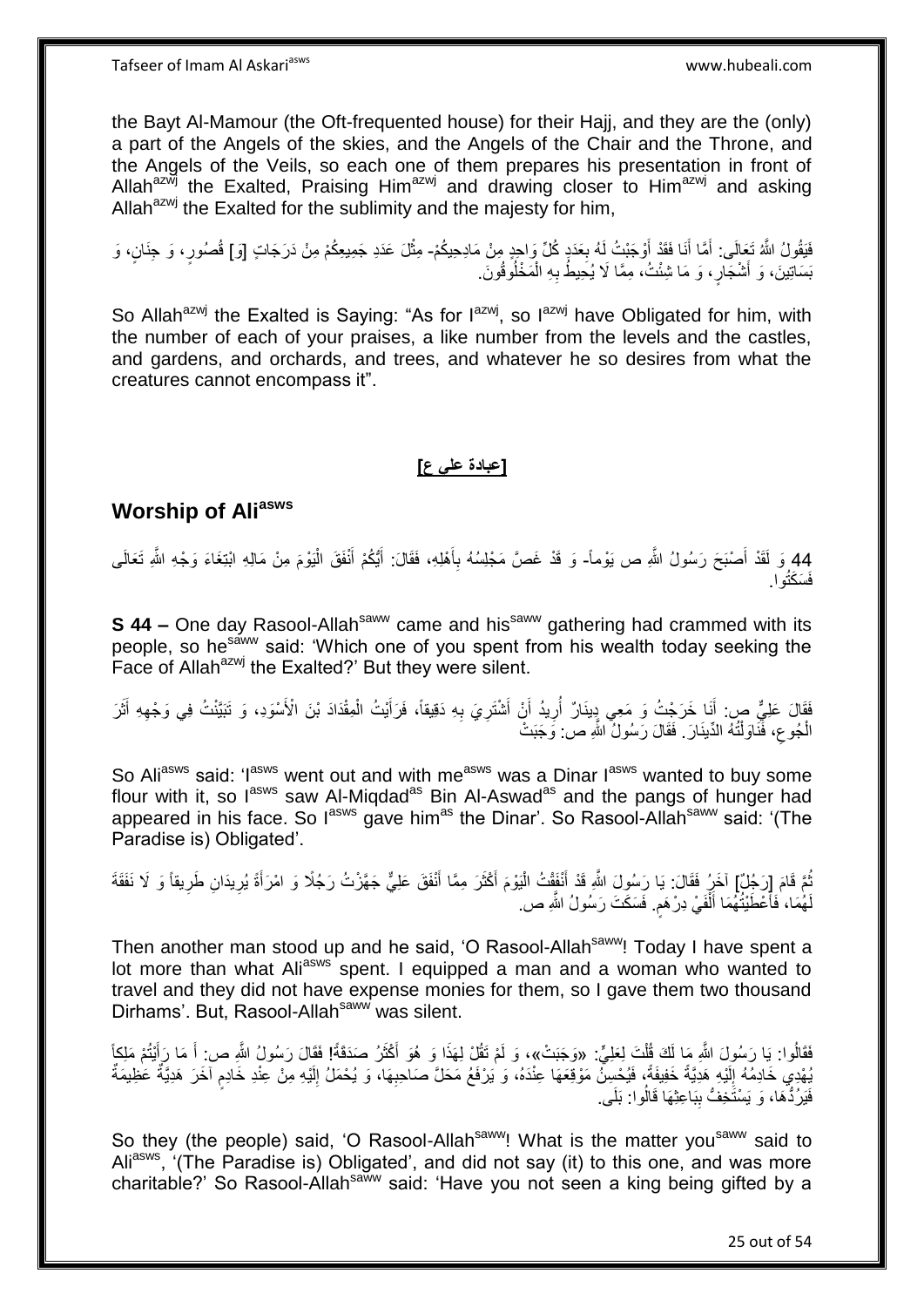servant of his by a small gift, but it is excellent in his presence and he raises the position of his companion, and another servant carries over to him a great gift, but he returns it, and belittles its sender?'. They said, Yes'.

قَالَ: فَكَذَلِكَ صَاحِبُكُمْ عَلِيٌّ دَفَعَ دِينَاراً مُنْقَاداً بِلَّهِ سَادّاً خَلَّةً فَقِيرٍ مُؤْمِنٍ، وَ صَاحِبُكُمُ الْأَخَرُ أَعْطَى مَا أَعْطَى (نَظِيراً لَهُ، مُعَانَدَةً لَ َ َ عَلَى أَخِي) رَسُولِ اللَّهِ، يُرِّيدُ بِّهِ الْعُلُوَّ عَلَى عَلِيِّ بْنِ أَبِي طَالِبٍّ ع، فَأُحْبَطَ اللَّهُ تَعَالَى عَمَلَهُ، وَ صَيَّرَهُ وَبَالًا عَلَيْهِ. َ َ ا:<br>ا ْ **∶ ∶** َ

He<sup>saww</sup> said: 'And similar to that is your companion Ali<sup>asws</sup>. He<sup>asws</sup> handed over a Dinar Guided by Allah<sup>azwj</sup> helping in privacy a poor Momin, and your other companions gave what he gave to be a match for him<sup>asws</sup>, in enmity to the brother<sup>asws</sup> of Rasool-Allah<sup>saww</sup>, intending by it to be higher over Ali<sup>asws</sup> Bin Abu Talib<sup>asws</sup>. So Allah<sup>azwj</sup> the Exalted Confiscated his deed and Made it to be a scourge upon him.

أَمَا لَوْ تَصِدَّقَ بِهَذِهِ النَّيَّةِ- مِنَ الثَّرَى إِلَى الْعَرْشِ ذَهَباً وَ [فِضَّةً] وَ لُؤُلُواً- لَمْ يَزْدَدْ بِذَلِكَ مِنْ رَحْمَةِ اللَّهِ تَعَالَى إِلَّا بُعْداً، وَ إِلَى ِ َ ُ ْ ِ ه لَ ِ ِ سَخَطِ اللَّهِ تَعَالَىَ إِلَّا قُرْباً، وَ فِيهِ وُلُوجاً وَ اقْتِحَاماً. ِ

But, if you were to give in charity with this intention – from the soil to the Throne in gold and silver and pearls – it would increase with that from the Mercy of Allah<sup>azwj</sup> the Exalted except for remoteness, and to the Wrath of Allah<sup>azwj</sup> the Exalted except for nearness, and he would be storming into it'.

ثُمَّ قَالَ رَسُولُ اللَّهِ ص: فَأَيَّكُمْ دَفَعَ الْيَوْمَ عَنْ أَخِيهِ الْمُؤْمِنِ بِقُوَّتِهِ [ضررواً] فَقَالَ عَلِيٌّ ع: أَنَا مَرَرْتُ فِي طَرِيقٍ كَذَا، فَرَأَيْتُ ِ ْ َ ا<br>ا ا َ ِ َ فَقِرِراً مِنْ فُقِّرَاءِ الْمُؤْمِنِينَ قَدْ تُنَاوَلِّهُ أَسَدٌّ، فَوَضَعَهُ تَحْتَهُ وَ قَعَدَ عَلَيْهِ، وَ الرَّجُلُ يَسْتَغِيثُ بِي مِنْ تَحْتِهِ، فَثَلَّذَبِنَّ الْأَسَدَ: خَلِّ عَنِ اُ ْ الْمُؤْمِنِ ۖ فَلَمْ يُخَلِّ، فَتَقَدَّمْتُ إِلَيْهِ فَرَكَلْتُهُ بِرِجْلِي [فَدَخَلَتْ رِجْلِي] فِي جَنْبِهِ الْأَيْمَنِ وَ خَرَجَتْتْ مِنْ جَنْبِهِ الْأَيْسَرِ، وَ خَرَّ الْأَسَدِّ ِ ِ ֺ֦֦֪֦֧֦֦֖֦֦֪֦֧֦֪֦֧֦֪֪֦֧֦֪֦֪֪֦֧֦֪֦֧֦֧֦֪֦֧֦֧֦֪֪֦֧֪֦֧֪֦֧֦֧֦֧֝֟֟֟֟֟֟֟֟֟֟֟֟֟֟֟֟֟֟֟֟֟֟֓֕֬֟֓֡֟֓֟֓֞֟֟֓֞֟֟֟֟֟֟֟֩֓֞֟֟֟֟֟֟ لَ  $\frac{1}{2}$ ِ **∶ ∶** صَرِيعاً. ِ

Then Rasool-Allah<sup>saww</sup> said: 'So which one of you today defended his *Momin* brother from a harm by the strength of his body?' So Aliasws said: 'lasws passed by such and such a road, and l<sup>asws</sup> saw a poor one the poor Momineen and a lion had grabbed him, and it had placed him under it and had sat upon him, and the man was crying out for help to me<sup>asws</sup> from under it. So l<sup>asws</sup> called out to the lion: 'Leave from the *Momin*!' But it did not leave him alone. So l<sup>asws</sup> proceeded to it and l<sup>asws</sup> kicked it with  $my<sup>asws</sup>$  left and my<sup>asws</sup> leg entered into his right side and came out from its left side, and the lion fell down quickly'.

فَقَالَ رَسُولُ اللَّهِ ص: وَجَبَتْ- هَكَذَا يَفْعَلُ اللَّهُ بِكُلِّ مَنْ آذَى لَكَ وَلِيِّاً، يُسَلِّطُ اللَّهُ عَلَيْهِ فِي الْآخِرَةِ سَكَاكِينَ النَّارِ وَ سُيُوفَهَا، يُبْعَجُ ِ ِ بِهَا بَطْنُهُ وَ يُحْشَى نَاراً، ثُمَّ يُعَادُ خَلْقاً جَدِيداً أَبَدَ الْأَبِدِينَ وَ دَهْرَ الذَّاهِرِينَ. **∶** ِ َ :<br>ا ا<br>ا ِ

So Rasool-Allah<sup>saww</sup> said: '(The Paradise is) Obligated. Like this Allah<sup>azwj</sup> would Deal with everyone who harms a friend of yours<sup>asws</sup>. Allah<sup>azwj</sup> would Cause him to be overcome upon him in the Hereafter knives of fires and its swords, by which his belly would be torn apart and filled with fire. Then it would be renewed by a new creation forever and ever, and ages and ages'.

نُّمَّ قَالَ رَسُولُ اللَّهِ صِ: فَأَيَّكُمُ الْيَوْمَ نَفَعَ بِجَاهِهٍ أَخَاهُ الْمُؤْمِنَ فَقَالَ عَلِيٌّ عِ. أَنَا. قَالَ: صَنَعْتَ مَا ذَا قَالَ: مَرَرْتُ بِعَمَّارِ بْنِ يَاسِرٍ َ ْ َ ِ ا.<br>إ ا ُ ِ ِ يَٰ قَدْ لَازَمَهُ بَعْضُ الْيَهُودِ فِي ثَلاَثِينَ دِرْ هَماً كَانَتْ لَهُ عَلَيْهِ فَقَالَ عَمَّالٌ: يَا أَخَا رَسُولِ اللَّهِ ص هَذَا يُلَازمِنُيَ وَ لَا يُرِيدُ إِلَّا َ ا<br>ا ِ ِ ِ **∶** أَذَايَ وَ إِذْلَالِي لِمَحَبَّتِي لَكُمْ أَهْلَ الْبَيْتِ، فَخَلِّصْنِي مِنْهُ بِجَاهِكَ. ِّ :<br>ا َ **ٔ** َ

Then Rasool-Allah<sup>saww</sup> said: 'So which of you today benefitted by his virtue, his Momin brother?' So Aliasws said: 'Iasws did'. He<sup>saww</sup> said: 'What is that which you<sup>asws</sup>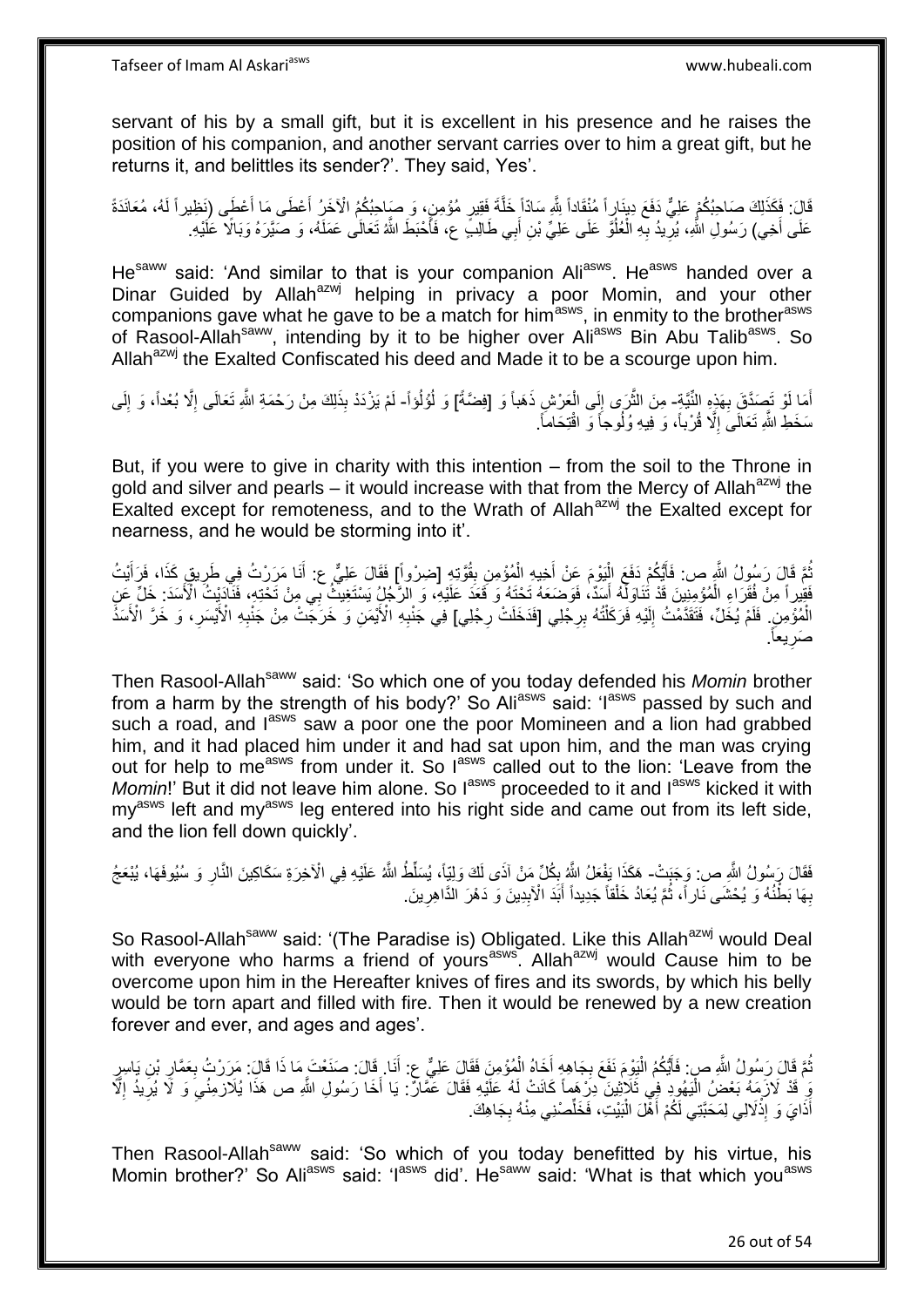Tafseer of Imam Al Askariasws www.hubeali.com

did?' He<sup>asws</sup> said: 'I<sup>asws</sup> passed by Ammar Bin Yasser<sup>as</sup> and one of the Jews was pressing him regarding thirty Dirhams which were for him upon him. So Ammar said, 'O brother<sup>asws</sup> of Rasool-Allah<sup>saww</sup>! This one is pressing me and is not intending except to harm me and humiliate me due to my love for you<sup>asws</sup>, the People<sup>asws</sup> of the Household. Therefore finish me off from him<sup>asws</sup> by your<sup>asws</sup> virtue'.

فَأَرَدْتُ أَنْ أُكَلِّمَ لَهُ الْيَهُودِيَّ. فَقَالَ: يَا أَخَا رَسُولِ اللَّهِ إِنَّكَ أَجَلُّ فِي قَلْبِي وَ عَيْنِيٍ- مِنْ أَنْ أَبْذُلَكَ لِهَذَا الْكَافِرِ وَ لَكِنْ اِشْفَعْ لِي :<br>ا ِّ ُ َ ْ َ ِ َ لَ َ ِ ْ ِ إِلَى مَنْ لَا يَرُدُّكَ عَنْ طَلِبَةٍ، وَ لَوْ أَرَدْتَ جَمِيعَ جَوَانِبَ الْعَالَم- أَنَّ يُصَبِّرَهَا كَأَطَّرَافِ السُّفْرَةِ [لَفَعَلَ] فَاسْأَلَّهُ أَنْ يُعِينَنِي عَلَى ْ اُ ِ ا َ ْ Í أَدَاءِ دَيْنِهِ، وَ يُغْنِيَنِي عَنِ الِاسْتِدَانَةِ. َ

So lasws intended to speak to the Jew for him, and he (Ammar) said, 'O brother<sup>asws</sup> of Rasool-Allah<sup>saww</sup>! You<sup>asws</sup> are more majestic in my heart and my eyes than that I should exert you<sup>asws</sup> for this Kafir, but intercede for me to the One Who<sup>azwj</sup> would not Return you<sup>asws</sup> from your<sup>asws</sup> seeking; and if you<sup>asws</sup> were to intend the entire sides of the world to become like the sides of the yellow (gold),  $He^{azwj}$  would Do so. So ask Him<sup>azwj</sup> to Assist me upon the paying off of my debts, and make me needless from the borrowing'.

فَقُلْتُ. اللَّهُمَّ افْعَلْ ذَلِكَ بِهِ، ثُمَّ قُلْتُ لَهُ ٖ اِضْرِبْ بِبَدِكَ إِلَى مَا بَيْنَ يَدَيْكَ مِنْ شَيْءٍ «حَجَرٍ أَوْ مَدَرٍ» فَإِنَّ الثَّمَ يُقَلِّبُهُ لَكَ ذَهَباً ِ ِ ِ ْ .<br>• • • • ِ ه .<br>ا َ ِّ ∣ٍ إِبْرِيزاً فَضَرَبَ يَدَهُ، فَتَنَاوَلَ حَجَراً فِيهِ أَمْنَانٌ فَتَحَوَّلَ فِيَ يَدِهِ ذَهَباً. َ **∶** ِ

So lasws said: 'O Allah<sup>azwj</sup>! Do that for him!' Then lasws said to him: 'Strike with your hand upon whatever is in front of you, from anything from a stone or mud, so Allah<sup>azwj</sup> would Transform it for you as pure gold '. So he struck his hand and grabbed a stone which was '*Amnaan*' (Two Ratls – 812gms.), and it transformed into his hand as gold.

> ُّمَّ أَقْبَلَ عَلَى الْيَهُودِيِّ فَقَالَ: وَ كَمْ دَيْنُكَ قَالَ: ثَلَاثُونَ دِرْهَماً. فَقَالَ: كَمْ قِيمَتُهَا مِنَ الذَّهَبِ قَالَ: ثَلَاثَةُ دَنَانِيرَ . ر دی با معامل است.<br>ا ا<br>ا َ ُ َ

Then he turned towards the Jews and he said, 'And how much is your debt?' He said, 'Thirty Dirhams'. So he said, 'How much is its value in gold?' He said, 'Three Dinars'.

قَالَ عَمَّالٌ: اللَّهُمَّ بِجَاهِ مَنْ بِجَاهِهِ- قَلَّبْتَ هَذَا الْحَجَرَ ذَهَباً، لَيِّنْ لِي هَذَا الذَّهَبَ لِأَفْصِلَ قَدْرَ حَقِّهِ. فَأَلَانَهُ اللَّهُ عَزَّ وَ جَلَّ لَهُ، **∶ ∶** ْ ا<br>ا فَفَصَلَ لَهُ ثَلَاثَةَ مَثَاَقِيلَ، وَ أَعْطَاهُ اً<br>ا َ

Ammar said, 'O Allah<sup>azwj</sup>! By the virtue of the one<sup>asws</sup> by whose virtue, You<sup>azwj</sup> Transformed this rock into gold, Soften this gold for me so I can break a (piece of the) measurement of his right'. So Allah<sup>azwj</sup> Mighty and Majestic Softened it for him, and he broke of this three *Misqals* (6.2 gms x 3) and gave it to him.

نُّتَم جَعَلٍ يَنْظُنُ إِلَيْهٍ وَ قَالَ: اللَّهُمَّ إِنِّي سَمِعْتُكَ تَقُولُ كَلَّا إِنَّ الْإِنْسانَ لَيَطْغي أَنْ رَآهُ اسْتَغْنى وَ لَا أُرِيدُ غِنًى يُطْغِينِي. اللَّهُمَّ فَأَعِدْ لَ  $\frac{1}{2}$ ֧֧֧֧֦֧֚֚֚֚֚֚֚֚֚֚֚֚֚֝֝֝֬֓֕֓֕֓֕֓֕֓֡֟֓֡֟֓֡֟֓֡֟֓֡֟֓֡֟֓֡֟֟֓ ِ َ ِ اُ َ ه هَذَا الذَّهَبِ حَجَرٍ أَ- بِجَاهِ مَنْ جِخَلَّتَهُ ذَهَباً بَعْدَ أَنْ كَانَ حَجَراً. فَعَادَ حَجَراً فَرَمَاهُ مِنْ يَدِهِ، وَ قَالَ: حَسْبِي مِنَ الدُّنْيَا وَ الْأَخِرَةِ ْ ِ مُوَالاتِي لَكَ- يَا أَخَا رَسُولِ اللَّهِ صِ َ

Then he went on looking at him, and he said, 'O Allah<sup>azwj</sup>! I heard You<sup>azwj</sup> Saying: *Never! The human being transgresses [96:6] If he sees himself as needless*  [96:6], and I do not want riches making me transgress. O Allah<sup>azwj</sup>! Return this gold as a rock, by the virtue of the one<sup>asws</sup> whom You<sup>azwj</sup> Made it to be as gold after it having been a rock'. So it returned to be as a rock, and he threw it from his hand and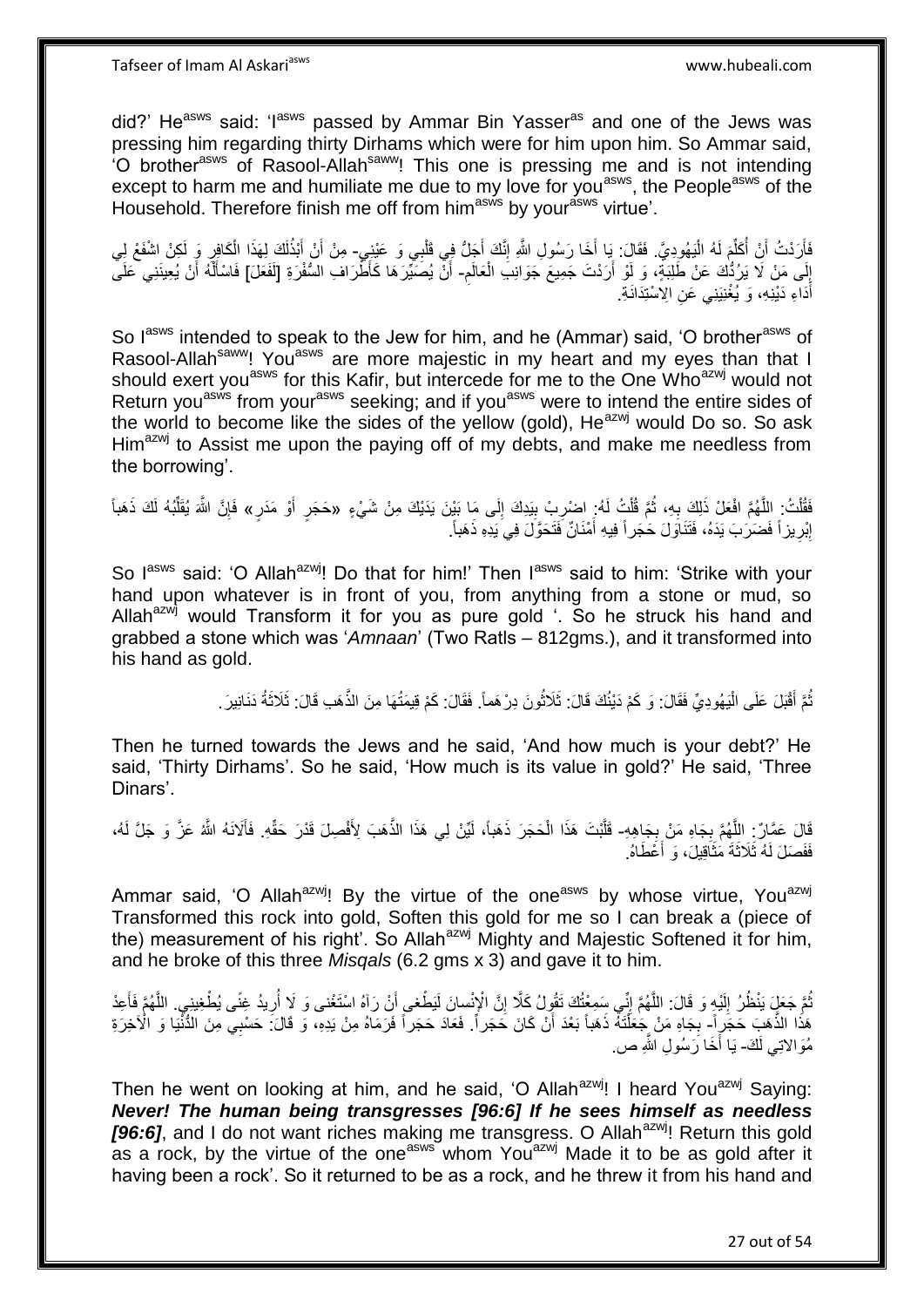said, 'It suffices me from the world and the Hereafter, my friendship for you<sup>asws</sup> – O brother<sup>asws</sup> of Rasool-Allah<sup>saww</sup>!'

[فَقَالَ رَسُولُ اللَّهِ ص:] فَتَعَجَّبَتْ مَلَائِكَةُ السَّمَاوَاتِ وَ الْأَرْضِ مِنْ فِعْلِهِ، وَ عَجَّتْ إِلَى اللَّهِ تَعَالَى بِالثَّنَاءِ عَلَيْهِ، فَصَلَوَاتُ اللَّهِ مِنْ لَ ِ ه ِ فَّوْقِ عَرْشِهِ تَتَوَالَى عَلَّيْهِ.

So Rasool-Allah<sup>saww</sup> said: 'The Angels of the sky and the earth were astounded from his deed, and they raised their voices to Allah<sup>azwj</sup> the Exalted with the praise upon him. So Allah<sup>azwj</sup> Sent *Salawat* from above His<sup>azwj</sup> Throne to come upon him.

قَالَ ص: فَأَبْشِرْ يَا أَبَا الْيَقْظَانِ فَإِنَّكَ أَخُو عَلِيٍّ فِي دِيَانَتِهِ، وَ مِنْ أَفَاضِلِ أَهْلِ وَلَايَتِهِ وَ مِنَ الْمَقْتُولِينَ فِي مَحَبَّتِهِ، تَقْتُلُكَ الْفِنَّةُ َ َ ∣اٍ<br>∶ ا<br>ا َ َ ْ ْ اُ الْبَاغِيَةُ، وَ آخِرُ زَادِكَ مِنَ الدُّنْيَا ضَيَاحٌ مِنْ لَبَنٍّ وَ تَلْحَقُ رُوحُكَ بِأَرْوَاحِ مُحَمَّدٍ وَ آلِهِ الْفَاضِلِينَ، فَأَنْتَ مِنْ خِيَارِ شِيعَتِي. :<br>ا ِ َ ْ  $\zeta$ أ ِ ْ

Hesaww said: 'Receive glad tidings, O Abu Al-Yaqzan, for you are a brother of Aliasws in his<sup>asws</sup> Religion, and from the meritorious ones of his<sup>asws</sup> Wilayah, and from the ones to be killed in his<sup>asws</sup> love. The rebellious group would kill you, and the last of your provision from the world would be a Sa'a of milk, and your soul would join with the souls of Muhammad<sup>saww</sup> and his<sup>saww</sup> superior Progeny<sup>asws</sup>, for you are from the best of mv<sup>saww</sup> Shias'.

نْعَ قَالَ رَسُولُ اللَّهِ ص: فَأَيُكُمْ أَدًى زَكَاتَهُ إِلْيَوْمَ قَالَ عَلِيٌّ عِ: أَنَا يَا رَسُولَ اللَّهِ. فَأَسَرَّ الْمُنَافِقُونَ فِي أُخْرَيَاتِ الْمَجْلِسِ بَعْضُهُمْ :<br>ا َ َ ُ ْ َ ا<br>أ ْ إِلَى بَعْضٍ- يَقُولُونَ: وَ أَيُّ مَالٍ لِعَلِيٍّ ع حَتَّى يُؤُدِّيَ مِنْهُ الزِّكَاةَ ِ ا<br>ا َ

Then Rasool-Allah<sup>saww</sup> said: 'So which one of you paid his Zakat today?' Ali<sup>asws</sup> said: 'l<sup>asws</sup> did, O Rasool-Allah<sup>saww</sup>!'. So the hypocrites started whispering privately to each at the far ends of the gathering, saying, 'And which wealth does Aliasws have until he<sup>asws</sup> paid the *Zakat* from it?'

فَقَالَ رَسُولُ اللَّهِ ص: يَا عَلِيُّ أَ تَدْرِي مَا يُسِرُّهُ هَؤُلَاءِ الْمُنَافِقُونَ فِي أُخْرَيَاتٍ الْمَجْلِسِ قَالَ عَلِيٍّ ع: بَلَى، قَدْ أَوْصَلَ اللَّهُ تَعَالَى<br>وَقَالَ إِسَاسِ بَيْنَ اللَّهُ عَلَيْهِ أَ تَدْر ْ َ َ ْ ا<br>أ إِلَى أُذُنِّي مَقَالَتَهُمْ، يَقُولُونَ: وَّ أَيُّ مَّالٍ لِعَلِيٍّ عِ حَتَّى يُوَدِّيَ زَكَاتَهُ كُلُّ مَالٍ يُغْتَنَمُ مِنْ يَوْمِنَا هَذَا إِلَى يَوْمِ الْقِيَامَةِ فَلِي خُمُسُهُ بَعْدَ َ ا<br>ا ِ ْ ِ ِ وَفَاتِكَ يَا رَسُولَ اللَّهِ وَ حُكْمِي عَلَى الَّذِي مِنَّهُ لَكَ فِي حَيَاتِكَ جَائِزٌ ، فَإِنِّي نَفْسُكَ وَ أَنْتَ نَفْسِي. َ ا∣<br>ِ∘ِ ه

So Rasool-Allah<sup>saww</sup> said: 'O Ali<sup>asws</sup>! Do you<sup>asws</sup> know what these Hypocrites are secretly whispering at the ends of the gathering?' Aliasws said: 'Yes, Allah<sup>azwj</sup> the Exalted has Cause their speech to arrive to my<sup>asws</sup> ears. They are saying, 'And which wealth is there for Ali<sup>asws</sup> until he<sup>asws</sup> paid his<sup>asws</sup> Zakat?' Every wealth which is a war booty from this day of ours up to the Day of Judgment, so a fifth of it is for me<sup>asws</sup> after your<sup>saww</sup> passing away, O Rasool-Allah<sup>saww</sup>, and my<sup>asws</sup> decision upon that which is from it, is allowed during your<sup>saww</sup> lifetime, for l<sup>asws</sup> am your<sup>saww</sup> self, and you<sup>saww</sup> are my<sup>asws</sup> self'.

قَالَ رَسُولُ اللَّهِ ص: كَذَلِكَ [هُوَ] يَا عَلِيُّ، وَ لَكِنْ كَيْفَ أَدَّيْتَ زَكَاةَ ذَلِكَ فَقَالَ عَلِيٌّ ع: يَا رَسُولَ اللَّهِ عَلِمْتُ بِتَعْرِيفِ اللَّهِ إِيَّايَ َ ِ ِ ِ عَلَى لِسَانِكَ- أَنَّ نُبُوَّتَكَ هَذِهِ سَيَكُونُ بَعْدَهَا مُلْكٌ عَضُوضٌ، وَ جَبْرِيَّةٌ فَيَسْتَوْلِي عَلَّي خُمُسِي مِنَ السَّبْي وَ الْغَنَائِمَ فَبَيْبِعُونَهُ، فَلَا ْ َ ِ ِ ْ ِ **∶** يَجِلُّ لِمُشْتَرِيهِ، ۚ لِأَنَّ نَصِيبِي فِيهِ، فَقَدْ وَهَبْتُ نَصِيبِي ۚفِيهِ لِكُلِّ مَنْ مَلَكَ شَيْئاً مِنْ ذَٰلِكَ مِنْ شَيئتَتِي، لِتَكُلِّ لَهُمْ مَنْ مَنَافِعِهِمْ مِنْ ِ ِ مَأْكَلٍ وَ مَشْرَىبٍ، وَ لِتَطِيبُ مَوَالِيدُهُمْ، وَ لَا يَكُونَ أَوْلَادُهُمْ أَوْلَادَ حَرَامٍ. .<br>ا ٍ اُ َ

Rasool-Allah<sup>saww</sup> said: 'It is like that, O Ali<sup>asws</sup>. But, how did you<sup>asws</sup> pay that *Zakat*?' So Aliasws said: 'O Rasool-Allah<sup>saww</sup>! Allahazwj Taught, by the Introduction by Allahazwj to me<sup>asws</sup>, upon your<sup>saww</sup> tongue – that this Prophet-hood of yours<sup>saww</sup>, would happen to be after it king (ruler) devouring and tyrannous, so he would be in charge over

28 out of 54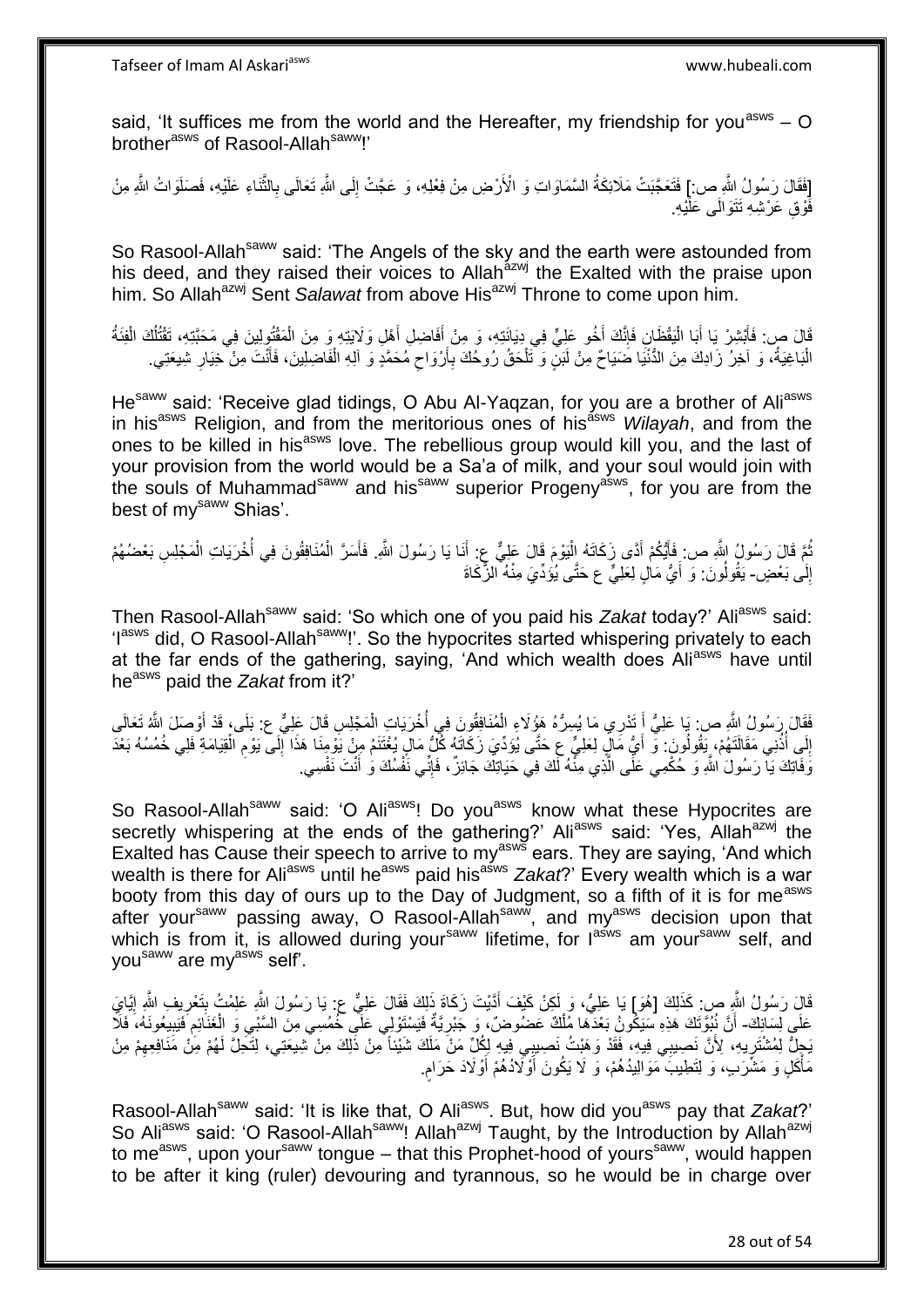Tafseer of Imam Al Askariasws www.hubeali.com

my<sup>asws</sup> fifth from the captives and the war booty. So he would sell these and it would not be Permissible for its buyer (to be buying it, because my<sup>asws</sup> share would be in it. So lasws have gifted myasws share which would be in it to everyone who owns anything from that, from my<sup>asws</sup> Shias, in order for it to be Permissible for them, from their benefits and eating and drinking, and in order to purify their births, and their children would not become the unlawful children (bastards).

قَالَ رَسُولُ اللَّهِ ص: مَا تَصَدَّقَ أَحَدٌ أَفْضَلَ مِنْ صَدَقَتِكَ وَ قَدْ تَبِعَكَ رَسُولُ اللَّهِ فِي فِعْلِكَ: أَحَلَّ لِشِيعَتِهِ كُلَّ مَا كَانَ فِيهِ مِنْ َ َ ِ غَنِيمَتِهِ، وَ بَيْعٍ مِنْ نَصِيبِهِ عَلَى وَاحِدٍ مِنْ شِيعَتِهِ وَ لَا أَحَلَّهُ أَنَا وَ لَا أَنْتَ لِغَيْرِ هِمْ. ِ ٍ **ٍ** َ َ ه َ

Rasool-Allah<sup>saww</sup> said: 'No one has given in charity anything more superior than your<sup>asws</sup> charity, and Rasool-Allah<sup>saww</sup> has concurred with your<sup>asws</sup> deed. It is Permissible of his<sup>asws</sup> Shias, everything what was in it from his<sup>asws</sup> war booty, and a sale from his<sup>asws</sup> share, upon anyone from his<sup>asws</sup> Shias, and neither do l<sup>asws</sup> nor do you<sup>asws</sup> permit it for others'.

مُّمَّ قَالَ رَسُولُ اللَّهِ ص: فَأَيَّكُمْ دَفَعَ الْيَوْمَ عَنْ عِرْضٍ أَخِيهِ الْمُؤْمِنِ قَالَ عَلِيٍّ ح: أَنَا يَا رَسُولَ اللَّهِ، مَرَرْتُ بِعَنْدِ اللَّهِ [بْنِ أُبَيٍ] وَ<br>وَمَدَّنَ مَثَّلَ اللَّهُ عَنِي رَبِّ مَن َ ْ َ ا<br>ا ا ُ ُ ِ هُوَ يَتَنَاوَلُ عِرْضَ زَيْدِ بْنِ حَارِثَةً فَقُلْتُ لَهُ. اسْكُتْ لَعَنَكَ الثَّهُ- فَمَا، تَنْظُرُ إَلَيْهِ إِلَّا كَنَظَرِكَ إِلَى الشَّمْسِ، وَ َلا تَتَحَدَّثْ عَنْهُ إِلَّا ْ ِ ِ ِ ِ ا<br>ا لَ ِ كَتَحَدُّثِ أَهْلِ الدُّنْيَا عَنِ الْجَنَّةِ، فَإِنَّ اللَّهَ قَدْ زَادَكَ لَعَائِنَ إِلَى لَعَائِنَ بِوَقِيعَتِكَ فِيَهِ. ِ ْ َ ِ ِ

Then Rasool-Allah<sup>saww</sup> said: 'So which one of you today defended an honour of his Momin brother?' Ali<sup>asws</sup> said: 'I<sup>asws</sup> did, O Rasool-Allah<sup>saww</sup>! I<sup>asws</sup> passed by a servant of Allah<sup>azwj</sup> (Ibn Abayy) and he was damaging the honour of Zayd Bin Haris. So l<sup>asws</sup> said to him: 'Be silent! May Allah<sup>azwj</sup> Curse you! Do not look at him except like you're looking at the sun, and do not discuss about him except like the discussion of the people of the world about the Paradise, for Allah<sup>azwj</sup> has Added curses to the curses due to your indulging in it (disrespecting a *Momin*).

نَفَخَجِلَ وَ اغْتَاظَ، فَقَالَ: يَا أَبَا الْحَسَنِ، إِنَّمَا كُنْتُ فِي قَوْلِي مَازِحاً. فَقُلْتُ لَهُ: إِنْ كُنْتَ مَازَ كُنْتَ هَازِلًا فَأَنَا ֺ֧ׅ֧ׅ֧֧֚֚֚֚֚֚֚֚֚֚֚֚֚֚֚֚֚֝֝֬֓֡֡֡֡֡֡֡֬֓֡֟֓֡֟֓֡֟֓֡֡֡֬֓֡֡֬֩֓֓֬֩ ْ َ ِ ْ َ ِ ِ َ هَازِلٌ. **∶** 

So he blushed and resented, and he said, 'O Abu Al-Hassan<sup>asws</sup>! But rather l<sup>asws</sup> just joking in my words'. So  $I^{assys}$  said to him: 'If you were serious, then  $I^{assys}$  am serious, and if you were jesting, so l<sup>asws</sup> am jesting'.

فَقَالَ رَسُولُ النَّهِ صِ: لَقَدْ لَعَنَهُ اللَّهُ عَزَّ وَ جَلَّ عِنْدَ لَعْنِكَ لَهُ، وَ لَعَنَنْهُ مَلَائِكَةُ السَّمَاوَاتِ وَ الْأَرَضِينَ- وَ الْحُجُبِ وَ الْكُرْسِيِّ وَ ْ الْعَرْشِ، إِنَّ اللَّهَ تَعَالَى يَغْضَبُ لِغَضَبِكَ، وَ يَرْضَى لِرِضَاكَ، وَ يَعْفُو عِنْدَ عَفْوِكَ، وَ يَسْطُو عِنْدَ سَطْوَتِكَ. ِ ِ ْ ِ ِ

So Rasool-Allah<sup>saww</sup> said: 'Allah<sup>azwj</sup> Mighty and Majestic has Cursed him during your<sup>asws</sup> cursing him, and they (also) cursed him, the Angels of the skies and the earth, and the Veils, and the Chair, and the Throne. Allah<sup>azwj</sup> the Exalted is Wrathful due to your<sup>asws</sup> anger, and He<sup>azwj</sup> is Pleased due to your<sup>asws</sup> pleasure, and He<sup>azwj</sup> Pardons during your<sup>asws</sup> excusing, and is Aggressive during your assaults'.

ثُمَّ قَالَ رَسُولُ الثَّهِ ص: أَ تَدْرِي مَا ذَا سَمِعْتُ فِي الْمَلَإِ الْأَعْلَى فِيكَ- لَيْلَةَ أُسْرِيَ بي يَا عَلِيُّ سَمِعْتُهُمْ يُقْسِمُونَ عَلَى الثَّهِ تَعَالَى<br>. ْ ُ بِكَ، وَ يَسْتَقْضُونَهُ حَوَائِجَهُمْ، وَ يَتَقَرَّبُونَ إِلَى اللَّهِ تَعَالَى بِمَحَبَّتِكَ، وَ يَجْعَلُونَ أَشْرَفَ مَا يَعْبُدُونَ اللَّهَ تَعَالَى بِهِ الصَّلَاةَ عَلَيَّ وَ ِ  $\frac{1}{2}$ **∣ ∶** َ <u>ْإِتَى</u> َعلَ

Then Rasool-Allah<sup>saww</sup> said: 'Do you know what is being heard in the lofty assemblies regarding you<sup>asws</sup>? On the night lasws was ascended (Mi'raj), O Ali<sup>asws</sup>,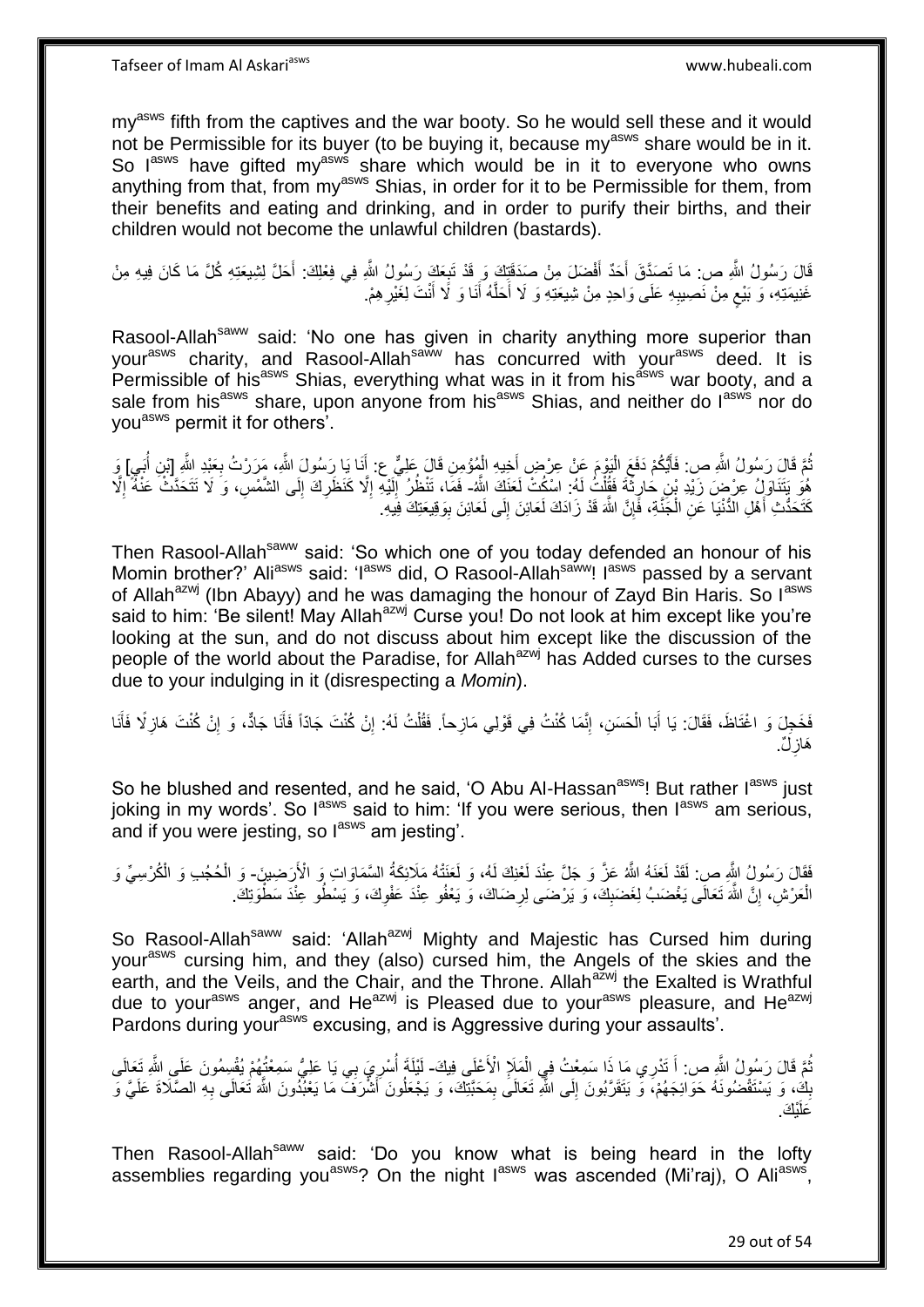I<sup>saww</sup> heard them swearing upon Allah<sup>azwj</sup> the Exalted with you<sup>asws</sup> and they were getting their needs fulfilled, and they were drawing closer to Allah<sup>azwj</sup> the Exalted by having your<sup>asws</sup> love, and they were being ennobled what they were worshipping Allah<sup>azwj</sup> Exalted with – the Salawat upon me<sup>saww</sup> and upon you<sup>asws</sup>.

وَ سَمِعْتُ خَطِيبَهُمْ فِي أَعْظَمِ مَحَافِلِهِمْ وَ ِ هُوَ يَقُولُ: عَلِيٌّ الْحَاوِيِ لِأَصْنَافِ الْخَيْرَاتِ الْمُشْتَمِلُ عَلَى أَنْوَاعِ الْمَكْرُمَاتِ، الَّذِي قَدِ ْ ْ ْ ِ ِ َ ه ْ ِ َ ْ اجْتَمَعَتْ فِيهِ مِنْ خِصَّالِ الْخَيْرِ (مَا قَدْ تَفَرَّقَ فِي غَيْرِهِ مِنَ الْبَرِّيَّاتِ) عَلَيْهِ مِنَ الثَّهِ تَعَالَى الصَّلَوَاتُ وَ الْبَرِّكَاتُ وَ التَّحِيَّاتُ. **∶** ْ **∶** :<br>ا ِ

And I<sup>saww</sup> heard their preacher in the greatest of their gatherings, and he was saying, 'Ali<sup>asws</sup> is overwhelmed by the varieties of the goodness inclusive upon types of prestige, wherein is gathered from the good characteristics (what have been Granted separately among others from the righteous ones). Upon him<sup>asws</sup>, from Allah<sup>azwj</sup> the Exalted is the *Salawat*, and the Blessings, and the Greetings'.

َ سَمِعْتُ الْأَمْلَاكَ بِحَضْرَتِهِ، وَ الْأَمْلَاكَ فِي سَائِرِ السَّمَاوَاتِ وَ الْحُجُبِ- وَ الْعَرْشِ وَ الْكُرْسِيِّ وَ الْجَنَّةِ وَ النَّارِ يَقُولُونَ ْ **∶** ¦ ا<br>ا ِ ْ ْ بِأَجْمَعِهِمْ عِنْدَ فَرَاغِ اَلْخَطِيبِ مِنْ قَوْلِهِ: آمِينَ الَّلَّهُمَّ وَ طَهِّرْنَا بِالصَّلَاةِ عَلَيْهِ- وَ عَلَى آلِهِ الطَّيِّبِينَ ْ ِ ِ َ **∶ ∶** ِ

And Isaww head the Angels in his presence and the Angels in the rest of the skies and the Veils, and the Throne, and the Chair, and the Paradise, and the Fire (all of them) saying altogether when the preacher was free from his speech, 'Ameen, and we are cleaned with the (sending of the) Salawat upon him<sup>asws</sup> and upon his<sup>asws</sup> goodly Progeny<sup>asws</sup>'.

> قوله عز و جل وَ الَّذِينَ يُؤْمِنُونَ بِما أُنْزِلَ إِلَيْكَ وَ ما أُنْزِلَ مِنْ قَبْلِكَ وَ بِالْآخِرَةِ هُمْ يُوقِنُونَ ِ ُ لَ ∣∣<br>∶ ِ ا<br>ا ِ

The Words of the Mighty and Majestic: *And those who are believing in what is Revealed unto you and what was Revealed before you and of the Hereafter, they are certain [2:4]*

45 قَالَ الْإِمَامُ عِ ثُمَّ وَصَفَ بَعْدَ هَؤُلَاءِ الَّذِينَ يُقِيمُونَ الصَّلَاةَ فَقَالَ: «وَ الَّذِينَ يُؤْمِنُونَ بِما أُنْزِلَ إِلَيْكَ يَا مُحَمَّدُ وَ ما أُنْزِلَ مِنْ لَ ِ ه ؚ<br>ۣ ِ ُ ْ الْأَنْبِيَاءِ الْمَاضِينَ، كَالتَّوْرَاةِ وَ الْإِنْجِيلِ وَ الزَّبُورِ، وَ صُحُفِ إِبْرَاهِيمَ، وَ سَائِرِ كُتُب اللَّهِ تَعَالَى الْمُنَزَّلَةِ عَلَى ِ ِ ْ **!** ْ ِ أَنْبِيَائِهِ، بِأَنَّهَا حَقٌّ وَ صِدْقٌ مِنْ عِنْدِ رَبِّ الْعَالَمِينَ، الْعَزِيزِ، الصَّادِقِ، الْحَكِيمِ. ِ ْ ِ ِ ْ ْ ֧֞<sup>֓</sup>֓֡֘֩֕׆ **∶ !** َ

**S 45 -** Imam Hassan Al-Askari<sup>asws</sup> said: 'After having Described the attributes of those that establish the Salat, He<sup>saww</sup> Says: And those who are believing in what is Revealed unto you [2:4] - O Muhammad<sup>saww</sup> - and what was Revealed before you upon the previous Prophets<sup>as</sup>, like the Torah, and the Evangel and the Psalms and the Parchments of Ibrahim<sup>as</sup> and rest of the Books of Allah<sup>azwj</sup> the Exalted, the ones Revealed upon the Prophets<sup>as</sup>, that it is the Truth and truly from the Lord<sup>azwj</sup> of the Worlds, The Mighty, The Truthful, The Wise.'

«وَ بِالْآخِرَةِ هُمْ يُوقِنُونَ»; وَ بِالذَّارِ الْآخِرَةِ بَعْدَ هَذِهِ الدُّنْيَا يُوقِنُونَ، [وَ] لَا يَشْكُونَ فِيهَا إِنَّهَا الذَّارُ الَّتِي فِيهَا جَزَاءُ الْأَعْمَالِ ه ه ِ **∶ ∶** الصَّاَلِحَةِ- بِأَفْضَلَ مِمَّا ۖ عَمِلُوهُ، وَ عِقَّابُ الْأَعْمَالِ السَّيِّئَةِ بِمِثْلِ مَا كَسَبُوهُ. َ **∶** ْ ِ

*And of the Hereafter, they are certain* And with the house *of the Hereafter, they*  **are certain** – as being after this world and they are not doubting in it that it is the house in which is the Recompense of the righteous deeds from what they had done, and Punishment of the evil deeds with the like of what they had earned'.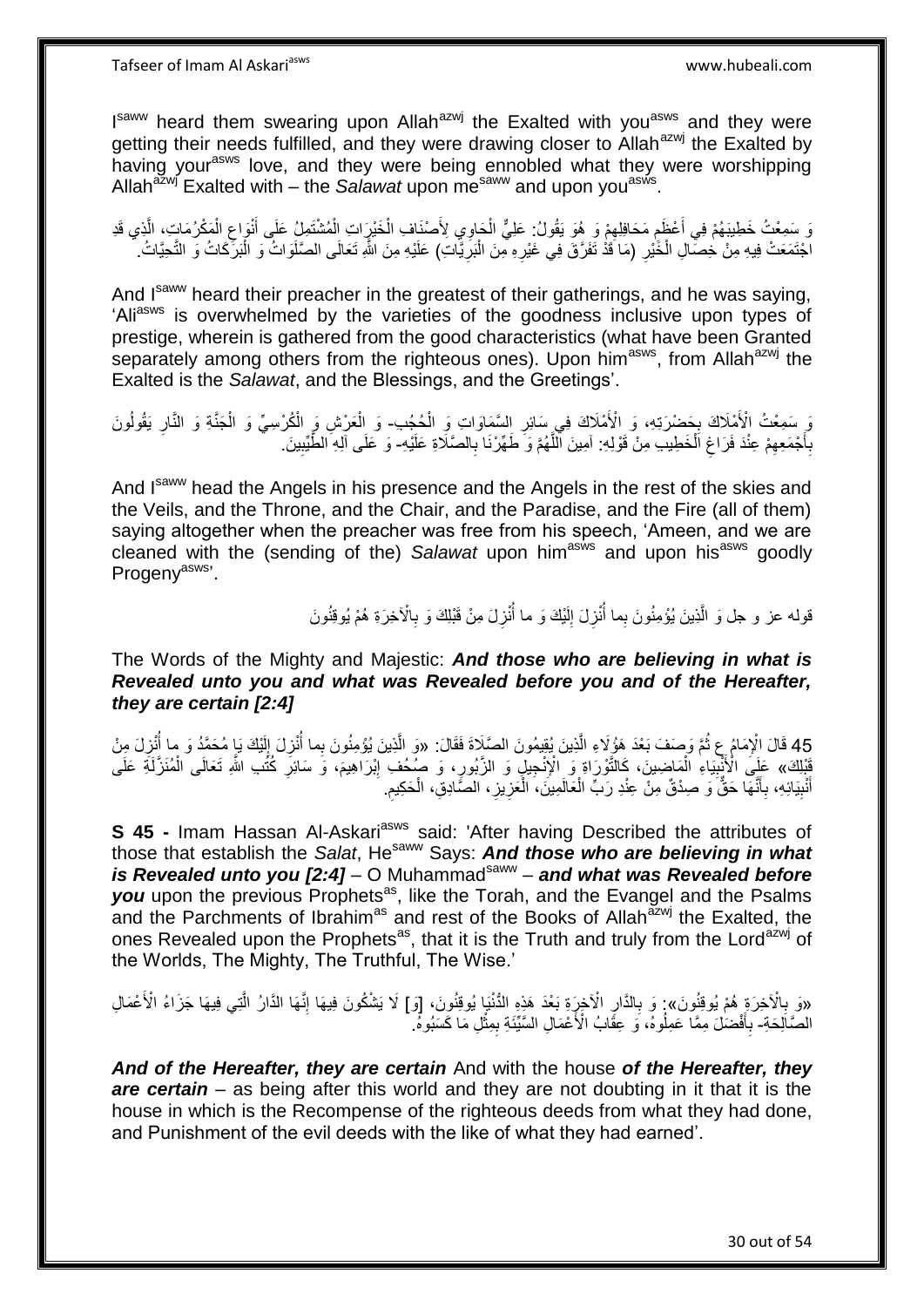## **]في من دفع فضل علي ع[**

# **Regarding the one who rejects the preference of Aliasws**

46 قَالَ الْإِمَامُ ع: [وَ قَالَ الْحَسَنُ بْنُ عَلِيٍّ ع] مَنْ دَفَعَ فَضْلَ أَمِيرٍ الْمُؤْمِنِينَ عِ عَلَى جَمِيعٍ مَنْ بَعْدَ النَّبِيِّ ص فَقَدْ كَذَّبَ<br>للَّهُ عَلَيْ مَثَلُوهُ عَلَيْهِ الْمُسْئِلِ الْحَسَنُ بِّنْ عَ ِ ْ ْ ِ َ ِ التَّوْرَاةِ وَ الْإِنْجِيلِ وَ الزَّبُورِ وَ صُحُفٍ إِبْرَاهِيمَ وَ سَائِرِ كُتُبِ اللَّهِ الْمُنَزَّلَةِ، فَإِنَّهُ مَا نَزَلَ شَيْءٌ مِنْهَا إِلَّا وَ أَهُمُّ مَا فِيهِ- بَعْدَ<br>إِنَّ وَالْجُمْ الْإِنْجِيلِ فَي الزَّبُ ِ ْ ِ ِ ِ **∶** َ ا<br>ا الْأَمْرِ بِتَوْحِيدِ اللَّهِ تَعَالَى وَ الْإِقْرَارِ بِالنُّبُوَّةِ: الِاعْتِرَافُ بِوَلَايَةِ عَلِيٍّ وَ الطَّيِّبِينَ مِنَّ آلِهِ ع **ِ** ِ ِ ِ ِ **∶** 

**S 46 –** The Imam<sup>asws</sup> said: 'And Al-Hassan Bin Ali<sup>asws</sup> said: 'The one who rejects the preference of Amir Al-Momineen<sup>asws</sup> over the entirety of the ones after the Prophet<sup>saww</sup>, so he has belied the Torah, and the Evangel, and the Psalms, and the Parchments of Ibrahim<sup>as</sup> and the rest of the Revealed Books of Allah<sup>azwj</sup>, for it is so that nothing from these is Revealed except the most important of what is therein – after the Command with the *Tawheed* of Allah<sup>azwj</sup> the Exalted and the acknowledgment with the Prophet-hood, is the acknowledgment with the *Wilayah* of Aliasws and the goodly ones from hisasws Progeny<sup>asws,</sup>

47 وَ قَالَ الْحُسَيْنُ بْنُ عَلِيٍّ ع إِنَّ دَفْعَ الزَّاهِدِ الْعَابِدِ لِفَضْلٍ عَلِيٍّ عِ عَلَى الْخَلْقِ كُلِّهِمْ بَعْدَ النَّبِيِّ ص، لَيَصِيرُ كَشُعْلَةِ ذَارٍ فِي ِ ِّ ْ ِ ْ ِ ْ ِّوْمٍ رِّيِحٍ عَاصِفٍۗ، وَ تَصِيرُ سَائِنُ أَعْمَالٍ الذَّافِعِ لِفَضَلْ عَلِيٍّ عِ كَالْحُلُفَاءِ وَ إِنِّ ا<br>يَوْمِ رَبِّعِ عَاصِفٍ، يَزِيرَتَ بِأَوْضٍ بِنَ اللَّهُ عَلَى اللَّهُ فَيَهَا مَنْ يَوْمِ يَهْدُونَ وَيَوْمَ ي ֖֡֡֡֟֟֟֟֟֟֟֟֟֟֟֟֟֓֟֓֟֓֟֡֟֬֟֓֟֬֟֓֞֞֞֟֩֬֓֞֞ ِ َ ٍ ِ ْ النَّاَرُ ۚ وَ تَّحْشاها [تَغْشَاهَا] تِلْكَ الرِّيحُ- حَتَّى تَأْتِيَ ۚ عَلَيْهَا كُلُّهَا فَّلاَ تَبْقَى لَهَا بَاقِيَةٌ ْ ِّ ْ لَ

**S 47 –** And Al-Husayn Bin Ali<sup>asws</sup> said: 'If the ascetic worshipper were to reject the preference of Aliasws over the people, all of them, after the Prophet<sup>saww</sup>, he would become like a flame of fire on a day of stormy wind, and the rest of his deeds would become, due to his repelling of the preference of Aliasws, like the blades of grass, and even if the deserts are filled from it, and they would catch fire by that flame and the wind would overwhelm these until all of it comes upon it, so there does not remain any remainder for it'.

## **]في من شك أن الحق لعلي ع:[**

## **Regarding the one who doubts that the right (of the Caliphate) is for Aliasws**

48 وَ لَقَدْ حَضَرَ رَجُلٌ عِنْدَ عَلِيِّ بْنِ الْحُسَيْنِ عِ فَقَالَ لَهُ: مَا تَقُولُ فِي رَجُلٍ يُؤْمِنُ بِمَا أَنْزَلَ اللَّهُ عَلَى مُحَمَّدٍ ص: وَ مَا أُنْزِلَ<br>وَيَمْسُونَ مَنْ يَمْسُونَ فَيَمْسَ الْمُسَلَّمَاتِ الْ **ٔ** َ ْ ؙ<br>ا [عَلَىٍ] مَنْ قَبْلَهُ، وَ يُؤْمِنُ بِالْآخِرَةِ، وَ يُصَلِّي وَ يُزَكِّي، وَ يَصِلُ الرَّحِمّ، وَ يَغْمَلُ الصَّالِحَاتِ [وَ] لَكِنَّهُ مَعَ ذَلِكَ يَقُولُ: لَا أَدْرِي **∶** ِ َ الْحَقُّ لِعَلِيٍّ أَوْ لِفُلَانٍ َ ْ

**S 48 –** And a man had attended in the presence of Ali<sup>asws</sup> Bin Al-Husayn<sup>asws</sup>, and he said to him<sup>asws</sup>, 'What are you<sup>asws</sup> saying regarding a man who believes in what Allah<sup>azwj</sup> Revealed unto Muhammad<sup>saww</sup>, and whatever He<sup>azwj</sup> Revealed from before himsaww, and believes in the Hereafter, and he prays *Salat* and (gives) *Zakat*, and he helps the relatives, and he does the righteous deeds, but along with (all of) that, he is saying, 'I don't know the right is for Ali<sup>asws</sup> or is it for so and so'?'.

فَقَالَ لَهُ عَلِيُّ بْنُ الْحُسَيْنِ عِ. مَا تَقُولُ أَنْتَ فِي رَجُلٍ يَفْعَلُ هَذِهِ الْخَيْرَاتِ كُلَّهَا إِلَّا أَنَّهُ يَقُولُ: لَا أَدْرِي النَّبِيُّ مُحَمَّدٌ أَوْ مُسَيْلَمَةُ<br>زدد: كَيفة الصَّابِعِينَ عَبَّدَتْ ا َ ْ أ ِ َ َ ِ ه ْ هَلْ يَنْتَفِعُ بِشَّيْءٍ مِنْ هَذِهِ الْأَفْعَالِ فَقَالَ: لَا. **∣**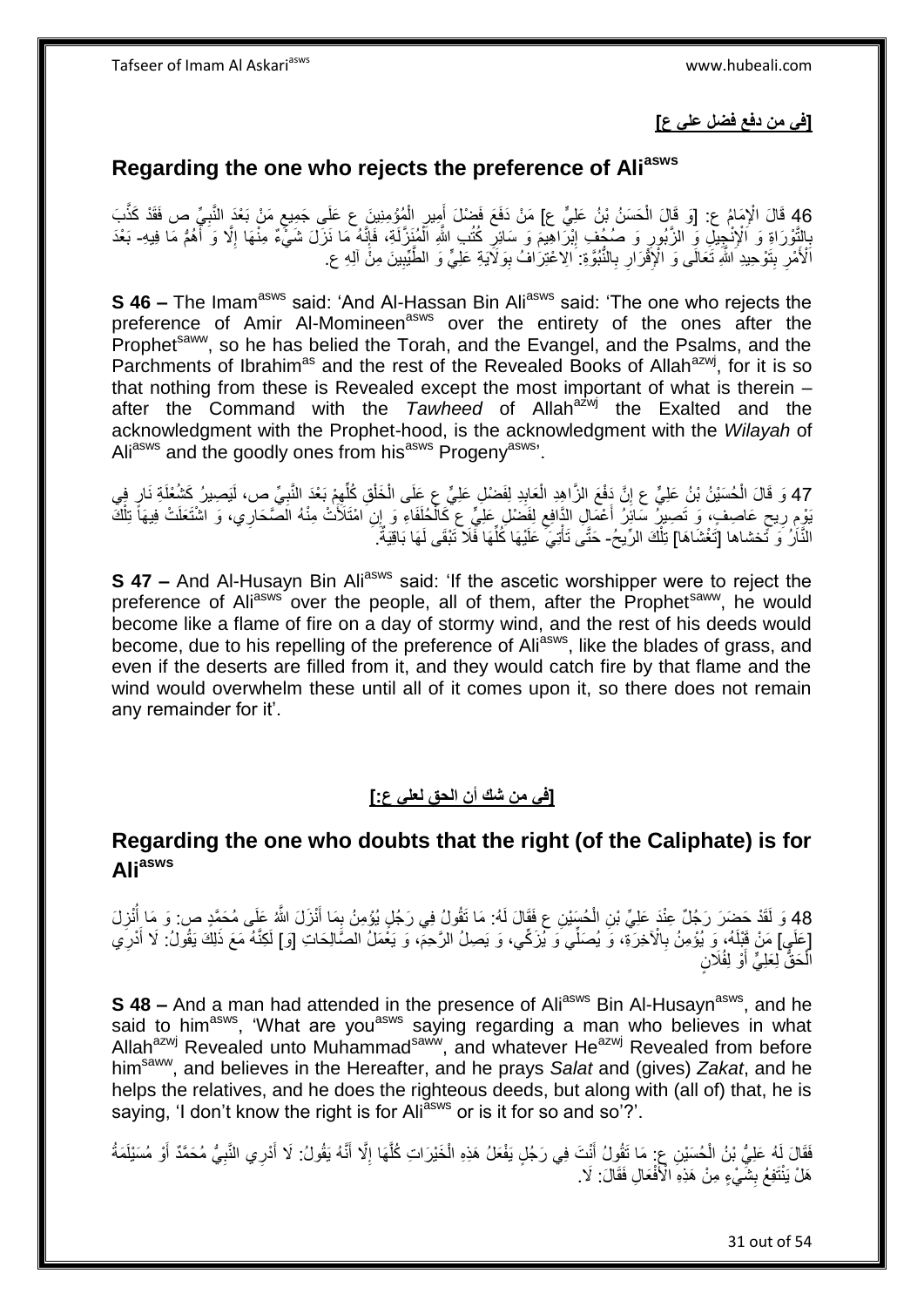So Aliasws Bin Al-Husayn<sup>asws</sup> said to him: 'What are you saying regarding a man who does these good things, all of them, except that he is saying, 'I don't know whether the Prophet is Muhammad<sup>saww</sup> or Musaylama (the false claimant of Prophet-hood). Would he benefit with anything from these deeds?' He said, 'No'.

قَالَ: فَكَذَلِكَ هَذَا، [فَ) كَيْفَ يَكُونُ مُؤْمِناً بِهَذِهِ الْكُتُبِ- مَنْ لَا يَدْرِي أَ مُحَمَّدٌ النَّبِيُّ أَمْ مُسَئِلَمَةُ الْكَذَّابُ وَ كَذَلِكَ كَيْفَ<br>فَالَ: فَكَذَلِكَ صَاحِبُكُ \*\*\*\*\*\*\*\*\*\*\*\*\*\*\*\*\*\*\*\*\*\*\*\*\*\*\*\* **∶** ْ َ ِ َ َبَكُونُ مُؤْمِناً بِهَذِهِ الْكُتُبِ وَ [إِلأَخْرَةِ] أَوْ مُنْتَفِعاً (بِشَيْءٍ مِنْ أَعْمَالِهِ) مَنْ لَا يَذْرِي أَ عَلِيٌّ مُحِّقٌّ أُمْ فُلَانٌ. **∣** َ **∶ ∶** َ َ

He<sup>asws</sup> said: 'Similar to that is this companion of yours. So how can he happen to be a believer in these Books, the one who does not know whether Muhammad<sup>saww</sup> is the Prophet or Musaylama, and similar to that, how can he happen to be a believer in these Book and in the Hereafter, or benefit by anything from his deeds, the one who doesn't know whether Ali<sup>asws</sup> is more rightful or so and so?'.

> ُقوله عز و جل أَولئِكَ عَلى هُدىً مِنْ رَبِّهِمْ وَ أَولئِكَ هُمُ الْمُفْلِحُونَ ُ ْ

The Words of the Mighty and Majestic: *They are on a Guidance from their Lord and they shall be successful [2:5]*

49 قَالَ الْإِمَامُ عِ ثُمَّ أَخْبَرَ (عَنْ جَلَالَةِ) هَؤُلَاءٍ- الْمَوْصُوفِينَ بِهَذٍهِ الصِّفَاتِ الشَّرِيفَةِ، فَقَالَ: «أُولِئِكَ» أَهْلُ هَذِهِ الصِّفَاتِ ِ ْ َ «عَلى هُدِيُّ» بَيَانٍ وَ ٰصَوَابٍ ُ «مِنْ رَبِّهِمْ» وَ ۗ عِلَمٍ بِمَا أَمَرَ هُمْ بِهِ «أَوْلَئِكَ هُمُ الْمُفْلِحُونَّ» النَّاجُونَ مِمَّا مِنْهُ يَوْجِلُونَ، الْفَائِزُونَ ِ َ ِ ْ ْ ُو َن َما ُيَؤ ِّمل ِ بِمَا يُؤَمِّلُونَ.

**S 49 -** Hassan Al-Askari<sup>asws</sup>: 'Then Allah<sup>azwj</sup> Informs about the majesty of the ones with these honourable attributes and Says: *They are [2:5]*, that is the ones with these attributes, *on a Guidance from their Lord [2:5]*. They obey and act upon the Words of the Lord<sup>azwj</sup> and know what they have been Commanded to do, and they *shall be successful [2:5]* - They will achieve salvation and be the winners due to what they had been doing'.

50 قَالَ وَ جَاءَ رَجُلٌ إِلَى أَمِيرِ الْمُؤْمِنِينَ ع فَقَالَ: يَا أَمِيرَ الْمُؤْمِنِينَ إِنَّ بِلَالًا كَانَ يُنَاظِرُ الْيَوْمَ فُلَاناً، فَجَعَلَ [بِلَالٌ] يَلْحَنُ فِي<br>وَيَنْ الْبَرْهَ فَلَاناً، فَجَعَلَ [بِلَالٌ] ي ْ ِ ْ ِ ِ ْ َ ْ َ ِ كَلَامِهِ، وَ فُلَانٌ يُعْرِبُ، وَ يَضْحَكُ مِنْ بِلَالٍ ۖ ِ ِ

**S 50 –** He<sup>asws</sup> said: 'A man came over to Amir Al-Momineen<sup>asws</sup> and he said, 'O Amir Al-Momineen<sup>asws</sup>! Bilal was debating with so and so today, and Bilal went on mispronouncing in his speech, and so and so was being articulate in Arabic and was laughing at Bilal'.

ِ فَقَالَ أَمِيرُ الْمُؤْمِنِينَ عِ: يَا عَبْدَ اللَّهِ، إِنَّمَا يُرَادُ إِعْرَابُ الْكَلَامِ وَ تَقْوِيمُهُ لِتَقْوِيمِ الْأَعْمَالِ وَ تَهْذِيبِهَا، مَا ذَا يَنْفَعُ فُلَاناً إعْرَابُهُ وَ ْ ِ ِ ْ َ ِ ِ ِ ِ ِ يَشُوبِمُهُ لِكَلَامِهِ- إِذَا كَانَتْ أَفْعَالُهُ مَلْحُونَةً أَقْبَحَ لَحْنٍ وَ مَا يَضُرُّ بِلَاَلًا لَحْنُهُ فِي كَلَامِهِ- إِذَا كَانَتْ أَفْعَالُهُ مُقَوَّمَةً أَحْسَنَ نَقْوِيمٍ، ِ ِ َ ْ ا<br>ا َ  $\overline{a}$ َ م ِ َ مُهََذَّبَةً أَحْسَنَ تَهْذِيَبٍ

So Amir Al-Momineen<sup>asws</sup> said: 'O servant of Allah<sup>azwj</sup>! But rather, the expression of the speech and its straightness is for straightening the deeds and their refinement. What is that which would benefit so and so by his expression and his straightness in his speech, when his deeds are corrupted, of an ugly nature, and what would harm Bilal of his mispronouncing in his speech, when his deeds are straight and of the best stature, and his politeness is better refined?'.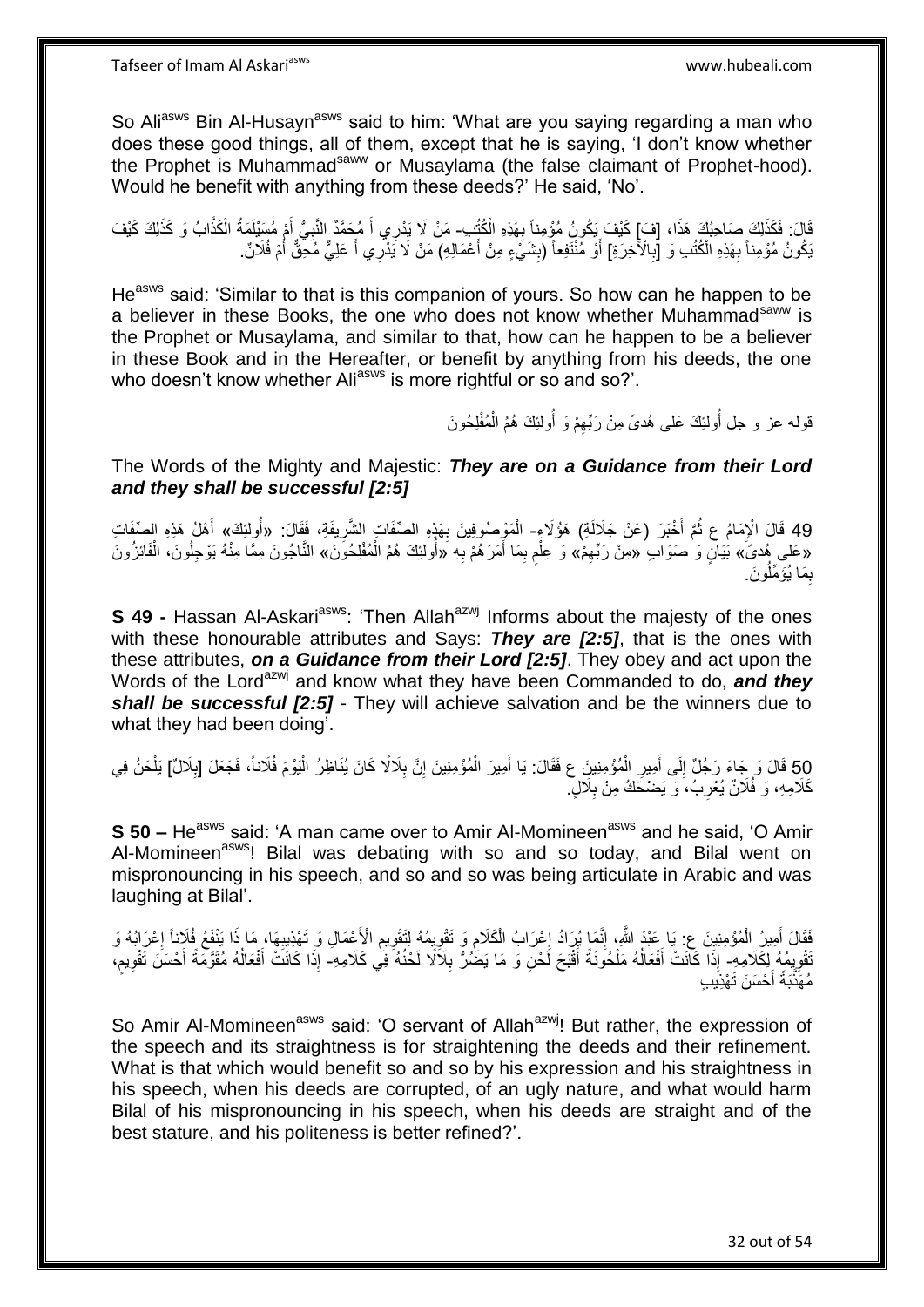Tafseer of Imam Al Askariasws www.hubeali.com

1

قَالَ الرَّجُلُ: يَا أَمِيرَ الْمُؤْمِنِينَ وَ كَيْفَ ذَاكَ قَالَ: حَسْبُ (بِلَالٍ) مِنَ التَّقْوِيمِ لِأَفْعَالِهِ وَ التَّهْزِيبِ لَهَا- أَنَّهُ لَا يَرَى أَحَدًا نَظِيراً **∶** ِ ِ ْ َ َ َ لِمُحَمَّدٍ رَسُولِ اللَّهِ ص ثُمَّ لَا يَرَي أَحَداً بَعْدَهُ نَظِيراً لِعَلِيٍّ ُبْنِ أُبِي طَالِبٍ، وَ أَنَّهُ يَرَى أَنَّ كُلَّ مَنْ عَانَدَ عَلِيَّاً فَقَدْ عَانَدَ اللَّهَ وَ ُ َ َ اُ رَسُولَهُ، وَ مَنْ أَطَاعَهُ فَقَدْ أَطَاعَ اللَّهَ وَ رَسُولَهُ.

The man said, 'O Amir Al Momineen<sup>asws</sup>! And how can that be so?' He<sup>asws</sup> said: 'Bilal would be Reckoned from the straightness of his deeds and the refinement of these – he does not see anyone as an equal to Muhammad<sup>saww</sup> Rasool-Allah<sup>saww</sup>. Then he does not see anyone after him<sup>saww</sup> as an equal to Ali<sup>asws</sup> Bin Abu Talib<sup>asws</sup>, and he sees that everyone who is inimical to Ali<sup>asws</sup>, so he has been inimical to Allah<sup>azwj</sup> and His<sup>azwj</sup> Rasool<sup>saww</sup>, and the one who obeys him<sup>asws</sup> so he has obeyed Allah<sup>azwj</sup> and His<sup>azwj</sup> Rasoolsaww<sup>2</sup>

وَ حَسْبُ فُلَانٍ مِنَ الِاعْوِجَاجِ وَ اللَّحْنِ فِي أَفْعَالِهِ- الَّتِي لَا يَنْتَفِعُ مَعَهَا بِإِعْرَابِهِ لِكَلامِهِ بِالْعَرَبِيَّةِ، وَ تَقْوِيمِهِ لِلِسَانِهِ- أَنْ يُقَدِّمَ َ ه ِ ِ ِ ِ ْ ِ ِ ِ ِ َ الْأَعْجَازَ عَلَىَّ الصُّدُورِ، ۚ وَ كَانْأَسْتَاهَ عَلَى الْوُجُوهِ وَ أَنَّ يُفَضِّلَ الْخَلَّ فِيَ الْجَلَاوَةِ عَلَى الْعَسَلَ، وَ الْخَنْظَلَ فِي الطِّيبَ، وَ ْ ِ ْ ْ ْ ْ الْعُذُوبَةِ عَلَى اللَّبَنِ يُقَدِّمُ عَلَى وَلِيٍّ اللَّهِ عَدُوَّ اللَّهِ- الَّذِي لَا يُنَاسِبُهُ فِي شَيْءٍ مِّنَ الْخِصَالِ [وَ] فَضْلِهِ. ه ه ْ

And so and so would be Reckoned from the crookedness and the corruption in his deeds – which he would not benefit with these by his articulation of his speech with the Arabic, and the straightness of his language – if he was to give preference to his back over his chest, and the back of his head over his face, and that he prefers the vinegar among the sweets over the honey, and the colocynth among the perfumes as being fresher than the milk. He gives precedence to the enemies of Allah<sup>azwj</sup> over the friends of Allah<sup>azwj</sup>, those (enemies) for whom it is not appropriate, anything from the characteristics and his<sup>asws</sup> merits'.

هَلْ هُوَ إِلَّا كَمَنْ قَدَّمَ مُسَيْلَمَةَ عَلَى مُحَمَّدٍ فِي النُّبُوَّةِ وَ الْفَضْلِ مَا هُوَ إِلَّا مِنَ الَّذِينَ قَالَ اللَّهُ تَعَالَى: «قُلْ هَلْ نُنَنِّئُكُمْ بِالْأَخْسَرِين ه ِ ْ ِ ِ ِ أَعْمالًا- اَلَّذِينَ ضَلَّ سَعْيُهُمْ فِي الْحَياةِ الذُّنْيا- ۖ وَ هُمْ يَخْسَبُونَ أَنَّهُمْ يُحْسِنُونَ صَنْعاً». (هَلْ هُوَ إِلَّا مِنْ إِخْوَانِ) أَهْلِ حَرُورَا. ه ْ َ َ **∶** ا<br>ا

Is he anything except like the one who gave precedence to Musaylama<sup>la</sup> over Muhammad<sup>saww</sup> regarding the Prophet-hood and the merits. He is not except from those for whom Allahazwj the Exalted Said: *Say: Shall We Inform you of the greatest losers in deeds? [18:103] Those whose efforts are lost in the life of the world and they are reckoning that they are being good in what they do*  [18:104]. Is he anything except from the brethren of the people of Haroura<sup>2</sup>?'

> قوله عز و جل إِنَّ الَّذِينَ كَفَرُوا سَواءٌ عَلَيْهِمْ أَ أَنْذَرْتَهُمْ أَمْ لَمْ تُنْذِرْهُمْ لا يُؤْمِنُونَ َ َ َ ِ ه ِ

The Words of the Mighty and Majestic: *Surely those who are disbelieving, it is the same to them, whether you warn them or you do not warn them, they will not be believing [2:6]*

51 قَالَ الْإِمَامُ عِ [فَ)] لَمَّا ذَكَرَ [اللَّهُ] هَوُ لَاءِ الْمُؤْمِنِينَ وَ مَدَحَهُمْ، ذَكَرَ الْكَافِرِينَ الْمُخَافِينَ لَهُمْ فِي كُفْرِهِمْ، فَقَالَ: إِنَّ الَّذِينَ<br>يَهُذَهُ اللَّهُ عَلَيْهِ مَنْ الْمَا ذَكَرَ ه ِ ْ ْ ْ :<br>نا كَفَرُوا بِاللَّهِ-َ وَ ٰبِمَا آمَنَ بِهِ هَؤُلَاءِ ۗالْمُؤْمِنُونَ بِتَوْحِيدِ اللَّهِ تَعَالَى، وَ بِنُبُوَّةٍ مُحَمَّدٍ رَسُولِ اللَّهِ صِ ٰ وَ بِوَصَيَّةِ عَلِيٍّ وَلِيٍّ اللَّهِ وَ **∶**  $\frac{1}{2}$  $\frac{1}{2}$ ْ **∶** ِ ِ وَصِّيِّ رَسُولِ اللَّهِ، وَ بِالْأَئِمَّةِ الْطَّاهِرِينَ الطَّيِّبِينَ خِيَارِ عِبَادِهِ الْمَيَامِينِ، الْقَوَّامِينَ بِمَصَالِحِ خَلْقِ اللَّهِ تَعَالَى **∶** ْ ِ ِ ْ ْ ِ ِ **∶** 

**S 51 -** Imam Hassan Al-Askari<sup>asws</sup>: 'So when Allah<sup>azwj</sup> had Mentioned these *Momineen* and Praised them, He<sup>azwj</sup> Mentioned the disbelievers, the adversaries of their in their disbelief, and He<sup>azwj</sup> Said: '*Surely those who are disbelieving [2:6]* in

 $2$  A village behind Al-Kufa where the Kharijites encamped to oppose Ali<sup>asws</sup> in the battle of Nahrwan.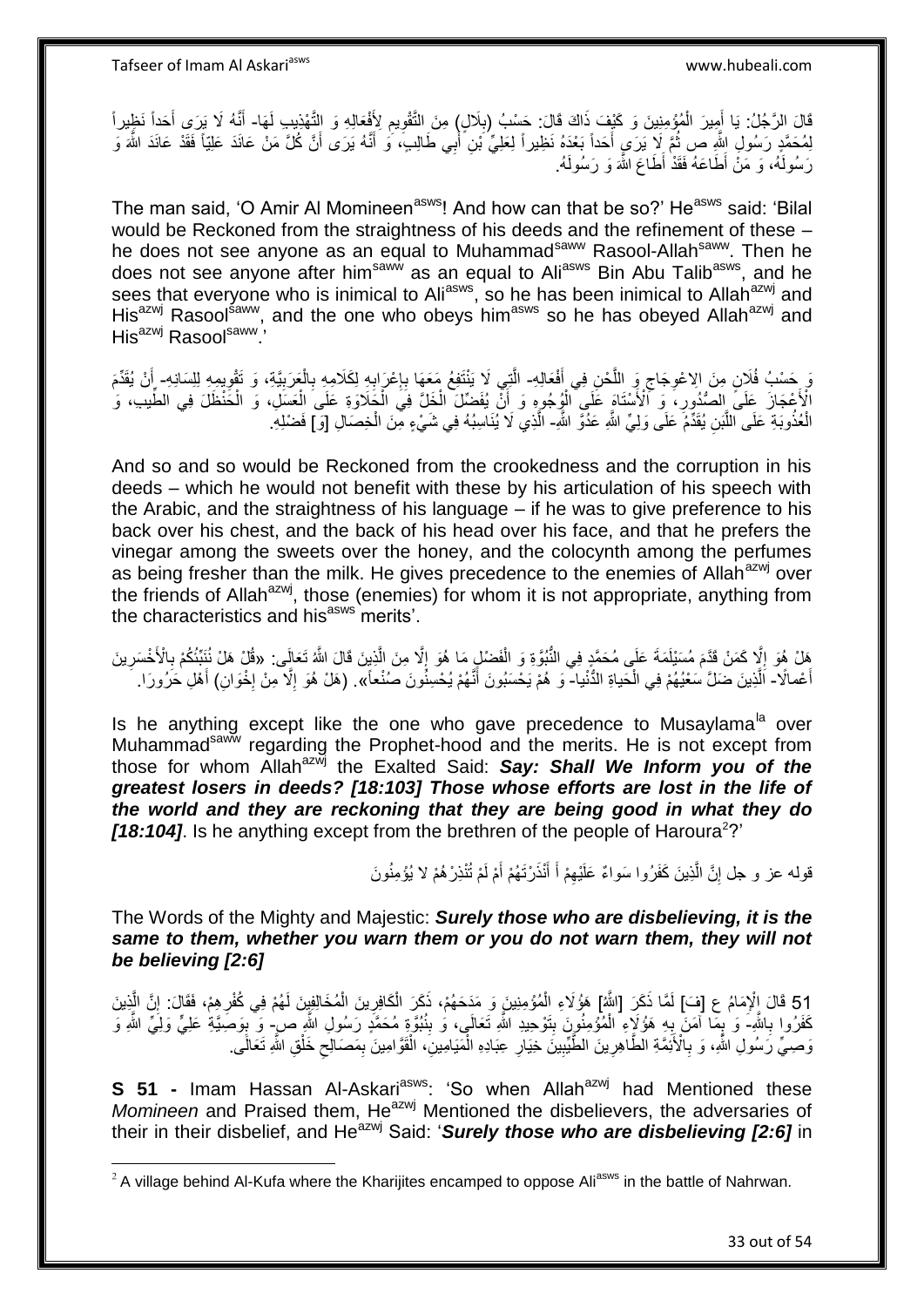Allah<sup>azwj</sup> and in what those *Momineen* have believed in, the *Tawheed* (Oneness) of Allah<sup>azwj</sup> the Exalted, and in the Prophet-hood of Rasool-Allah<sup>saww</sup> and in his<sup>asws</sup> bequeathing Ali<sup>asws</sup> as Guardian of Allah<sup>azwj</sup> and a successor<sup>asws</sup> of Rasool-Allah<sup>azwj</sup>, and in the Imams<sup>asws</sup>, the clean, the goodly, the best of His<sup>azwj</sup> virtuous servants, the ones in charge of the affairs of the creatures of Allah<sup>azwj</sup> the Exalted -

«ِسَواءٌ عَلَيْهِمْ إِلَّ أَنْذَرْتَهُمْ» خَوَّفْتَهُمْ «أَمْ لَمْ تُنْذِرْهُمْ» لَمْ تُخَوِّفْهُمْ [فَهُمْ] لا يُؤْمِنُونَ [أَخْبَرَ عَنْ عِلْمِهِ فِيهِمْ، وَ هُمُ الَّذِينَ قَدْ عَلِمَ ه َ َ :<br>ن **ٔ** َ َ اللَّهُ عَزَّ وَ جَلَّ أَنَّهُمْ لَا يُؤْمِنُونَ]. َ

- *It is the same to them, whether you warn them*, scare them, *or you do not warn them*, or do not scare them, *they will not be believing*. He<sup>azwj</sup> Informed about His<sup>azwj</sup> Knowledge regarding them, and they are those whom Allah<sup>azwj</sup> Mighty and Majestic had Known that they will not be believing'.

#### **]معجزاته ص[**

# **Hisasws (Aliasws's) miracles**

52 قَالَ مُحَمَّدُ بِْنُ عَلِيٍّ الْبَاقِرُ عِ إِنَّ رَسُولَ اللَّهِ صِ لَمِّيَا قَدِمَ الْمَدِينَةَ، وَ ظَهَرَتْ آثَارُ صِدْقِهِ، وَ آيَاتُ حَقِّهِ، وَ بَيِّنَاتُ نُبُوَّتِهِ، َ ْ ֧<u>׀</u> :<br>ا كَادَتْهُ الْيَهُودُ أَشَدَّ كَيْدٍ، وَّ قَصَدُوهُ أَقْبَحَ قَصْدٍ- يَقْصِدُونَ أَنْوَارَهُ لِيَطْمِسُوهَا، وَ حُجَجَهُ لِيُبْطِلُوهَا. َ َ ا<br>ا َ

**S 52 -** Muhammad<sup>asws</sup> Bin Ali Al-Baqir<sup>asws</sup> said: 'Rasool-Allah<sup>saww</sup>, when he<sup>saww</sup> proceeded to Al-Medina and the effects of his<sup>saww</sup> truthfulness were apparent, and the signs of his<sup>saww</sup> realities, and the clarification of his<sup>saww</sup> Prophet-hood, the Jews plotted against him<sup>asws</sup> with severe plots, and aimed at him<sup>saww</sup> with the ugliest of  $\sinh^2$  – in order to obliterate his<sup>saww</sup> light and invalidate his<sup>saww</sup> arguments.

فَكَانَ مِمَّنْ قَصَدَهُ لِلرَّدِّ عَلَيْهِ وَ تَكْذِيبِهِ: مَالِكُ بْنُ الصَّيْفِ وَ كَعْبُ بْنُ الْأَشْرَفِ وَ حُيَيٌّ بْنُ أَخْطَبَ وَ جُدَيُّ بْنُ أَخْطَبَ، [وَ أَبُو ِ َ َ َ يَاسِرِ بْنِ أَخْطَبَ] وَ أَبُو لُبَابَةَ بْنُ عَبْدِ الْمُنْذِرِ وَ شُعْبَةُ. َ ِ **∶** ْ ُ َ

So there were from the ones who aimed at him<sup>saww</sup> for the responding against him<sup>saww</sup> and belying him<sup>saww</sup> - Malik Bin Al-Sayf, and Ka'ab Bin Al-Ashraf, and Huyayy Bin Akhtab, and Judayy Bin Akhtab, and Abu Yasser Bin Akhtab, and Abu Lubaba Bin Abdul Munzir and Shu'ba.

فَقَالَ مَالِكٌ لِرَسُولِ اللَّهِ ص: يَا مُحَمَّدُ تَزْعُمُ أَنَّكَ رَسُولُ اللَّهِ قَالَ رَسُولُ اللَّهِ ص: كَذَلِكَ قَالَ اللَّهُ خَالِقُ الْخَلْقِ أَجْمَعِينَ َ َ ْ ْ

So Malik said to Rasool-Allah<sup>saww</sup>, 'O Muhammad<sup>saww</sup>! Are you<sup>saww</sup> claiming that you<sup>saww</sup> are a Rasool<sup>saww</sup> of Allah<sup>azwj</sup>?' Rasool-Allah<sup>saww</sup> said: 'Like that is what Allah<sup>azwj</sup> Said, the Creator of the creatures in their entirety'.

قَالَ: يَا مُحَمَّدُ لَنْ نُؤْمِنَ لَكَ أَنَّكَ رَسُولُ اللَّهِ- حَتَّى يُؤْمِنَ لَكَ هَذَا الْبِسَاطُ الَّذِي تَحْتَنَا، وَ لَنْ نَشْهَدَ أَنَّكَ عَنِ اللَّهِ جِئْنَنَا حَتَّى يَشْهَدَ َ َ ه **∣** ْ كَ هَذَا الْبِسَاطُ. **ِ** ْ لَ

He said, 'O Muhammad<sup>saww</sup>! We will not express belief in you<sup>saww</sup> that you<sup>saww</sup> are a Rasool<sup>saww</sup> of Allah<sup>azwj</sup> until this carpet believes in you<sup>saww</sup>, which is underneath us, and we will never testify that you<sup>saww</sup> are (Sent) from Allah<sup>azwj</sup> coming to us until this carpet testifies to you<sup>saww</sup>.

34 out of 54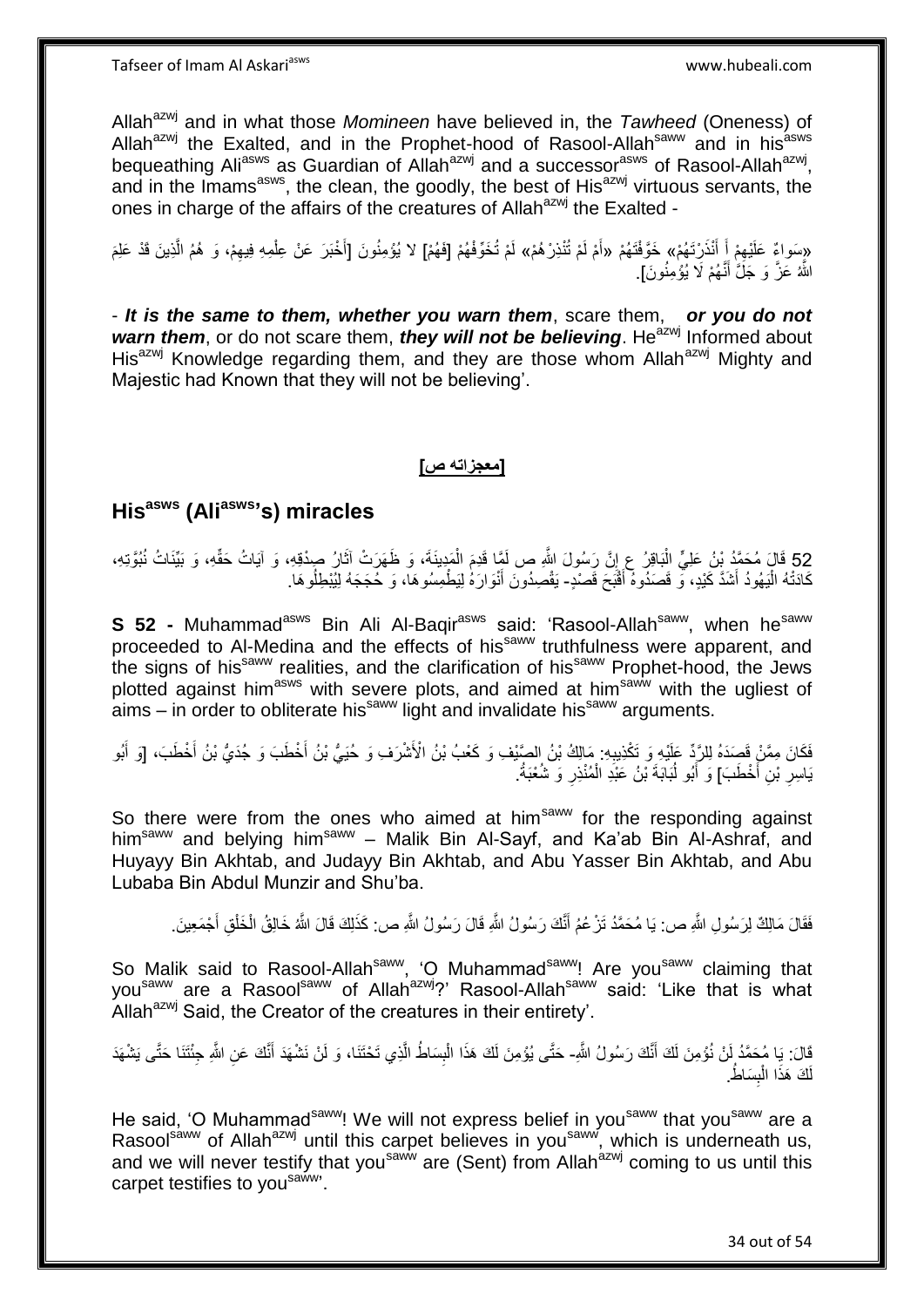رَ قَالَ أَبُو لُبَابَةَ بْنُ عَبْدِ الْمُنْذِرِ : لَنْ نُؤْمِنَ لَكَ يَا مُحَمَّدُ أَنَّكَ رَسُولُ الثَّهِ، وَ لَا نَشْهَدُ لَكَ بِهِ- حَتَّى يُؤْمِنَ وَ يَشْهَدَ لَكَ هَذَا السَّوْطُ ِ ْ ُ َ **∶** َ الَّذِ*ي* فِ*ي* يَدِي. ه

And Abu Lubaba Bin Abdul Munzir said, 'We will never express belief to you<sup>saww</sup>, O Muhammad<sup>saww</sup>, that you<sup>saww</sup> are a Rasool<sup>saww</sup> of Allah<sup>azwj</sup>, nor will we testify to you<sup>saww</sup> with it, until it believes and testifies to you<sup>asws</sup>, this whip which is in my hand'.

وَ قَالَ كَعْبُ بْنُ الْأَشْرَفِ: لَنْ نُؤْمِنَ لَكَ أَنَّكَ رَسُولُ اللَّهِ، وَ لَنْ نُصَدِّقَكَ بِهِ- حَتَّى يُؤْمِنَ لَكَ هَذَا الْحِمَارُ (الَّذِي أَرْكَبُهُ) ِ َ َ ه ْ لَ

And Ka'ab Bin Al-Ashraf said, 'We will never express belief in you<sup>saww</sup> that you<sup>saww</sup> are a Rasoolsaww of Allah<sup>azwj</sup> and will never ratify you<sup>saww</sup> with it until it expresses belief to you<sup>asws</sup>, this donkey which I rode'.

ِ فَقَالَ رَسُولُ اللَّهِ ص: إِنَّهُ لَيْسَ لِلْعِبَادِ الِاقْتِرَاحُ عَلَى اللَّهِ تَعَالَى، بَلْ عَلَيْهِمُ التَّسْلِيمُ لِلَّهِ وَ الِالْقِيَادُ لِأَمْرِهِ وَ الِاكْتِفَاءُ بِمَا جَعَلَهُ ْ יִי (ו ِ ِ . َكاِفياً

So Rasool-Allah<sup>saww</sup> said: 'It isn't for the servants, the suggesting upon Allah<sup>azwj</sup> the Exalted, but it is upon them the submission to Allah<sup>azwj</sup> and the subjugation to His<sup>azwj</sup> Commands and the satisfaction with whatever He<sup>azwj</sup> Made to be, as being sufficient.

إَ مَا كَفَاكُمْ أَنْ أَنْطَقَ التَّوْرَاةَ، وَ الْإِنْجِيلَ، وَ الزَّبُورَ، وَ صُحُفَ إِبْرَاهِيمَ بِنُبُوَّتِي وَ ذَلَّ عَلَى صِدْقِي، وَ بَيَّنَ إِلَٰٓئُهِمْ إِنِّكْرَ َ َ **∶** ِ أَخِي وَ وَصِبِّي، وَ خَلِيفَتِي، وَ خَيْرٍ مَنْ أَتْرُكُهُ عَلَى الْخَلَاثِقِ مِنْ بَعْدِي عَلَىّ بْنِّ أَبِي طَالِبٍ وَ أَنْزَلَ عَلَىّ هَذَا الْقُرْآنَ الْبَاهِرَ َ َ ْ ِ ْ ْ لِلْخَلْقِ أَجْمَعِينَ، الْمُعْجِزَ لَهُمْ عَنْ أَنَّ يَأْتُوا بِمِثْلِهِ وَ أَنْ يَتَكَلَّفُوا َشِبْهَهُ. ه اُ ْ ِ ֧֧֧֧֧֧֧֧֦֧֧֧֧֧֘֝֟֝֟֓֟֓֟֓֟֓֓֟֓֓֟֓֡֟֓֡֟֓֟֓֟֓֡֟֓֟֓֟֓֡֟֓֓֞֟֓֟֓֡֟֓֓֞֟֓֡֟֓֡֟֓֟֓֟֓֝֬֓֬֓֓֝֬֝֬֝֬ اُ ْ ْ ْ

But, is it not sufficient for you that the Torah, and the Evangel, and the Psalms, and the Parchments of Ibrahim<sup>as</sup> speak of my<sup>saww</sup> Prophet-hood and point upon my<sup>saww</sup> truthfulness, and there is clarified for you all therein the mention of my<sup>saww</sup> brother, and my<sup>saww</sup> successor, and my<sup>saww</sup> Caliph, and the best one I<sup>saww</sup> leave to be among the people from after me<sup>saww</sup>, Ali<sup>asws</sup> Bin Abu Talib<sup>asws</sup>, and this Quran is Revealed unto me<sup>saww</sup> dazzling the people in their entirety, the frustration to them from bringing the like of it, and from faking its resemblance?

رَ أَمَّا هَذَا الَّذِي اقْتَرَحْتُمُوهُ، فَلَسْتُ أَقْتَرِحُهُ عَلَى رَبِّي عَزَّ وَ جَلَّ، بَلْ أَقُولُ إِنَّمَا أَعْطَانِي رَبِّي تَعَالَى- مِنْ (دَلَالَةٍ هُوَ) حَسْبِي ِ َ ه َ ِ َ **∶** وَ حَسْبُكُمْ، فَإِنّْ فَعَلَ عَزَّ وَ جَلَّ مَا اقْتَرَحْتُمُوهُ فَذَاكَ زَائِدٌ فِي تَطَوُّلِهِ عَلَيْنَا وَ عَلَيْكُمْ، وَ آبِنْ مَنْعَنَا ذَلِكَ فَلِعِلْمِهِ- بِأَنَّ الَّذِي فَعَلَهُ ِ ِ ْ ه أ ِ كَافٍ فِيمَا أَرَادَهُ مِنَّا. اُ

And as for this which you are suggesting, so I<sup>saww</sup> wouldn't be suggesting it upon my<sup>saww</sup> Lord<sup>azwj</sup>. But, I<sup>saww</sup> am saying, rather my<sup>saww</sup> Lord<sup>azwj</sup> the Exalted Gave me<sup>saww</sup> from the evidence which suffices me<sup>saww</sup> and suffices you all. So if the Mighty and the Majestic were to Do what you are suggesting, then that would be an increase in His<sup>azwj</sup> Forbearance upon us and upon you all; and if He<sup>azwj</sup> were to Refuse us that, then it is in His<sup>azwj</sup> Knowledge that which He<sup>azwj</sup> has Done is sufficient regarding what  $He^{azwj}$  Wants from us'.

قَالَ فَلَمَّا فَرَغَ رَسُولُ اللَّهِ صِ مِنْ كَلَامِهِ هَذَا- أَنْطَقَ اللَّهُ الْبِسَاطَ- فَقَالَ: أَشْهَدُ أَنْ لَا إِلَهَ إِلَّا اللَّهُ وَحْدَهُ لَا شَرِيكَ لَمُ- إِلَهاً وَاحِداً **∣** ْ ِ ِ لَ ∣∣<br>ِ َ َ ِ أَحَداً صَمَداً [حَيّاً] قَيُّوماً أَبَداً- لَمْ يَتَّخِذْ صاحِبَةً وَ لاٍ وَلَداً، وَ لَمْ يُشْرِكْ فِي حُكْمِهِ أَحَداً وَ أَشْهَدُ أَنَّكَ- يَا مُحَمَّدُ عَبْدُهُ وَ رَسُولُهُ، َ **∶** .<br>. َ َ َ ُ أَرْسَلَكَ بِالْهُدَى وَ دِينِ الْحَقِّ لِيُظْهِرَكَ عَلَى الدِّينِ كُلِّهِ وَ لَوْ كَرِهَ الْمُشْرِكُونَ ِ ْ **∶** ِ ْ ِ ْ ِ ِّ

He<sup>asws</sup> said: 'So when Rasool-Allah<sup>saww</sup> was free from this speech of his<sup>saww</sup> – the carpet spoke and it said, 'I testify that there is no god except Allah<sup>azwj</sup> Alone, there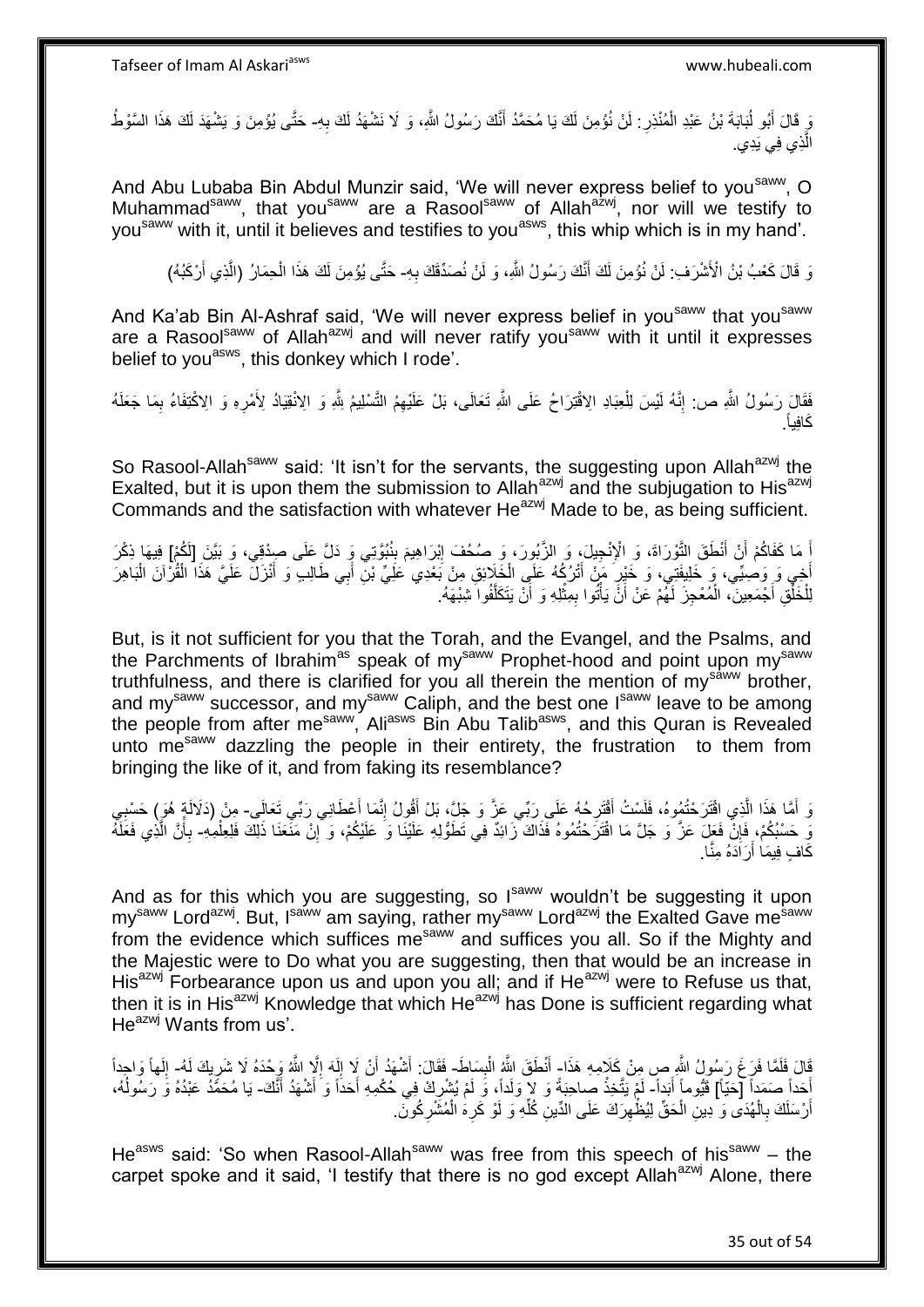being no associates for Him<sup>azwj</sup>- One God, First, Solid, Living eternally forever neither having taken a female companions nor a son, and did not Participate anyone in His<sup>azwj</sup> Rule. And I testify that you<sup>saww</sup>, O Muhammad<sup>saww</sup>, are His<sup>azwj</sup> servant and His<sup>azwj</sup> Rasool<sup>saww</sup>. He<sup>azwj</sup> Sent you<sup>saww</sup> with the Guidance and the Religion of the Truth in order to Cause you<sup>saww</sup> (it) to prevail upon the (other) Religions, all of them, and even if the Polytheists dislike it'.

ِّ أَشْهَدُ أَنَّ عَلِيَّ بْنَ أَبِي طَالِبٍ بْنِ عَبْدِ الْمُطَّلِبِ بْنِ هَاشِمِ بْنِ عَبْدِ مَنَافٍ أَخُوكَ وَ وَصِبِيًّكَ، وَ خَلِيْفَتُكَ فِي أُمَّتِكَ، وَ خَيْرُ مَنْ َ ْ َ ِ نَّتْرُكُهُ عَلَى الْخَلَّائِقِ بَعْدَكَ، وَ أَنَّ مَّنْ وَالاهُ فَقَدْ وَالالَّكَ، وَ مَنْ َعَادَاهُ فَقَدْ عَادَاكَ، وَ مَنْ أَطَاعَهُ فَقَدْ أَطَاعَكَ، وَ مَنْ عَصَاهُ فَقَدْ َ ْ عَصَاكَ

And I testify that Ali<sup>asws</sup> Bin Abu Talib<sup>asws</sup> Bin Hashim<sup>asws</sup> Bin Abd Manaf<sup>asws</sup>, is yourasws brother and yoursaww successor<sup>asws</sup>, and your<sup>saww</sup> Caliph in your<sup>saww</sup> community, and the best legacy upon the upon the creatures after you<sup>saww</sup>, and that the one who befriends him<sup>asws</sup> so he has befriended you<sup>saww</sup>, and the one who is inimical to him<sup>asws</sup> has been inimical to you<sup>saww</sup>, and the one who obeys him<sup>asws</sup> so he has obeyed you<sup>saww</sup>, and the one who disobeys him<sup>asws</sup> so he has disobeyed you<sup>saww</sup>.

وَ أَنَّ مَنْ أَطَاعَكَ فَقَدْ أَطَاعَ اللَّهَ، وَ اسْتَحَقَّ السَّعَادَةَ بِرِضْوَانِهِ. وَ أَنَّ مَنْ عَصَاكَ فَقَدْ عَصَى اللَّهَ، وَ اسْتَحَقَّ أَلِيمَ الْعَذَاب اً **∶** ْ َ بِنِيرَانِهِ. ِ

And the one who has obeyed you<sup>saww</sup>, so he has obeyed Allah<sup>azwj</sup>, and is deserving of the happiness by His<sup>azwj</sup> Pleasure, and the one who disobeys you<sup>saww</sup> so he has disobeyed Allah<sup>azwj</sup> and is deserving of the painful Punishment by His<sup>azwj</sup> Fires.

> قَالَ: فَعَجِبَ الْقَوْمُ، وَ قَالَ بَعْضُهُمْ لِبَعْضٍ:- مَا هَذَا إِلَّا سِحْرٌ مُبِينٌ. ْ ِ ِ

He<sup>asws</sup> said: 'So the group was astonished and some of them said to the others, 'This is not except clear sorcery'.

> فَاضْطَرَبَ الْبِسَاطُ وَ ارْتَفَعَ، وَ نَكَسَ مَالِكَ بْنَ الصَّيْفِ وَ أَصْحَابَهُ عَنْهُ- حَتَّى وَقَعُوا عَلَى رُءُوسِهِمْ وَ وُجُوهِهِمْ. َ **∣** ْ ِ ِ

So the carpet stirred and lifted, and inverted Malik Bin Al-Sayf and his companions from it until they fell upon their heads and their faces.

نُمَّ أَنْطَقَ اللَّهُ تَعَالَى الْبِسَاطَ ثَانِياً فَقَالَ: أَنَا بِسَاطٌ أَنْطَقَنِيَ اللَّهِ وَ أَكْرَمَنِي بِالنُّطْقِ بِتَوْحِيدِهِ وَ تَمْحِيدِهِ، وَ الشَّهَادَةِ لِمُحَمَّدٍ صِ نَبِيِّهِ **∶** َ َ **ِ** َ َ **∣** ْ َ ِ **!** بِأَنَّهُ سَيِّدُ أَنْبِيَائِهِ، وَ رَسُولُهُ إِلَى خَلْقِهِ وَ الْقَائِمُ بَيْنَ عِبَالِّهِ اللَّهِ بِحَقِّهِ، وَ أَبِهَامَةِ أَخِيهِ، وَ وَصِيِّهِ وَ وَزِيرِهِ، وَ شَقِيقِهِ وَ خَلِيلِهِ، وَ ْ ْ ِ ُ ِ اً<br>ا َ **∶** ِ ِ َ ِ ِ ِ قَاضِيٍ دُيُونَهِ وَ مُنْجِزِ عِدَاتِهِ، وَ نَاصِرِ أَوْلِيَائِهِ وَ قَامِعِ أَعْدَائِهِ، وَ الِأَنْقِيَادِ لِمَنْ نَصنَهُ إِمَاماً وَ وَلِيّاً، وَ الْبَرَاءَةِ مِمَّنِ اتَّخَذُهُ ِ َ ِ َ **∶ ∶** ْ مُنَابِذاً ۖ وَ عَدُوّاً ۚ

Then Allah<sup>azwj</sup> Cause the carpet to speak for a second time, so it said, 'I am a speaking carpet of Allah<sup>azwj</sup>, and He<sup>azwj</sup> Honoured me with the speaking with His<sup>azwj</sup> Tawheed, and His<sup>azwj</sup> Glory, and the testimony for Muhammad<sup>saww</sup> His<sup>azwj</sup> Prophet<sup>saww</sup> that he<sup>saww</sup> is the Chief of His<sup>azwj</sup> Prophets<sup>as</sup> and His<sup>azwj</sup> Rasools<sup>as</sup> to His $\frac{3}{2}$  creatures, and the establisher among the servants of Allah<sup>azwj</sup> with his<sup>saww</sup> right and the Imamate of his<sup>saww</sup> brother, and his<sup>saww</sup> successor, and his<sup>saww</sup> Vizier, and his<sup>saww</sup> counterpart, and his<sup>saww</sup> friend, and the fulfiller of his<sup>saww</sup> debts, and the accomplisher of his<sup>saww</sup> promises made, and helper of his<sup>saww</sup> friends, and repressor of his<sup>saww</sup> enemies, and the one compliant to the one<sup>saww</sup> who appointed him<sup>asws</sup> as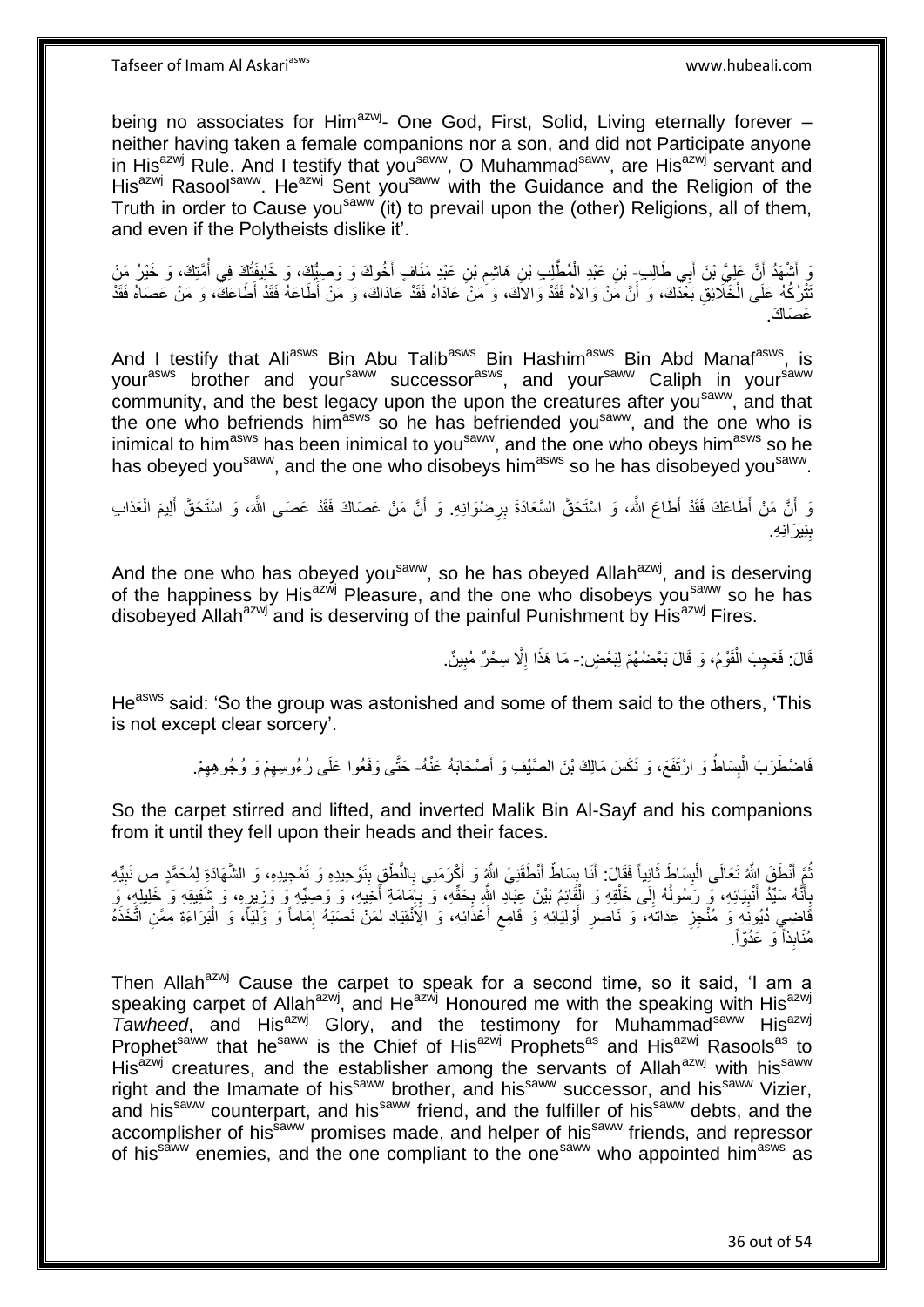an Imam<sup>asws</sup> and a Guardian<sup>asws</sup>, and the disavowing from the one who takes him<sup>asws</sup> as an adversary and an enemy'.

> فَمَا يَنْبَغِي لِكَافِرٍ أَنْ يَطَأَنِي، وَ لَا [أَنْ] يَجْلِسَ عَلَيَّ إِنَّمَا يَجْلِسُ عَلَيَّ الْمُؤْمِنُونَ. َ ْ ِ

Therefore, it is not befitting for a Kafir that he treads me, nor that he sits upon me. But rather, the *Momineen* should sit upon me'.

فَقَالٍَ رَسُولُ اللَّهِ ص لِسَلْمَانَ وَ الْمِقْدَادِ وَ أَبِي ذَرٌّ وَ عَمَّارٍ : قُومُوا فَاجْلِسُوا عَلَيْهِ فَإِنَّكُمْ بِجَمِيعِ مَا شَهِدَ بِهِ هَذَا الْبِسَاطُ مُؤْمِنُونَ ِ ا∣<br>ِ∘ِ ْ ْ ِ ْ **∶** ِ ِ ِ فَجَلَسُوا عَلَيْهِ

So Rasool-Allah<sup>saww</sup> said to Salman<sup>as</sup>, and Al-Migdad<sup>as</sup>, and Abu Zarr<sup>as</sup>, and Ammar<sup>as</sup>: 'Arise, and sit upon it, for you<sup>as</sup> are believers in the entirety of whatever this carpet has testified with'.

نُمَّ أَنْطَقَ اللَّهُ عَزَّ وَ جَلَّ سَوْطَ أَبِي لُبَابَةَ بْنِ عَبْدِ الْمُنْذِرِ فَقَالَ: أَشْهَدُ أَنْ لَا إِلَهَ إِلَّا اللَّهُ خَالِقُ الْخَلْقِ، وَ بَاسِطُ الرِّزْقِ، وَ مُدَبِّرُ ِ ْ ا<br>1 َ ْ ْ ِ لَ ِ َ الْأُمُورِ ، وَ الْقَادِرُ ۚ عَلَى كُلِّ شَيْءٍ ۗ ْ ِ

Then Allah<sup>azwj</sup> Mighty and Majestic Caused the whip of Abu Lubaba Bin Abdul Munzir to speak, so it said, 'I testify that there is no god except Allah<sup>azwj</sup>, Creator of the creatures, and Extender of the sustenance, and Administrator of the affairs, and the Able upon everything.

وَ أَشْهَدُ أَنَّكَ يَا مُحَمَّدُ عَذُهُ وَ رَسُولُهُ، وَ صَفِيُّهُ وَ خَلِيلُهُ، وَ وَلِيلُهُ وَ نَجِيُّهُ جَعَلَكَ السَّفِيرَ بَيْنَهُ وَ بَيْنَ عِبَادِهِ، لِيُنْجِيَ بِكَ ِ ٔ<br>ا ان<br>ا َ َ ِ الْسُّعَدَاءَ، وَ يَهْلِكَ بِكَ الْأَشْقِيَاءَ  $\frac{1}{2}$ 

And I testify that you<sup>saww</sup>, O Muhammad<sup>saww</sup>, are His<sup>azwj</sup> servant, and His<sup>azwj</sup> Rasool<sup>saww</sup>, and His<sup>azwj</sup> Elite, and His<sup>azwj</sup> Fiend, and His<sup>azwj</sup> Beloved, and His<sup>azwj</sup> Guardian, and His<sup>azwj</sup> Rescuer. He<sup>azwj</sup> Made you<sup>saww</sup> the ambassador between Him<sup>azwj</sup> and His<sup>azwj</sup> servants in order to Rescue the fortunate ones by you<sup>saww</sup>, and destroy the wretched ones by you<sup>saww</sup>.

وَ أَشْهَدُ أَنَّ عَلِيَّ بْنِ أَبِي طَالِبٍ الْمَذْكُورُ فِي الْمَلَإِ الْأَعْلَى بِأَنَّهُ سَيِّدُ الْخَلْقِ بَعْدَكَ وَ أَنَّهُ الْمُقَاتِلُ عَلَى تَنْزِيلِ كِتَابِكَ لِيَسُوقَ َ ِ ْ **ٔ** ْ َ َ ِ ِ ْ َ ْ ْ مُخَالِفِيهِ إِلَى قَبُولِّهِ طَائِعِينَ وَ كَارِهِينَ ِ  $\frac{1}{2}$ 

And I testify that Ali<sup>asws</sup> Bin Abu Talib<sup>asws</sup> is the one mentioned in the lofty assemblies that he<sup>asws</sup> is the Chief of the creatures after you<sup>saww</sup>, and he<sup>asws</sup> would be the one fought upon the Revelation of you<sup>saww</sup> Book to usher his<sup>asws</sup> adversaries to its acceptance, willingly or unwillingly.

نُمَّ الْمُقَاتِلُ بَعْدُ عَلَى تَأْوِيلِهِ الْمُحَرِّفِينَ الَّذِينَ غَلَبَتْ أَهْوَاؤُهُمْ عُقُولَهُمْ، فَحَرَّفُوا تَأْوِيلَ كِتَابِ اللَّهِ تَعَالَى وَ غَيَّرُوهُ، وَ السَّابِقُ إِلَى ْ ِ ا<br>است ْ ِ ِ ْ لَ ِ رِحْنُوَانِ اللَّهِ أَوْلِيَاءَ اللَّهِ بِفَضْلِ عَطِيَّتِهِ وَ الْقَاذِفُ فِي نِيرَانِ اللَّهِ أَعْدَاءَ اللَّهِ بِسَيْفِ نَقِمَتِهِ، وَ الْمُؤْثِرِينَ لِمَعْصِيَتِهِ وَ مُخَالَفَتِهِ. ْ **∣** َ ِ ْ ِ َ ِ

Then the one fought upon its explanation by the distorters, those overcome by their desires and their intellects. So they would alter the explanation of the Book of Allah<sup>azwj</sup> the Exalted and Change it, and (he<sup>asws</sup> would be) the one preceding (ushering) his<sup>asws</sup> friends to the Pleasure of Allah<sup>azwj</sup> by the grace of his<sup>asws</sup> gifting, and the flinger into the Fires of Allah<sup>azwj</sup>, the enemies of Allah<sup>azwj</sup>, by his<sup>asws</sup> sword of his<sup>asws</sup> retribution, and the one giving preference to his<sup>asws</sup> disobedience and his<sup>asws</sup> opposition'.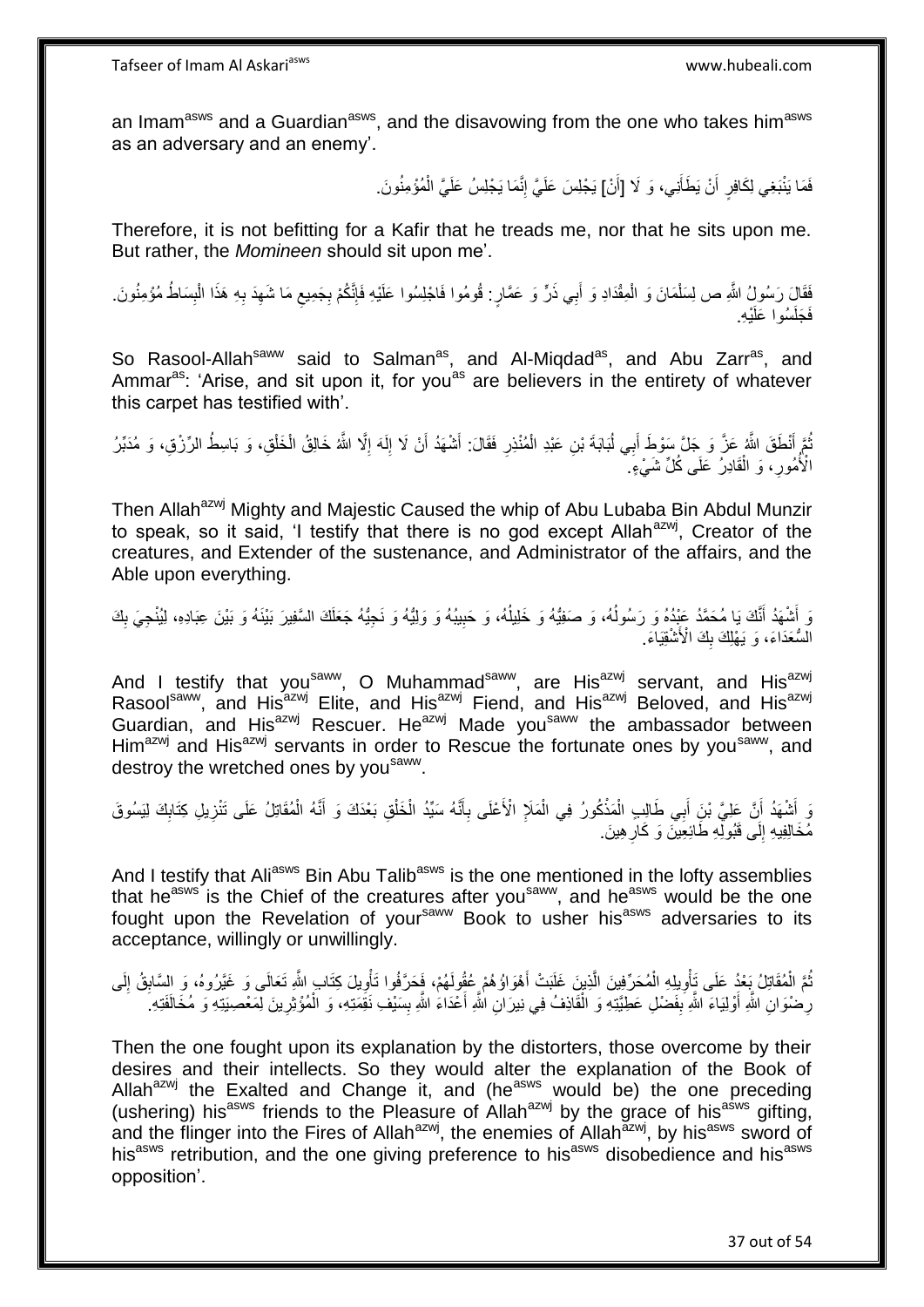قَالَ: ثُمَّ انْجَذَبَ السَّوْطُ مِنْ يَدِ أَبِي لُبَابَةَ، وَ جَذَبَ أَبَا لُبَابَةَ فَخَرَّ لِوَجْهِهِ، ثُمَّ لَمْ يَزَلْ لَهَجَدَبَهُ السَّوْطُ فَخَرَّ لِوَجْهِهِ، ثُمَّ لَمْ يَزَلْ ُ ُ ِ ا<br>ا َ ُ<br>ا ُ ِ كَذَلِكَ مِرَارٍ أَ حَتَّى قَالَ أَبُو لُبَابَةَ: وَيْلِي مَا لِي ُ َ

He<sup>asws</sup> said: 'Then the whip inclined from the hand of Abu Lubaba and struck him, so he fell on his face (struck himself). Then he stood up afterwards, so the whip struck him (again) and he fell upon his face. Then it did not cease to be like that time and again until Abu Lubaba said, 'Woe is me! What is the matter with me?'

[قَالَ] فَأَنْطَقَ اللَّهُ عَزَّ وَ جَلَّ السَّوْطَ- فَقَالَ: يَا أَبَا لَبَابَةَ إِنِّي سَوْطٌ قَدْ أَنْطَقَنِي اللَّهُ بِتَوْحِيدِهِ وَ أَكْرَمَنِي بِتَمْجِيدِهِ، وَ شَرَّفَنِي َ َ ِ َ ِ ُ ِ ِنَجْمِنْدِيقِ نُبُوَّةِ مُحَمَّدٍ سَيِّدٍ عَبِيدِهِ، وَ جَعَلَنِي مِمَّنْ يُوَالِيَ خَيْرَ خَلْقِ اللَّهِ بَعْدَهُ، وَ أَفْضَلَ أَوْلِيَاءِ اللَّهِ مِنَ الْخَلْقِ حَاشَاهُ وَ **! ֓** ْ ْ َ َ ْ اَلْمَخْصُوَصَ بِابْنَتِهِ سَيِّدَةِ النِّسْوَانِ، ِ

So Allah<sup>azwj</sup> Mighty and Majestic Caused the whip to speak, so it said, 'O Abu Lubaba! I am a whip whom Allahazwj Caused to speak with Hisazwj *Tawheed*, and Honoured me with Glorifying Him<sup>azwj</sup>, and Ennobled me with the ratification of the Prophet-hood of Muhammad<sup>saww</sup>, Chief of His<sup>azwj</sup> servants, and Made me to be from the one who befriend the best of the creatures of Allah<sup>azwj</sup> after him<sup>saww</sup>, and the most superior of the friends of Allah<sup>azwj</sup> from the creatures He<sup>saww</sup> Perfected, and the one particularised with his<sup>saww</sup> daughter<sup>asws</sup> the Chief Tess of the women.

وَ الْمُشْرَّفَ بِبَيْتُوِتَتِهِ عَلَى فِرَاشِهِ أَفْضَلَ الْجِهَادِ، وَ الْمُذِلَّ لِأَعْدَائِهِ بِسَيْفِ الِانْتِقَامِ، وَ الْبَائِنَ (فِي أُمَّتِهِ بِعُلُومِ) الْحَلَالِ وَ الْحَرَامِ، ِ **!** ْ ْ َ **∣** ِ ْ ْ ِ ِ ُ ْ  $\zeta$ وَّ الشَّرَاْنِع وَ الْأَحْكَام، ِ

And he<sup>asws</sup> was the one ennobled with spending the night sleeping upon his<sup>saww</sup> bed, as being the most superior Jihad, and the humiliator of his<sup>saww</sup> enemies by the sword of revenge, and the one unmistakably among hissaww community with the knowledge of the Permissible and the Prohibition, and the Laws, and the Ordinances.

مَا يَنْبَغِي لِكَافِرٍ مُجَاهِرٍ بِالْخِلَافِ عَلَى مُحَمَّدٍ أَنْ يَبْتَذِلَنِي وَ يَسْتَعْمِلَنِي، لَا أَزَالُ أُجْذِبُكَ حَتَّى أَتْخِنَكَ، ثُمَّ أَقْتُلُكَ، وَ أَزُولُ عَنْ َ َ اُ ْ ֘<u>֓</u> َ ُ َ ُ **ٔ** ر<br>أأ يَدِكَ، أَوْ تُظْهِرَ ۚ الْإِيمَانَ ۚ بِمُحَمَّدٍ ص ِ ِ َ

It is not befitting for a Kafir outspoken with the opposition against Muhammad<sup>saww</sup> that he humiliates me and utilises me. I will not cease to strike you until I weaken you, then I shall kill you, and I will decline from your hand, or (unless) you manifest the *Eman* upon Muhammad<sup>saww</sup>.

> فَقَالَ أَبُو لُبَابَةَ: فَأَشْهَدُ بِجَمِيعِ مَا شَهِدْتَ بِهِ أَيُّهَا السَّوْطُ- وَ أَعْتَقِدُهُ وَ أُومِنُ بِهِ.  $\zeta$ **∶** َ ار<br>1 َ َ **∶** ِ ُ َ

So Abu Lubaba said, 'I hereby testify with the entirety of what you testified with, o you whip, and I believe in it'.

فَنَطَقَ السَّوْطُ: هَا أَنَا ذَا قَدْ تَقَرَّرْتُ فِي بَدِكَ، لِإِظْهَارِكَ الْإِيمَانَ، وَ اللَّهُ أَوْلَى بِسَرِيرَتِكَ وَ هُوَ الْحَاكِمُ لَكَ أَوْ عَلَيْكَ فِي يَوْمِ َ َ ِ َ ْ ِ ِ ِ الْوَقْتِ الْمَعْلُومِ\* ِ ْ :<br>ا

The whip spoke, 'Here, I have calmed down in your hand, due to your manifesting the *Eman*, and Allah<sup>azwj</sup> is Closer with your secrets and He<sup>azwj</sup> would be the judge for you or against you on a Day of the known time'.

> قَالَ ع: وَ لَمْ يَحْسُنْ إِسْلَامُهُ وَ كَانَتْ مِنْهُ هَذَاتٌ وَ هَذَاتٌ . ِ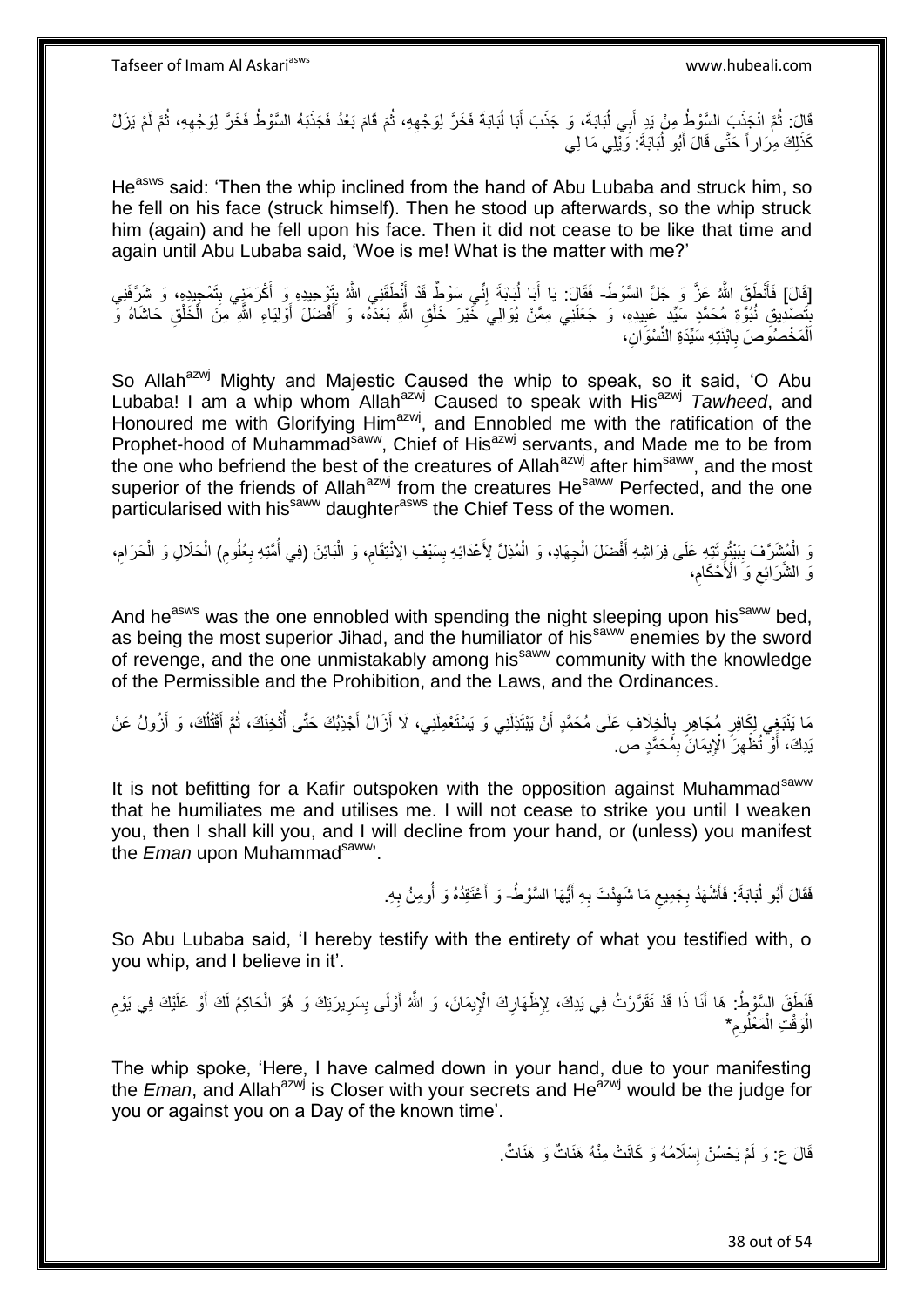He<sup>asws</sup> said: 'And his Islam was not good, and from him there were flaws and flaws'.

فَلَمَا قَامَ الْقَوْمُ مِنْ عِنْدِ رَسُولِ اللَّهِ ص جَعَلَتِ الْيَهُودُ يُسِرُّ بَعْضُهَا إِلَى بَعْضٍ بِأَنَّ مُحَمَّداً لَمُؤْتَى لَهُ وَ مَبْخُوتٌ فِي أَمْرِهِ، وَ لَ َ **∶** ِ :<br>إ ْ ِ َ يْسَ بِنَبِيٍّ صَادِقٍ. ِ **∣** لَ

So when the people arose from the presence of Rasool-Allah<sup>saww</sup>, the Jews went on to secretly whisper to each other that, 'Muhammad<sup>saww</sup> has two hundred followers for him<sup>saww</sup> and is fortunate in his affairs, he<sup>saww</sup> isn't a true Prophet<sup>saww</sup>.

وَ جَاءَ كَعْبُ بْنُ الْأَشْرَفِ يَرْكَبُ حِمَارَهُ فَشَبَّ بِهِ الْحِمَارُ، وَ صَرَعَهُ عَلَى رَأْسِهِ فَأَوْجَعَهُ، ثُمَّ عَادَ يَرْكَبُهُ فَعَادَ عَلَيْهِ الْحِمَارُ ْ ِ ْ ا<br>ا َ **ٔ** بِمِثْلِ صَنِنِيعِهِ، ثُمَّ عَادَ يَرْكَبُهُ، فَعَادَ عَلَيْهِ الْحِمَارُ بِمِثْلِ صَنِنِيعِهِ، **ٔ** ِ ْ ُ **ٔ** ِ

And Ka'ab Bin al-Ashraf came over riding his donkey and the donkey kicked and knocked him down upon his head and pained him. Then he repeated riding it, and the donkey repeated with the like of what it had done. Then he repeated riding it, and the donkey repeated with the like of what it had done.

اً فَلَمَّا كَانَ فِي السَّابِعَةِ [أَوِ] وَ الثَّامِنَةِ أَنْطَقَ اللَّهُ تَعَالَى الْجِمَارَ، فَقَالَ: يَا عَيْدَ اللَّهِ بِئْسَ الْعَنْدُ أَنْتَ، شَاهَدْتَ آياتٍ اللَّهِ وَ كَفَرْتَ بِهَا **∶** َ ْ  $\frac{1}{2}$ ْ َ ه ِ وَ إِنَا حِمَارٌ ۖ قَدْ أَكْرَمَنِيَ اللَّهُ عَنَّ وَ جَلَّ بِتَوْحِيدِهِ- فَأَنَا أَشْهَدُ أَنْ لَا إِلَهَ إِلَّا اللَّهُ وَحْدَهُ لَا شَرِيكَ لَهُ، خَالِقُ الْأَنَامِ ذُو الْجَلالِ وَ ِ َ َ ِ َ َ َ ِ ِ ا<br>ا ْ ِ الْإِكْرامِ

So when it was during the seventh or the eighth (attempt), Allah<sup>azwj</sup> the Exalted Caused the donkey to speak, and it said, 'O servant of Allah<sup>azwj</sup>! You are an evil servant. You witnessed the Signs of Allah<sup>azwj</sup> and disbelieved in these, and I am a donkey. Allah<sup>azwj</sup> Mighty and Majestic has Honoured me with His<sup>azwj</sup> Tawheed, therefore I am testifying that there is no god except Allah<sup>azwj</sup>, Alone, there being no associates for Him<sup>azwj</sup>, Creator of the creatures, One<sup>azwj</sup> with the Majesty and the Honour.

ِ ِ أَشْهَدُ أَنَّ مُحَمَّداً عَبْدُهُ وَ رَسُولُهُ، سَيِّدُ أَهْلِ دَارِ السَّلَامِ مَبْعُوثٌ لِإِسْعَادِ مَنْ سَبَقَ<br>وَ يَسْهُدُ أَنَّ مُحَمَّداً عَبْدُهُ وَ رَسُولُهُ، سَيِّدُ أَهْلِ دَارِ السَّلَامِ مَبْعُوثٌ لِإِسْعَاد **∶** َ ٔ<br>ا اُ ِ ِ ْ الْكِتَابُ عَلَيْهِ بِالشَّقَاءِ لَهُ. ِ ْ

And I testify that Muhammad<sup>saww</sup> is His<sup>azwj</sup> servant and His<sup>azwj</sup> Rasool<sup>saww</sup>, Chief of the House of the Peace (Paradise), Sent to make fortunate the one whose being fortunate has preceded in the Knowledge of Allah<sup>azwj</sup>, and to make wretched, the one for whom the Book (Ordainment) has preceded upon him with the wretchedness for him.

وَ أَشْهَدُ أَنَّ بِعَلِيِّ بْنِ أَبِي طَالِبٍ [وَلِيِّهِ وَ وَصِمِّ رَسُولِهِ] يُسْعِدُ اللَّهُ مَنْ يُسْعِدُهُ إِذَا وَفَقَهُ لِقَبُولِ مَوْعِظَتِهِ، وَ النَّأُدُبِ بِآدَابِهِ وَ َ ِ َ َ ِ ِ َ الِاُنْتِمَارِ لِأَوَامَِرِةِ، وَ الِاَنْزِجَارِ بِزَوَاجِرِهِ **∶** ِ **∶ ∶ ∶ ∶** 

And I testify that Ali<sup>asws</sup> Bin Abu Talib<sup>asws</sup> is His<sup>azwj</sup> Guardian<sup>asws</sup> and a successor of His<sup>azwj</sup> Rasool<sup>saww</sup>. Allah<sup>azwj</sup> Makes happy the one who makes him<sup>asws</sup> happy when  $He^{azwj}$  harmonises him to the acceptance of his<sup>asws</sup> advice, and to be educated by his<sup>asws</sup> education, and the compliance to his<sup>asws</sup> orders, and the staying away from his<sup>asws</sup> prohibitions.

وَ أَنَّ اللَّهَ تَعَالَى بِسُيُوفِ سَطْوَتِهِ وَ صَوْلَاتٍ نَقِمَتِهِ- يَكُبُ وَ يُخْزِي أَعْدَاءَ مُحَمَّدٍ حَتَّي يَسُوقَهُمْ بِسَيْفِهِ الْبَاتِرِ وَ دَلِيلِهِ الْوَاضِحِ **ِ**  $\zeta$ ْ ِ ْ ِ َ الْقَاهِرِ إِلَى الْإِيمَانِ بِهِ، أَوْ يَقْذِفَهُ [اللَّهُ] فِي الْهَاوِيَةِ إِذَا أَبَى- إِلَّا تَمَادِيَاً فِي غَيِّهِ وَ امْتِدَاداً فِي طُغْيَانِهِ وَ عَمَهِهِ، َ ِ ِ **∶** َ ِ ْ ِ ِ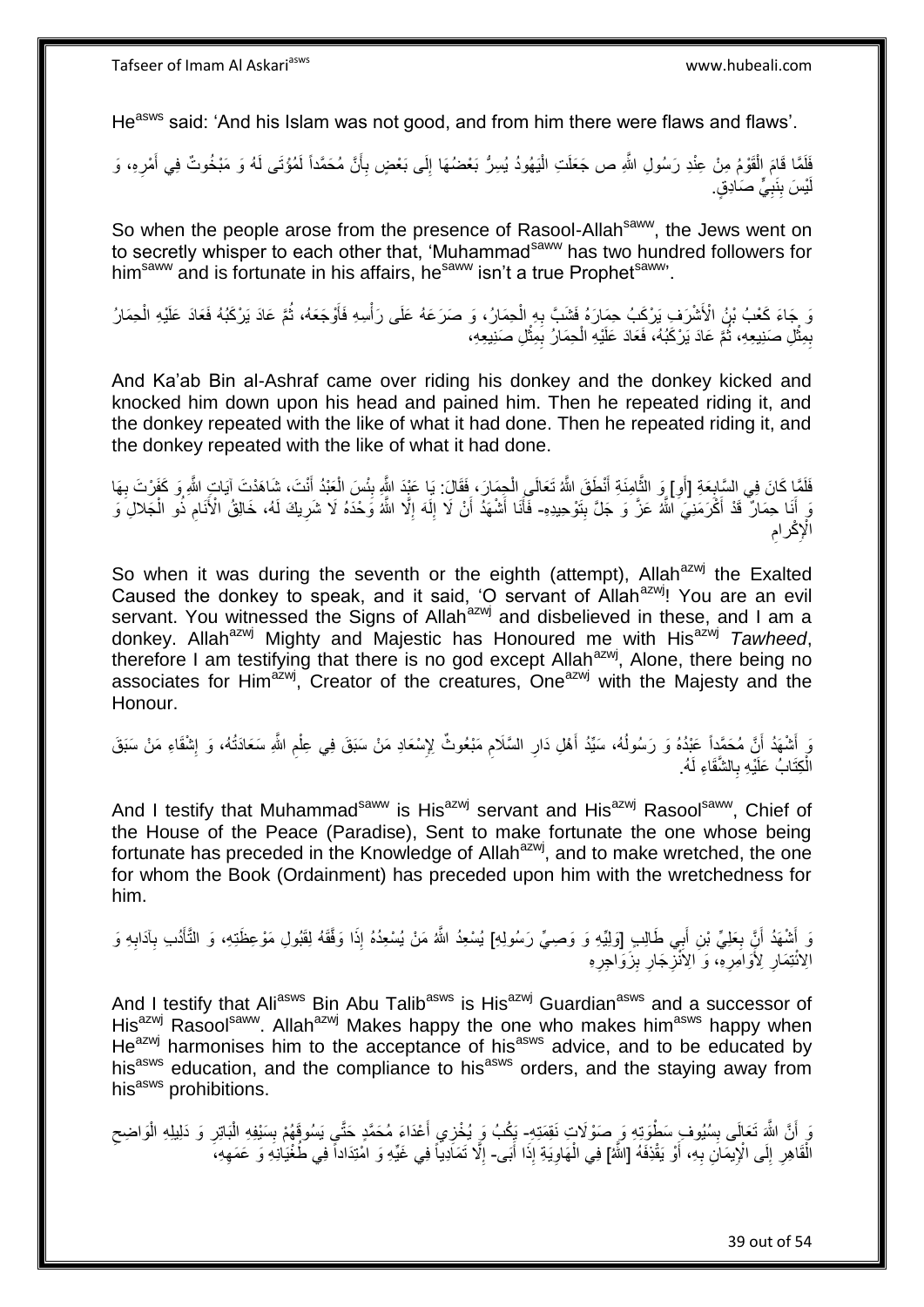And that Allah<sup>azwj</sup> the Exalted, by the swords of his<sup>asws</sup> prevalence, and the arrival of his<sup>asws</sup> retribution, represses the enemies of Muhammad<sup>saww</sup> until he<sup>asws</sup> ushers them by his<sup>asws</sup> sword to the Fire, and his<sup>asws</sup> clear compelling evidence to the *Eman* with him<sup>saww</sup>, or else Allah<sup>azwj</sup> would Fling him into the blazing Fire when he refuses but to deliberate in his straying and increase in his rebellion and his blindness.

مَا يَنْبَغِي لِكَافِرٍ أَنْ يَرْكَبَنِي بَلٍْ لَا يَرْكَبُنِي إِلَّا مُؤْمِنٌ بِاللَّهِ، مُصَنِّقٌ بِمُحَمَّدٍ رَسُولِ اللَّهِ صٍ، فِي جَمِيعِ أَقْوَالِهِ مُصٖنِّ لَهُ فِي اً َ ِ ِ **∶** ِ جَمِيع أَفْعَالِهِ- فَاعِلٌ أَشْرَفَ الطَّاعَاتِ- فِي نَصْبِهِ أَخَاهُ عَلِيّاً وَصِيّاً وَ وَلِيّاً، وَ لِعِلْمِهِ وَارِثاً، وَ بِدِينِهِ فَيِّماً، وَ عَلَى أُمَّتِهِ مُهَيْمِناً، َ ِ **∶** ْ َ **∶** ا<br>ا ِ رَ لِدُيُونِهِ قَاضِياً، وَ لِعِدَاتِهِ مُنْجِزاً، وَ لِأَوْلَيْكِهِ مُوَالِياً، وَ لِأَعْدَابَهِ مُعَادِياً.

It does no befit for a Kafir that he rides me, but none shall ride me except for a Momin with Allah<sup>azwj</sup>, ratifying with Muhammad<sup>saww</sup> as being Rasool<sup>saww</sup> of Allah<sup>azwj</sup>, in the entirety of his<sup>saww</sup> words, as being correct in the entirety of his<sup>saww</sup> deeds – the deeds being the noblest of the acts of obedience – in his<sup>saww</sup> appointing his<sup>saww</sup> brother Ali<sup>asws</sup> as a successor, and a Guardian, and an inheritor of his<sup>saww</sup> knowledge, and a caretaker of his<sup>saww</sup> Religion, and a controller upon his<sup>saww</sup> community, and a fulfiller of his<sup>saww</sup> debts, and a fulfiller of his<sup>saww</sup> promises made, and a friend to his<sup>saww</sup> friends and an enemy to his<sup>saww</sup> enemies'.

فَقَالَ رَسُولُ اللَّهِ ص: يَا كَعْبَ بْنَ الْأَشْرَفِ حِمَارُكَ خَيْرٌ مِنْكَ، قَدْ أَبَى أَنْ تَرْكَبَهُ [فَلَنْ تَرْكَبَهُ أَبَداً] فَبِعْهُ مِنْ بَعْضِ إِخْوَانِنَا َ َ ן<br>י ِ َ الْمُؤْمِنِينَ. ْ

So Rasool-Allah<sup>saww</sup> said: 'O Ka'ab Bin Al-Ashraf! Your donkey is better than you. He has refused to be ridden by you, so you will never (be able to) ride him, ever! therefore sell him to one our *Momineen* brothers'.

> ِ [فَ] قَالَ كَعْبٌ: لَا حَاجَةَ لِي فِيهِ بَعْدَ أَنْ ضُرِبَ بِسِحْرِكَ. **∣** ِ َ

So Ka'ab said, 'There is no need for me with regards to it after having been struck with your<sup>saww</sup> sorcery'.

فَادَاهُ حِمَارُهُ: بَا عَدُوَّ النُّهِ- كُفٍّ عَنْ تَهَجُّمِ مُحَمَّدٍ رَسُولِ النُّهِ ص [وَ النُّهِ] لَوْ لَا كَرَاهَةُ مُخَالَفَةِ رَسُولِ النُّهِ لَقَتَلْتُكَ، وَ وَطَيْتُكَ ِ ْ بِحَوَافِرِي، وَ لَقَطَعْتُ رَأْسَكَ بِأَسْنَانِي<sub>.</sub> اً ِ :<br>ا ِ

His donkey called out, 'O enemy of Allah<sup>azwj</sup>! Refrain from scowling at Muhammad<sup>saww</sup> Rasool-Allah<sup>saww</sup>. By Allah<sup>azwj</sup>! If I had not disliked opposing Rasool-Allah<sup>saww</sup>, I would have killed you, and trodden you with my hooves, and would have cut your head with my teeth'.

فَخَزِيَ وَ سَكَتَ، وَ اشْتَدَّ جَزَعُهُ مِمَّا سَمِعَ مِنَ الْحِمَارِ، وَ مَعَ ذَلِكَ غَلَبَ عَلَيْهِ الشَّقَاءُ وَ اشْتَرَى الْحِمَارَ مِنْهُ ثَابِتُ بْنُ قَيْسٍ ِ ْ ِ ِ َ ْ بِمِائَةِ ۚدِينَارٍ وَ كَانَ بَرْكَبُهُ، وَ يَجِيءُ عَلَيْهِ إِلَى رَسُولِ اللَّهِ ص وَّ هُوَ تَحْتَهُ هَيِّنٌ لَيِّنٌ، ذَلِيلٌ، كَرِيمٌ، يَقِيهِ الْمَتَالِفَ، وَ يَرْفُقُ بِهِ فِيَّ **∶** لَ ِ **∶** ْ ِ مَسَالِكِ ْ ال

So he was disgraced and was silent, and his panic intensified from what he heard from the donkey, and along with that, misery overcame upon him and the donkey was bought from him by Sabit Bin Qays for one hundred Dinars (Dirhams), and he used to ride it and come over to Rasool-Allah and it was easy going, soft, humble, honourable, protective, composed, and accompanied with him during the journeys.

> فَقَالَ رَسُولُ اللَّهِ ص: يَا ثَابِتُ هَذَا لَكَ وَ أَنْتَ مُؤْمِنٌ يَرْتَفِقُ بِمُرْتَفِقِينَ. ِ َ **∣** َ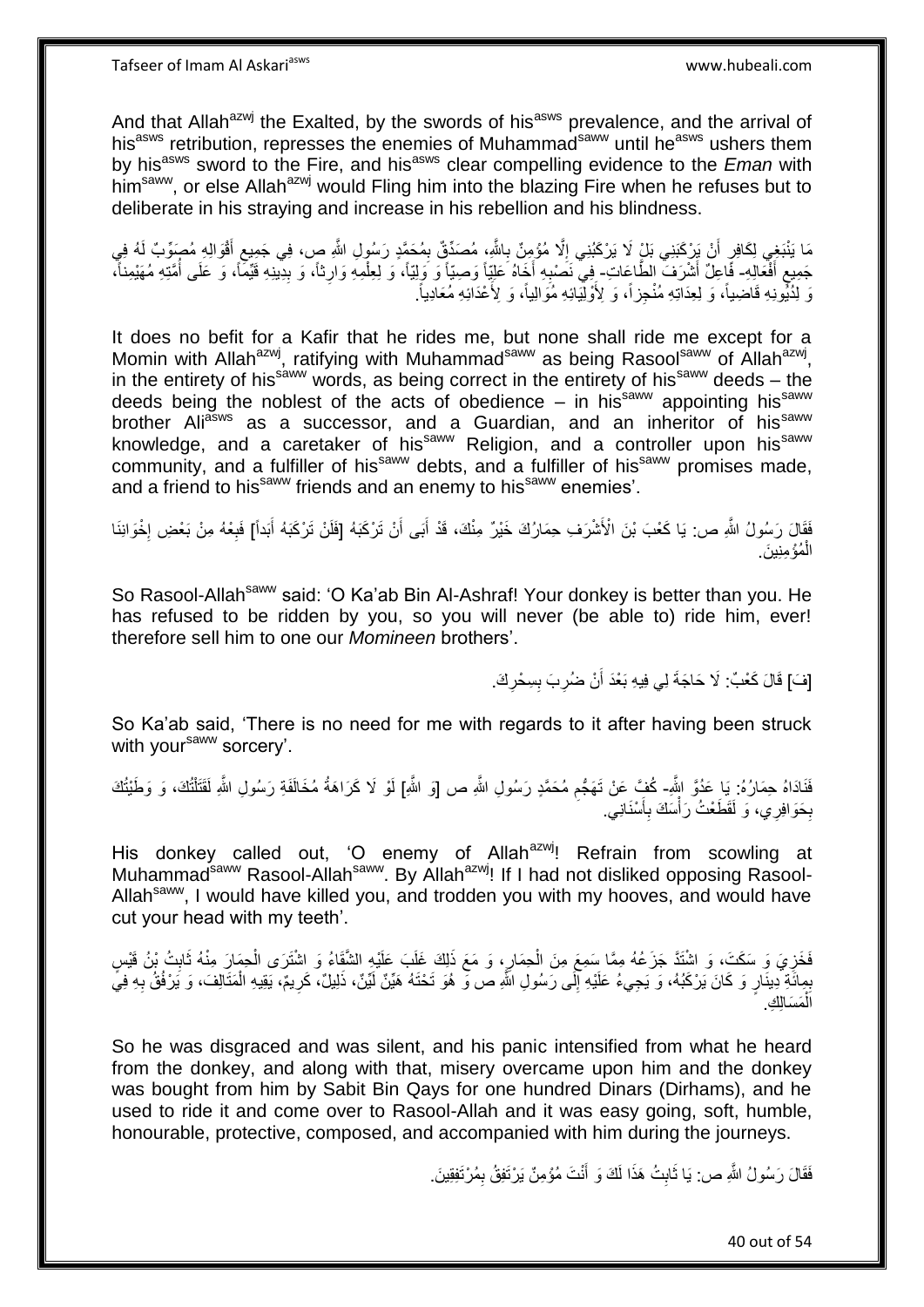So Rasool-Allah<sup>saww</sup> said: 'O Sabit! This is for you and you are a Momin being accompanied by two escorts'.

قَالَ: فَلَمَّا انْصَرَفَ الْقَوْمُ مِنْ عِنْدِ رَسُولِ اللَّهِ ص وَ لَمْ يُؤْمِنُوا أَنْزَلَ اللَّهُ: يَا مُحَمَّدُ «إِنَّ الَّذِينَ كَفَرُوا سَواءٌ عَلَيْهِمْ [فِي الْعِظَةِ] أَ َ ْ ِ ه ِ َ ْ أَنْذَرْتَهُمْ وَعَظْتَهُمْ وَ خَوَّفْتَهُمْ أَمْ لَمْ تُنْذِرْهُمْ لا يُؤْمِنُونَ» لا يُصَدِّقُونَ بِنُبُوَّتِكَ، وَ هُمَّ قَدْ شَاهَدُوا ۖ هَذِهِ الْآيَاتِ وَ كَفَرُوا، فَكَيْفَ **∣** يُؤْمِنُونَ بِكَ عِنْدَ قَوْلِكَ وَ فَعَالِكَ. **!** 

He<sup>asws</sup> said: 'So when the group left from the presence of Rasool-Allah<sup>saww</sup> and did not believe, Allah<sup>azwj</sup> Revealed: **Surely those who are disbelieving, it is the same** *to them,* (regarding the advice) *whether you warn them* – and advise them and scare them - **or you do not warn them [2:6]**, they will not be ratifying with your<sup>saww</sup> Prophet-hood, and they had witnessed these Signs and disbelieved, so how would they be believing in you<sup>saww</sup> in your<sup>saww</sup> words and your<sup>saww</sup> deeds?'

> 53 قَوْلُهُ عَزَّ وَ جَلَ خَتَمَ اللَّهُ عَلى قُلُوبِهِمْ وَ عَلى سَمْعِهِمْ وَ عَلى أَبْصـارِ هِمْ غِشاوَةٌ وَ لَهُمْ عَذابٌ عَظِيمٌ َ ِ ٔ<br>ا

**S 53 -** *Allah has Set a seal upon their hearts and upon their hearing, and there is a covering over their eyes, and for them is a grievous Punishment [2:7]*

قَالَ الْإِمَامُ ع أَيْ وَسَمَهَا بِسِمَةٍ يَعْرِفُهَا مَنْ يَشَاءُ مِنْ مَلَائِكَتِهِ- إِذَا نَظَرَ إِلَيْهَا بِأَنَّهُمُ الَّذِينَ لَا يُؤْمِنُونَ، «وَ عَلى سَمْعِهِمْ» كَذَلِكَ ِ **∣** َ ه َ ِ لَ ِ ېس**مَاتٍ**. **ِ** 

Imam Hassan Al-Askari<sup>asws</sup> said: 'They have such signs set on their hearts that the Angels can recognise all of them that will not believe. *And upon their hearing [2:7]*  – And such is the case for their ears.

وَ عَلى أَبْصارِهِمْ غِشاوَةٌ وَ ذَلِكَ أَنَّهُمْ لَمَّا أَعْرَضُوا عَنِ النَّظَرِ فِيمَا كَلَّفُوهُ وَ قَصَيْرُوا فِيمَا أُرِيدَ مِنْهُمْ [وَ] جَهِلُوا مَا لَزِمَهُمُ مِنَ اً<br>ا َ ِ ِ ِ ِ اُ ه ِ الْإِيمَانِ بِهِ، فَصَارُوا كَمَنْ عَلَى عَيْنَيْهِ غِطَاءٌ لَا يُبْصِرُ إِمَا] أَمَامَهُ فَإِنَّ اللَّهَ عَنّ وَ جَلَّ يَتَعَالَى عَنِ الْعَبَيْ وَ الْفَسَادَ، وَ عَنْ ِ َ ِ ْ ْ لَ ِ مُطَّالَبَةِ الْعِبَادِ بِمَا قَدْ مَنَعَهُمْ بِالْقَهْرِ مِنْهُ، فَلَا يَأْمُرُهُمْ بِمُغَالَبَتِهِ، وَ لَا بِالْمَسِيرِ إِلَى مَا [قَدْ] صَدَّهُمْ بِالْعَجَّزِ عَنْهُ. ِ ْ ِ ِ **المناخ العامل** ِ ْ **∶** ِ ْ ِ ْ ِ

*And there is a covering over their eyes* – And that they turned away from that which they saw and disbelieved and derogated that which was wanted from them and displayed ignorance in that which was Obligatory for them to believe in, and they became like those on whose eyes there was a covering and they cannot see even what is there in front of them. Surely, Allah<sup>azwj</sup> does not like mischief and to compel or force anyone to stay away from prohibitions, He<sup>azwj</sup> does not Command them as such nor forcefully stop them as such'.

ثُمَّ قَالَ: «وَ لَهُمْ عَذابٌ عَظِيمٌ» يَعْنِي فِي الْآخِرَةِ الْعَذَابَ الْمُعَدَّ لِلْكَافِرِينَ، وَ فِي الدُّنْيَا أَيْضاً لِمَنْ يُرِيدُ أَنْ يَسْتَصْلِحَهُ- بِمَا َ ِ َ ِ ْ ْ ْ ِ ِ َبْنُزِلُ بِهِ مِنْ عَذَابِ الِاسْتِصْلَاحِ لِيُنَبِّهَهُ لِطَّاعَتِهِ، أَوْ مِنْ عَذَابِ الِاصْطِلَامِ- لِيُصَبِّرَهُ إِلَى عَدْلِهِ وَ حِكْمَتِهِ ِ اُ ِ **∶ ∶** ِ

Then he<sup>asws</sup> said: 'and for them is a grievous Punishment – meaning, in the Hereafter the punishment for the *Kafirs*, and in the world as well for the one whom He<sup>azwj</sup> Intends to correct and Sends down Punishment on him for his correction so that he will become obedient or for diverting him towards His<sup>azwj</sup> Justice and His<sup>azwj</sup> Decisions'.

54 وَ قَالَ الصِّادِقُ ع إِنَّ رَسُولَ اللَّهِ ص لَمَّا دَعَا هَؤُلَاءِ النَّفَرَ- الْمُعَيَّنِينَ فِي الْآيَةِ الْمُتَقَدِّمَةِ [فِي] قَوْلِهِ: «إِنَّ الَّذِينَ كَفَرُوا ه ِ ْ ْ ِ سَواءٌ عَلَيْهِمْ- أَ أَنْذَرِّتَهُمْ أَمْ لَمْ تُنْذِرْهُمْ لا يُؤْمِنُونَ» وَ أَظْهَرَ لَهُمْ تِلْكَ الْآيَاتِ فَقَابَلُوهَا بِالْكُفْرِ أَخْبَرَ اللَّهُ عَنَّ وَ جَلَّ عَنْهُمْ بِأَنَّهُ جَلَّ ِ َ َ ْ َ ِ َ **ٍ** ِ ذِكْرُهُ- خَتَمَ ٰعَلَى قُلُوبِهِمْ وَ ٰ عَلَى سَمْعِهِمْ-ِ ِ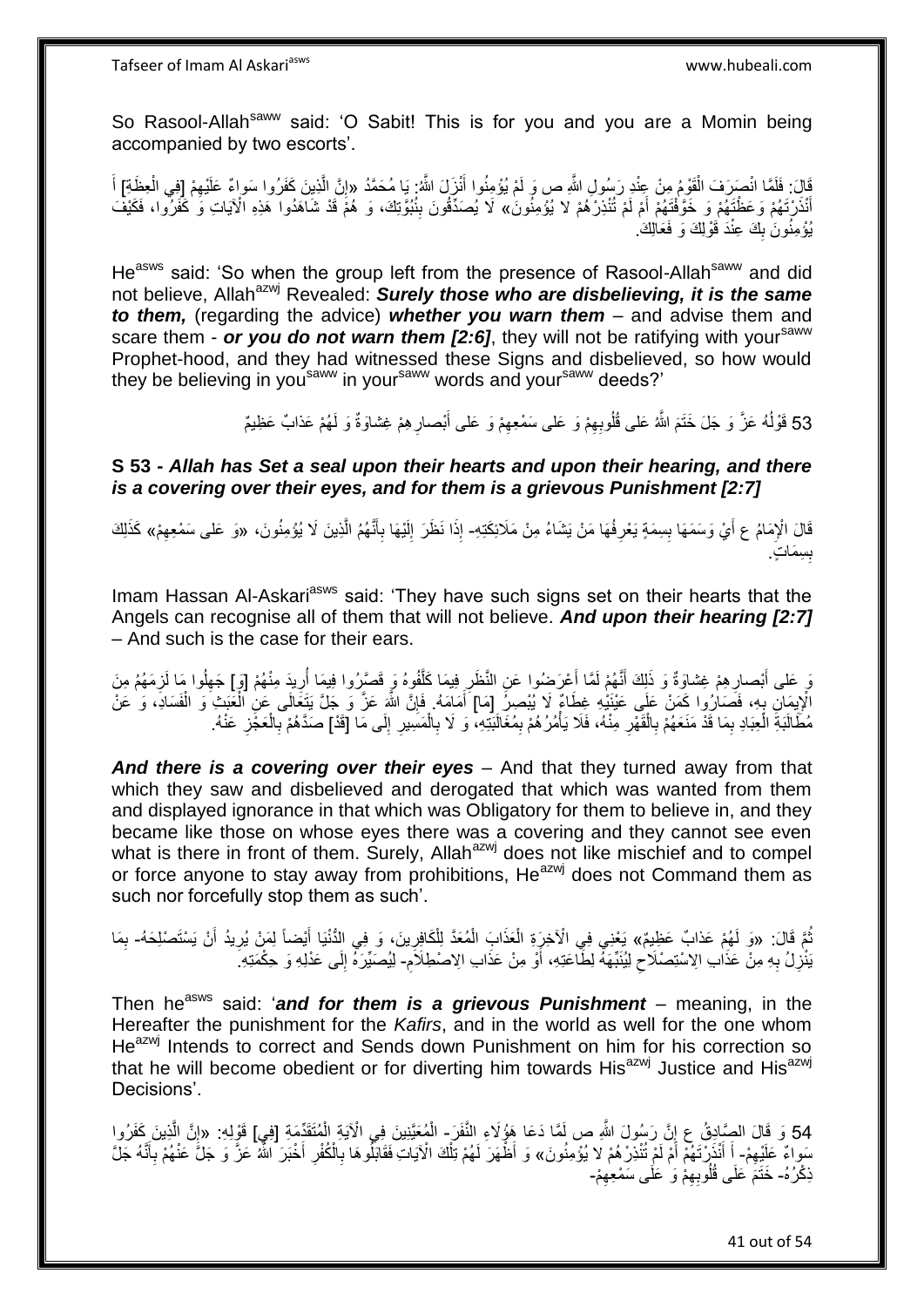**S 54 -** Al-Sadiq<sup>asws</sup> said: 'When Rasool-Allah<sup>saww</sup> invited the number of the people meant in the previous Verse: *Surely those who are disbelieving, it is the same to them, whether you warn them or you do not warn them, they will not be believing [2:6]* and Showed them these Verses, they were overcome with *Kufr*, Allah<sup>azwj</sup> Mighty and Majestic Informed (Rasool-Allah<sup>saww</sup>) about them that He<sup>azwj</sup>, Majestic is His<sup>azwj</sup> Mention: **has Set a seal upon their hearts and upon their** *hearing [2:7]*.

خَتْماً يَكُونُ عَلَامَةً لِمَلَائِكَتِهِ الْمُقَرَّبِينَ- الْقُرَّاءِ لِمَا فِي اللَّوْح الْمَحْفُوظِ- مِنْ أَخْبَارِ هَؤُلَاءِ [الْمُكَذِّبِينَ] اِلْمَذْكُورِ فِيهِ أَحْوَالُهُمْ. ِ ْ ْ ِ ه ِ ْ ِ َ ا<br>ا َ ِ **ٔ** ْ حَتَّى [إِذَا] نَظَرُوا إِلَى أَحْوَالِهِمْ- وَ قُلُوبِهِمْ وَ أَسْمَاعِهِمْ وَ أَبْصِلْرِهِمْ- وَ شَاهَدُوا مَا هَٰذَاكَ مِنْ خَتْمِ اللَّهِ عَٰزَ وَ جَلَّ عَلَيْهَا، ازْدَادُوا ِ َ ∣∣<br>∶ ِ َ ِ َ ِ ِ بِاللَّهِ مَعْرِفَةً، وَ بِعِلْمِهِ بِمَا يَكُونُ قَبْلَ أَنَّ يَكُونَ بَقِيناً. خُتَّى إِذَا شَاهَدُوا هَؤُلَاءِ الْمَخْتُومَ عَلَي جَوَارِحِهِمْ- يَمُرُّونَ عَلَي مَا قَرَءُوهُ ْ اً ِ ْ **∶** ِ **∶**  $\epsilon$ ِ مِنَ اللَّوْحِ الْمَحْفُوظِ، وَ شَاهَدُوهُ فِي قُلُوبِهِمْ وَ أَسْمَاعِهِمْ وَ أَبْصَارِهِمْ- ازْدَادُوا- بِعِلْمِ اللَّهِ عَزَّ وَ جَلَّ بِالْغَائِبَاتِ- يَقِيناً. **∶** َ ِ َ ِ ْ ِ ه ْ ِ ِ ْ ِ

(These are) seals which happen to be marks for the Angels of Proximity- the readers of what is in the Guarded Tablet – from the news of these beliers wherein their situations are mentioned, to the extent that when they are looking at their situations – their hearts and their hearing and their sight – and they witness what is over them from the Seals of Allah $a$ <sup>zwj</sup> Mighty and Majestic upon these, it increases their recognition with Allah<sup>azwj</sup>, and of His<sup>azwj</sup> Knowledge, certain of what would be happening before it happens – to the extent that when they are witnesses the seals upon their body parts, they are finding what they had read from the Guarded Tablet, and they are witnessing in their hearts, and their hearing, and their sights – they are increased with conviction that Allah<sup>azwj</sup> Mighty and Majestic has knowledge of the unseen'.

[قَالَ:] فَقَالُوا: يَا رَسُولَ اللَّهِ فَهَلْ فِي عِبَادِ اللَّهِ مَنْ يُشَاهِدُ هَذَا الْخَتْمَ كَمَا تُشَاهِدُهُ الْمَلَائِكَةُ فَقَالَ رَسُولُ اللَّهِ ص: بَلَى، مُحَمَّدٌ ْ ْ رِّسُولُ اللَّهِ يُشَاهِدُهُ بِإِشْهَادِ اللَّهِ تَعَالَى لَهُ، وَ يُشَاهِدُهُ مِنْ أُمَّتِهِ أَطْوَعُهُمْ لِلَّهِ عَزَّ وَ جَلَّ، وَ أَشَدُّهُمْ جَدَّاً فِي طَاعَةِ اللَّهِ تَعَالَى، وَ ُ ِ ِ َ أَفْضَلُٰهُمْ فِي دِينِ الثَّهِ ۖ عَزَّ وَ جَلَّ ۚ. ُ َ

He<sup>asws</sup> said: 'They said, 'O Rasool-Allah<sup>saww</sup>! So is there among the servants of Allah<sup>azwj</sup>, the one who witnesses this seal just as the Angels witness it?' So Rasool-Allah<sup>saww</sup> said: 'Yes. Muhammad<sup>saww</sup> Rasool-Allah<sup>saww</sup> by Allah<sup>azwj</sup> the Exalted Causing him<sup>saww</sup> witness it, and he witnesses it from his<sup>saww</sup> community who is the most obedient to Allah<sup>azwj</sup> Mighty and Majestic, and the most intense in the obedience of Allah<sup>azwj</sup> the Exalted, and the most superior of them in the Religion of Allah<sup>azwj</sup> Mighty and Majestic'.

> فَقَالُوا: مَنْ هُوَ يَا رَسُولَ اللَّهِ وَ كُلٍّ مِنْهُمْ تَمَنَّى أَنْ يَكُونَ هُوَ . اُ

So they said, 'Who is he, O Rasool-Allah<sup>saww</sup>? And everyone from them is wishing that he would happen to be him'.

فَقَالَ رَسُولُ الثَّهِ ص: دَعُوهُ يَكُنْ مَنْ شَاءَ الثَّهُ، فَلَيْسَ الْجَلَالَةُ فِي الْمَرَاتِب عِنْدَ الثَّهِ عَزَّ وَ جَلَّ بِالتَّمَنِّي، وَ لَا بِالتَّطَنِّي، وَ لَا ْ ْ ِ ِ بِالاَقْتِرَاح، وَ لَكِنَّهُ فَضْلٌ مِنَ النَّهِ عَزَّ وَ جَلَّ عَلَى مَنْ يَشَاءُ،  $\zeta$ **∶** 

So Rasool-Allah<sup>saww</sup> said: 'Leave it! He would happen to be the one Allah<sup>azwj</sup> Desires, for the majesty in the ranks in the Presence of Allah<sup>azwj</sup> Mighty and Majestic isn't with the wishing, or with the thinking, or with the suggesting. But it is a Grace from Allah $a^{2x}$  Mighty and Majestic upon the one He $a^{2x}$  so Desires.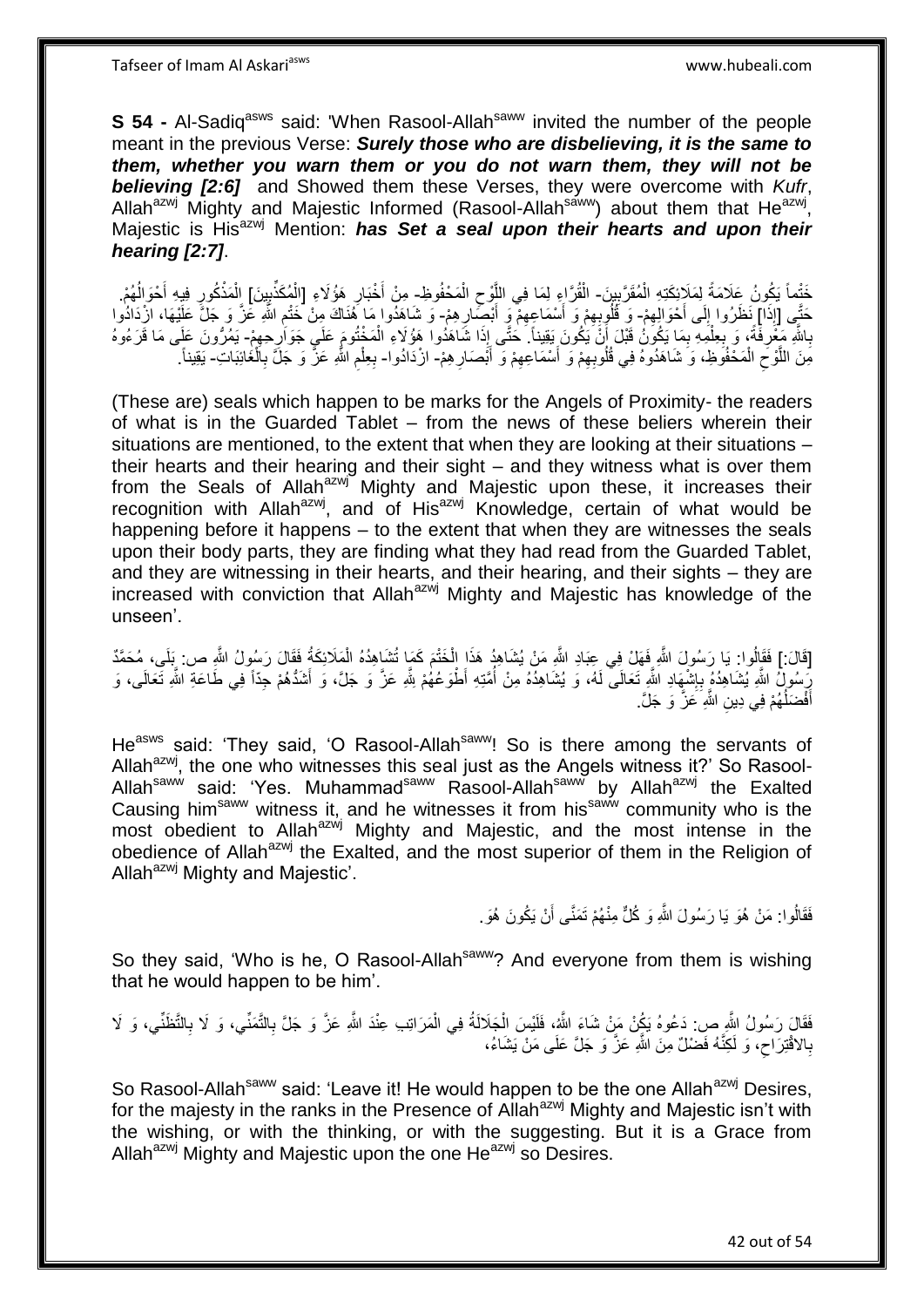يُوفِّقُهُ لِلْأَعْمَالِ الصَّالِحَةِ يُكْرِمُهُ بِهَا، فَيُبَلِّغُهُ أَفْضِلَ الذَّرَجَاتِ وَ أَشْرَفَ الْمَرَاتِبِ إِنَّ اللَّهَ تَعَالَى سَيُكْرِمُ بِذَلِكَ مَنْ يُرِيكُمُوهُ فِي َ ِّ ِ ِ ْ َ ِ ₹ ِ غَدٍ، فَجِدُّوا فِي الْأَعْمَالِ الْصَّالِحَةِ ۖ فَمَنْ وَقَقَهُ اللَّهُ لِمَا يُوجِبُ عَظِيمَ كَرَامَتِهِ عَلَيْهِ. فَلِلَّهِ عَلَيْهِ فِي ذَلِكَ الْفَضْلَلُ الْعَظِيمُ ه ْ ْ

He<sup>azwj</sup> would incline him to the righteous deeds, Honouring him with it, so he would reach the highest of the levels and the noblest of the ranks. Allah<sup>azwj</sup> would Honour with that the one He<sup>azwj</sup> would Honour tomorrow morning. Therefore, strive in (doing) the righteous deeds. So the one whom Allah<sup>azwj</sup> Inclines to what would Obligate His<sup>azwj</sup> Honouring upon, so for him would be the great Grace regarding that'.

قَالَ عِ: فَلَمَّا أَصْبَحَ رَسُولُ اللَّهِ ص، وَ غَصرٍّ مَجْلِسُهُ بِأَهْلِهِ، وَ قَدْ جَدَّ بِالْأَمْسِ كُلٍّ مِنْ خِيَارِهِمْ فِي خَيْرِ عَمَلِهِ، وَ إِحْسَانٍ إِلَى ِ ِ **∫ ∶** َ ِ יֲ<br>י ِ رَبِّهِ قَذَّمَهُ، يَرْجُو أَنْ يَكُونَ هُوَ ذَلِكَ الْخَيْرَ الْأَفْضَلَ ْ ؘ

He<sup>asws</sup> said: 'So when Rasool-Allah<sup>saww</sup> (came in the) morning, and his<sup>saww</sup> gathering was crammed with its people, and there had come everyone who had strived the day before in his good deed, and favours sent forward to his Lord<sup>azwj</sup>, hoping that he would happen to be that best one, the most superior.

> قَالُوا: يَا رَسُولَ اللَّهِ مَنْ هَذَا عَرِّفْنَاهُ بِصِفَدِّهِ، وَ إِنْ لَمْ تَنُصَّ لَنَا عَلَى اسْمِهِ ِ ِ

They said, 'O Rasool-Allah<sup>saww</sup>! Who is this one? Introduce him with his characteristics, and if you<sup>saww</sup> do not state his name upon us'.

فَقَالَ رَسُولُ اللَّهِ صٍ هَذَا الْجَامِعُ لِلْمَكَارِمِ، الْحَاوِي لِلْفَصَائِلِ، الْمُشْتَمِلُ عَلَى الْجَمِيلِ قَاضٍ عَنْ أَخِيهِ دَيْناً مُجْحِفاً إِلَى غَرِيمٍ-ْ ْ ْ ْ ِ ِ ْ ْ ֧֧֧֧֚֓֝֓֝֬֓֝֓֝ ِ ِ َ مُتَعَنِّتٍ غَاضِبٌٍ لِلَّهِ تَعَالَى، قَاتِلٌ لِغَضَبِهِ ذَاكَ عَذُوٌّ اللَّهِ مُسْتَحْيٍ مِنْ مُؤْمِنٍ مُعْرِضٍ عَذُهُ لِخَجَلِهِ، يُكَايِدُ فِي ذَلِكَ الشَّيْطَأَنُ<br>نَقَطَّتُتِ عَاصِبٍ وَ تَقَلِّقُ الْمَسْتَظَلِّلُ لِغ ِ ِ ِ ِ الرَّجِيمَ- حَتَّى أَخْزَاهُ [اللَّهُ] عَنْهُ، وَ وَقَى بِنَفْسِهِ نَفْسَ عَبْدٍ بِلَّهِ مُؤْمِنٍۗ- حَتَّى أَنْقَذَهُ مِنَ الْهَلَكَةِ. **!** ْ َ

So Rasool-Allah<sup>saww</sup> said: 'These are the whole of his honourable characteristics  $$ the one enclosing (all) the merits, and one inclusive upon the beautiful repayment of debts on behalf of his brother to the unfair creditors satisfying them, angry for (the Sake of) Allah<sup>azwj</sup> the Exalted, fighting the enemies of Allah<sup>azwj</sup> due to than anger of his, too embarrassed from a Momin to turn away from him due to his shyness, confronting the Pelted Satan<sup>la</sup> during that until Allah<sup>azwj</sup> Disgraced him<sup>la</sup> on his behalf, and he saved a soul of a Momin by his soul for (the Sake of) Allah $a^{2}$  – until he saved him from the destruction'.

َ نُمَّ قَالَ رَسُولُ اللَّهِ ص: أَيُّكُمْ قَضَى الْبَارِحَةَ أَلْفَ دِرْهَمٍ وَ سَبْعَمِائَةِ دِرْهَمٍ فَقَالَ عَلِيُّ بْنُ أَبِي طَالِبٍ ع: أَنَا يَا رَسُولَ اللَّهِ. ֧֧֧֧֧֧֧֧֓֝֓֝֓֝֓֝֬֟֓֟֓֓֓֟֓֓֟֓֓<del>֛</del> ٍ ْ َ **∶** ا.<br>ا َ ُ َ

Then Rasool-Allah<sup>saww</sup> said: 'Which one of you yesterday paid off one thousand the seven hundred Dirhams?' So Ali<sup>asws</sup> Bin Abu Talib<sup>asws</sup> said: 'I<sup>asws</sup> did, O Rasool-Allah<sup>saww</sup>!'

ِّفَقَالَ رَسُولُ اللَّهِ صِ: يَا عَلِيُّ فَجَدِّثْ إِخْوَانَكَ الْمُؤْمِنِينَ كَيْفٍ كَانَتْ قِصَنَّتُهُ أُصَدِّقُكَ لِتَصْدِيقِ اللَّهِ إِيَّاكَ، فَهَذَا الرُّوحُ الْأَمِينُ  $\frac{1}{2}$ ון<br>≀ ُ إِخْبَرَنِي عَنِ اللَّهِ عَزٍّ وَ جَلَّ- أَنَّهُ قَدْ هَذَّبَكَ مِنَ الْقَبِيحِ كُلِّهِ، وَ نَزَّهَكَ عَنِ الْمَسَاوِئِ بِأَجْمَعِهَا، وَ خَصَّكَ مِنَ الْفَضَائِلِ بِأَشْرَفِهَا وَ َ ِ ْ ِّ  $\zeta$ ِ ْ اً **∶** ْ أَفْضَلِهَا ۖ لَا يَتَّهِمُكَ إِلَّا مَنْ كَفَرَ بِهِ، وَ أَخْطَأَ حَظٌّ نَفْسِهِۖ. َ َ **∶** ِ ِ َ

So Rasool-Allah<sup>saww</sup> said: 'O Ali<sup>asws</sup>! Narrate to your<sup>asws</sup> Momineen brothers how its story was (and) Isaww will ratify you<sup>asws</sup> due to the Ratification of Allah<sup>azwj</sup> of you<sup>asws</sup>, for this here is the Trustworthy Spirit informing me<sup>saww</sup> on behalf of Allah<sup>azwj</sup> Mighty and Majestic that He<sup>azwj</sup> Has Kept away from you<sup>asws</sup> from the ugliness, all of it, and Removed the disadvantages in their entirety, and Specialised you<sup>asws</sup> from the merits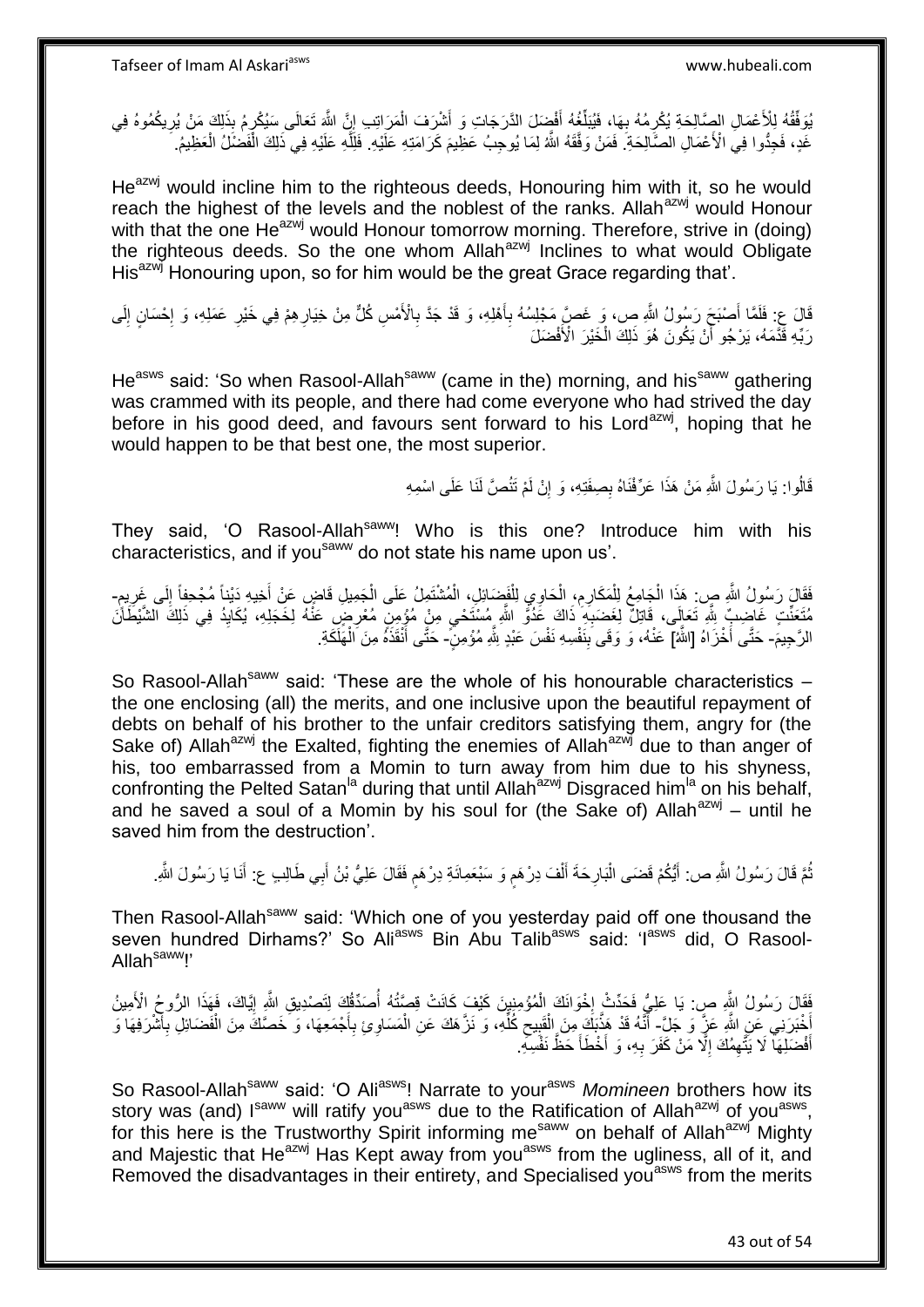with the noblest of these and the most superior of these. None shall accuse you<sup>asws</sup> except the one who disbelieves in it and is himself mistaken in it by chance'.

فَقَالَ عَلِيٌّ عِ مَرَرْتُ الْبَإِرِحَةَ بِفُلَانِ بْنِ فُلَانٍ الْمُؤْمِنِ، فَوَجَدْتُ فُلَاناً- وَ أَنَا أَتَّهِمُهُ بِالنَّفَاقِ- قَدْ لَازِمَهُ وَ ضَيَّقَ عَلَيْهِ فَنَادَانِي ¦ ِ ْ َ َ ِ الْمُؤْمِنُ: ۖ يَا أَخَا رَسُولِ اللَّهِ وَ كَثَبَافٍَ الْكُرَبِ عَنْ وَجْهٍ رَسُولٍ اللَّهِ، وَ قَامِعَ أَعْدَاءِ اللَّهِ عَنْ حَبِيبِهِ، أَغِثْنِي وَ اكْشِفْ كُرْبَتِي، وَّ َ َ ْ ِ **ٔ** َ ِ نَجِّنِي مِنْ غَمِّي، سَلْ غَرِيمِي هَذَا لَعَلَّهُ يُجِيبُكَ، وَ يُؤَجِّلُنِي، فَإِنِّي مُعْسِرٌ . ∣اٍ ُ ه **∶** 

So Aliasws said: 'Yesterday lasws passed by so and so, son of so and so, the Momin, and I found so and so – and  $I^{absws}$  accuse him of the hypocrisy – pressing him and constraining upon him. So the Momin called out to me<sup>asws</sup>, 'O brother<sup>asws</sup> of Rasool-Allah<sup>saww</sup>, and the remover of the worries from the face of Rasool-Allah<sup>saww</sup>, and the repressor of the enemies of Allah<sup>azwj</sup> from His<sup>azwj</sup> Beloved! Help me and remove my distress, and rescue me from my gloom. Ask this creditor of mine, perhaps he would respond to you<sup>asws</sup> and he would respite me, for I am insolvent.

فَقُلْتُ لَهُ: اللَّهَ، إِنَّكَ لَمُعْسِرٌ إِ فَقَالَ ۚ يَا إِنَّذٍا رَسُولِ اللَّهِ لَئِنْ كُنْتُ أَسْتَجِلُ أَنْ أَكْذَبَ فَلَا تَأْمَنُّي عَلَى يَمِينِي [أَيْضاً]، أَنَا مُعْسِرٌ، وَ َ ِ ْ َ َ َ ْ َ َ فِي قَوْلِي هَذَا صَادِقٌ، وَ أُوَقِّرُ اللَّهَ وَ أُجِلَّهُ [مِنْ] أَنْ أَحْلِفَ بِهِ صَادِقاً أَوْ كَاذِباً. ُّ ُ ِ َ اُ

So lasws said to him: '(By) Allah<sup>azwj</sup>! You are insolvent!?' He said, 'O brother<sup>asws</sup> of Rasool-Allah<sup>saww</sup>! If it was Permissible, I would lie, so you<sup>asws</sup> wouldn't trust upon my oath as well. I am (indeed) insolvent, and am truthful in this word (claim), and I am more revering of Allah<sup>azwj</sup> and consider Him<sup>azwj</sup> as more Majestic than that I should swear by Him<sup>azwj</sup>, whether truthfully or falsely'.

فَأَقْيَلْتُ عَلَى الرَّجُلِ فَقُلْتُ: إِنِّي لَأُجِلُّ نَفْسِي عَنْ أَنْ يَكُونَ لِهَذَا عَلَيَّ يَدٍّ أَوْ [مِنَّةٌ] وَ أُجِلُّكَ أَيْضاً عَنْ أَنْ يَكُونَ لَهُ عَلَيْكَ يَدٌ أَوْ ا<br>أ َ اُ ِ ْ ْ َ َ َ اُ مِنَّةٌ، وَ أَسْأَلُ مَالِكَ الْمُلْكِ الَّذِي لَا يُؤْنَفُ مِنّْ سُؤَالِهِ- وَ لَا يُسْتَحَى مِنَّ التَّعَرُّضِ لِثْوَابِهِ ْ ْ َ اُ، **∶** َ

So  $I^{asws}$  turned upon the man, and  $I^{asws}$  said: ' $I^{asws}$  for my<sup>asws</sup> reason, from there happening to be a hand upon me<sup>asws</sup> or a favour, and for your reason as well, from there happening to be a hand (favour) for him upon you, or a favour, and lasws shall ask the King of the kings, Whom there is no dislike from asking Him<sup>azwj</sup> nor any embarrassment from exposing to His<sup>azwj</sup> Rewards'.

> ثُمَّ قُلْتُ: اللَّهُمَّ بِحَقِّ مُحَمَّدٍ وَ آلِهِ الطَّيِّبِينَ- لَمَّا قَضَيْتَ عَنْ عَبْدِكَ هَذَا [هَذَا] الدَّيْنَ ِ **∶** ه ْ ُ لَ

Then I<sup>asws</sup> said: 'O Allah<sup>azwj</sup>! By the right of Muhammad<sup>saww</sup> and his<sup>saww</sup> goodly Progeny<sup>asws</sup> – Pay off the debt from this servant of Yours<sup>azwj</sup>'.

فَرَأَيْتُ أَبْوَابَ السَّمَاءِ ثُنَادِي أَمْلَاكَها: يَا أَبَا الْحَسَنِ مُنْ هَذَا الْعَبْدَ يَضْرِبُ بِيَدِهِ إِلَي مَا شَاءَ- مِمَّا بَيْنَ يَدَيْهِ مِنْ حَجَرٍ وَ مَدَرٍ وَ َ َ َ ِ ِ ¦ ْ ْ حَصَيَاتٍ وَ تُرَابٍ- لِيَسْتَحِيلُ فِي يَدِهِ ذَهَباً، ثُمَّ يَقْضِيَ دَيْنَهُ مِنْهُ، وَ يَجْعَلَ مَا يَبْقَى نَفَقَتَهُ وَ بِضَاعَتَهُ الَّتِي يَسُدُّ بِهَا فَاقَتَهُ، وَ يَمُونُ ه ِ ان<br>المقامات ِ بِهَا عِيَالَهُ. **∶** 

So I saw the gateways of the sky, its Angels calling out, 'O Abu Al-Hassan<sup>asws</sup>! Order this servant to strike his hand to whatever he so desires to – from what is in front of him, from a stone, and mud, and pebbles and dust – it would be converted to gold in his hand. Then he can pay off his debt from it and make whatever remains as his expense monies, and (for) his goods by which he can block his destitution with it, and he can secure his dependants with it'.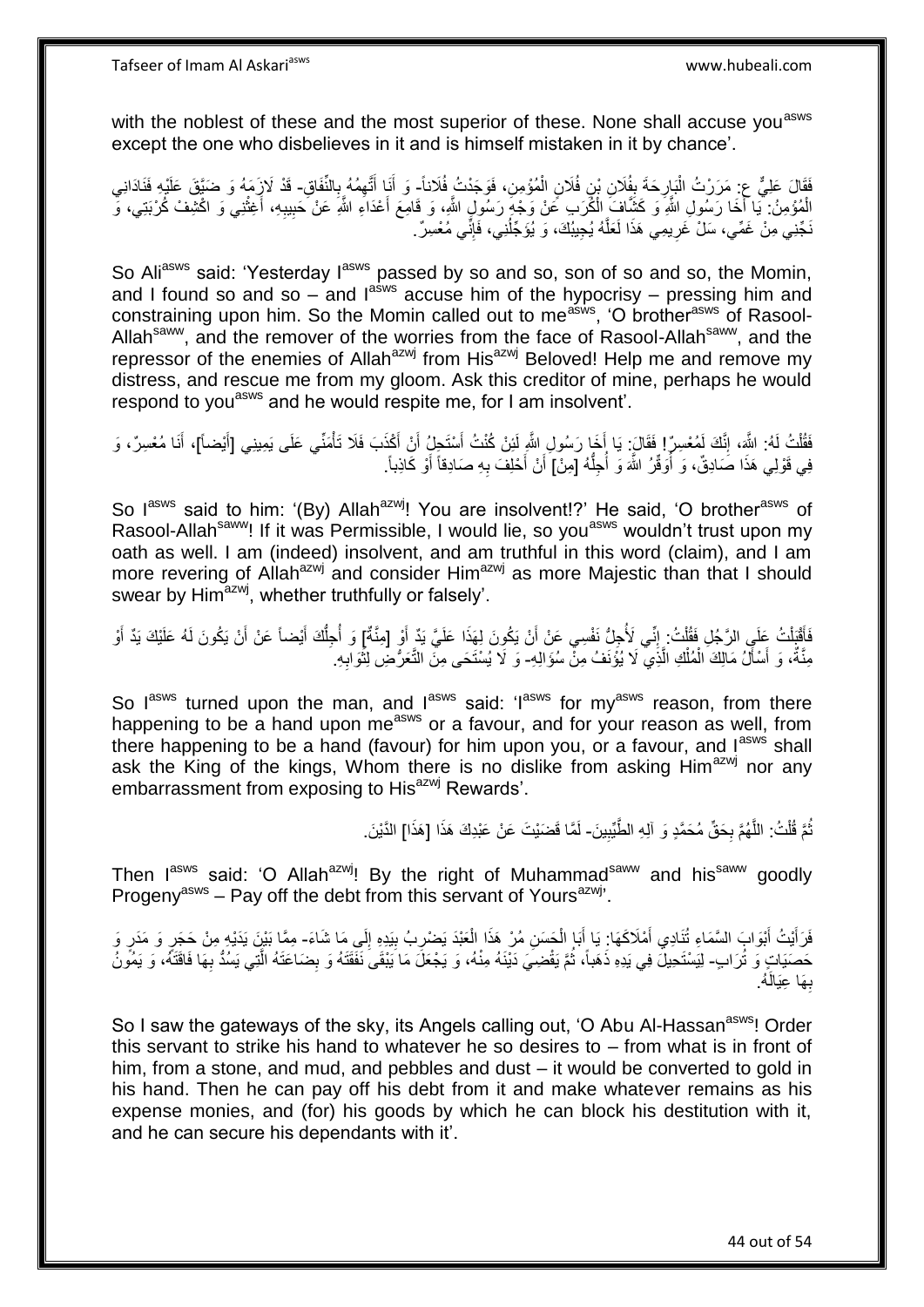فَقُلْتُ: يَا عَبْدَ اللَّهِ قَدْ أَذِنَ اللَّهُ بِقَضَاءِ دَيْنِكَ، وَ [ب] يَسَارِكَ بَعْدَ فَقْرِكَ، اضْرِبْ بِيَدِكَ إِلَى مَا تَشَاءُ مِمَّا أَمَامَكَ فَتَنَاوَلْهُ، فَإِنَّ اللَّهَ ِ **ٍ ∶ ∣** َ .<br>ا  $\sum_{i=1}^{n}$ ْ َ ِ ِ يُحَوِّلُهُ فِي يَدِكَ ذَهَباً إِبْرِيزاً. ِ ِ ُ

So I said, 'O servant of Allah<sup>azwj</sup>! Allah<sup>azwj</sup> has Permitted the fulfilment of your debt and make you affluent after your poverty. Strike your hand to whatever you so desire, from what is in front of you, and grab it, for Allah<sup>azwj</sup> would Transform it to pure gold in your hand'.

فَتَنَاوَلَ أَحْجَاراً ثُمَّ مَدَراً فَانْقَلَبَتْ لَهُ ذَهَباً أَحْمَرَ . ثُمَّ قُلْتُ لَهُ: افْصِلْ لَهُ مِنْهَا قَدْرَ دَيْنِهِ فَأَعْطِهِ فَفَعَلَ. قُلْتُ: وَ الْبَاقِي رِزْقٌ سَاقَهُ ُ َ ْ ِ ْ ْ َ اللَّهُ تَعَالَى إِلَيْكَ. لَ ِ

So he grabbed a rock, then some mud, and it turned for him as red gold. Then  $I^{assvs}$ said to him: 'Cut out a piece from it for him of a measurement of his debt and give it to him'. So he did. I<sup>asws</sup> said: 'And the remainder is sustenance which Allah<sup>azwj</sup> the Exalted Ushered towards you'.

رَ كَانَ الَّذِي قَضَاهُ مِنْ دَيْنِهِ أَلْفاً وَ سَبْعَمِائَةِ دِرْهَمٍ. وَ كَانَ الَّذِي بَقِيَ أَكْثَرَ مِنْ مِائَةِ أَلْفِ دِرْهَمٍ، فَهُوَ مِنْ أَيْسَرِ أَهْلِ الْمَدِينَةِ. ه ٍ ْ َ َ ه ْ َ ِ َ م ْ َ

And it was so, that which was paid off from his debt was one thousand and seven hundred Dirhams, and that which remained (with him) was more than one hundred thousand Dirhams. Thus he is from the most affluent ones of Al-Medina'.

نُمَّ قَالَ رَسُولُ اللَّهِ صِ: إِنَّ اللَّهَ عَنَّ وَ جَلَّ يَعْلَمُ مِنَ الْحِسَابِ مَا لَا يَبْلُغُهُ عُقُولُ الْخَلْقِ إِنَّهُ يَضْرِبُ أَلْفاً وَ سَبْعَمِائَةٍ فِي أَلْفٍ وَ ِ ْ ْ ُ ْ **׀** ْ َ ْ َ ِ سَلْعِمِائَةٍ، (ثُمَّ مَا ارْتَفَعَ مِنْ ذَلِكَ فِي مِثْلِهِ) إِلَى أَنْ يَفْعَلَ ذَلِكَ أَلْفَ مَرَّةٍ، ثُمَّ آخِرُ مَا يَرْتَفِعُ مِنْ ذَلِكَ [فِي مِثْلِهِ، إِلَى أَنْ يَفْعَلَ ذَلِكَ ر<br>ا َ ِ **ٔ** ُ ْ َ  $\frac{1}{2}$ أَلْفَ مَرَّةٍ، ثُمَّ آخِرُ مَا يَرْتَفِعُ مِنْ ذَلِكَ] عَذَدَ مَا يَهَبُّهُ اللَّهُ لَكَ [يَا عَلِيُ] ۖ ُ ْ

Then Rasool-Allah<sup>saww</sup> said: 'Allah<sup>azwj</sup> Mighty and Majestic Knows from the counting what the intellects of the people cannot reach. He<sup>azwj</sup> would Multiply one thousand and seven hundred by one thousand and seven hundred, (then whatever is raised (total) from that, (Multiply) by the like of it, until  $He^{azwj}$  Does that a thousand times. Then at the ends, whatever is raised from that (total, Multiply) by the likes of it, until He<sup>azwj</sup> Does that a thousand times. Then at the end, whatever is raised (total) from that, is a number what Allah<sup>azwj</sup> would Gift to you<sup>asws</sup>, O Ali<sup>asws</sup>.

فِي الْجَنَّةِ مِنَ الْقُصُورِ : قَصْرٌ مِنْ ذَهَبٍ، وَ قَصِرٌ مِنْ قَصْرٌ مِنْ لُؤُلُوٍ، وَ قَصْرٌ مِنْ زَبَرْجَدٍ، وَ قَصْرٌ مِنْ زُمُرُّدٍ، وَ ا<br>ا ُ ِ :<br>ا قَصْرٌ مِنْ جَوْهَرٍ، وَ قَصْرٌ مِنْ نُورِ رَبِّ الْعَالَمِينَ- وَ أَضْعَافُ ذَلِكَ مِنَ الْعَبِيدِ وَ الْخَدَمِ [وَ الْخَيْلِ] وَ النُّجُبِ تَطِيرُ بَيْنَ سَمَاءِ<br>أَوْ الْخَيْلِ وَإِن مِنْهُمْ مِنْ نُورِ رَبِّ الْعَالَمِ ْ ِ ْ ْ ِ ْ الْجَنَّةِ وَ أَرْضِهَا ً َ ْ

(There will be for you<sup>asws</sup>) in the Paradise, from the castles  $-$  a castle of gold, and a castle of silver, and a castle of pearls, and a castle of aquamarine, and a castle of emeralds, and a castle of jewels, and a castle of the Light of the Lord<sup>azwj</sup> of the worlds – and  $He^{azwj}$  would Add on top of that, from the servants, and the attendants, and the horses, and the (winged) animals flying between the sky of the Paradise and its ground'.

فَقَالَ عَلِيٌّ ع: «حَمْداً لِرَبِّي، وَ شُكْر أَ».

So Aliasws said: 'I<sup>asws</sup> praising my<sup>asws</sup> Lord<sup>azwj</sup> and thanking'.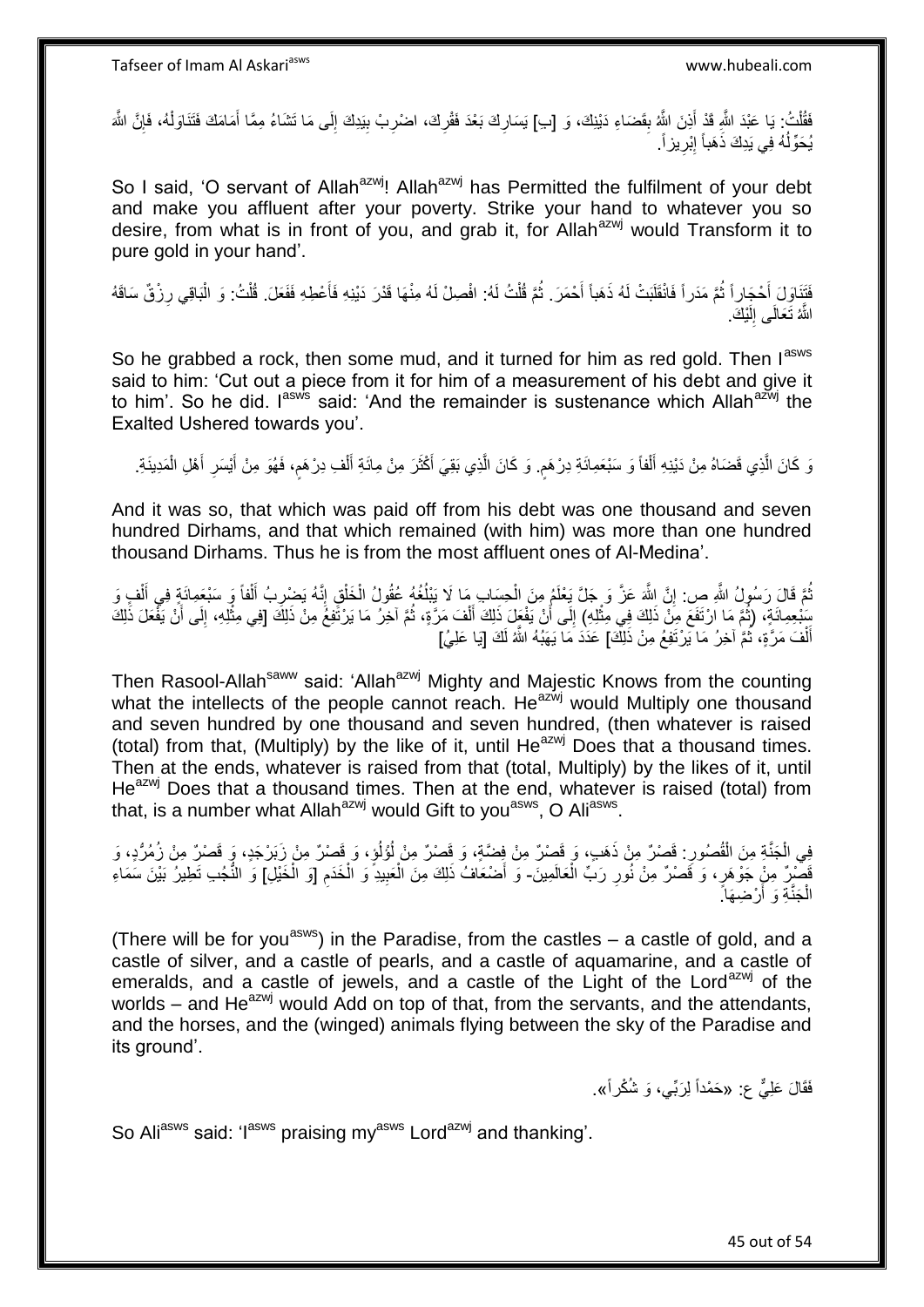قَالَ رَسُولُ اللَّهِ ص: وَ هَذَا الْعَدَدُ هُوَ عَدَدُ مَنْ يُدْخِلُهُمُ اللَّهُ الْجَنَّةَ، وَ يَرْضَى عَنْهُمْ بِمَحَبَّتِهِمْ لَكَ، وَ أَصْعَافَ هَذَا الْعَدَدِ مِمَّنْ ْ ٔ<br>ا ْ َ ِ ِ ْ بُدْخِلُهُمُ النَّارَ مِنَ الشَّيَاطِينِ مِنَ الْجِنِّ وَ الْإِنْسِ بِبُغْضِيهِمْ لَكَ- وَ وَقِيعَتِهِمْ فِيكَ، وَ تَنْقِيصِيَهِمْ إِيَّاكُ. ِ **∣** ْ ُ ِ ِ

Rasool-Allah<sup>saww</sup> said: 'And this is the number of the ones Allah<sup>azwj</sup> would Enter them into the Paradise, and be Pleased from them with their love for you<sup>asws</sup>, and Add to this number, from the ones He $a$ <sup>zwj</sup> would Enter into the Fire, from the Satans<sup>la</sup> from the Jinn and the human beings, due to their hatred for you<sup>asws</sup>, and their belittling you<sup>asws</sup> and their derogation of you<sup>asws</sup>.

55 ثُمَّ قَإِلَ رَسُولُ اللَّهِ صِ أَيُكُمْ قَتَلَ رَجُلًا الْبَارِحَةَ، غَضَباً لِلَّهِ وَ لِرَسُولِهِ .فَقَالَ عَلِيٌّ ع: أَنَا، وَ سَيَأْتِيكَ الْخُصُومُ الْأَنَ. فَقَالَ ْ ِ ْ َ رَسُولُ اللَّهِ ص: حَدِّثْ إِخْوَانَكَ الْمُؤْمِنِينَ بِالْقِصَّةِ. ْ ِ ْ ┆

**S 55 –** Then Rasool-Allah<sup>saww</sup> said: 'Which one of you killed a man yesterday, out of anger for the Sake of Allah<sup>azwj</sup> and His<sup>azwj</sup> Rasool<sup>saww</sup>?' So Ali<sup>asws</sup> said: 'I<sup>asws</sup> did, and the disputants would be coming to you<sup>saww</sup> now'. Rasool-Allah<sup>saww</sup> said: 'Narrate the story to your<sup>asws</sup> Momineen brothers'.

فَقَالَ عَلِيٌّ ع: كُنْتُ فِي مَنْزِلِي- إِذْ سَمِعْتُ رَجُلَيْنِ خَارِجَ دَارِي يَتَدَارَءَانِ فَدَخَلَا إِلَيَّ، فَإِذَا فُلَانٌ الْيَهُودِيُّ، وَ فُلَانٌ رَجُلٌ ِ **∶ ∶** ْ ْ لَ ∣∣<br>ِ مَعْرُوفٌ فِي الْأَنْصَارِ ـِ ِ

So Aliasws said: 'I<sup>asws</sup> was in my<sup>asws</sup> house, when I<sup>asws</sup> heard two men outside my<sup>asws</sup> house disputing. So they both came over to me<sup>asws</sup>, one of them was so and so Jew, and so and so well known among the Ansaar.

ْفَقَالَ الْيَهُودِيُّ: يَا أَبَا حَسَنِ اعْلَمْ أَنَّهُ قَدْ بَدَتْ لِي مَعَ هَذَا حُكُومَةٌ، فَاحْتَكَمْنَا إِلَى مُحَمَّدٍ صَاحِبِكُمْ، فَقَضَى لِي عَلَيْهِ، فَهُوَ يَقُولُ: ∣∣<br>∶ َ َ ا<br>ا ِ لَسْتُ أَرْضَى بِقَضَائِهِ فَقَدْ حَافَ وَ مَالَ وَ لْيَكُنْ بَيْنِي وَ بَيْنَكَ كَعْبُ [بْنُ] الْأَشْرَفَ فَأَبَيْتُ عَلَيْهِ َ ِ َ

So the Jew said, 'O Abu Al-Hassan<sup>asws</sup>! Know that a (need for a) judgment was apparent for me with this one, so we went for judgment to your<sup>asws</sup> companion Muhammad<sup>saww</sup>, and he<sup>saww</sup> judged for me, against him. But, he is saying, 'I am not happy with his<sup>saww</sup> judgment, so he<sup>saww</sup> has been unjust and biased, and there be Ka'ab Bin Al-Ashraf between me and you (as a judge)'. But I refused upon it.

> فَقَالَ لِي: أَ فَتَرْضَى بِعَلِيٍّ [فَ)] قُلْتُ: نَعَمْ. فَهَا هُوَ قَدْ جَاءَ بِي إِلَيْكَ لَ ِ ْ ِ َ

So he (the Jew) said to me, 'Are you happy with Ali<sup>asws</sup> (as a judge)?' I said, 'Yes'. And here, he has come with me to you<sup>asws,</sup>

> . فَقُلْتُ لِصَاحِبِهِ: أَ كَمَا يَقُولُ قَالَ: نَعَمْ. فَقُلْتُ: أَعِدْ عَلَيَّ الْحَدِيثَ. َ **∶** ْ ْ َ ْ

So lasws said to his companion, 'Is it just as he is saying it?' He said, 'Yes'. So lasws said: 'Repeat the discussion upon measws'.

فَأَعَادَ كَمَا قَالَ الْيَهُودِيُّ، ثُمَّ قَالَ لِي. يَا عَلِيُّ فَاقْضِ بَيْنَنَا بِالْحَقِّ. فَقُمْتُ أَدْخُلُ مَنْزِلِي فَقَالَ الرَّجُلُ: إِلَى أَيْنَ قُلْتُ: أَدْخُلُ آتِيكَ ُ :<br>ا َ َ ْ َ ِ ِ َ ْ ِ بِهِ أَحْكُمُ بِالْحُكْمِ الْغَدْلِ. ٰ فَدَخَلْتُ، وَ اشْتَمَلَّتُ عَلَى سَيْفِيَ، فَضَرَبْتُهُ عَلَى حَبْلِ عَاتِقِهِ، فَلَوْ كَانَ جَبَلًا لَقَدَنْتُهُ فَوَقَعَ رَأْسُهُ بَيْنَ ْ ْ ْ ِ ْ **∶** َ **∶ ∶ المعلمات** َيَدْي ِه.

So he repeated just as the Jew had said, then said to me, 'O Ali<sup>asws</sup>! Judge between us with the truth<sup>7</sup>. So l<sup>asws</sup> stood up and entered into my<sup>asws</sup> house'. So the man said, 'Where (are you<sup>asws</sup> going)?'. I<sup>asws</sup> said, 'Entering (my<sup>asws</sup> house). I<sup>asws</sup> shall come to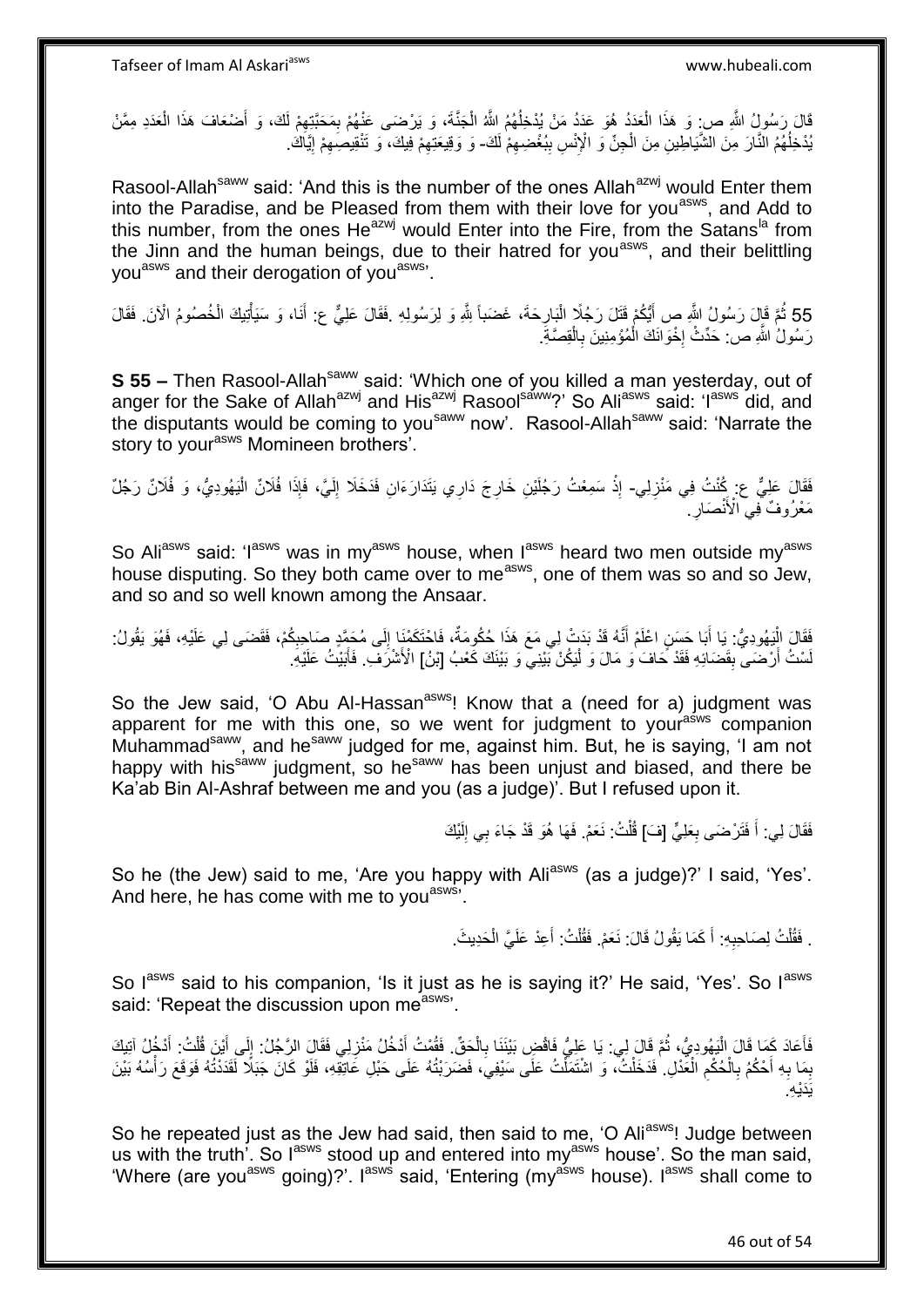Tafseer of Imam Al Askariasws www.hubeali.com

you with what lasws would judge with the justice'. So lasws entered and uncovered my<sup>asws</sup> sword and l<sup>asws</sup> upon the neck on his shoulders (so hard) that, had there been a mountain (between us), it would have been split, and his head fell in front of him'.

فَلَمَّا فَرَغَ عَلِيٌّ ع مِنْ حَدِيثِهِ- جَاءَ أَهْلُ ذَلِكَ الرَّجُلِ [بِالرَّجُلِ] الْمَقْتُولِ، وَ قَالُوا: هَذَا ابْنُ عَمِّكَ قَتَلَ صَاحِبَنَا، فَاقْتَصَّ مِنْهُ. ِ َ ُ ْ

So when Ali<sup>asws</sup> was free from his<sup>asws</sup> narration, the family of that man, the killed one, came over (with the dead man) and they said, 'This cousin of yours<sup>saww</sup> killed our companions, so we want retaliation from him<sup>asws</sup>.

فَقَالَ رَسُولُ اللَّهِ صِ: لَا قِصَاصَ. [فَ] قَالُوا: أَوْ دِيَةً يَا رَسُولُ اللَّهِ! فَقَالَ رَسُولُ اللَّهِ ص: وَ لَإ دِيَةَ لَكُمْ، هَذَا وَ اللَّهِ إِقَتِيلُ اللَّهِ] ً لَا يُؤْدَى، إِنَّ عَلِيّاً قَدْ شَهِدَ [عَلَى صَاحِبِكُمْ] بِشَهَادَةٍ وَ اللَّهُ يَلْعَنُهُ بِشَهَادَةِ عَلِيٍّ، وَ أَوْ شَهِدَ عَلِيٍّ عَلَى الثَّقَلَيْنِ لَقَبِلَ اللَّهُ شَهَادَتَهُ ِ ِ ِ ِ **∶** ْ **ِ** ِ ه عَلَيْهِمْ- إِنَّهُ الْصَّادِقُ الْأَمِينُ، الرْفَعُوا صَاحَبَكُمْ هَذَا وَ ادْفِنُوهُ مَعَ الْيَهُودِ، فَقَدْ كَانَ مِنْهُمْ. ِ ْ ֺׅׅ֧֧֦֧֧֧֧ׅ֧֧ׅ֧ׅ֧ׅ֧ׅ֧֧ׅ֧ׅ֧֧ׅ֧ׅ֧֧֧֧֚֚֚֚֚֚֚֚֚֚֚֚֚֚֚֚֚֚֚֚֚֚֚֚֚֚֚֝֡֡֡֡֡֡֡֝֡֓֡֝֓֓֡֓֡֬֓֝֬֡֬֝֬֝֬֝֬

So Rasool-Allah<sup>saww</sup> said: 'There is no retaliation'. They said, 'Or (not even) a compensation, O Rasool-Allah<sup>saww</sup>!' So Rasool-Allah<sup>saww</sup> said: 'And no compensation (either) for you. And Allah<sup>azwj</sup> (for the one) killed by Allah<sup>azwj</sup>, does not pay compensation. Ali<sup>asws</sup> had testified upon your companion with a testimony, and Allah<sup>azwj</sup> Cursed him with the testimony against me<sup>saww</sup>. And has Ali<sup>asws</sup> testified against the 'Saqalayn' (All the Jinn and the human beings), Allah<sup>azwj</sup> would Accept his<sup>asws</sup> testimony against (all of) them. He<sup>asws</sup> is the truthful, the trustworthy. Lift him (the deceased) up and bury him with the Jews, so he was from them'.

> فَرُفِعَ وَ أَوْدَاجُهُ تَشْخُبُ دَماً، وَ بَدَنُهُ قَدْ كُسِيَ شَعْرٍ أَ َ

So he was lifted up and his neck was flowing with blood, and his body was covered with hair.

فَقَالَ عَلِيٌّ ع: يَا رَسُولَ اللَّهِ مَا أَشْبَهَهُ إِلَّا بِالْخِنْزِيرِ فِي شَعْرِهِ! قَالَ رَسُولُ اللَّهِ ص: يَا عَلِيُّ أَ وَ لَيْسَ لَوْ حَسَبْتَ بِعَدَدِ كُلِّ َ ِ ِ ِ ْ ِ ِ َ **∶** شَعْرَةٍ- مِثَّلَ عَدَدِ رِمَالِ الدُّنْيَا حَسَنَاتٍ لَكَانَ كَثِيراً قَالَ: بَلَّى يَا َرَسُولَ اللَّهِ. ِ <u>ٔ</u>

So Ali<sup>asws</sup> said: 'O Rasool-Allah<sup>saww</sup>! He does not resemble except with the pigs with regards to his hair!' Rasool-Allah<sup>saww</sup> said: 'O Ali<sup>asws</sup>! If you<sup>asws</sup> were to count the number of every hair like the number of sands of the world as good deed, it would be a lot'. He<sup>asws</sup> said: 'Yes, O Rasool-Allah<sup>saww</sup>!'.

قَالَ رَسُولُ اللَّهِ ص: يَا أَبَا الْحَسَنِ إِنَّ هَذَا الْقَتْلَ الَّذِي قَتَلْتَ بِهِ هَذَا الرَّجُلَ- قَدْ أَوْجَبَ اللَّهُ لَكَ بِهِ مِنَ الثَّوَاب- كَأَنَّمَا أَعْتَقْتَ ِ ْ ه ْ ِ ْ َ ه **∶** َ َ ِ رِقَاباً بِعَدَدِ رَمْلِ عَالِجِ إِللاُّنْيَا] وَ بِعَدَدِ كُلِّ شَعْرَةٍ عَلَى هَذَا الْمُنَافِقِ، وَ إِنَّ أَقَلَّ مَا يُعْطِي اللَّهُ بِعِنْقِ رَقَبَةٍ ۖ لِمَنْ يَهَبُ لَهُ بِعَدَدِ كُلِّ ِ ِ **∶** َ ِ ْ ِ ِ لِّمَعْرَةٍ مِنْ تِلْكَ الرَّقِبَةِ أَلْفَ حَسَنَةٍ، وَ يَمْحُو [الثَّمَا عَنْهُ أَلْفَ سَيِّئَةٍ، فَإِنَّ لَمْ يَكُنْ لَهُ فَلِأَبِيهِ، فَإِنَّ لَمْ يَكُنْ لَا يَكُنْ الْإِبِيهِ فَلِأَمْلِهِ، فَإِنَّ لَمْ يَكُنْ ْ َ ْ ِ ْ َ ِ ِ ∣ٍ إ ِ لَهَا فَلِأَخِيهِ، وَ إِنْ لَمْ يَكُنْ لَهُ فَلِذُرِّيَّتِهِ وَ حِيرَانِّهِ وَ قَرَابَاتِهِ. **إ** 

Rasool-Allah<sup>saww</sup> said: 'O Abu Al Hassan<sup>asws</sup>! This killing by which you<sup>asws</sup> killed this man with – Allah<sup>azwj</sup> has Obligated for you<sup>asws</sup>, due to it, from the Rewards – as if you freed necks (slaves) of the number of sands of a desert (of the world), and of the number of every hair upon this hypocrite. And the least of what Allah<sup>azwj</sup> Grants for the freeing of a neck – to the one He<sup>azwj</sup> Gifts to – for every hair from that (freed) person, a thousand Rewards and Allah<sup>azwj</sup> Deletes a thousand evil deeds of his. So if there does not happen to be for him (the evil deeds), then for his father. And if there does not happen to be for his father, then for his mother. And if there does not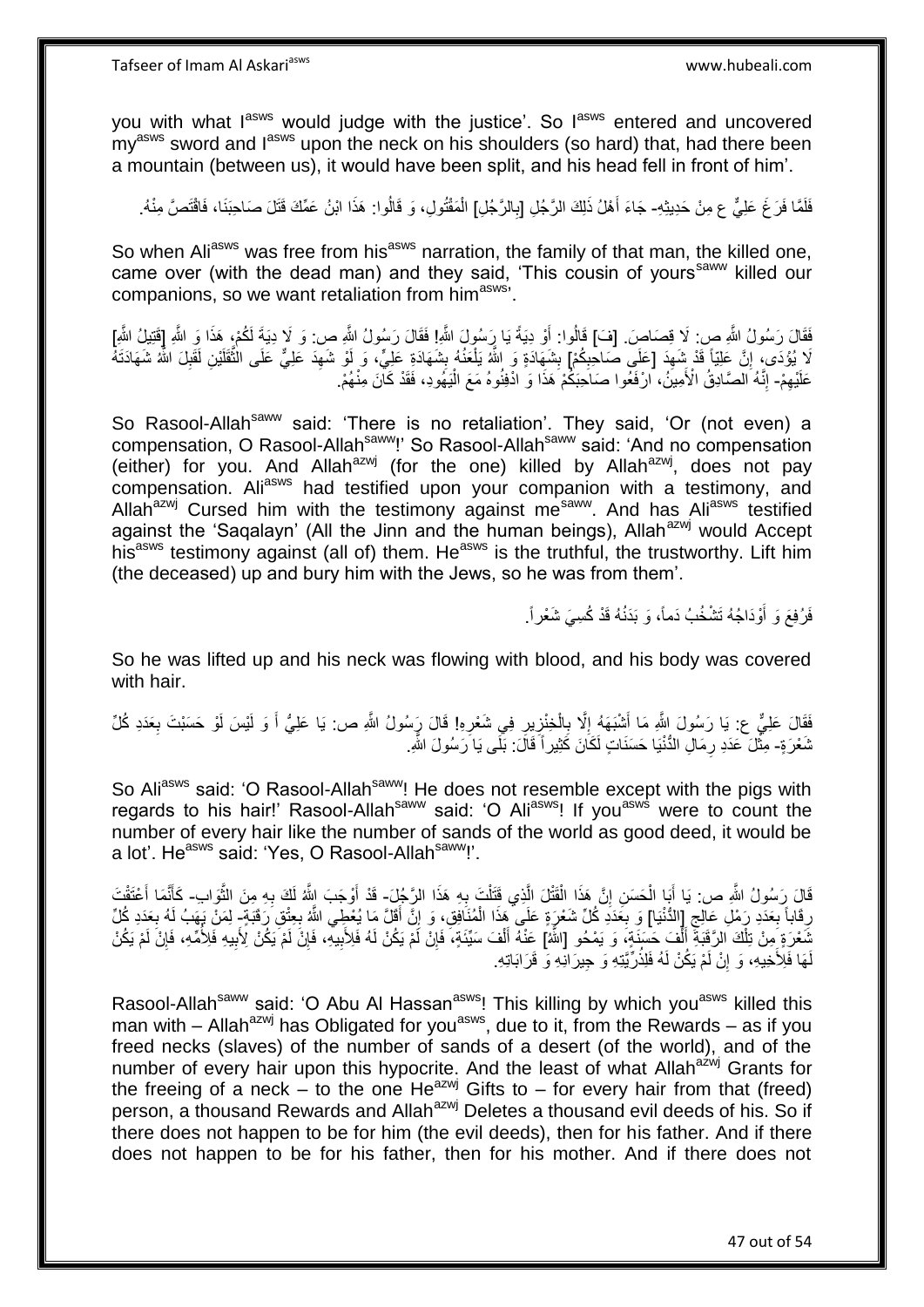Tafseer of Imam Al Askariasws www.hubeali.com

happen to be for her, then for his brother. And if there does not happen to be for him, then for his offspring, and his neighbours, and his relatives'.

56 ثُمَّ قَالَ رَبِّسُولُ اللَّهِ ص أَيُّكُمْ اسْتَحَى الْبَارِحَةَ مِنْ أَخٍ لَهُ فِي اللَّهِ- لِمَا رَأَى بِهِ [مِنْ] خُلَّةٍ، ثُمَّ كَايَدَ الشَّيْطَانُ فِي ذَلِكَ الْأَخِ، وَ<br>أَنْ يَرْمَ َ ِ ِ ِ ا دیکھیے ه مْ يَزَلْ بِهِ حَتَّى غَلَبَهُ **∶** لَ

**S 56 –** Then Rasool-Allah<sup>saww</sup> said: 'Which one of you yesterday who took pity on his brother of his for the Sake of Allah $a^{2}$ wj – due to what he saw with him from a friendship, then confronted the Satan<sup>la</sup> regarding that brother, and did not cease to be with him until he overcame him<sup>la</sup>?'

فَقَالَ عَلِيٌّ ع: أَنَا يَا رَسُولَ اللَّهِ. فَقَالَ رَسُولُ اللَّهِ ص: حَدِّثْ يَا عَلِيُّ بِهِ إِخْوَانَكَ الْمُؤْمِنِينَ، لِيَتَأَسَّوْا بِحُسْنِ صَنِبِعِكَ فِيمَا<br>مسكومات َ ْ  $\frac{1}{2}$ ِ َ ِ يُمْكِنُهُمْ، وَ إِنِّ كَانَ أَحَدٌ مِنْهُمْ لَا يَلْحَقُ ثَارَكَ وَ (لَا يَشْقُّ غُبَارَكَ) وَ لَا يَرْمُقُكَ فِي سَابِقَةٍ لَكَ إِلَى الْفَضَائِلِ- إِلَّا كَمَا يَرْمُقُ َ ْ َ ِ ْ ِ **!** ا<br>ا الشَّمْسُ مِنَ ٱلْأَرْضِ، وَ أَقْصَى الْمَشْرِقِ مِنْ أَقْصَى الْمَغْرِبِ. ِ ْ َ ْ َ

So Ali<sup>asws</sup> said: 'I<sup>asws</sup> did, O Rasool-Allah<sup>saww</sup>!'. So Rasool-Allah<sup>saww</sup> said: 'Narrate with it, O Aliasws, to your<sup>asws</sup> brethren, the Momineen, in order for them to be following the goodness of your<sup>asws</sup> doing in what is possible for them, and even though not one of them can reach your<sup>asws</sup> standard nor the difficulty of your<sup>asws</sup> worship, nor ogle at you<sup>asws</sup> in preceding you to the merit – but it is like ogling at the sun from the earth, and looking at the outskirts of the east from the outskirts of the west'.

فَقَالٍ عَلِيٌّ عِ: يَا رَسُولَ اللَّهِ مَرَرْتُ بِمَزْبَلَةِ بَنِي فُلَانٍ، وَ رَأَيْتُ رَجُلًا مِنَ الْإِنْصَارِ مُؤْمِناً- قَدْ أَخَذَ مِنْ تِلْكَ الْمَزْبَلَةِ قُسُورَ َ ِ **∶** ْ ْ َ َ الْبِطَّيخِ وَ ۗ الْقِنَّاءِ وَ النَّينِ، فَهُوَ يَأْكُلُهَا مِنْ شِدَّةِ الْمُبْوعِ، فَلَمَّا رَأَيْتُهُ اسْتَحْيَيْتُ مِنْهُ أَنْ يَرَانِي فَيَخْجَلَ، وَ أَعْرَضْتُ عَنْهُ، وَ مَرَرْتُ َ ِ ْ ا<br>ا ا<br>ا ه ْ ِ ِ َ إِلَى مَنَّزِلِي، ِ **∶** 

So Aliasws said: 'O Rasool-Allah<sup>saww</sup>! I<sup>asws</sup> passed by a house of the Clan of so and so, and lasws saw a man from the Ansaar, a Momin having taken from that dustbin, skins of the melons and the cucumbers and the figs, and he was eating these due to the intensity of the hunger. So when I saw him, I was embarrassed from him that he would see me, so he would be ashamed, and last turned away from him went to my<sup>asws</sup> house.

رٍ كُنْتُ أَعْدَدْتُ لِسَجُورِي وَ فَطُورِي قُرْصَيْنِ مِنْ شَعِيرٍ، فَجِئْتُ بِهِمَا إِلَى الرَّجُلِ وَ نَاوَلْتُهُ [إِيَّاهُمَا] وَ قُلْتُ لَهُ أَصِبْ مِنْ هَذَا ِ ْ ِ ِ اً<br>ا َ ْ كُلَّمَا جُعْتَ، فَإِنَّ اللَّهَ عَزَّ وَ جَلَّ يَجْعَلُ الْبَرَكَةَ فِيهِمَا. ِ ه ِ :<br>ا

And l<sup>asws</sup> had prepared for my<sup>asws</sup> pre-dawn meal and for the breaking of my<sup>asws</sup> Fast, two discs of barley (bread). So l<sup>asws</sup> came over with these two to the man and gave these to him, and  $I^{absws}$  said to him: 'Take from this every time you are hungry, for Allah<sup>azwj</sup> Mighty and Majestic would Make the Blessings to be in these two'.

فَقَالَ لِي: يَا أَبَا الْحَسَنِ أَنَا أُرِيدُ أَنْ أَمْتَحِنَ هَذِهِ الْبَرَكَةَ- لِعِلْمِي بِصِدْقِكَ فِي قِيلِكَ إِنِّي أَشْتَهِي لَحْمَ فِرَاخٍ، اشْتَهَاهُ عَلَيَ أَهْلُ ْ َ اُ **∶** ُ َ ْ َ ِ ِ ٍ َ مَنْزِلِي. ۖ ِ

So he said to me<sup>asws</sup>, 'O Abu Al-Hassan<sup>asws</sup>! I want to test these Blessings for my knowledge of your<sup>asws</sup> truthfulness in your<sup>asws</sup> words. I<sup>asws</sup> desire the meat of a duckling. The people of my household desired it upon me'.

فَقُلْتُ [لَهُ]. إِحْسِرْ مِنْهُمَا لُقَماً- بِعَدَدِ مَا تُرِيدُهُ مِنْ فِرَاخٍ، فَإِنَّ اللَّهَ تَعَالَى يَقْلِبُهَا فِرَاحَاً بِمَسْأَلَتِي إِيَّاهُ لَكَ- بِجَاهِ مُحَمَّدٍ وَ آلِهِ ْ ُ ِ لَ ĺ ِ ِ ٍ ِ **∶** ِ الطَّيِّبِينِّ الطَّاهِرِينَ ِ ِ

48 out of 54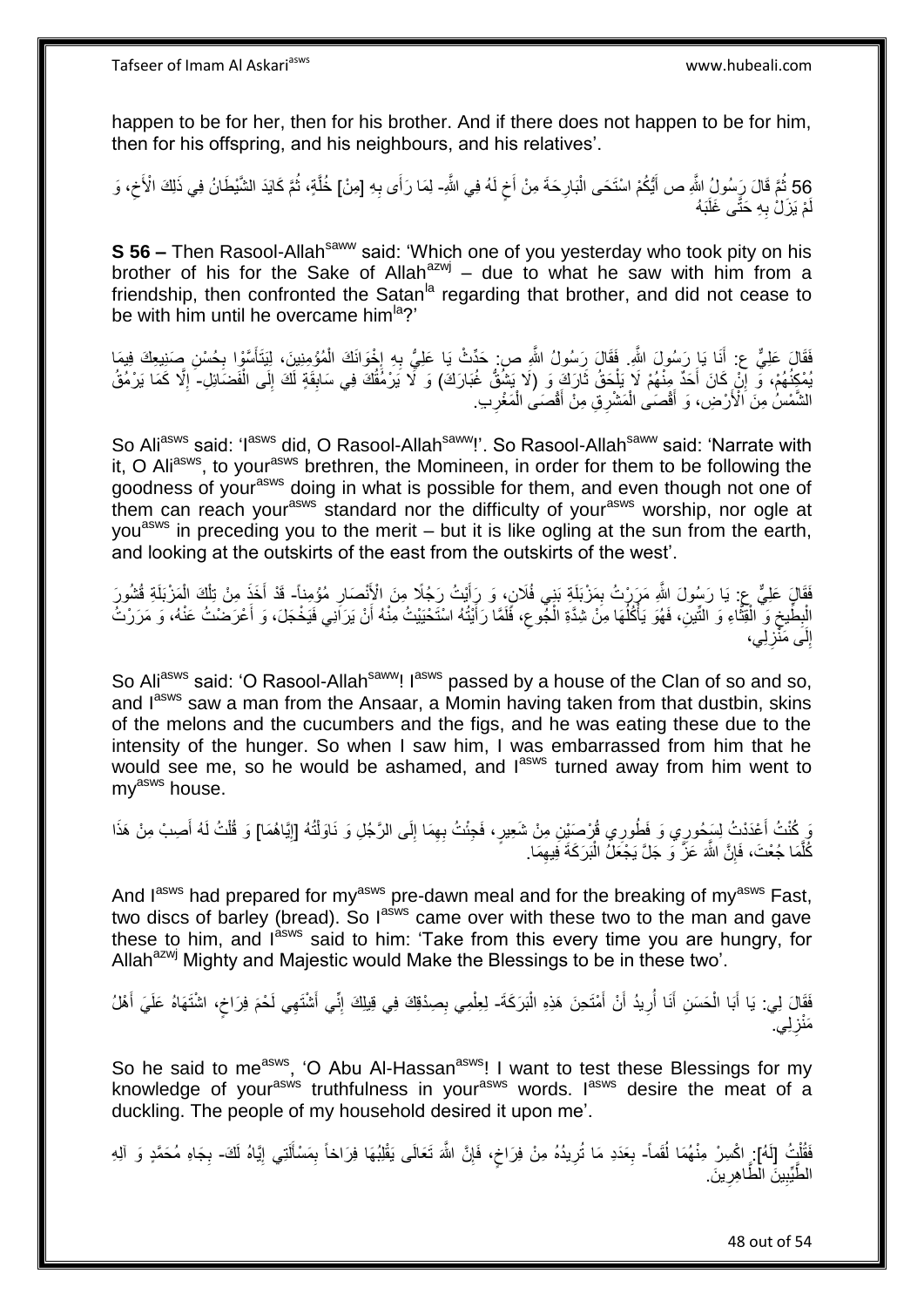So  $I^{asws}$  said to him: 'Break a morsel from these two – by a number of what you want from a duckling, for Allah<sup>azwj</sup> the Exalted would Convert it to a duckling by my<sup>asws</sup> asking for it for you – by the virtue of Muhammad<sup>saww</sup> and his<sup>saww</sup> goodly Progeny<sup>asws</sup>, the clean'.

فَأَخْطَرَ الشَّيْطَانُ بِبَالِي فَقَالَ: يَا أَبَا الْحَسَنِ تَفْعَلُ هَذَا بِهِ وَ لَعَلَّهُ مُنَافِقٌ فَرَدَدْتُ عَلَيْهِ: إِنْ يَكُنْ مُؤْمِناً فَهُوَ أَهْلٌ لِمَا أَفْعَلُ مَعَهُ وَ **∣** ه ِ ْ َ َ ِ إِنْ يَكُنْ مُنَافِقاً فَأَنَا لِلْإِحْسَانِ أَهْلٌ، فَلَيْسَ كُلُّ مَعْرُوفٍ يَلْحَقُ بِمُسْتَحِقِّهِ. َ َ اٍ ِ ْ

So the Satan<sup>la</sup> posed a danger in front of me<sup>asws</sup> and he<sup>la</sup> said, 'O Abu Al-Hassan<sup>asws</sup>! You<sup>asws</sup> are doing this with him, and perhaps he is a hypocrite?' So l<sup>asws</sup> responded upon him<sup>la</sup>: 'If he happens to be a Momin, then he is rightful of what  $I^{ass}$  am dealing with him, and if he happens to be a hypocrite, so last a mightful of the favouring, for it isn't so that every good deed would meet its deserving one'.

وَ قُلْتُ لَهُ: أَنَا أَدْعُو اللَّهَ بِمُحَمَّدٍ وَ إِلِهِ الطَّّنِّيِينَ- لِيُوَفِّقَهُ لِلْإِخْلَاصِ وَ النُّزُوعِ عَنِ الْكُفْرِ إِنْ كَانَ مُنَافِقاً، فَإِنَّ تَصَدُّقِي عَلَيْهِ بِهَذَا ِ َ َ ْ **∣** ِ ِ ِ ِ ِ أَفْضَلُ مِنْ تَصَدُّقِي عَلَيْهِ- بِهَذَا الطَّعَامِ الشَّرِيفِ الْمُوحِبِّ لِلثَّرَاءِ وَ الْغِنَاءِ، فَكَايَدْتُ الشَّيْطَانَ، وَ دَعَوْتُ اللَّهَ سِرّاً مِنَ الرَّجُلِ ْ ه ْ ِ ِ **∶** بِالْإِخْلَاصِ بِجَاهِ مُحَمَّدٍ وَ آلِهِ الطَّيِّبِينَ ِ **! ∶ ∶** 

And  $I^{asws}$  said to him<sup>la</sup>: ' $I^{asws}$  am supplicating to Allah<sup>azwj</sup> by Muhammad<sup>saww</sup> and his<sup>saww</sup> goodly Progeny<sup>asws</sup> – in order to Incline him to the sincerity and the refraining from the Kufr if he was a hypocrite, for this charity of mine<sup>asws</sup> upon him (the supplication) with this is superior than my<sup>asws</sup> charity upon him – with noble meal, the Obligated for the wealth and the riches. So the Satan<sup>la</sup> was overcome and lasws supplicated to Allah<sup>azwj</sup> secretly from the man for the sincerity, by the virtue of Muhammad<sup>saww</sup> and his<sup>saww</sup> goodly Progeny<sup>asws,</sup>.

يْارْتَعَدَتْ فَرَائِصُ الرَّجُلِ وَ سَقَطَ لِوَجْهِهِ فَأَقَمْتُهُ وَ قُلْتُ لَهُ: مَا ذَا شَأَنُكَ قَالَ: كُنْتُ مُنَافِقاً شَاكّاً فِيمَا بَقُولُهُ مُحَمَّدٌ وَ فِيمَا تَقُولُهُ ا<br>المنابع ْ َ ِ ُ ا<br>ا َنْتَ، فَكَشَفَ لِيَ إِللَّهُ] عَلِ السَّمَاوَاتِ وَ الْحُجُبِ فَأَبْصَرْتُ الْجَنَّةَ، [وَ أَبْصَرُتُ] كُلَّمَا تَعِدَانِ بِهِ مِنَ الْمَثُوبَاتِ، وَ كَشَفَ لِي عَنْ َ ْ َ ْ ر<br>:<br>= ْ ِ ه أَطْبَاقِ الْأَرْضِ فَأَبْصَرْتُ جَهَنَّمَ، وَ أَبْصَرْتُ كُلَّمَا [ت] ثُوعِدَانِ بِهِ مِنَ الْعُقُوبَاتِ. ْ **∶** ه َ َ

So the man started trembling and fell down on his face. So lasws stood him up, and lasws said to him: 'What is that which you did?' He said, 'I was a hypocrite, doubting in what Muhammad<sup>saww</sup> was saying and it what you<sup>asws</sup> were saying, and Allah<sup>azwj</sup> has Uncovered for me, from the skies and the veils, so I saw the Paradise and I saw everything what is prepared with it from the Rewards, and Uncovered for me from the layers of the earth, so I saw Hell, and I saw everything what is prepared with it from the Punishments.

> فَذَاكَ حِينَ وَقَرَ الْإِيمَانُ فِي قَلْبِي، وَ أَخْلَصَ بِهِ جِنَانِي، وَ زَالَ عَنِّي الشَّكُّ الَّذِي كَانَ يَعْتَوِرُنِي ِ ه **∶** َ ْ

So that is where the *Eman* occurred in my heart and finished off my insanity with it, and the doubts which used overwhelm me, declined from me'.

فَأَخَذَ الرَّجُلُ الْقُرْصَيْنِ، وَ قُلْتُ لَهُ: كُلُّ شَيْءٍ تَشْتَهِيهِ فَاكْسِرْ مِنَ الْقُرْصِ قَلِيلًا، فَإِنَّ اللَّهَ يُحَوِّلُهُ مَا تَشْتَهِيهِ وَ تَتَمَنَّاهُ وَ تُرِيدُهُ. ْ ْ َ ُ ِ ْ ِ ِ ِ

So the man took the two discs (of bread), and lasws said to him: 'Everything you desire, so break a little from the disc, and Allah<sup>azwj</sup> will Convert it to whatever you desire, and covet, and want'.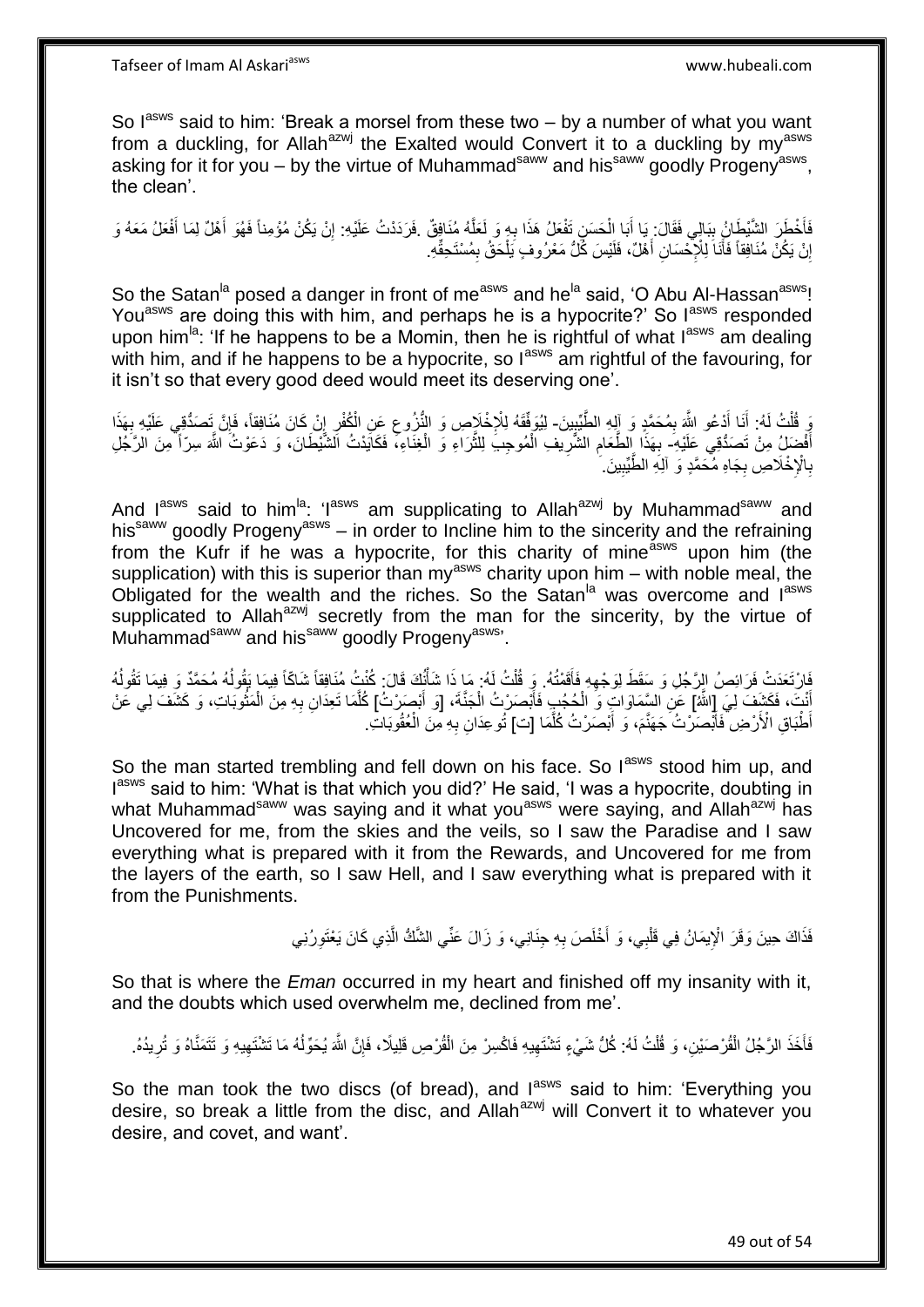فَمَا زَالَ كَذَلِكَ يَنْقَلِبُ لَحْماً وَ شَحْماً، وَ حَلْوَاءً، وَ رُطَباً، وَ بِطَّيخاً، وَ فَوَاكِهَ الشَّتَاءِ وَ فَوَاكِهَ الصَّيْفِ، حَتَّى أَظْهَرَ الثَّهُ تَعَالَى ِ ْ مِنَ الْرَّغِيفَيْنِ عَجَباً، وَ صَارَ الرَّجُلُ مِنْ عُتَقَاءِ اللَّهِ مِنَ النَّارِ (َوَ مِنْ عَبِيدِهِ الْمُصْطَفَيْنَ) الْأَخْيَارِ ِ ِ ْ **!** 

So it did not cease to be like that, being converted to meat, and fat, and sweets, and dates, and melons, and winter fruits, and summer fruits, until Allah<sup>azwj</sup> the Exalted Manifested wonders from the two breads, and the man came to be from the ones Allah<sup>azwj</sup> Liberated from the Fire, and from  $\overline{H}$  His<sup>azwj</sup> special ones, the good.

فَذَلِكَ حِينَ رَأَيْتُ جَبْرَئِيلَ وَ مِيكَانِيلَ وَ إِسْرَافِيلَ وَ مَلَكَ الْمَوْتِ قَدْ قَصَدُوا الشَّيْطَانَ كُلُّ وَاحِدٍ [مِنْهُمْ] بِمِثْلِ جَبَلِ أَبِي قُبَيْسٍ، ْ ِ َ َ ْ ا<br>پنج فَوَضَعَ أَحَدُهُمْ عَلَيْهِ، وَ بَنَاهُ بَعْضُهُمْ عَلَى بَعْضٍ فَتَهَشَّعَ. وَ جَعَلَ إِبْلِيسٍۢ بَقُولُ: يَا رَبِّ وَعْدَكَ وَعْدَكَ أَ لَمْ تُتْظِرُنِيَ ۗإِلى يَوْمِ ِ لَ ِ ِ يُبْعَثُونَّ فَإِذَا نِدَاءُ [بَعْضِ الْمَلَائِكَةِ]: أَنْظَرْتُكَ لِئَلًّا تَمُوتَ، مَا أَنْظَرْتُكَ لِئَلَّا تُهْشَمَ وَ تُرَضَّضَ. ُ ْ َ َ

So that is when lasws saw Jibraeel<sup>as</sup>, and Mikaeel<sup>as</sup>, and Israfeel<sup>as</sup>, and the Angel of Death to have aimed for the Satan<sup>|a</sup>, each one of them<sup>as</sup> with (a rock) the like (size) of the mount Abu Qubays. So one of them<sup>as</sup> placed it upon him<sup>la</sup>, and piled one on top of the other, so he<sup>la</sup> almost fragmented, and Iblees<sup>la</sup> went on saying, 'O Lord<sup>azwj</sup>! Yourazwj Promise! Yourazwj Promise! Did You<sup>azwj</sup> not Respite me<sup>la</sup> up to the Day they would be Resurrected?' So there was a call (from one of the Angels): "I<sup>azwj</sup> Have Given Respite to you<sup>la</sup> from dying. I<sup>azwj</sup> did not Respite you<sup>la</sup> from breakage of limbs and injuries"'.

فَقَالَ رَسُولُ الثَّهِ ص: يَا أَبَا الْحَسَنِ كَمَا كَايَدْتَ الشَّيْطَانَ فَأُعْطِيتَ فِي الثَّهِ مَنْ نَهَاكَ عَنْهُ وَ غَلَيْتَهُ، فَإِنَّ الثَّمَ تَعَالَى يُخْزِي عَنْكَ<br>نَذَةٍ يَن نَفُولُ الثَّهِ ص: يَا أَبَا الْحَس ْ َ ِ :<br>أ الشَّيْطَانَ، وَ عَنْ مُحِبِّيكَ،

So Rasool-Allah<sup>saww</sup> said: 'O Abu Al-Hassan<sup>asws</sup>! Just as you<sup>asws</sup> overcame the Satan<sup>la</sup>, and you<sup>asws</sup> gave for the Sake of Allah<sup>azwj</sup> to the one he<sup>la</sup> forbade from, and you<sup>asws</sup> overcame him<sup>la</sup>, so Allah<sup>azwj</sup> the Exalted would Disgrace the Satan<sup>ia</sup> on your<sup>asws</sup> behalf, and from those that love you<sup>asws</sup>.

وَ يُعْطِيكَ [فِي الْإِخِرَةِ] بِعَدَدٍ كُلِّ حَبَّةٍ خَِرْدَلٍ- مِمَّا أَعْطَيْتَ صَاحِبَكَ (وَ فِيمَا تَمَنَّاهُ مِنَ اللَّهِ، وَ فِيمَا يُمَنِّيهِ اللَّهُ مِنْهُ دَرَجَةً فِي ِ َ الْْجَنَّةِ مِنْ ذَهَبٍّ) أَكْبَرُ مِنَ الدُّنْيَا، مِنَ الْأَرْضِ إِلَى السَّمَاءِ، ِ َ ْ

And He<sup>azwj</sup> would Give you (in the Hereafter), with the number of every mustard seed (size) from what you<sup>asws</sup> gave your<sup>asws</sup> companion (and with regards to what you<sup>asws</sup> wished for him from Allah<sup>azwj</sup>, and regarding what he wished it from Allah<sup>azwj</sup>, a level of gold from the Paradise), larger than the world, from the earth up to the sky.

َمَ بِعَدَدِ كُلِّ حَبَّةٍ مِنْهَا جَبَلًا مِنْ فِضَّةٍ كَذَلِكَ، وَ جَبَلًا مِنْ لُوُلُوٍ، وَ جَبَلًا مِنْ يَاقُوتٍ، وَ جَبَلًا مِنْ جَوْهَرٍ، وَ جَبَلًا مِنْ نُورِ رَبِّ ُ ُ ِ ِ الْعِزَّةِ كَذَلِكَ، وَ جَبَلًا مِنْ زُمُرُّدٍ، وَ جَبَلًا مِنْ زَبَرْجَدٍ كَذَلِكَ وَ ّجَبَلًا مِنْ مِسْكٍ، وَ جَبَلًا مِنْ عَنْبَرٍ كَذَلِكَ. ْ

And with the number of every seed from it, a mountain of silver like that, and a mountain of pearls, and a mountain of rubies, and a mountain of jewels, and a mountain of Light of the Lord<sup>azwj</sup> of Might like that, and a mountain of emeralds, and a mountain of aquamarines like that, and a mountain of musk, and a mountain of ambergris like that.

وَ إِنَّ عَدَدَ خَدَمِكَ فِي الْجَنَّةِ أَكْثَرُ مِنْ عَدَدِ قَطْرٍ الْمَطَرِ- وَ النَّبَاتِ وَ شُعُورٍ الْحَيَوَانَاتِ بِكَ يُتَمِّمُ اللَّهُ الْخَيْرَاتِ، وَ يَمْحُو عَنْ ؙؚ ِ ْ ِ<br>ٍ ة<br>أ ْ ِ ْ ِ مُحِبَّيكَ السَّيِّئَاتِ، وَ بِكَ يُمَيِّزُ اللَّهُ الْمُؤْمِنِينَ مِنَ الْكَافِرِينَ، وَ الْمُخْلِصِينَ مِنَ الْمُنَافِقِينَ، وَ أَوْلَادَ الرُّشْدِ مِنْ أَوْلَادِ الْغَيِ ْ **∣** ْ ِ ْ ِ ْ َ َ ْ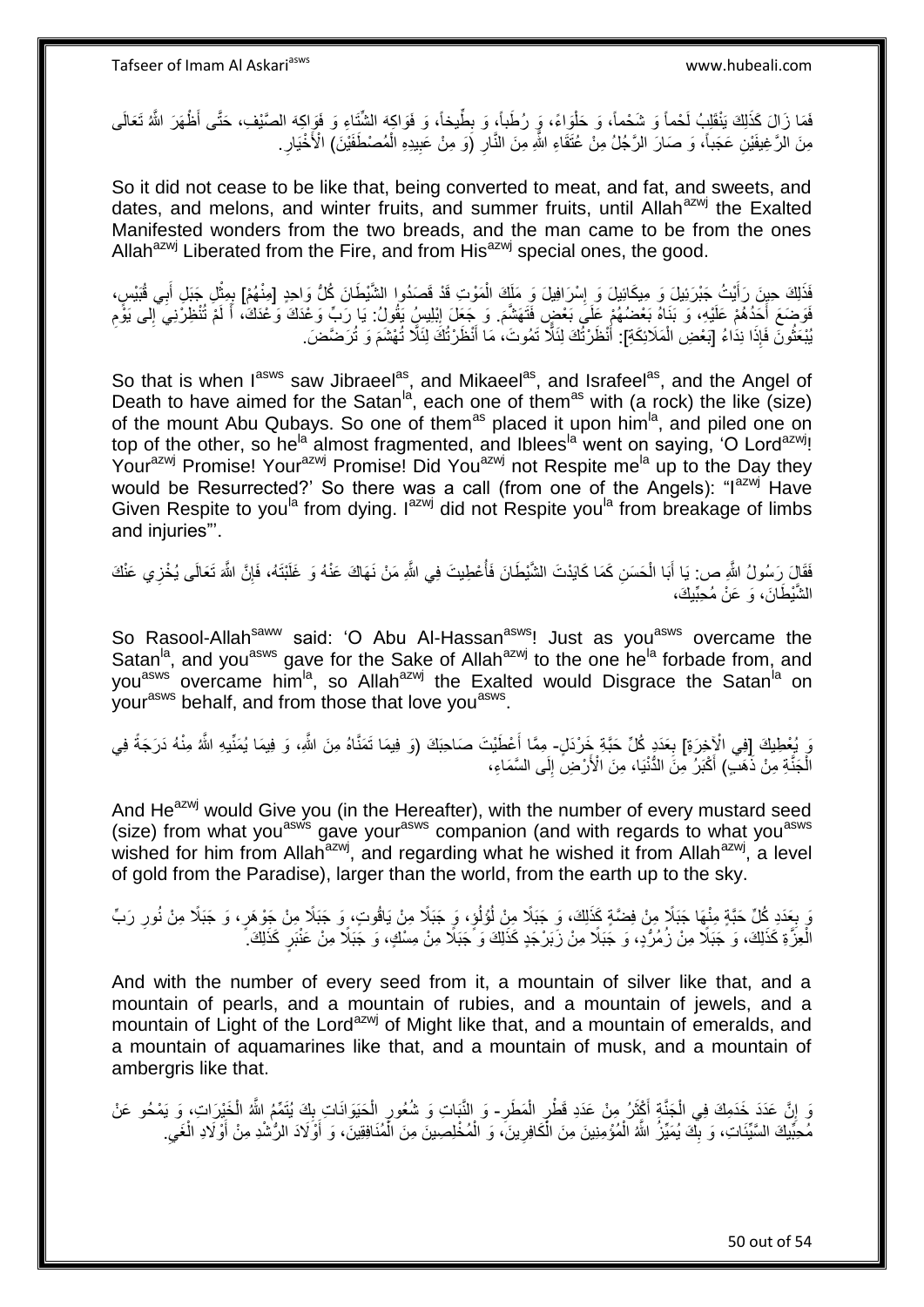Tafseer of Imam Al Askariasws www.hubeali.com

And the number of your<sup>asws</sup> servants in the Paradise is more than the number of the drops of rain, and the vegetation, and the hairs of the animals. By you<sup>asws</sup>, Allah<sup>azwj</sup> Completes the goodness, and Deletes the evils deeds from those that love you<sup>asws</sup>. And by you<sup>asws</sup>, Allah<sup>azwj</sup> Differentiates between the Momin from the Kafir, and the sincere ones from the hypocrites, and the children on the right (legitimate) from the children of sin (illegitimate)'.

57 ثُمَّ قَالَ رَسُولُ النَّهِ ص أَيُّكُمْ وَقَى بِنَفْسِهِ نَفْسَ رَجُلٍ مُؤْمِنٍ الْبَارِحَةَ فَقَالَ عَلِيٌّ ع: أَنَا يَا رَسُولَ اللَّهِ وَقَيْتُ بِنَفْسِي نَفْسَ ثَابِتِ ِ ِ َ ْ َ  $\zeta$ بْنِ قَيْسِ بْنِ شَمَّاسٍ الْأَنْصَارِ يَ

**S 57-** Then Rasool-Allah<sup>saww</sup> said: 'Which one of you saved a soul of a man by his soul yesterday?' So Ali<sup>asws</sup> said: 'I<sup>asws</sup> did, O Rasool-Allah<sup>saww</sup>! I<sup>asws</sup> saved by my<sup>asws</sup> soul, the soul of Sabit Bin Qays Bin Shamas Al-Ansaary'.

فَقَالَ رَسُولُ الثَّهِ صِ: حَدِّثْ بِالْقِصَّةِ إِخْوَانَكَ الْمُؤْمِنِينَ، وَ لَا تَكْشِفْ عَنِ اسْمِ الْمُنَافِقِ الْمُكَايِدِ لَنَا، فَقَدْ كَفَاكُمَا اللَّهُ شَرَّهُ وَ أَخَّرَهُ<br>" **∶** ْ ِ َ ِ ْ ْ ِ ْ لِلتَّوْبَةِ لَعَلَّهُ يَتَذَكَّرُ أَوْ يَخْشَى ِ َ ه

So Rasool-Allah<sup>saww</sup> said: 'Narrate the story to your Momineen brothers, and do not uncover a name of the hypocrite plotting against us, so Allah<sup>azwj</sup> has Suffice you of his evil and Delayed him for the repentance, perhaps he would mind or fear'.

فَقَالَ عَلِيٌّ ع: بَيْنَا أَنَا أَسِيرُ فِي بَنِي فُلَانٍ بِظَاهِرٍ الْمَدِينَةِ، وَ بَيْنَ يَدَيَّ- بَعِيداً مِنِّي ذَابِثُ بُلْ قَيْسٍ، إِذْ بَلَغَ بِئُراً عَادِيَةً عَمِيقَةً<br>ِرَغِ أَيْنَ الْجَمَعِينَ مِنْ الْجَمَعِين ْ ِ ِ َ ِ **ٔ** ِ  $\ddot{\phantom{0}}$ بَعِيدَةَ الْقَعْرِ ، وَ هُنَاكَ رَجُلٌ مِنَ الْمُنْفِقِينَ فَذَفَعَهُ لِيَرْمِيَهُ فِي الْبِئْرِ ، فَثَمَاسِكَ ثَابِتٌ، ثُمَّ عَادَ فَدَفَعَهُ، وَ الرَّجُلُّ لَا يَشْعُرُ بِي حَتَّى ِ ِ **!** ْ ُ ِ َ ِضَلْتُ إِلَيْهِ وَ قَدِ انْدَفَعَ ثَابِتٌ فِي الْبِئْرِ ، فَكَرِهْتُ أَنْ أَشْتَغِّلَ بِطَّلَبِ الْمُنَافِقِ خَوْفاً عَلَى ثَابِتٍ، فَوَقَعْتُ فِي الْبِئْرِ لَعَلِّي آخُذُهُ، َ ْ ِ َ َ ِ **∶ ∣** ْ **ِ**  $\ddot{\phantom{0}}$ لَ ِ .<br>ا لَ ِ ِ ْ فَنَظَرْتُ فَإِذَا [أَنَا] قَدْ سَبَّقْتُهُ إِلَى قَرَارِ الْبَئْرِ. **∶ ِ** ْ ِ ِ َ

So Ali<sup>asws</sup> said: 'While I was passing by an area of the Clan of so and so at the back of Al-Medina, and in front of me<sup>asws</sup>  $-$  at a distance from me<sup>asws</sup> – was Sabit Bin Qays. When he reached a common deep well, of a distant bottom, and over there was a man from the hypocrites, and he pushed him (Sabit) in order to throw him into the well, but Sabit hung on. Then he repeatedly pushed him, and the man was not aware of me<sup>asws</sup> until l<sup>asws</sup> arrived to him, and he had already pushed Sabit into the well. So I disliked to pre-occupy myself by going after the hypocrite out of fear over Sabit, and lasws jumped into the well to perhaps grab him. But, (when) I did so, lasws realised that  $I^{asws}$  had preceded him to the bottom of the well'.

فَقَالَ رَسُولُ اللَّهِ ص: وَ كَيْفَ لَا تَسْبِقُهُ وَ أَنْتَ أَرْزَنُ مِنْهُ! وَ لَوْ لَمْ يَكُنْ مِنْ رِزَانَتِكَ إِلَّا مَا فِي جَوْفِكَ مِنْ عِلْمِ الْأَوَّلِينَ وَ ِ ِ َ َ **∣** ِ ْ الْآخِرِينَ، الَّذِي أَوْدَعَهُ اللَّهُ رَسُولَهُ وَ أُودِعُكَ لَكَانَ مِنْ حَقِّكَ أَنْ تَكُونَ ٰأَرْزَنَ مِنْ كُلِّ شَيْءٍ، فَكَيْفَ كَانَ حَالُكَ وَ حَالُ ثَابِتٍ ر<br>ا َ ه ِ َ َ ِ َ اُ

So Rasool-Allah<sup>saww</sup> said: 'And how can you<sup>asws</sup> not precede him and you<sup>asws</sup> are heavier than him? And it has not been from your<sup>asws</sup> weight except what is in your<sup>asws</sup> inside from the knowledge of the former ones and the latter ones, which Allah<sup>azwj</sup> Deposited into His<sup>azwj</sup> Rasool<sup>saww</sup> and Deposited into you<sup>asws</sup>, it was from your<sup>asws</sup> right that you<sup>asws</sup> should happen to be heavier than everything. So, how was your<sup>asws</sup> state and the state of Sabit?'

قَالَ: يَا رَسُولَ اللَّهِ صِرْتُ إِلَى قَرَالِ الْبِئْرِ، وَ اسْتَقْرَرْتُ قَائِماً، وَ كَانَ ذَلِكَ أَسْبِهَلَ عَلَيَّ وَ أَخَفَّ عَلَى رِجْلِي- مِنْ خُطَايَ الَّتِي َ َ ِ **!** ْ ِ  $\frac{1}{2}$ ِ ه أَخْطُوهَا رُوَيْداً [زِوَيْداً]، ثُمَّ جَاءَ ثَّابِتٌ، فَانْحَدَرَ فَوَقَعَ عَلَى يَدِي، وَ قَدْ بَسَطْتُهُمَا لَهُ، فَخَشِيتُ أَنْ يَضِّرَنِي سُقُوطُهُ عَلَيَّ أَوْ **∣** َ ٔ.<br>ـ َ َ يَضُرُّهُ، فَمَا كَانَ إِلَّا كَبَاقَةِ رَيْحَانٍ تَنَاوَلْتُهَا بِيَدِي. **!** ْ ِ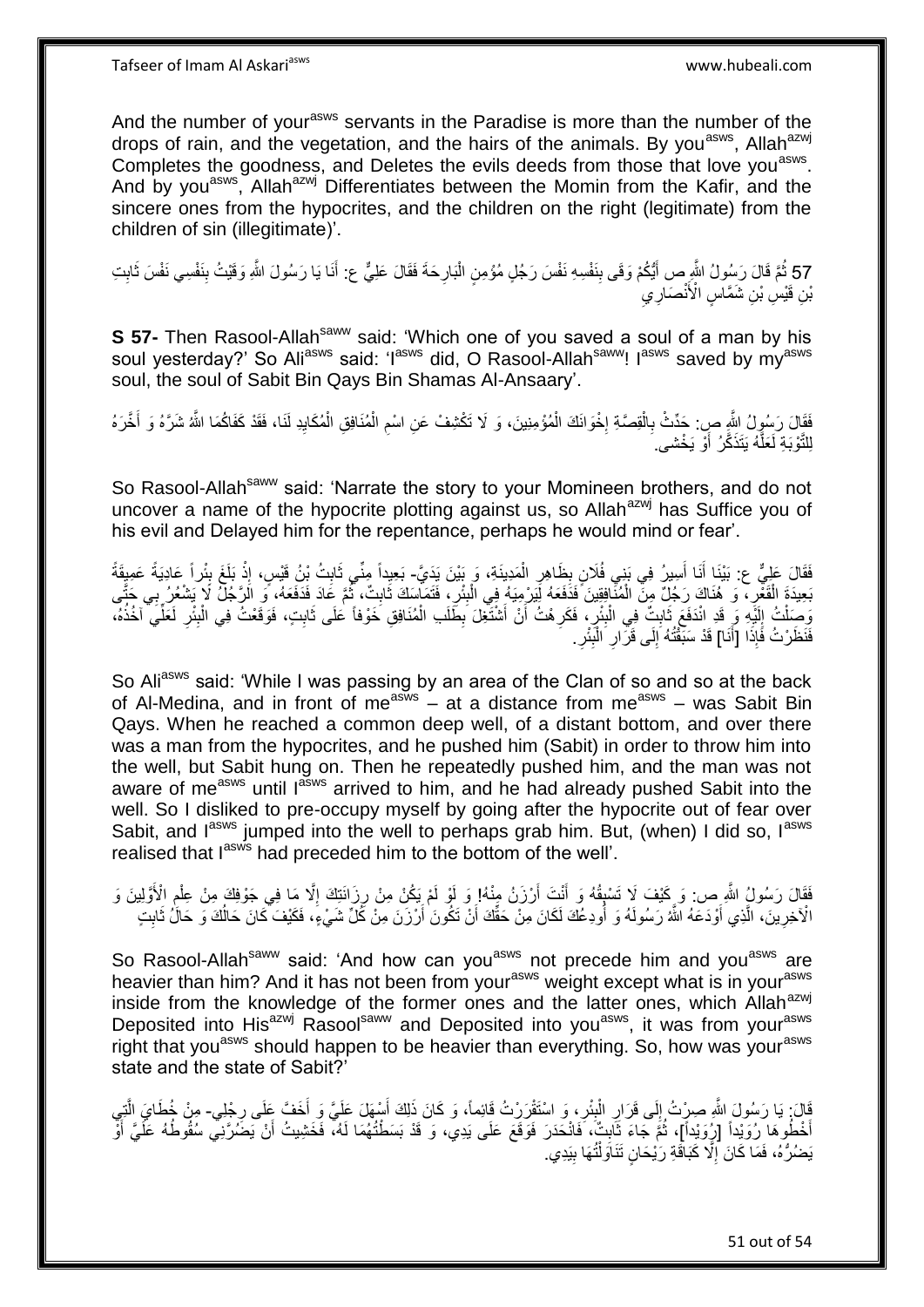He<sup>asws</sup> said: 'O Rasool-Allah<sup>saww</sup>! I<sup>asws</sup> came to be at the bottom of the well, and I<sup>asws</sup> was standing at the bottom, and that was easier upon me<sup>asws</sup> and lighter upon my<sup>asws</sup> legs – than my<sup>asws</sup> steps which lasws tend to take walking (on the surface). Then Sabit came sliding down and fell upon my<sup>asws</sup> hands, and  $I^{as\bar{w}\bar{s}}$  had extended them for him. So lasws fear that his falling upon measws might hurt me or hurt him, but it was not except like a bunch of basil l<sup>asws</sup> grab with my<sup>asws</sup> hands.

ُمَّ نَظَرْتُ، فَإِذَا ذَلِكَ الْمُنَافِقُ- وَ مَعَهُ آخَرَانِ عَلَىٍ شَفِيرِ الْبِئْرِ وَ هُوَ يَقُولُ لَهُمَا: أَرَدْنَا وَإِحداً فَصَارَ اثْنَيْنِ! فَجَاءُوا بِصَخْرَةٍ **∶** ْ َ **∶** ْ **∶** يْلِهَا مِقْدَارُ مِاَئَتَيْ مَنٍّ فَأَرْسَلُوهَا عَلَيْنَا، فَخَشِيتُ أَنْ تُصِيبَ ثَابِتاً، فَاحْتَضِنْتُهُ وَ جَعَلْتُ رَأْسَهُ إِلَى صَدْرِي، وَ انْحَنَيْتُ عَلَيْهِ، **!** َ َ َ ِ ة<br>أ ْ فَوَقَعَتِ الصَّخْرَةُ عَلَى مُؤَخَّرٍ رَأْسِي، فَمَا كَانَتْ إِلَّا كَتَرْوِيحَةٍ بِمِرْوَحَةٍ رَوَّحْتُ بِهَا فِي حَمَّارَةِ الْقَيْظِ **∶** ِ ِ ِ ْ **ٍ** ْ

Then  $I^{asws}$  looked, and there was that hypocrite – and with him there were two others upon the edge of the well, and he was saying to them both, 'We intended one, and there came to be two!' So they came with rock wherein was two hundred 'mann' of weight, and they dropped it upon us.  $I^{asws}$  feared that it might hit Sabit, and  $I^{asws}$ embraced him and made his head to be upon my chest (to protect him), and lasws bent upon him, and the rock fell upon the back of my<sup>asws</sup> head. But, it was not except like a waft of breeze in a day of extreme heat.

نُّمَّ جَاءُوا بِصَخْرَةٍ أُخْرَى فِيهَا قَدْرُ ثَلَاثِمِائَةٍ مَنٍّ- فَأَرْسَلُوهَا عَلَيْنَا، فَانْحَنَيْتُ عَلَى ثَابِتٍ فَأَصَابَتْ مُؤَخَّرَ رَأْسِي، فَكَانَتْ كَمَاءٍ ا<br>أ ِ **ٔ** َ ِ َ َ صَبَبْتُهُ عَلَى رَأْسِي وَ بَدَنِي- فِي يَوْم شَدِيدِ الْحَرِّ ْ ٍ

Then they came with another rock wherein was a weight of three hundred 'mann' – and they dropped it upon us. So l<sup>asws</sup> bent over Sabit (to protect him), and it hit the back of my<sup>asws</sup> head. But, it was like water pouring upon my<sup>asws</sup> head and my<sup>asws</sup> body – in a day of extreme heat.

ُّمَّ جَاءُوا بِصَخْرَةٍ ثَالِثَةٍ فِيهَا- قَدْرُ خَمْسُمِانَةِ مَنٍّ يُدِيرُونَهَا عَلَى الْأَرْضِ- لَا يُمْكِنُهُمْ أَنْ يَقْلِبُوهَا، فَأَرْسَلُوهَا عَلَيْنَا، فَانْحَنَيْتُ ِ ُ ٔ, أ َ عَلَى ثَابِتٍ فَأَصَابَتْ مُؤَخَّرَ رَأْسِي وَ ظَهْرِي فَكَانَتْ كَثَوْبٍ نَاعِمٍ صَبَبْتُهُ عَلَى بَدَنِي- وَ لَبِسْتُهُ، فَتَنَعَّمْتُ بِهِ. ֧֧֧֧֧֧֧֧֓֝֓֝֓֝֓֝֬֟֓֟֓֓֓֟֓֓֟֓֓<del>֛</del> َ :<br>أ َ **ِ** ة<br>أ ِ ِ

Then they came with a third rock wherein was a weight of five hundred 'mann' rolling it upon the ground – being unable to overturning it. So they dropped it upon us, and lasws bent over Sabit (to protect him), and it hit the back of myasws hear and myasws back. But it was like a piece of soft cloth hitting me<sup>asws</sup> upon my<sup>asws</sup> body – and l<sup>asws</sup> wear it to sleep in it.

نُمَّ سَمِعْتُهُمْ يَقُولُونَ: لَوْ أَنَ لِابْنِ أَبِي طَالِبٍ وَ ابْنِ قَيْسٍ مِائَةَ أَلْفِ رُوحٍ- مَا نَجَتْ وَاحِدَةٌ مِنْهَا مِنْ بَلَاءِ هَذِهِ الصُّخُورِ. اُ ُ ٍ ْ َ َ ِ

Then lasws head them saying, 'Even if there were one hundred thousand souls for the son<sup>asws</sup> of Abu Talib<sup>asws</sup> and Ibn Qays, not one from these would be saved from the afflictions of these rocks'.

ُمَّ اِنْصَرَفُوا، وَ قَدْ دَفَعَ اللَّهُ عَنَّا شَرَّهُمْ، فَأَذِنَ اللَّهُ عَزَّ وَ جَلَّ لِشَفِيرِ الْبِئْرِ فَانْحَطَّ، وَ لِقَرَارِ الْبِئْرِ فَارْتَفَعَ، فَاسْتَوَى الْقَرَارُ وَ **ٍ** ْ **∶** اُ ْ ِ ِ ْ ِ الشَّفِيرُ بَعْدُ بِالْأَرْضِ، فَخَطَوْنَا وَ خَرَجْنَا. ِ

Then they left, and Allah<sup>azwj</sup> had Repelled their evil from us. Then Allah<sup>azwj</sup> Mighty and Majestic Permitted for the edge of the well, so it ebbed, and to the bottom of the well, so it raised. Thus, the bottom of the well and the edge equalised with the ground afterwards. So we stepped out and exited'.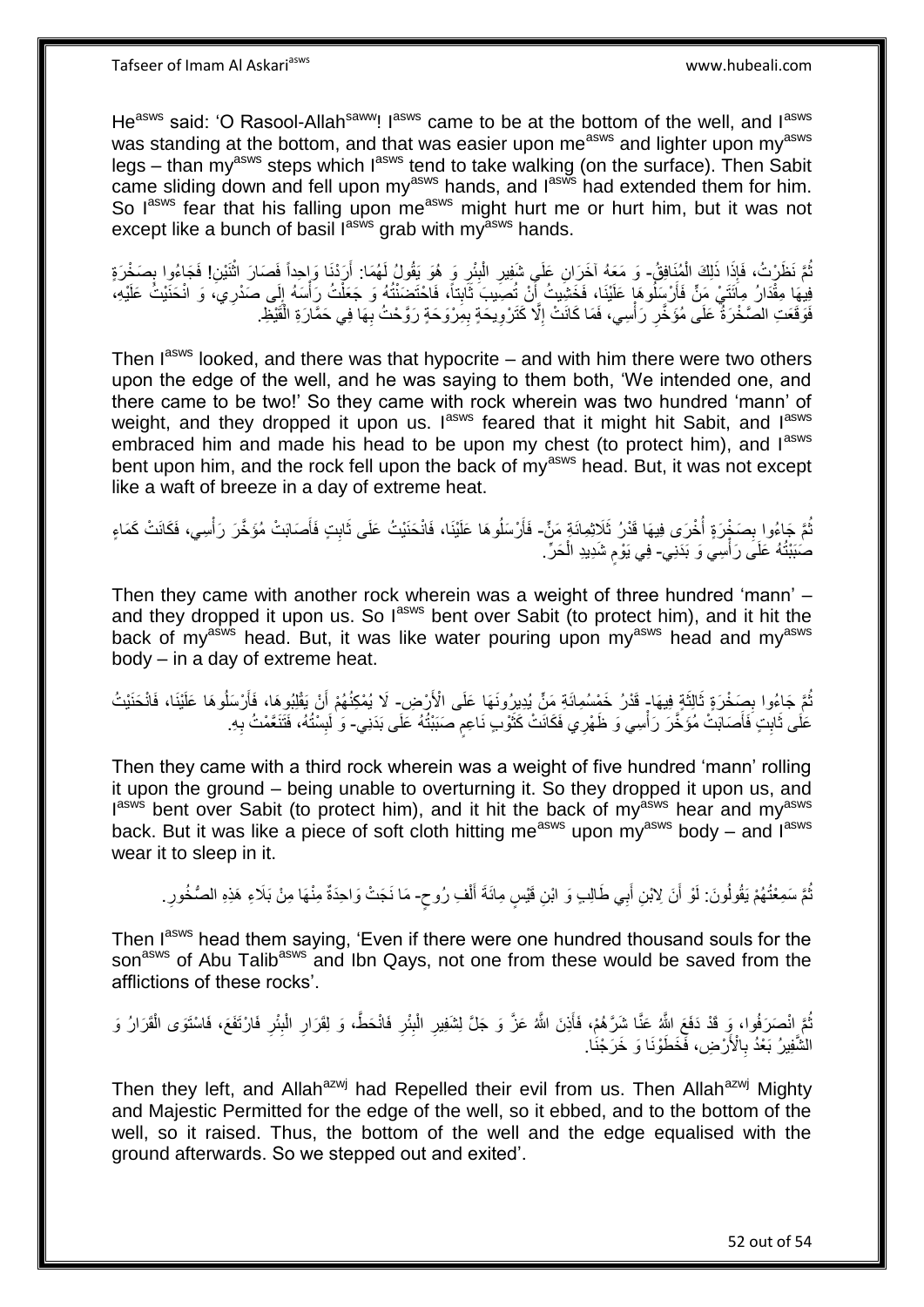فَقَالَ رَسُولُ الثَّهِ ص: يَا أَبَا الْحَسَنِ إِنَّ الثَّهَ عَزَّ وَ جَلَّ قَدْ أَوْجَبَ لَكَ بِذَلِكَ مِنَ الْفَضَائِلِ وَ الثَّوَابِ مَا لَا يَعْرِفُهُ غَيْرُهُ. ْ اُ ِ ْ َ ِ ه

So Rasool-Allah<sup>saww</sup> said: 'O Abu Al-Hassan<sup>asws</sup>! Allah<sup>azwj</sup> Mighty and Majestic has Obligated for you<sup>asws</sup>, due to that, from the merits and the Rewards what none can recognise apart from Him<sup>azwj</sup>.

يُّادِي مُذَادٍ يَوْمَ الْقِيَامَةِ: أَيْنَ مَحْبُوٌ عَلِيٍّ بْنِ أَبِي طَالِبٍ فَيَقُومُ قَوْمٌ مِنَ الصَّالِحِينَ، فَيُقَالُ لَهُمْ: خُذُوا بِأَيْدِي مَنْ شِئْتُمْ مِنْ َ َ ْ َ ِ عَرَصَاتِ الْقِيَامَةِ فَأَدْخِلُوهُمُ الْجَنَّةَ، فَأَقَلُّ رَجُلٍ مِنْهُمْ يَنْجُو بِشَفَاعَتِهِ- مِنْ أَهْلِ [تِلْكَ] الْعَرَصَاتِ أَلْفُ أَلْفِ رَجَلٍ ۚ **∣** َ ْ َ ْ ْ َ ْ َ ْ

A caller would call out on the Day of Judgment: 'Where are those that love Ali<sup>asws</sup> Bin Abu Talib<sup>asws</sup>! So a group from the righteous ones would stand, and he<sup>asws</sup> would say to them: 'Grab by the hand, the one you so desire to from the plains of the Day of Judgment, and enter them into the Paradise'. Thus, the lowest of the man from them would be rescuing by his intercession, from those plains, a thousand thousand men (million)'.

نُّمَّ بُنَادِي مُنَادٍ. أَيْنَ الْبَقِيَّةُ مِنْ مُحِبِّي عَلِيٍّ بْنِ أَبِي طَالِبٍ عِ فَيَقُومُ قَوْمٌ مُقْتَصِدُونَ فَيُقَالُ لَهُمْ. تَمَنَّوْا عَلَى اللَّهِ عَزَّ وَ جَلَّ مَا َ :<br>ا َ ُ تْشِنُّتُمْ. فَيَتَمَنَّوْنَ فَيَفْعَلُ بِكُلِّ وَاحِدٍ [مِنْهُمْ] مَا تَمَنَّى، ثُّمَّ يَضْعُفُ لَهُ مِائَةُ أَلْفِ ضِعْفٍ ِ ْ َ ្មី<br>=

Then a caller would call out, 'Where are the remainders of the one who love Aliasws Bin Abu Talib<sup>asws</sup>!?'. So a moderate group would stand, and it would be said to them. 'Wish to Allah<sup>azwj</sup> Mighty and Majestic whatever you so desire to'. So they would be wishing, and  $He^{azwj}$  would Deal with each one of them whatever he so desired to. Then He<sup>azwj</sup> would multiply it for him by a hundred thousand multiple.

ثُمَّ يُنَادِي مُنَادٍ: أَيْنَ الْبَقِيَّةُ مِنْ مُحِبِّي عَلِيِّ بْنِ أَبِي طَالِبٍ ع فَيَقُومُ قَوْمٌ ظَالِمُونَ لِأَنْفُسِهِمْ مُعْتَدُونَ عَلَيْهَا. فَيُقَالُ: أَيْنَ الْمُبْغِضُونَ َ :<br>ا َ ْ َ َ لِعَلِيِّ بْنِ أَبِي طَالِبٍ عِ فَيُؤْتَى بِهِمْ جَمٍّ غَفِيرٌ، وَ عَدَدٌ عَظِيمٌ كَثِيرٌ، فَيُقَالُ: أَ لَا نَجْعَلُ كُلَّ أَلْفٍ مِنْ هَؤُلَاءِ فِدَاءً لِوَاحِدٍ- مِنْ َ ِ مُحِبِّي عََلِيٍّ بِّنِ أَبِي طَالِبٍ عِ لِيَذْخُلُوا الْجَنَّةَ. ْ َ

Then a caller would call out, 'Where are the remainders of the ones who love Ali<sup>asws</sup> Bin Abu Talib<sup>asws</sup>! So a group who had been unjust to themselves would be standing, being aggressive upon it (sinning), and it would be said, 'Where are those hateful towards Ali<sup>asws</sup> Bin Abu Talib<sup>asws</sup>?' So they would come with them, a myriad (of them), a great number, a lot, and it would be said, 'Indeed! We shall make every thousand from these as a ransom for one of those that love Ali<sup>asws</sup> Bin Abu Talib<sup>asws</sup>, in order to enter him into the Paradise'.

> فَيُنَجِّي الثَّهُ عَزَّ وَ جَلَّ مُحِبِّيكَ، وَ يَجْعَلُ أَعْدَاءَكَ فِدَاءَهُمْ. َ

Thus would Allah<sup>azwj</sup> Mighty and Majestic Rescue those that love you<sup>asws</sup>, and Make yourasws enemies as their ransom'.

نُّمَّ قَالَ رَسُولُ اللَّهِ ص; هَذَا الْأَفْضَلُ الْأَكْرَمُ، مُحِبُّه مُحِبُّ اللَّهِ وَ [مُحِبُ] رَسُولِهِ وَ مُبْغِضُهُ مُبْغِضُ اللَّهِ وَ [مُبْغِضُ] رَسُولِهِ، هُمْ خِيَارُ خَلْقِ اللَّهِ مِنْ أُمَّةِ مُحَمَّدٍ ص. ؚ<br>ٌ ْ

Then Rasool-Allah<sup>saww</sup> said: 'This is the most superior of the prestige. The one who loves him<sup>asws</sup>, loves Allah<sup>azwj</sup>, and loves His<sup>azwj</sup> Rasool<sup>saww</sup>, but the one who hates him<sup>asws</sup> hates Allah<sup>azwj</sup> and hates His<sup>azwj</sup> Rasool<sup>saww</sup>. They are the best of the creatures of Allah<sup>azwj</sup> from the community of Muhammad<sup>saww</sup>.